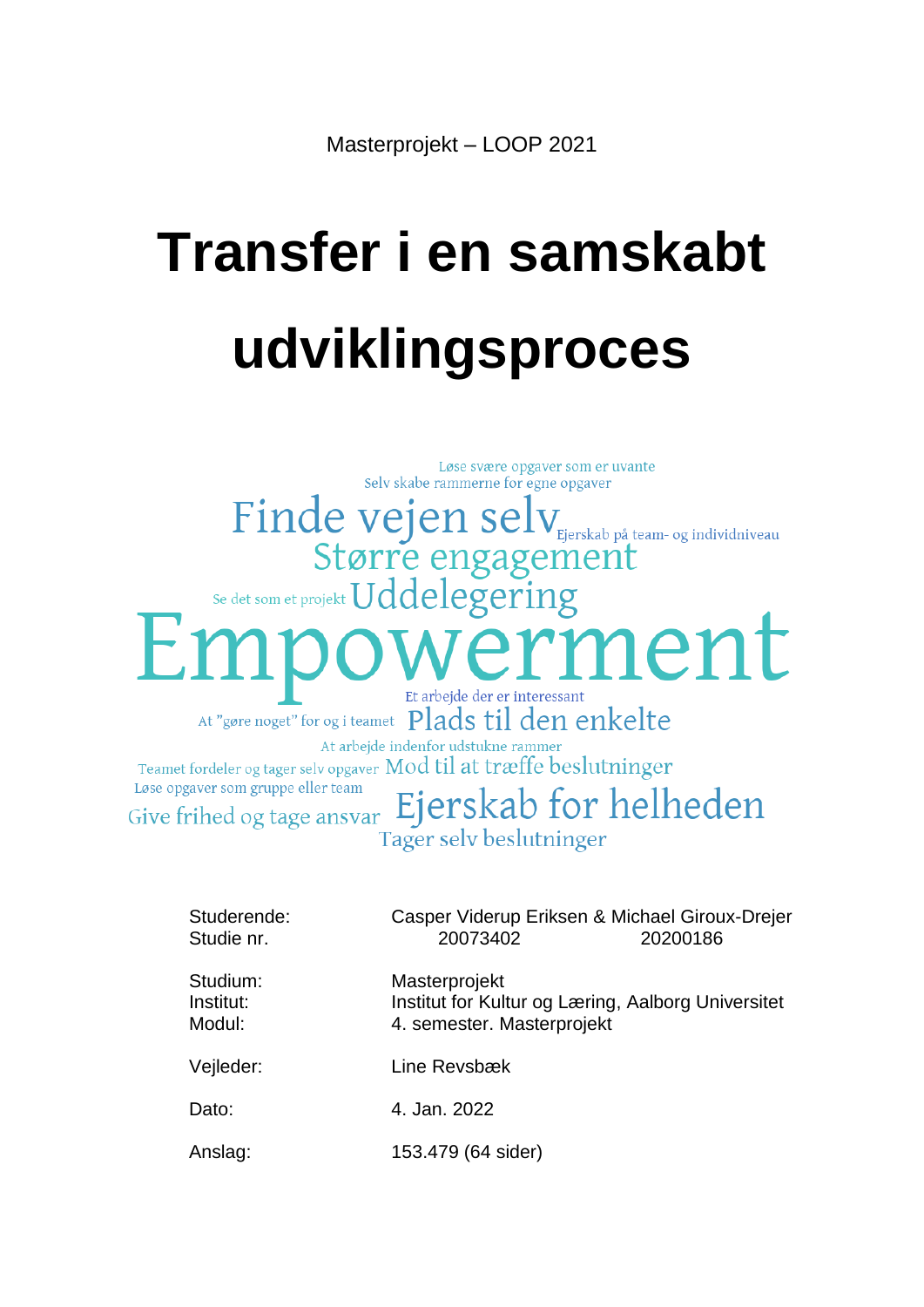# **Indholdsfortegnelse**

| 2.2.3 Empowerment og samskabelse – et eksemplarisk udviklingsforløb? 31    |      |
|----------------------------------------------------------------------------|------|
|                                                                            |      |
| 2.3.1 Transferfaktorer som fremmer transfer samt praktiske implikationer34 |      |
|                                                                            | . 37 |
|                                                                            |      |
|                                                                            |      |
|                                                                            |      |
|                                                                            |      |
|                                                                            |      |
| 3.2 Undersøgelsesspørgsmål I: Design af samskabt lederudviklingsforløb 49  |      |
|                                                                            |      |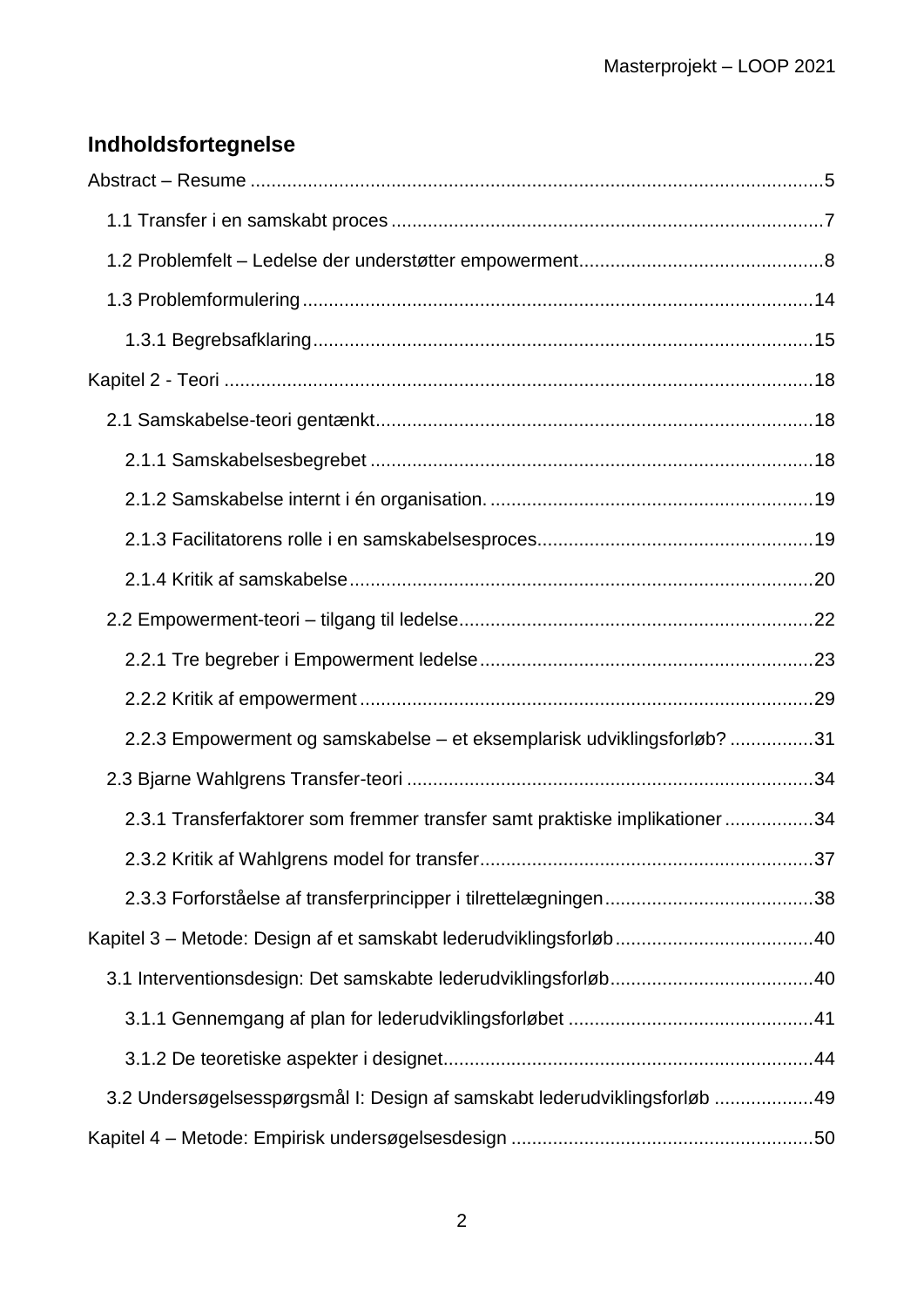| 4.2.1 Datagenerering gennem lydoptagelser, interviews og refleksionsopgaver52   |  |
|---------------------------------------------------------------------------------|--|
|                                                                                 |  |
|                                                                                 |  |
| Kapitel 5 - Analyse af etnografiske hændelser fra udviklingsforløbet55          |  |
|                                                                                 |  |
| 5.1.1 Hændelse 1 – To vigtige forhold medbestemmelse & medindflydelse55         |  |
|                                                                                 |  |
|                                                                                 |  |
|                                                                                 |  |
|                                                                                 |  |
|                                                                                 |  |
|                                                                                 |  |
| 5.3 Undersøgelsesspørgsmål II – Transferfaktorer i et samskabt forløb62         |  |
| Kapitel 6 - Diskussion: Opmærksomhedspunkter og praktiske implikationer64       |  |
|                                                                                 |  |
| 6.1.1 Individets følelse af indflydelse i en gruppebasseret beslutningsproces64 |  |
| 6.1.2 Facilitatorernes evner, deltagernes forudsætninger og tilpasning af det   |  |
|                                                                                 |  |
| 6.1.3 To ledelsesniveauer i udviklingsprocessen afføder nye muligheder for at   |  |
| 6.2 Undersøgelsesspørgsmål III - Erfaringer til det videre udviklingsforløb70   |  |
|                                                                                 |  |
| Kapitel 8 - Perspektivering - Understøttende miljø i undervisningssituationen74 |  |
|                                                                                 |  |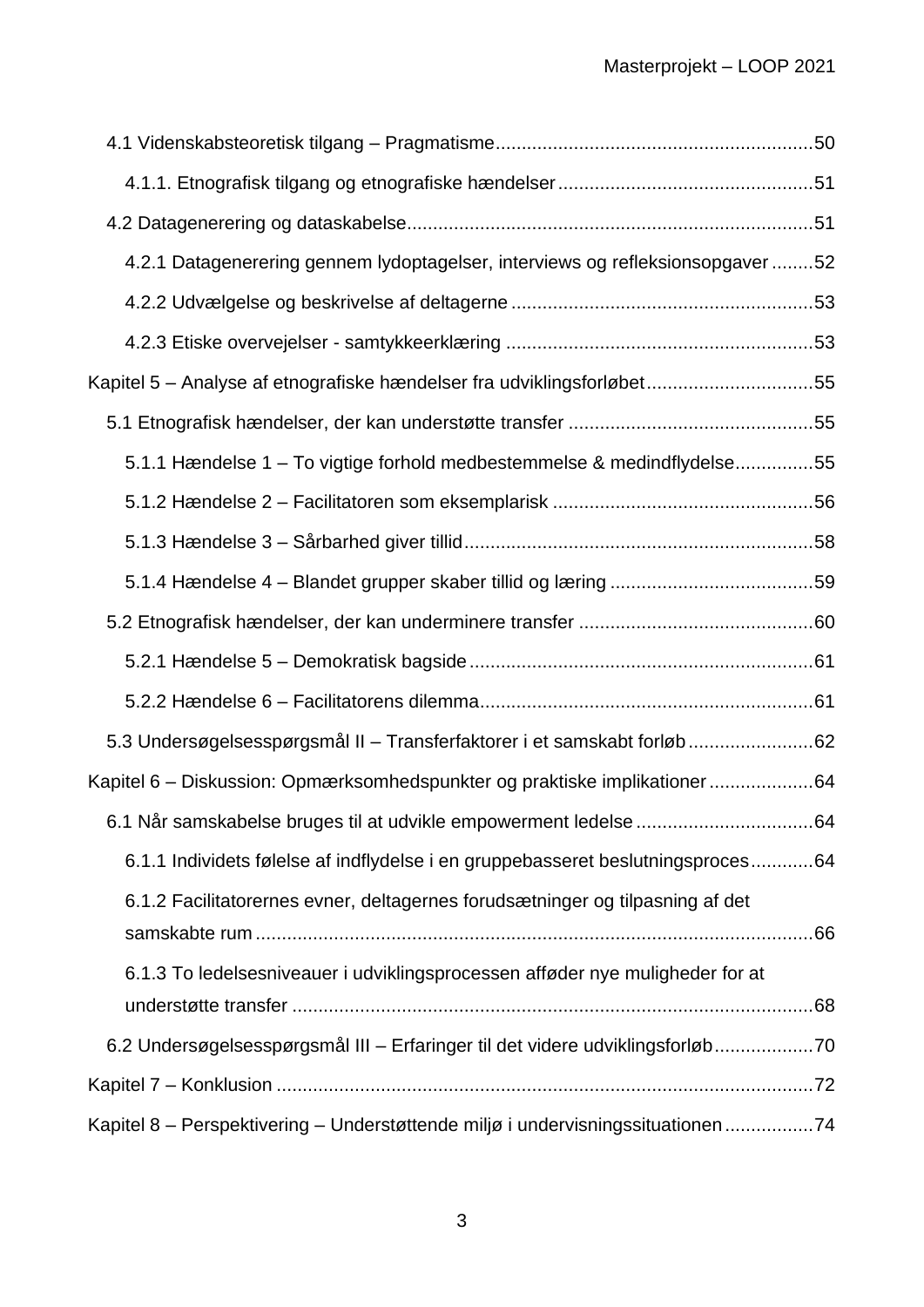\*Forsidens ordkollage er lavet ud fra beskrivelser af deltagernes forforståelse af begrebet empowerment i forbindelse med opstarten af lederudviklingsprocessen.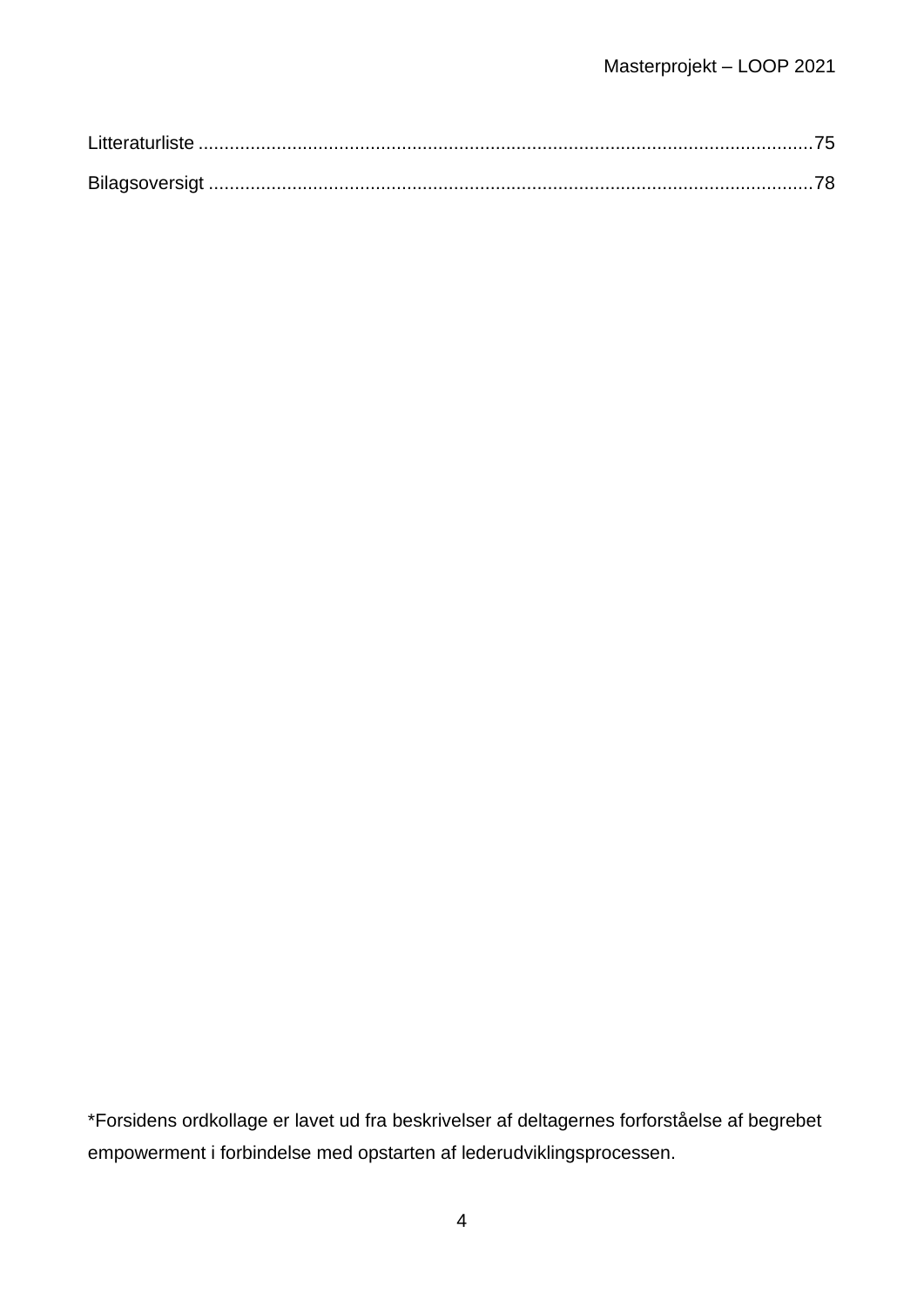# <span id="page-4-0"></span>**Abstract – Resume**

This Master Thesis investigates which learning transfer factors (Wahlgren & Aarkrog, 2012) occur in a leadership development program based on the principles of cocreation/co-production. The aim of the co-created leadership development program is to educate leaders in empowering leadership.

First, we discuss the theoretical similarities between the principles of empowering leadership and the principles of co-creation/co-production. Here we find that both Empowering Leadership and Co-creation/Co-production have a high degree of participant involvement, sharing of power, and delegation responsibility.

Second, we discuss the theoretical similarities between principles of co-creation/coproduction and principles of transfer. Here we find, in addition to a high degree of participant involvement, the possibility to influence the process as being a key element in both co-creation/co-production and in the support of transfer.

We conclude that the principles of co-creation/co-production can be used to educate participants in principles of Empowering Leadership in an exemplary way, with us as facilitators becoming role models demonstrating how to act and invite in an empowering manner. At the same time, we find that the co-creation/co-production works as a means to stimulate Transfer.

The empirical part of the master project is based on Pragmatism's philosophy of science. and takes place in the Supply Chain department of an organization within the brewery sector. The data from our participatory research process allows us to do participant observation during the collaboration with participants, and the case study from the organization in question is presented in six ethnographic narratives dealing with situations during the leadership development program, design and conduct. The incidents narrated in the ethnographic accounts are selected from a criterion of relevance in pointing out which transfer factors the participants have expressed as being important to them when learning how to become empowering leaders, but also incidents, which we as facilitators have noticed as being influential in achieving transfer, whether they be positive or negative.

The master project contributes to an understanding of which transfer factors occur in a leadership development program about empowerment, based on co-creation/co-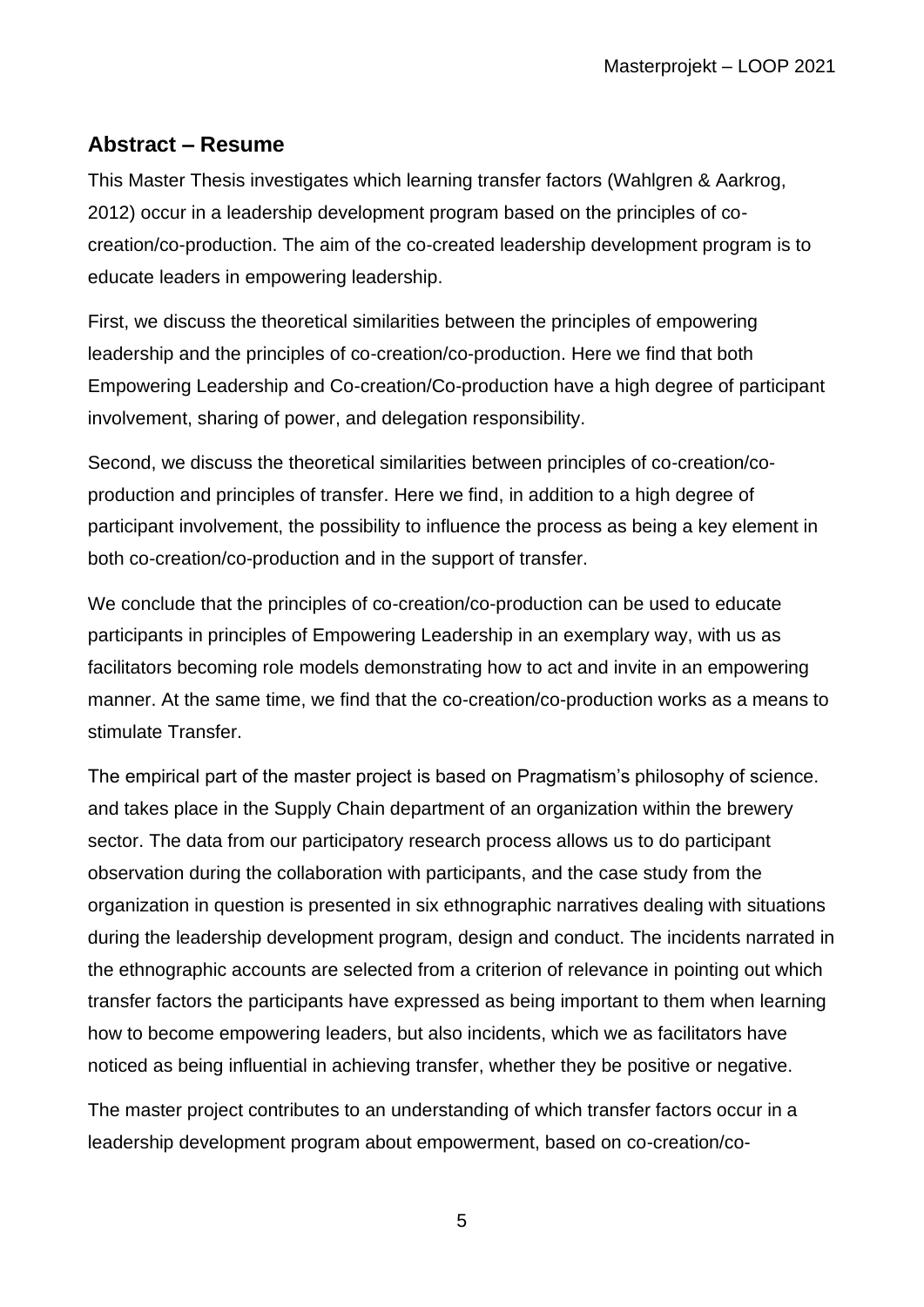production with the participants. Established research in transfer theory clearly separates the transfer factors in three groups: factors relating to the learner characteristics, interventions design, and the work environment. Our research indicates that transfer factors relating to the learner characteristics play a noticeable role, when using principles of co-creation/co-production to shape a leadership development program. It is the learner's possibility to have a high degree of involvement in planning and deciding the content of the development program, and the possibility to define their own learning goals, which seem to play an important role in supporting transfer.

The master project also contributes to understanding the possible pitfalls that a facilitator should consider before using co-creation/co-production as a didactic method when educating in Empowering Leadership. One of the pitfalls is that the use of group-based decision making can lead to some participants feeling left out during the group discussions when planning the process. This might occur when the majority of participants choose differently from the individual and forget to integrate the perspectives of all participants.

There are indications that when using co-creation/co-production as a didactic method for teaching leaders about empowerment, and the participants consist of two layers of leaders who work together daily, the lines between two major categories of transfer somehow get blurred. Transfer factors which are important to the work environment seem to become relevant to the design of the intervention when the participants consist of both middle managers and front managers, who are subordinate to the middle managers.

Lastly, our research seems to suggest an importance of trust and psychological safety when stimulating transfer in a participant-driven development process. In Transfer Theory by B. Wahlgren, trust and psychological safety only plays a minor part, but we speculate that trust and psychological safety plays a more significant role in a process based on a high degree of participant involvement, whether it is co-creation/co-production or learning empowerment leadership.

Even though the scientific scope of this project is ideographic, we believe that some of the conclusions from our investigation could be of interest to others who are hoping to create a similar learning environment.

Keywords: ● Empowerment ● Ledership delvelopment ● Transfer ● Co-creation ● Co-production ● Pragmatism  $\bullet$  Ethnography $\bullet$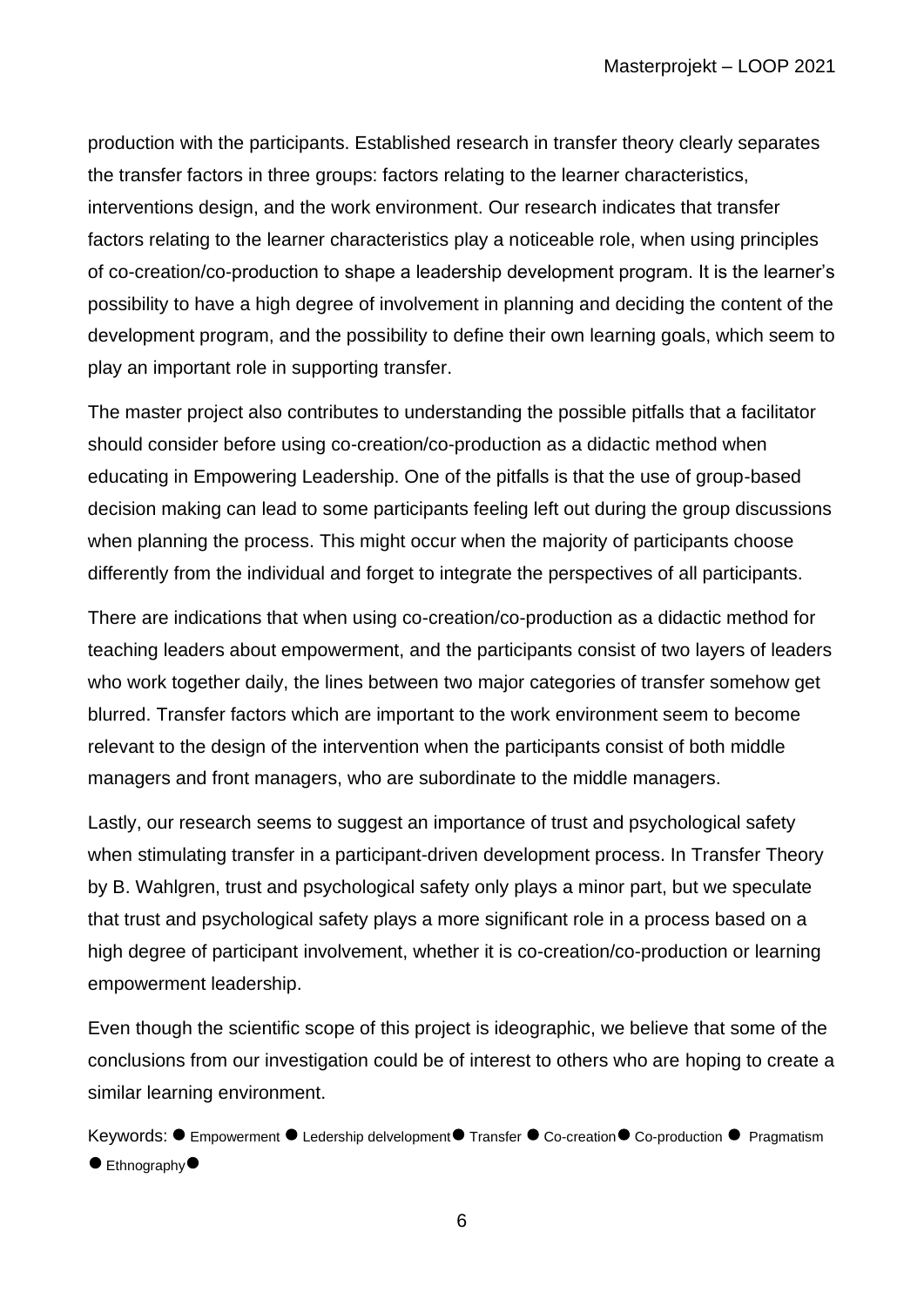# **Kapitel 1 - Indledning**

# <span id="page-6-0"></span>**1.1 Transfer i en samskabt proces**

I forbindelse med vores tidligere opgaver på masteruddannelsen har vi begge, ved flere lejligheder både hver for sig og sammen, arbejdet med udviklings- og forandringsprocesser i forskellige organisationer. Trods forskelle i vores respektive praksis med gymnasieundervisning og konsulentarbejde, har vi begge en fælles interesse for og erfaring med udviklings- og forandringsprocesser. Det skyldes, at vi til dagligt begge arbejder med læringssituationer gennem undervisning, hvilket igen medfører, at vi begge har en særlig interesse for faktorer, der er med til at øge udbyttet af en læringssituation.

Tidligt på masteruddannelsen stødte vi begge på Bjarne Wahlgrens begreb om Transfer, som omhandler, hvordan viden lært i én kontekst (læringssituationen) bliver overført og anvendt i en anden (hverdagspraksis), samt hvilke *transfer*faktorer der er vigtige for at opnå denne effekt (Wahlgren & Aarkrog, 2012).

Vores interesse for transfer i forbindelse med organisations- og lederudvikling er kun blevet forstærket igennem vores masteruddannelse, og er nu en integreret del af den måde vi tænker, designer og gennemfører egne udviklingsprocesser på.

Indtil nu har de udviklingsprocesser som vi har haft ansvaret for, været præget af en høj grad af styring og kontrol fra vores side hvad angår indhold, form, didaktik mm. Dette har været med henblik på at sikre understøttelse og stimuli af flest mulige transferfaktorer, for derigennem at øge sandsynligheden for at transfer finder sted.

Men hvad sker der, hvis vi slipper styringen og kontrollen i udviklingsprocessen, og lader deltagerne have en større indflydelse på indholdet og formen? Vil der stadig opstå transfer? Og hvis ja, er der særlige transferfaktorer, der vil træde frem og være afgørende for denne anderledes tilgang? Og hvilke styrker og faldgruber i forhold til transfer vil vise sig i en proces med lav styring og kontrol?

Det er de ovenstående spørgsmål, der er indenfor vores interessefelt, og de vil for så vidt muligt være bærende for vores masteropgave.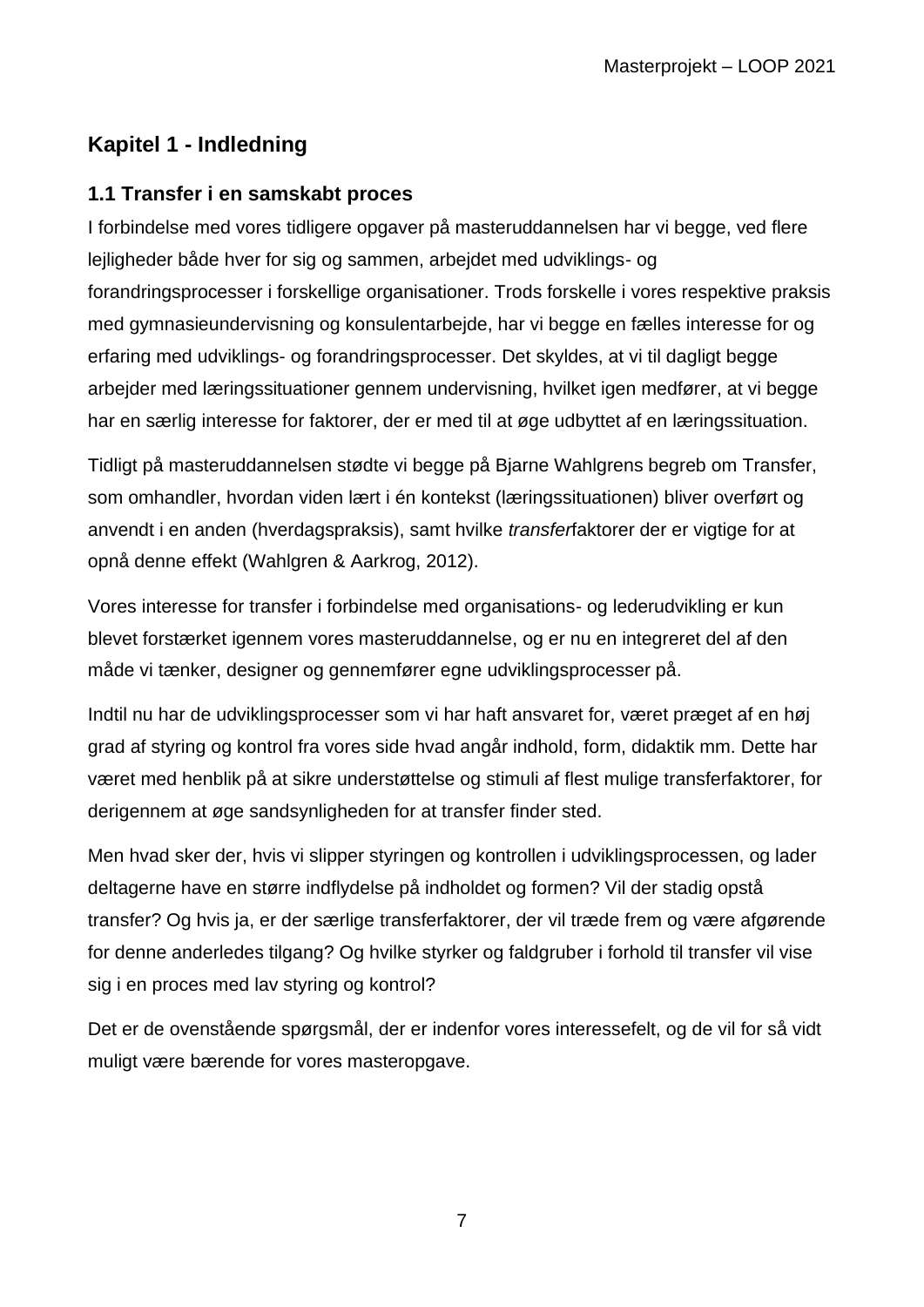## <span id="page-7-0"></span>**1.2 Problemfelt – Ledelse der understøtter empowerment**

Vores masterprojekt tager udgangspunkt i en mellemstor dansk virksomhed. Virksomheden fremtræder i opgaven under pseudonymet Bedre Fremtid A/S, dette gøres efter aftale med virksomheden for at sikre anonymitet. Virksomheden arbejder inden for bryggerisektoren og beskæftiger ca. 450 medarbejdere, hvoraf ca. 40 er ledere.

Vi blev kontaktet af HR-direktøren, som spurgte, om vi havde lyst til at skrive vores masterprojekt hos dem med udgangspunkt i en konkret problemstilling.

HR-direktøren i Bedre Fremtid A/S beskriver, at firmaet siden opstart i start 00'erne og frem til 2014 strategisk har arbejdet med konsolidering af markedet og med at sikre, at driften kapacitetsmæssig kunne følge med. Efter 2014 begynder virksomheden at lægge nye strategiske mål der har et større fokus på udvikling og optimering af virksomhedens drift.

I det nuværende strategiske fokus er effektivitet og innovation hjørnestenene for at realisere de fastlagte mål mod 2025. Virksomheden oplever et pres fra ejerkredsen for at omkostningsreducere, med henblik på at drive virksomheden mere rentabelt og effektivt fremadrettet.

Virksomheden håber på at opnå en højere effektivitet gennem blandt andet øget fokus på medarbejderdrevet innovation. Medarbejderdrevet innovation er når medarbejdere kommer med løsninger, der kan forbedre arbejdsprocesserne, som enten gør disse mere effektive, eller som skaber bedre arbejdsforhold for medarbejderen. HR-direktøren har fra tidligere jobs stor erfaring med implementering af empowerment som ledelsestilgang, og oplever, at det kan være med til at fremme den medarbejderdrevne innovation.

Der er to aspekter som HR-direktøren fremhæver omkring fordelene ved empowerment. Det første aspekt handler om at give en højere grad af ansvar ud til medarbejderne, hvilket bevirker, at medarbejderne bliver mere selvledende i deres tilgang til deres arbejde. HRdirektøren har det menneskesyn, at vi alle har et ønske og et behov for at være så frie og selvstændige som muligt, og at det blandet andet er virksomhedens opgave at hjælpe medarbejderen hen imod opnåelsen af dette inden for de organisatoriske rammer. HRdirektøren håber yderligere, at mere selvstændige arbejdsrammer vil gøre virksomheden til en attraktiv arbejdsplads fremadrettet. Det skyldes, at hun forventer, at de kommende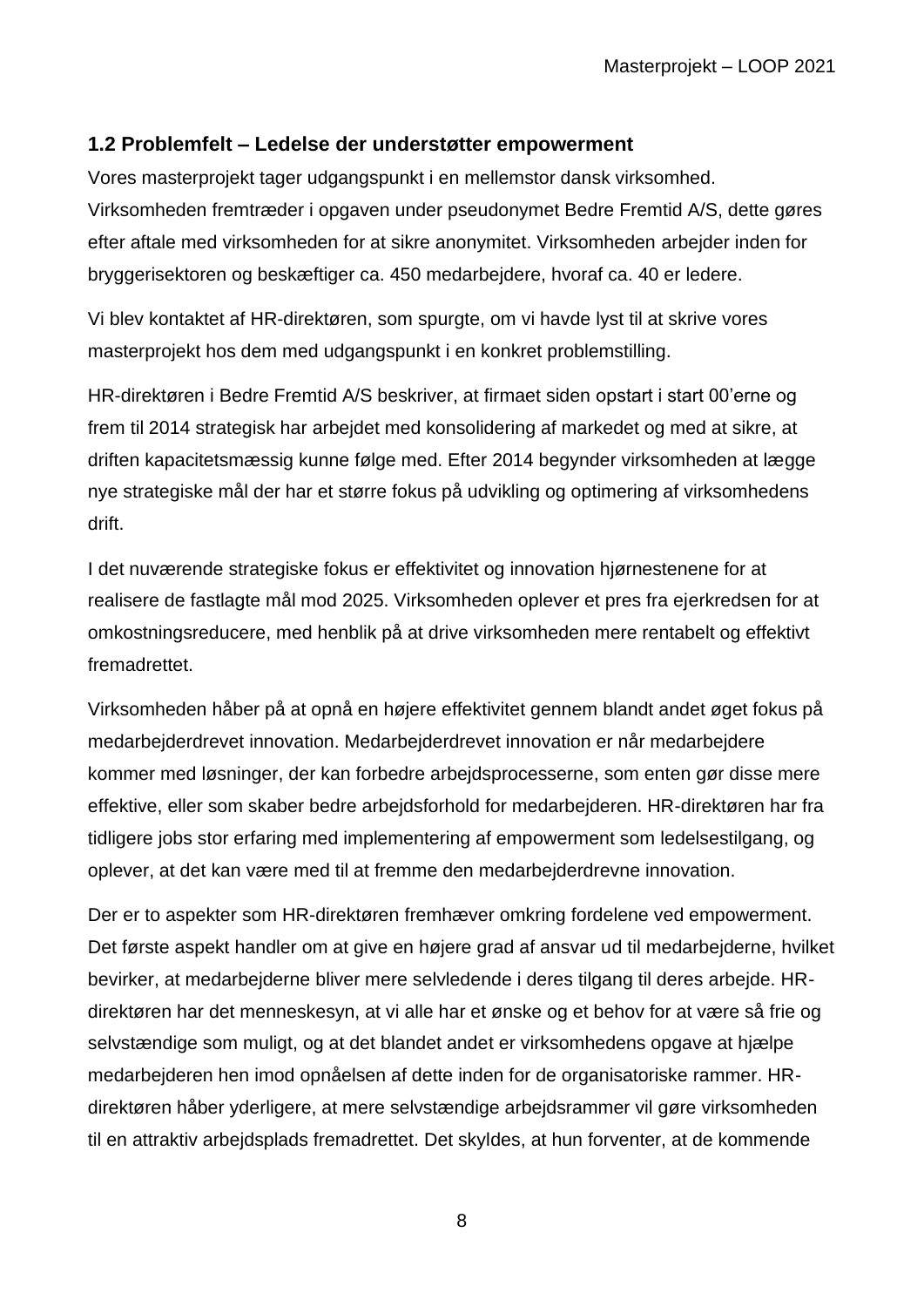generationer af medarbejdere har et større behov for selvstændighed, samt en forventning om dette til deres kommende arbejdsplads.

Det andet aspekt vedrører understøttelsen af de kreative inputs fra medarbejderne og frekvensen af disse. Det skal ses som en måde hvorpå man både forbedrer eksisterende arbejdsprocessers, men også som svar på fremtidige udfordringer som virksomheden måtte opleve. Alt dette handler i sidste ende om at sikre bedre effektivitet i virksomheden.

HR-direktøren nævner, at de allerede i nogle dele af organisationen har implementeret empowerment som ledelsestilgang. Kendetegnende for de dele af organisationen, hvor dette allerede er sket er, at medarbejderen primært er højtuddannet, altså på bachelor- og eller kandidatniveau. I disse afdelinger er der allerede registreret en øget frekvens af medarbejderdrevne innovative forslag end tidligere.

Virksomheden har andre afdelinger, hvor man har lavet små tilløb mod at begynde at arbejde mere eksplicit med empowerment som en ledelsestilgang. Konkret betyder det, at de i en årrække har uddannet lederne i forskellige ledelsesmæssige discipliner, som for eksempel feedback, konflikthåndtering, selvindsigt og personprofiler. Alt dette med henblik på at udvikle ledernes kompetencer til at bedrive ledelse ud fra en empowerment tilgang, dog uden at bruge ordet empowerment.

I virksomhedens strategiplan - *strategi-2025,* er der truffet et valg om, at der i hele virksomheden skal arbejdes målrettet med implementering af empowerment som ledelsestilgang. Et af disse områder er Supply Chain – forstået som produktion og logistik. Supply Chain består af både faglærte og ufaglærte produktionsmedarbejdere og lastbilchauffører og HR-direktøren giver udtryk for, at ledelsesstilen i høj grad bærer præg af en "*command and control*" tilgang, hvor arbejdet fordeles og styres af ledere, og hvor medarbejderne er reaktive, afventende og kun er vant til at have indflydelse på arbejdet i meget lille grad.

HR-direktøren påpeger, at udfordringen i denne afdeling bliver at klæde front- og mellemlederne i afdelingen på til både at introducere og motivere for den nye ledelsestilgang for medarbejderne, samtidig med at de også skal tilpasse deres egen ledelsesstil, så den fremadrettet er med til at forme en kultur, der understøtter empowerment af medarbejderne i Supply Chain.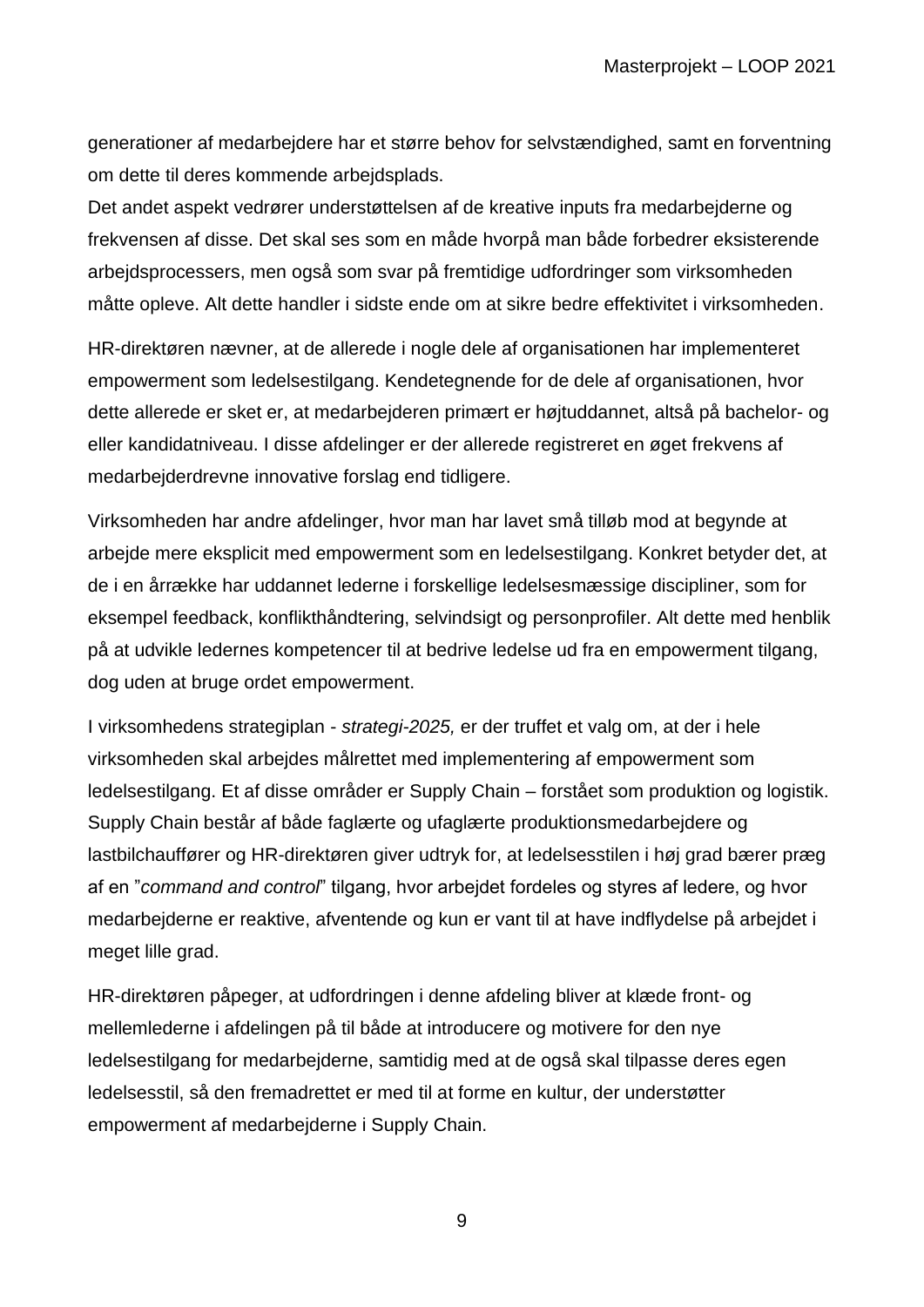Forandringsprocessen, hvor der sker en bevægelse fra høj grad af styring hen mod fokus på empowerment med mere selvledende, proaktive og idérige medarbejdere, ser HRdirektøren ikke som en problemfri proces. HR-direktøren fremhæver, at det forventes, at produktiviteten rammes negativt i læringsperioden, fordi der ofte sker fejl imens kulturen og medarbejderne tilpasser sig de nye rammer. Dertil kan det forventes, at ikke alle ledere og medarbejdere har lysten og/eller evnerne til at være en del af den fremtidige kultur, hvilket kan have konsekvenser for personaleomsætningshastigheden.

Bedre Fremtid A/S ønsker to ting af vores masterprojekt.

- 1. At sikre en kollektiv forståelse af begrebet empowerment blandt lederne, samt give lederne et klart billede af, hvilke ledelsesmæssige kompetencer der kræves for at bedrive ledelse, der understøtter medarbejdernes tilvænning til empowerment som ledelsesstil.
- 2. Gennem denne proces, at virksomheden opnår erfaringer med, hvorvidt der er særlige faktorer i et lederudviklingsforløb, der hjælper lederne med at lære og eksekvere den nye ledelsestilgang. En sådan viden vil nemlig hjælpe Bedre Fremtid A/S med den videre proces med at igangsætte og tilrettelægge fremtidige lederudviklingsprocesser.

Med baggrund i virksomhedens ønsker, lægges følgende rammer ned over opgaven: Empowerment er en præmis for *indholdet af lederudviklingsforløbet*, imens *målet for lederudviklingsforløbet* er at finde ud af, hvordan lederne hjælpes til at adoptere og anvende tilgangene, der ligger i empowerment ledelse. Vores opgave består i at undersøge og give bud på, hvilke didaktiske virkemidler et lederudviklingsforløb med fordel kan indeholde, så det kan hjælpe front- og mellemledernes transformation (læs: transfer) hen imod at bedrive ledelse, der understøtter empowerment. Udfordringen i denne opgave er at finde og vælge en didaktisk løsning, som imødekommer Bedre Fremtid A/S' ønsker til processen, og at undersøge dennes indvirkning på transfer.

Ser vi nærmere på indholdssiden, så er der i begrebet empowerment et stort fokus på medindflydelse, deling af magt og ansvarsuddeling (Cheong et al., 2019). Man kan derfor sige, at lederne skal trænes i at blive bedre til at inddrage deres egne medarbejderes perspektiver og blive villige til, men også have tillid til, at medarbejderne kan tage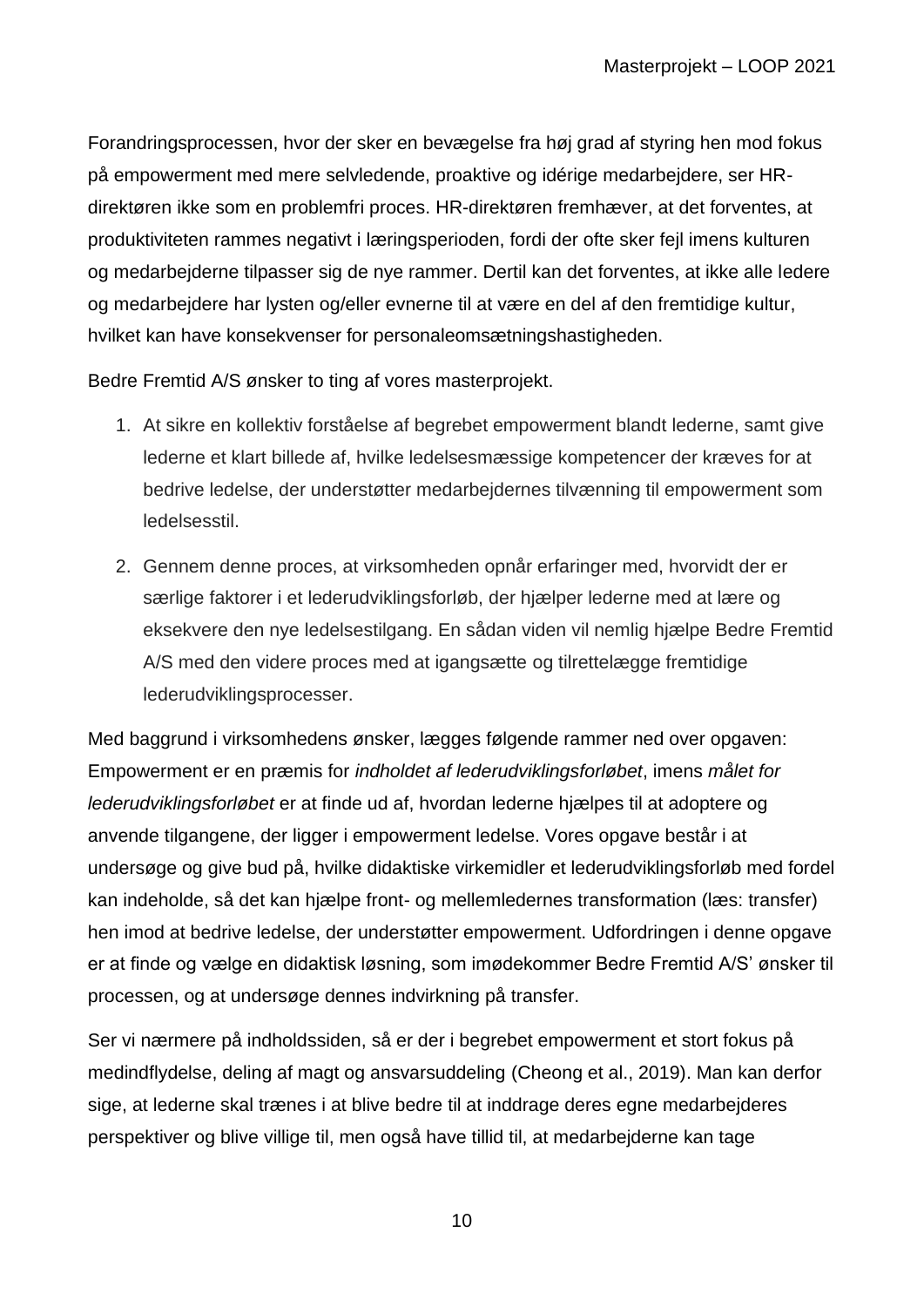beslutninger, som er bedst i en given arbejdssituation. Det er gennem denne tilgang, at der åbnes for de ideer og løsninger, som medarbejderne har.

Modsat er der på formålssiden et fokus på at finde og udforske en didaktisk løsning, der hjælper ledernes transformation af tilgangen til ledelse. Idet fokus er på, at lederne både skal forstå og implementere det lærte, ser vi store ligheder til teori om transfer, som beskrevet af Bjarne Wahlgren og Vibe Aarkrog (2012). Transferteori foreskriver blandt andet, at det er vigtigt, at deltagere føler en *medinddragelse* i tilrettelæggelsen af et undervisningsforløb. Det hjælper dem nemlig med at *se mening med processen,* og det kan blandt andet gøres gennem løbende *dialog med deltagerne*. Ved blandt andet at have fokus på disse faktorer, forklarer Wahlgren og Aarkrog, at det kan være med til at øge graden af transfer, som lederne i vores udviklingsforløb vil opleve.

En illustration af de hensyn, den didaktiske løsning skal tage for at have både indholds- og formålsaspekterne med, findes i tabel 1 herunder.



*Figur 1 - Egen illustration af opgaverammens problemfelt*

En måde at imødekomme disse hensyn kunne være at basere forløbet på principperne bag *Samskabelse*. Kongstanken i samskabelse beskrives direkte som empowerment via deltagerinvolvering og indflydelse på processen, (Brandsen & Honingh, 2018; Krogstrup,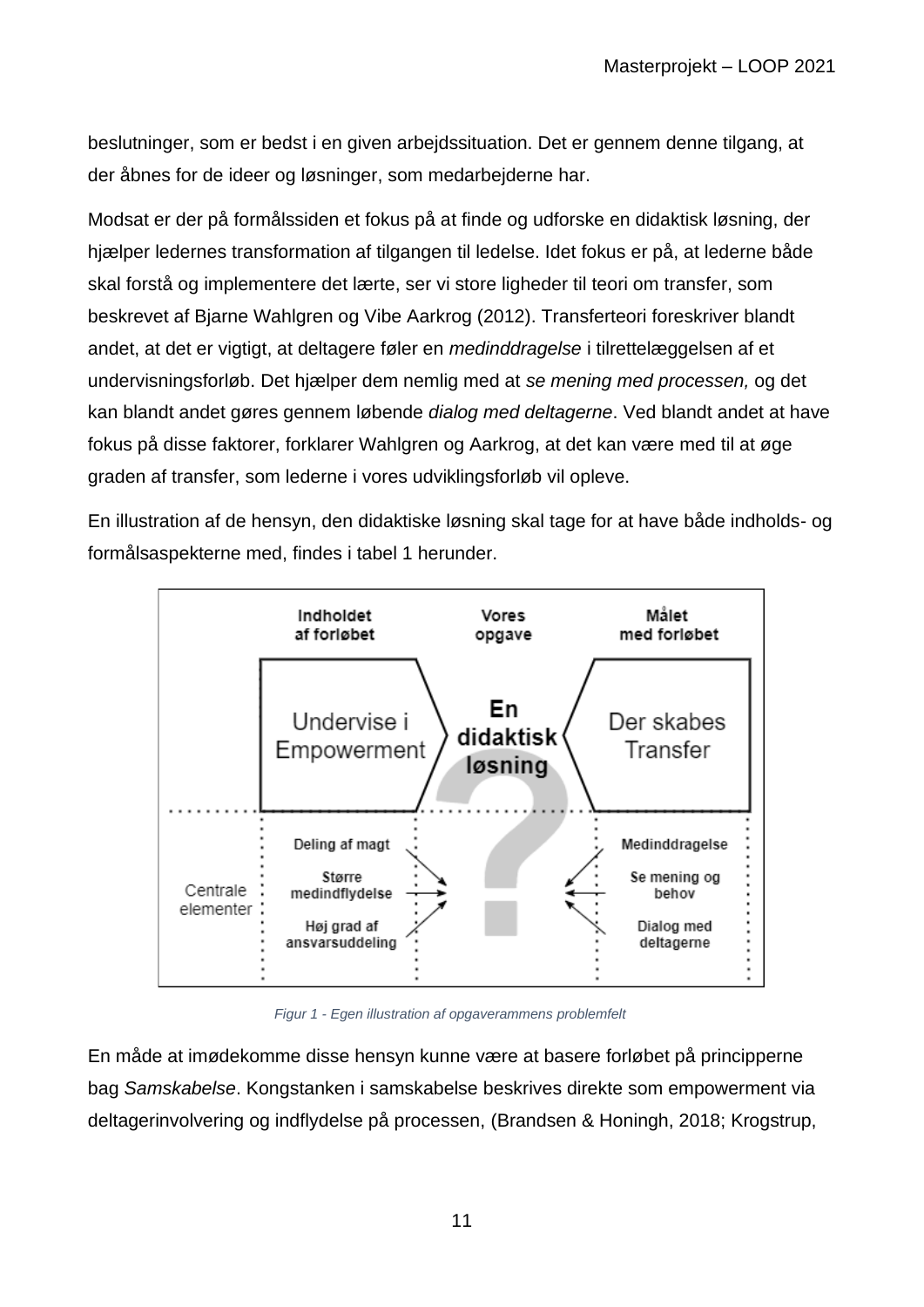Hanne Kathrine, Motensen, 2017; Mortensen, 2017) og dette harmonerer både i forhold til elementer af empowerment og transfer.

Fordi kongstanken i empowerment er, at de involverede skal have stor grad af indflydelse og medbestemmelse i den fortløbende proces, så mener vi, at det kunne være interessant at forsøge at designe lederudviklingsforløbet som et eksemplarisk forløb. Et eksemplarisk forløb skal forstås som et forløb, hvori lederne kan spejle og opleve den proces, som de selv skal igennem – som ledere for deres egne medarbejdere – fra medarbejdernes perspektiv. Ved at designe lederudviklingsforløbet efter principperne for samskabelse, hvor der lægges op til høj grad af deltagerinvolvering og indflydelse i processen, så vil lederne i udviklingsforløbet både præsenteres for grundlæggende viden om empowerment, samtidig med at de vil blive stillet overfor de samme krav, som deres medarbejdere skal til at vænne sig til. Når lederne selv bliver stillet overfor samme krav, som deres medarbejdere skal vænne sig til, så får lederne erfaringer med de følelser, frustrationer og rammer der møder en når man er med i en proces, hvor det forventes, at man: tager et større ansvar for processen, bidrager med egne forslag og forventes at være med til at udforme processen. Ved at udforme udviklingsforløbet som et eksemplarisk forløb, så er det håbet, at lederne både får større indsigt i og forståelse for anvendelse af empowerment som en ledelsestilgang, men samtidig er det også målet at give lederne ideer til, hvordan de kan gribe deres egen proces an, ved at give mulighed for at forholde sig til de erfaringer, som de fik ved at være "i modtagerens sted".

Samtidig ser vi også, at der ved at anvende principper fra samskabelse til at designe udviklingsforløbet, er nogle transferfaktorer som særligt bringes i spil. Hvis lederudviklingsforløbet, idet det er baseret på samskabelsesprincipper om øget medindflydelse og ansvar for processen, i højere grad skal udformes i et samarbejde med front- og mellemlederne, så muliggør det en løbende tilpasning af forløbet efter deltagernes behov. Wahlgren og Aarkrog fremhæver særligt at deltagernes indflydelse på indhold af undervisningsforløbet, er en vigtig transferfaktor (2012). Det understøtter, at deltagerne både kan se meningen i indholdet, men i lige så høj grad se anvendeligheden i det lærte. Samtidig ser vi en mulighed for, at et fokus på dialog om udviklingsforløbets udformning kan være med til at understøtte et hensigtsmæssigt transferklima. Et hensigtsmæssigt transferklima vil derfor være, når miljøet som deltagerne er i, er med til at understøtte anvendelsen af det lærte. Her forestiller vi os, at ledernes dialog om indholdet i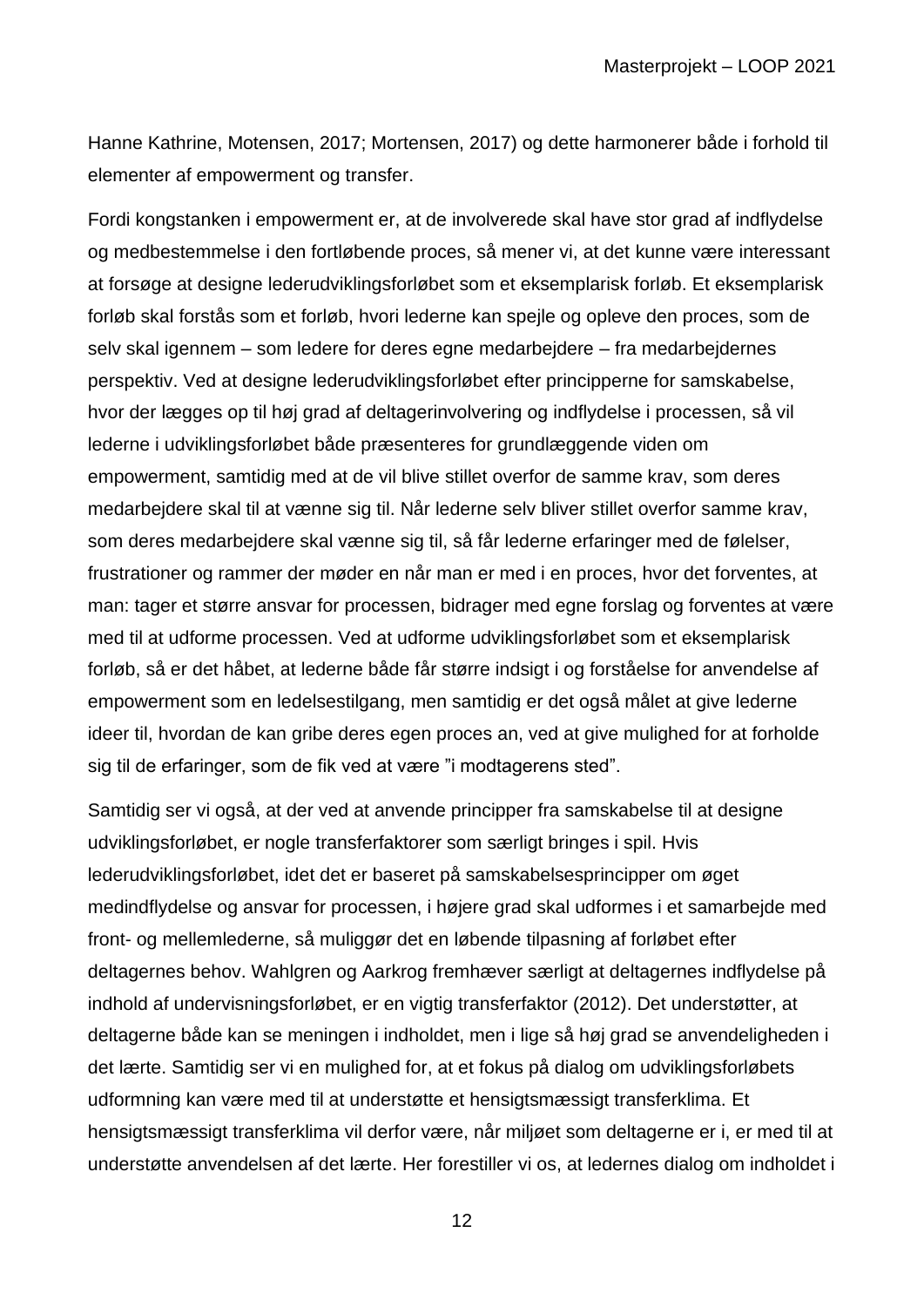forløbet er med til at skabe en større tilslutning for indholdet. Det skyldes, at de selv har prioriteret hvilke elementer der skal arbejdes med, og hvilke der vælges fra.

Som illustreret herunder i tabel 2, så ser vi, at samskabelse kan være et didaktisk redskab til at udforme et lederudviklingsforløb, som søger at tage hensyn til de to ønsker som virksomheden har til lederudviklingsforløbet.



#### *Figur 2 – Egen illustration af samskabelse som svar på virksomhedens krav til lederudviklingsforløbet.*

Samskabelse er, for empowerment, et redskab, der giver mulighed for at lederne, samtidig med at få viden om empowerment som en ledelsestilgang, selv får indblik i hvordan det er at være modtagere for en proces med høj grad af involvering og krav til deltagerne. Samtidig synes samskabelse at bringe bestemte andre transferfaktorer i spil, end det er tilfældet for et forløb, der har en lavere grad af deltagerinvolvering og medansvar for selve udviklingsprocessen.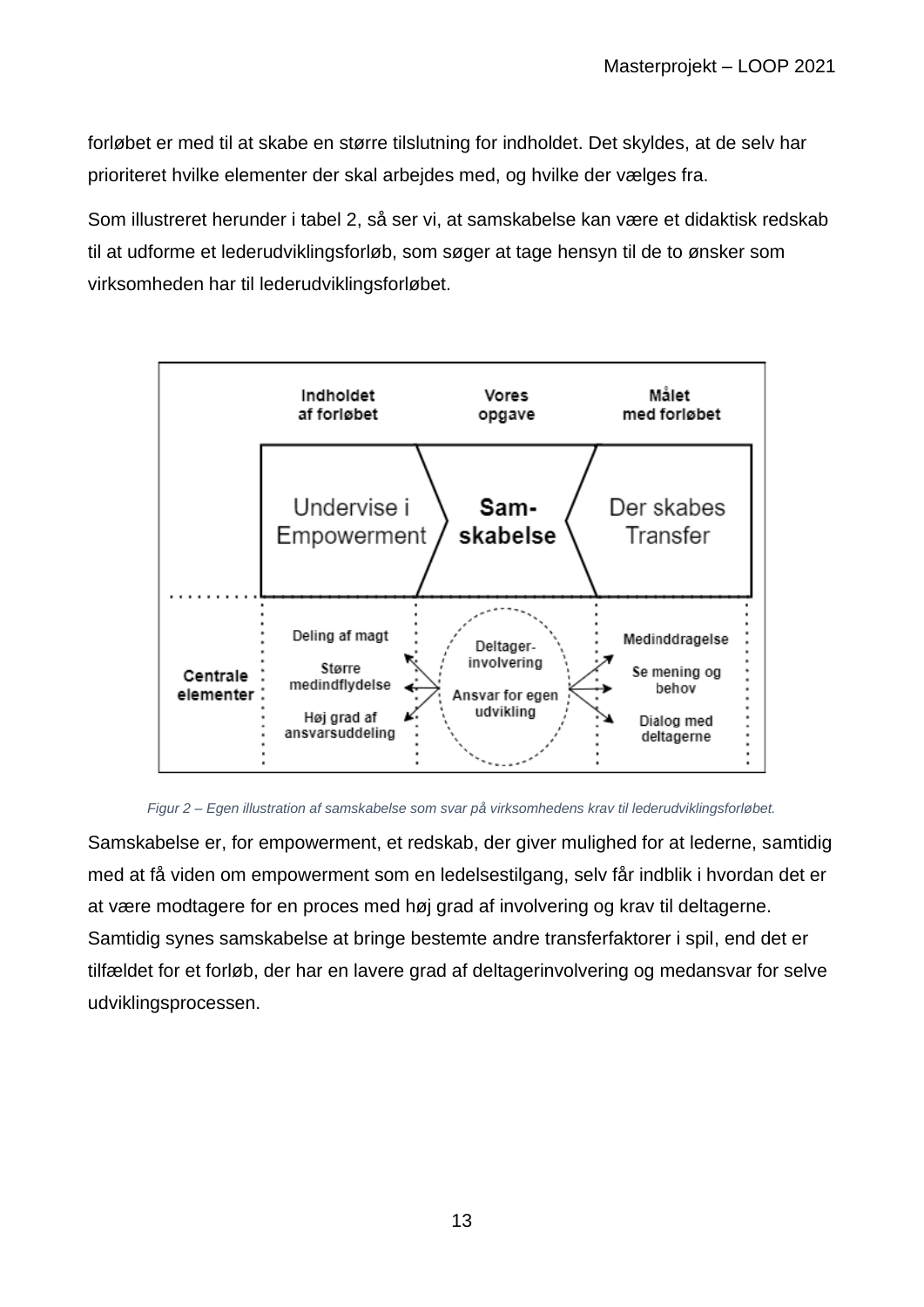# <span id="page-13-0"></span>**1.3 Problemformulering**

Med udgangspunkt i virksomhedens ønske om at få hjælp til at opstarte et lederudviklingsforløb og indhente erfaringer, der kan fokusere virksomhedens fremtidige indsats med at implementere empowerment som ledelsestilgang, så ønsker vi i denne opgave at undersøge følgende problemformulering:

# **Hvilken betydning har det for transfer i et designet lederudviklingsforløb om empowerment ledelse, at forløbet er samskabt med deltagerne, og hvordan kan de erfaringer inddrages i det videre lederudviklingsforløb?**

Sådan som problemformuleringen er udformet, så er der tre underspørgsmål, der skal undersøges for at besvare denne:

- 1. Hvordan designes og gennemføres et samskabt lederudviklingsforløb til udvikling af empowerment ledelse?
- 2. Hvilke transferfaktorer opstår og får betydning i et samskabt forløb?
- 3. Hvordan kan erfaringerne inddrages i det videre lederudviklingsforløb?

Besvarelsen af opgavens problemformulering vil ske af flere omgange. Efter en indledende gennemgang af teorierne bag empowerment, samskabelse og transfer, som danner afsæt for det efterfølgende metodeafsnit om design af lederudviklingsforløbet, vil første del af problemformuleringens underspørgsmål være besvaret. Der følger så en gennemgang af de videnskabsteoretiske og metodiske overvejelser, der knytter sig til empirigenereringen, der sker løbende under lederudviklingsforløbet. På baggrund af en analyse af de fremhævede hændelser fra empirigenereringen, besvares det andet undersøgelsesspørgsmål sidst i analyseafsnittet. I diskussionsafsnittet, vil det tredje undersøgelsesspørgsmål blive besvaret, og til sidst vil vi komme med samlet besvarelse af opgavens problemformulering i konklusionskapitlet.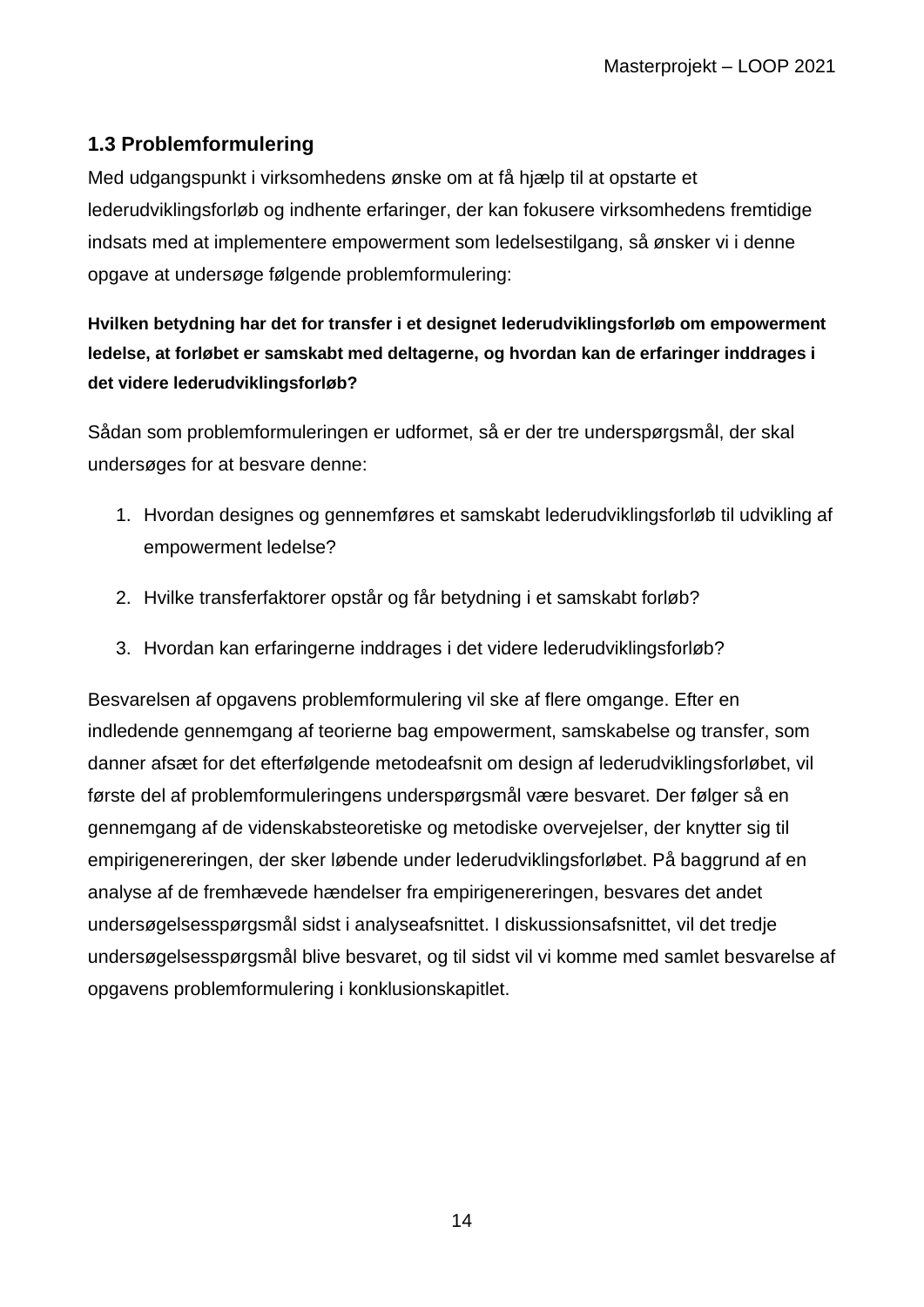## <span id="page-14-0"></span>1.3.1 Begrebsafklaring

Vi beskriver her i korte træk, hvilken forståelse vi har for de begreber, som er centrale for problemformuleringen.

## **Empowerment**

Vores forståelse af begrebet empowerment er udarbejdet på baggrund af en længere teoriredegørelse, som kan læses i kapitel 2. I korte træk forstår vi empowerment i en ledelseskontekst som værende:

*En ledelsestilgang der søger at give frihed og ansvar til medarbejdere, så de får mulighed for selvstændigt at håndtere de opgaver der er inden for deres formåen, samtidig med at understøtte en kontinuerlig udvikling af deres kompetencer og motivation gennem involvering, så de bliver bedre til at løse nuværende og fremtidige opgaver.*

Der er to aspekter som vi, hvis vi skal prøve at oversætte empowerment til dansk, kan læse ind i begrebet:

Dels ser vi et *bemyndigelsesaspekt*, hvor man ønsker at frisætte en medarbejder til at begynde at løse opgaver, som denne allerede har evnerne (læs: deres formåen) til at løse, men af forskellige grunde ikke har mulighed for at handle på. En typisk situation ville være, at en medarbejder allerede har ressourcerne (tid og kompetencer) til at løse en konkret arbejdsopgave, men ikke gør det, fordi det ikke står som en del af jobbeskrivelsen. Dette aspekt har særligt fokus på at "give magt" til medarbejdere til at tage beslutninger som tidligere lå højere oppe i det organisatoriske niveau (Cheong, Yammarino, Dionne, Spain, & Tsai, 2019).

Vi ser også et *bestyrkelsesaspekt* i begrebet empowerment, hvor man søger at understøtte medarbejdernes kompetencer og motivation. Hensigten med at styrke kompetencerne ligger i forlængelse af bemyndigelsesaspektet, fordi der er fokus på at hjælpe medarbejdere til, til stadighed at blive mere kompetent til at varetage flere og mere forskellige opgaver (Amundsen & Martinsen, 2014; Liu, 2015). Derudover er det vigtigt for empowerment i en ledelseskontekst, at medarbejderne, udover at have ressourcerne til at løse en given opgave, også har tiltro til deres egne evner. Det er ikke svært at forestille sig en medarbejder der har lært en given færdighed, men som ikke tør give sig i kast med denne, fordi han/hun måske er bange for at komme til at fejle mm. Derfor er det vigtigt for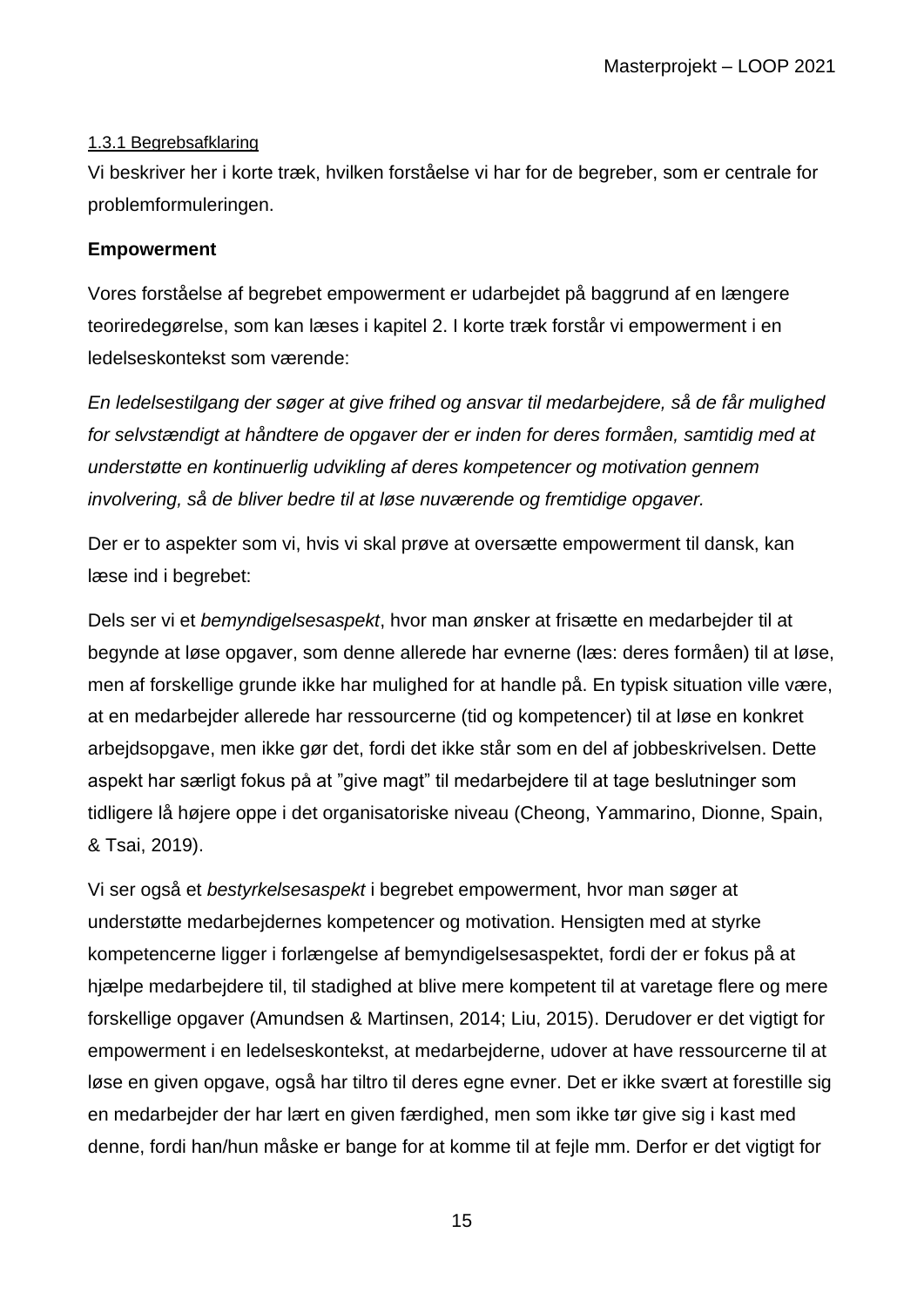empowerment, at der også sker en understøttelse af medarbejdernes tiltro til egne evner samt motivation for opgaven (Liu, 2015; Spreitzer, 1995).

Selvom vi i det danske sprog kan beskrive de to ovennævnte aspekter, så har det ikke lykkedes os at finde et dansk ord, der helt indrammer begge aspekter på samme måde, som Empowerment gør. Ofte indeholder de netop det ene men mangler det andet. Derfor bibeholder vi det engelske ord gennem opgaven og af samme grund anvender vi de engelske variationer, som Empowering (handling) eller Empowered (tillægsord) i opgaven. Men den forståelse, vi har af begrebet, er netop et fokus på en bemyndigelse og en bestyrkelse af et individ.

## **Samskabelse**

Definerer vi som en proces hvor der sker involvering af brugere i forbindelse med udvikling og/eller brugen af services, produkter eller ydelser, som de er aftagere af (Steen & Tuurnas, 2018). I vores opgave handler det konkret om, at lederne selv er aktive i udviklingen af deres eget lederudviklingsprogram. I Danmark bruges samskabelse bredt og dækker to begreber:

*"Samskabelse anvendes hyppigst og som synonym for både co-production og co-creation"*  (Krogstrup, Motensen, 2017, p. 151)

Der er stor uenighed blandt de internationale forskerne om definitionen på de to begreber, co-creation og co-production, og også hvorvidt der er en forskel. Skal vi alligevel forsøge at beskrive en distinktion mellem de to begreber, så er den typiske forskel i forskningslitteraturen, hvor tidligt i processen brugeren eller borgeren bliver involveret. I co-creation bliver brugerne typisk involveret allerede i planlægnings- og designfaserne, hvorimod brugeren i co-production-processen først involveres i implementering af services/ydelsen (Brandsen & Honingh, 2018; Mortensen, 2017; Voorberg et al., 2015)

I denne opgave vil vi anvende ordet samskabelse og det vil dække over både co-creation og co-production, da deltagerne vil blive involveret i både planlægning, design og implementering af deres lederuddannelses, og da dette vil forekomme i en og samme samskabelsesproces.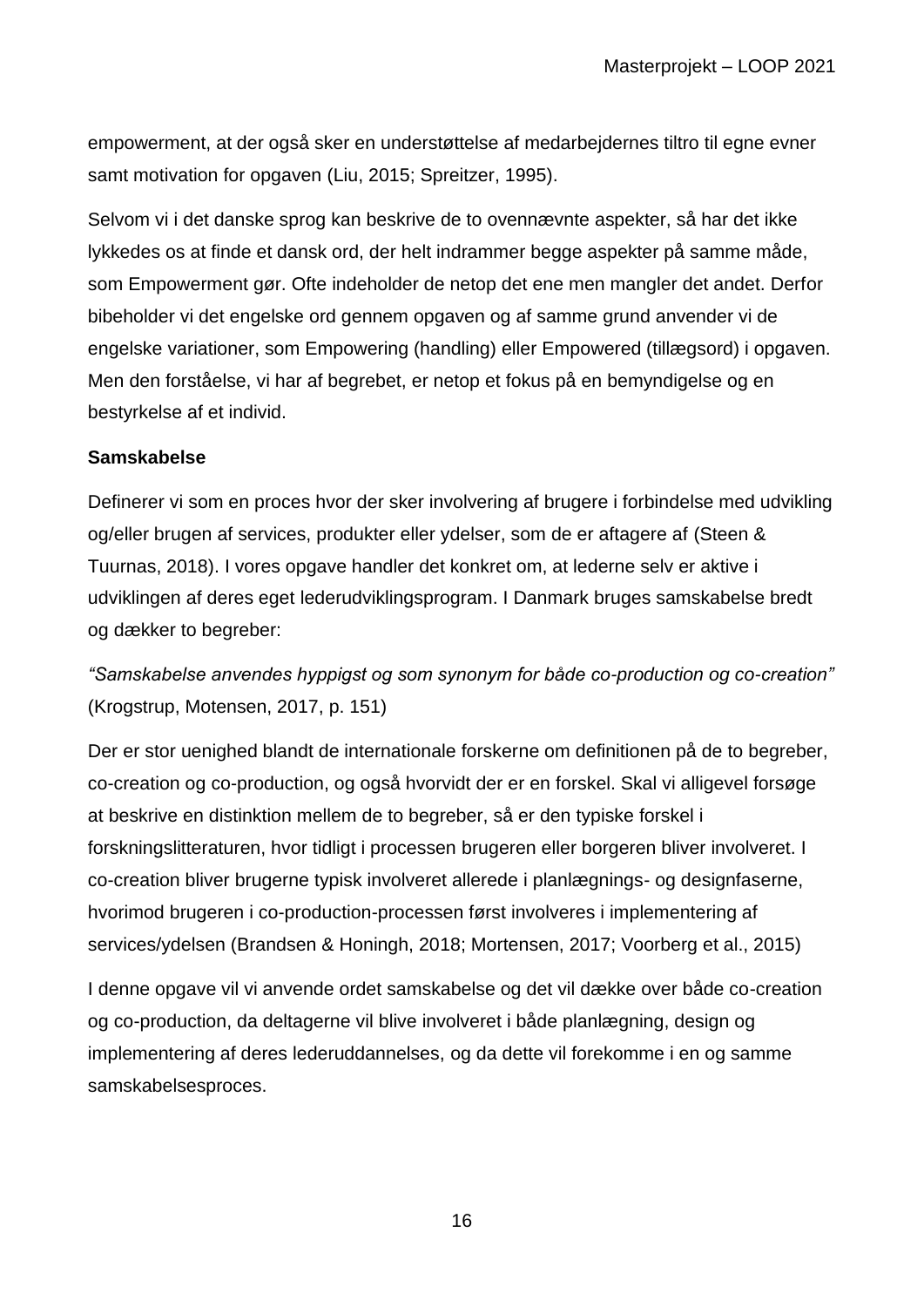## **Transfer og transferfaktorer**

Transferbegrebet handler om viden og kunnen overført fra én (lærings-) kontekst til en anden (anvendelses-) kontekst (Stegeager, 2011; Wahlgren & Aarkrog, 2012). Ordet stammer fra det latinske ord trans-fero som betyder, "at føre" eller "bære over" eller "hen". Det vil sige at transportere noget fra et sted til et andet (Stegeager, 2011).

I vores opgave benytter vi os af Wahlgren og Aarkrog forståelse af transfer:

*"anvendelse af viden og kunnen lært i én sammenhæng til at kvalificere handlinger i en anden sammenhæng"* (Wahlgren & Aarkrog, 2012, p. 16)*.*

Distinktionen mellem læring og transfer ligger i hvorvidt den lærende kan finde ud af at anvende det lærte i den arbejdsmæssige kontekst eller ej (Stegeager, 2011). Den lærende kan altså have været på et kursus og have lært en masse nye ting, som denne har kunnet finde ud af at bruge og træne i undervisningskonteksten, men der er først tale om transfer, hvis den lærende også kan finde ud af at anvende den nye viden i sin hjemmepraksis.

Sandsynligheden for at denne vigtige transfer finder sted, kan knyttes op på en række faktorer. Disse faktorer omtales som transferfaktorer og kobler sig til de omstændigheder, som enten har en understøttende eller hæmmende effekt på transfer. De konkrete faktorer som er understøttende for transfer ifølge Wahlgren & Aarkrog, vil blive beskrevet og uddybet i teoriafsnittet 2.3.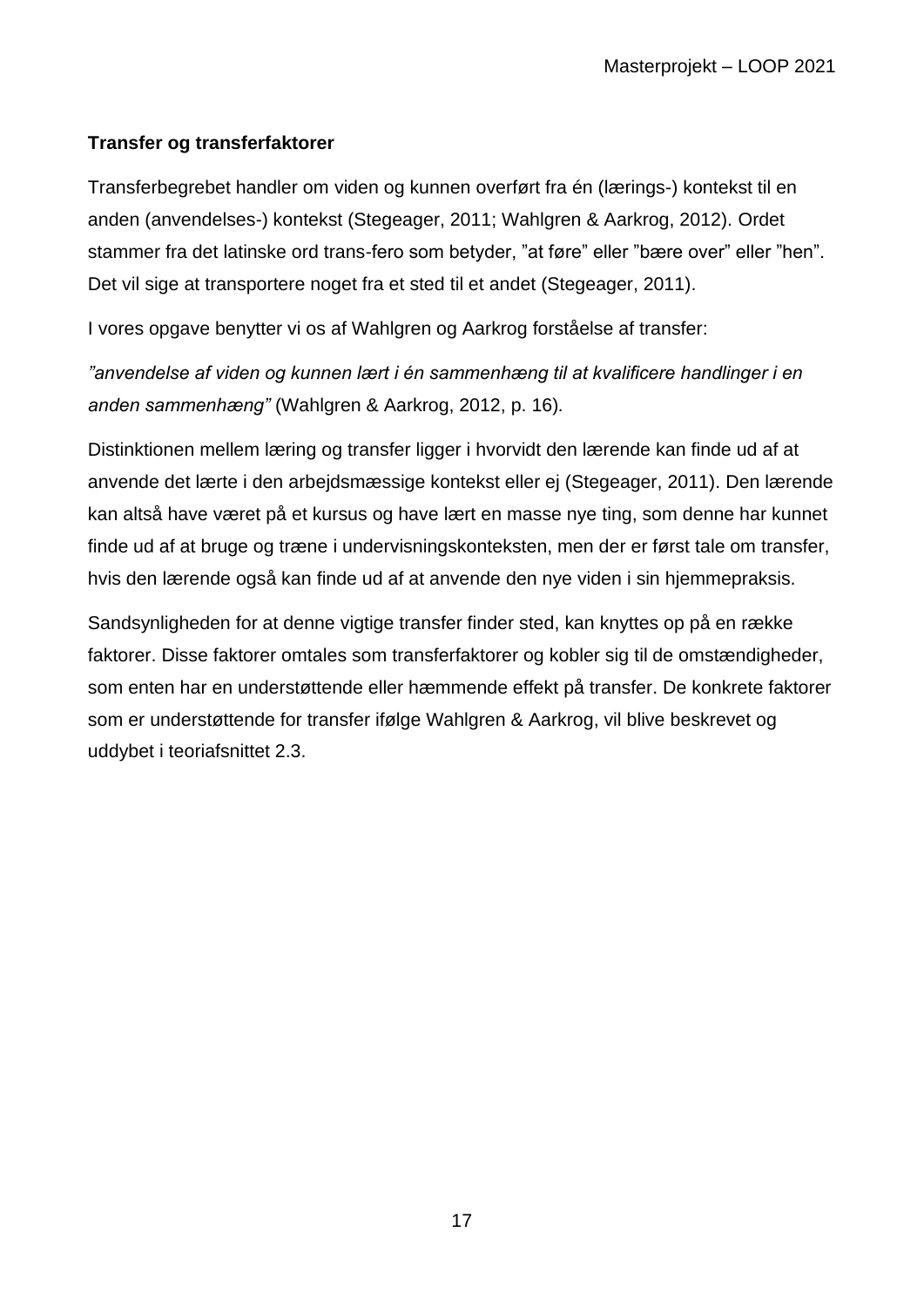# <span id="page-17-0"></span>**Kapitel 2 - Teori**

I dette kapitel gør vi rede for teori om *samskabelse*, *empowerment* og *transfer*. Begrebet samskabelse præsenteres først, og der gives et overblik over, hvilke principper og faciliteringsmæssige forhold, der ligger bag samskabte processer. Det skulle give en grundlæggende forståelse af begrebet før begrebet bringes i spil, først i forhold til empowerment, som en didaktisk mulighed til at udvikle empowerment ledelse – og siden i forhold til transfer, som en didaktisk mulighed, der bringer særlige transferfaktorer i spil. I de to efterfølgende teoriafsnit om Empowerment og sidenhen Transfer, vil vi på samme måde gøre rede for begreberne og efterfølgende koble dem op imod teori om samskabelse.

# <span id="page-17-1"></span>**2.1 Samskabelse-teori gentænkt**

## <span id="page-17-2"></span>2.1.1 Samskabelsesbegrebet

Samskabelse er når en bruger involveres i udviklingen af en service, produkter eller ydelser, som de er aftager af (Steen & Tuurnas, 2018). Eksempelvis hvis en kommune vil udvikle et nyt tilbud til familier med overvægtige børn, så kunne de potentielle kommende brugerne af tilbuddet blive inviteret ind til en samskabelsesproces, med det formål at inddrage deres erfaringer, ønsker og behov i udviklingen af det nye tilbud. Samskabelse kobler altså brugeren og "produktet" tættere sammen, så produktet bedre tilpasses brugeren.

Centralt for samskabelse er, at deltagerne ikke er fra den samme organisation, men derimod repræsenterer forskellige interesser Det kunne eksempelvis være borger versus. offentlig instans eller kunde versus. virksomhed (Steen & Tuurnas, 2018). Samskabelse forekommer både i private organisationer og virksomheder samt i det offentlige (Brandsen & Honingh, 2018; Krogstrup Motensen, 2017; Voorberg et al., 2015), dog typisk med to meget forskellige motiver bag.

Motivet hos det offentlige er typisk at sikre den bedst mulige ydelse, samt at tilgodese borgerens individuelle behov. Dette sker ved aktivt at inddrage borgerens kompetencer og ressourcer i et samspil med fagpersoner fra det offentlige, for på den måde at højne kvaliteten og effektiviteten af den ydelse, som borgeren modtager (Mortensen, 2017). Omvendt vil motivet for en privat organisation typisk være at forbedre sine produkter, ydelser og eller services med henblik på at øge top- og bundlinje.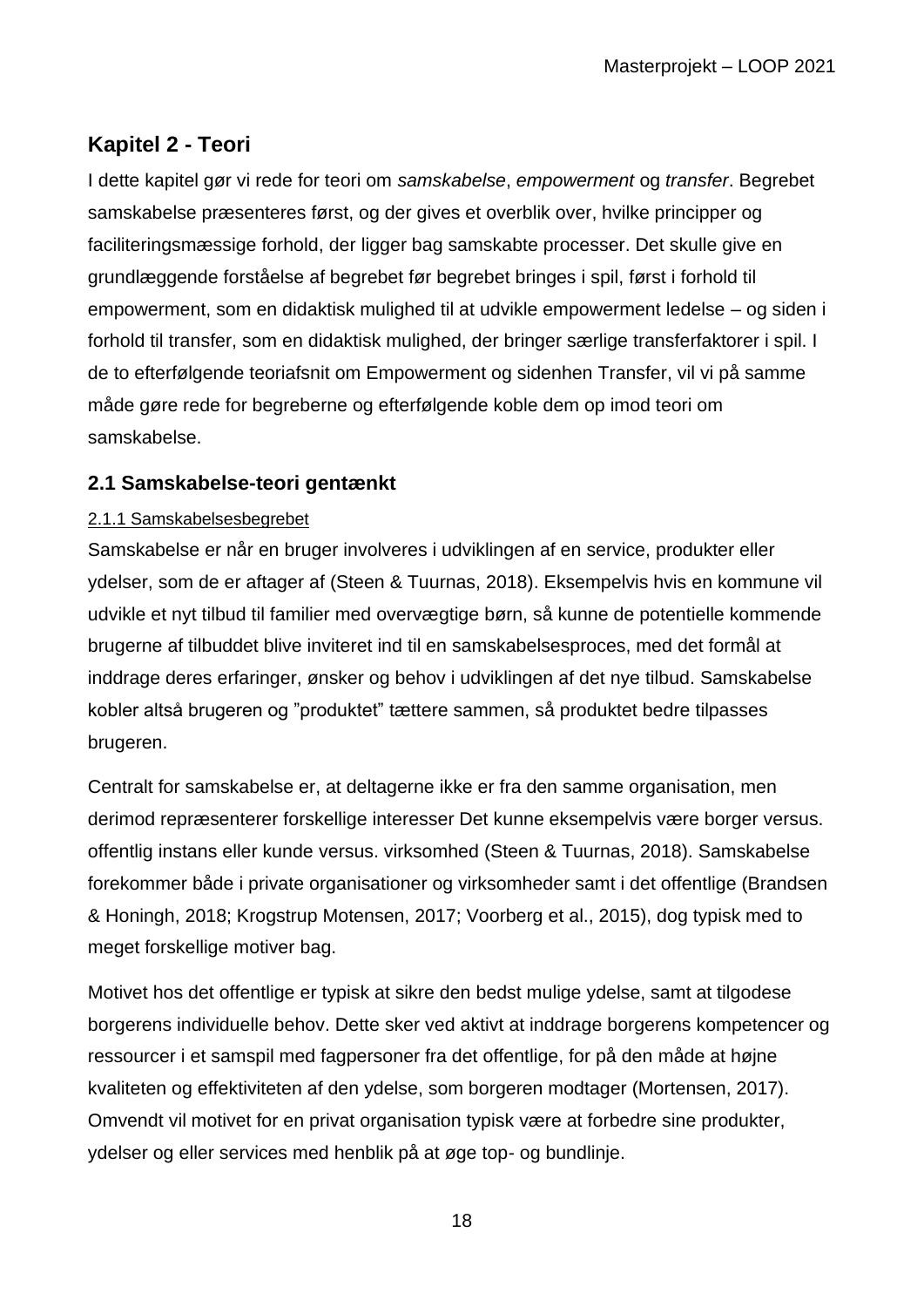Forskning viser at samskabelsesprocesser mellem virksomheder og kunder, blandt andet har den gevinst, at de øger kundetilfredsheden og kundeloyaliteten og derigennem opnår virksomheden en konkurrencemæssig fordel (Voorberg et al., 2015).

### <span id="page-18-0"></span>2.1.2 Samskabelse internt i én organisation.

Til trods for at samskabelse er tiltænkt som en proces, hvor deltagerne ikke er fra én og samme organisation (Steen & Tuurnas, 2018), så mener vi, at visse grundtanker som ligger bag samskabelse kan bruges i et lederudviklingsforløb. Et argument for at benytte samskabelse, til trods for, at deltagerne er i en og samme organisation, er, at der er en stor faglig distance mellem HR og Supply Chain. Samskabelse vil formentligt vil være med til at bringe andre idéer til form og indhold frem i forbindelse med ledelsesudviklingsforløbet, som formentligt ikke ville være blevet bragt i spil såfremt lederudviklingsforløbet var blevet designet og planlagt på traditionel vis, hvor deltagerne enten meget lidt eller slet ikke er involveret i designet af deres egen lederuddannelses. Normalt er det noget der alene sker på HR-niveau med en eventuel involvering af det allerøverste ledelsesniveau, eksempelvis i vores tilfælde kun med involvering af Supply Chain direktøren.

Vi håber på, ved at skabe en lederuddannelse med udgangspunkt i samskabelse, at vi kan opnå nogle af de samme gevinster som samskabelse er kendt for, nemlig kreativitet, motivation og ejerskab (Mortensen, 2017; Steen & Tuurnas, 2018; Voorberg et al., 2015).

## <span id="page-18-1"></span>2.1.3 Facilitatorens rolle i en samskabelsesproces

Det at være deltager i en samskabelsesproces stiller store krav til alle involverede. Empati, gode kommunikative færdigheder samt evnen og viljen til at lytte på andres meninger, holdninger og forslag, er blandt de fundamentale færdigheder, der skal være til stede blandt deltagerne (Mortensen et al., 2021). Hvis vi zoomer ind på facilitatorens rolle, som er at hjælpe med at tilrettelægge og guide en proces, så stilles der store krav til dennes evne til at skabe relationer, faciliteringsevner og evnen til at mobilisere og involvere alle deltagerne (De jongh, M. Albæk, K. Fiil Nybo, 2018; Steen & Tuurnas, 2018). Ud over ovennævnte kompetencer, peges der på at, det at være facilitator i en samskabelsesproces, kræver at facilitatoren har stor selvindsigt, løbende reflekterer over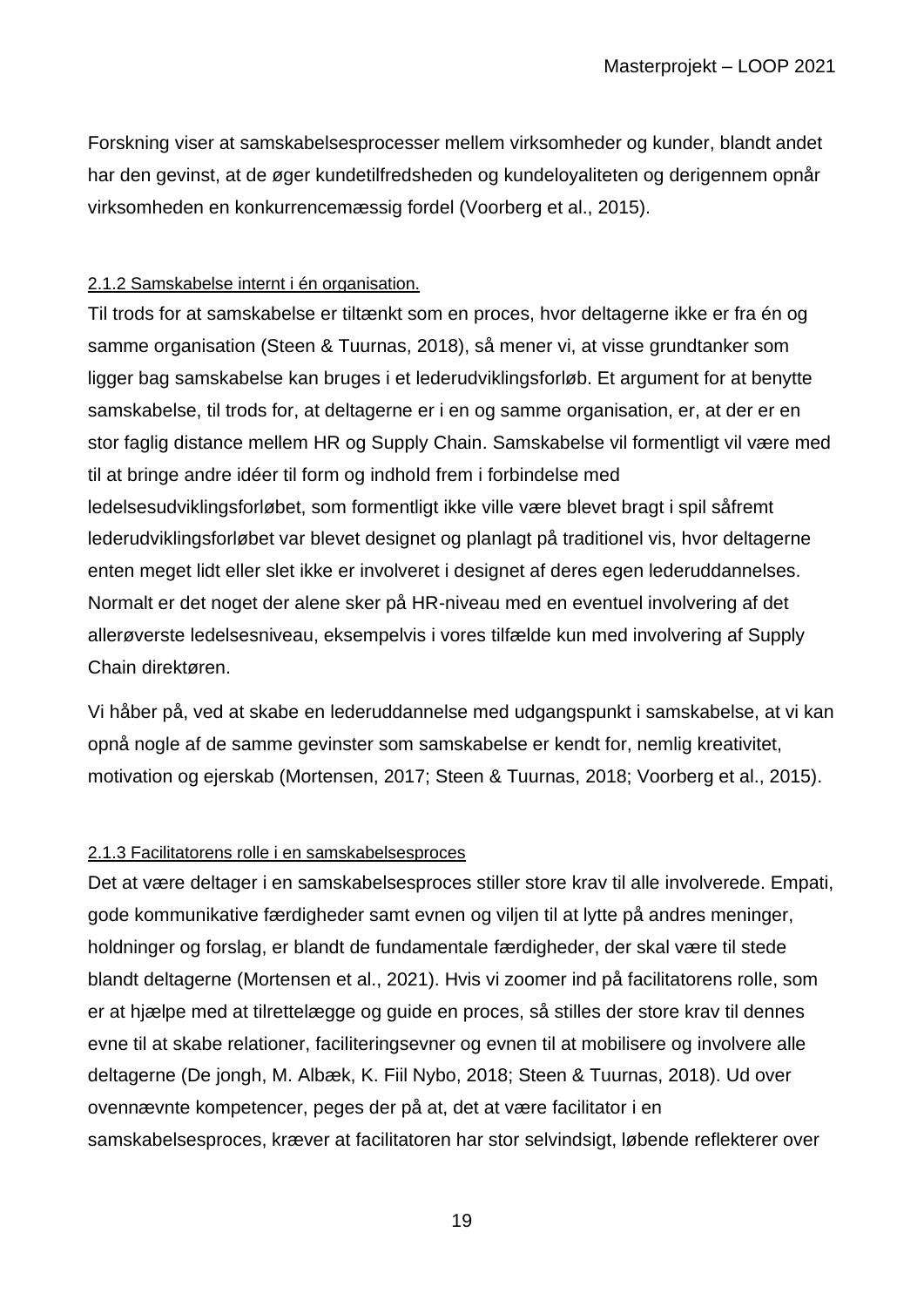egen faciliteringspraksis og tør miste fodfæstet for en stund (De jongh, M. Albæk, K. Fiil Nybo, 2018). At miste fodfæstet for en stund, betyder at man har modet til at slippe kontrollen og styringen over processen, og til at lade deltagerne selv løse evt. hårdknuder, dominerende og eller utilfredse deltagere, hvilket let kan opstå i en samskabelsesproces. Det betyder ikke, at facilitatoren ikke skal gå ind i diskussioner, men det skal hele tiden holdes op imod hvorvidt indblandingen understøtter det samskabende eller ej. At kunne være i et rum, hvor stemningen er anspændt og måske føles som ubehagelig, er absolut ikke for alle og kan trigge forskellige uhensigtsmæssige reaktioner hos facilitatoren, såsom at tage styring og kontrol over processen for at føre den i en retning, man føler er mere positiv (De jongh, M. Albæk, K. Fiil Nybo, 2018). I bogen Ledelse og samskabelse i den offentlige sektor, er der følgende anbefalinger til facilitatoren:

"*vær bevidst om egne holdninger, meninger og følelser, vær rummelig over for både positive og negative følelser for gruppen og inviterer til fælles undersøgelse og lad gruppen tage*" (De jongh, M. Albæk, K. Fiil Nybo, 2018, p. 383).

At følge ovenstående anbefalinger er i sig selv en udfordring, og noget som kræver et højt niveau af selvkontrol og erfaring med rollen. Af den grund er det i den kommende udviklingsproces vigtigt, at vi (Michael og Casper) forsøger at støtte hinanden i rollen som facilitatorer. Det værende sig både før, under og efter udviklingsforløbene, gennem løbende sparring med hinanden om vores styrker og svagheder, for på den måde at dygtiggøre os i rollen som facilitator. Vi ser desuden ligheder mellem rollen som facilitator af et samskabelsesforløb og rollen som leder for empowerment-ledelse, men disse ligheder uddyber vi nærmere ind på i det teoretiske afsnit om empowerment.

#### <span id="page-19-0"></span>2.1.4 Kritik af samskabelse

Skal der udformes et lederudviklingsforløb med udgangspunkt i principperne for samskabelse, så er det ikke nok at kende til principperne for samskabelse og hvilken rolle facilitatoren har. Man må i udformningen af et lederudviklingsforløb også have opmærksomhed på de generelle kritikpunkter af samskabelsesprocesser som utilsigtet kan have en uhensigtsmæssig indvirkning på processen.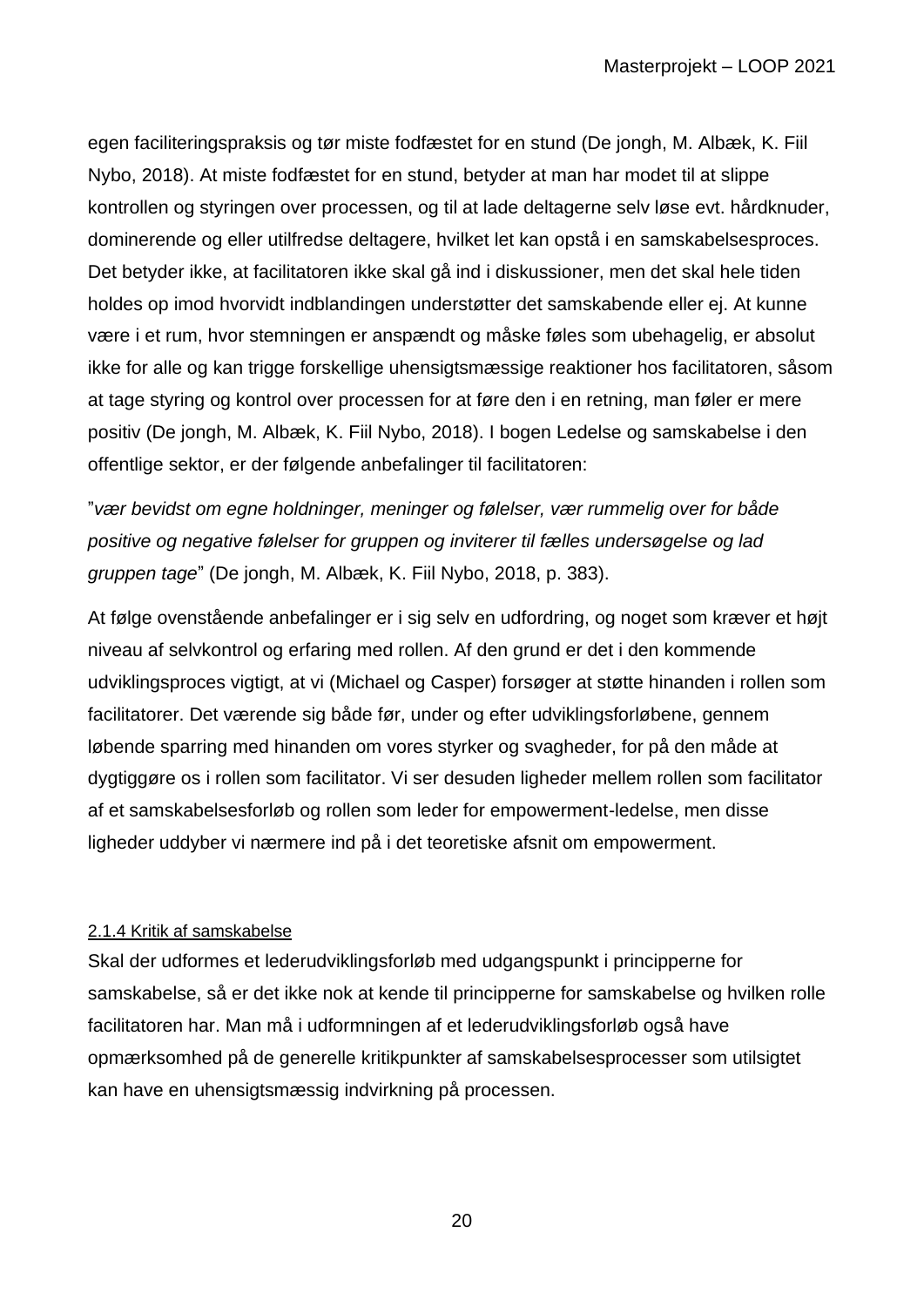Samskabelse stiller store krav til de involverede, både facilitatoren men i høj grad også til deltagerne og derfor er samskabelse ikke nødvendigvis en proces for alle. Det nævnes, at personlige motiver samt sociale- og personlige faktorer som uddannelse, indkomst, alder og køn kan have en indvirkning på deltagernes villighed og aktivitet i en samskabelsesproces (Mortensen et al., 2021). Ovennævnte træder specielt frem hvis deltagerne ikke har de nødvendige samarbejdsfærdigheder (Mortensen et al., 2021). Samskabelse rummer et fokus på deling af magt og understøttelse af deltagernes forudsætninger der gør, at samskabelse skiller sig ud fra almindeligt samarbejde. Er der en stor diversitet mellem deltagerne i en samskabelsesproces, kan det skabe ulige magtpositioner i processen, og derfor bliver deltagernes forudsætninger for at deltage i en samskabelsesproces vigtig. Ulige magtpositioner kan forekomme både i form af formel magt – som i vores tilfælde med mellem- og frontledere – men også uformel magt, hvor bestemte ledere har fået tildelt en magt af de andre deltagere på baggrund af personens erfaring, uddannelsesniveau, sociale status, og/eller evne til at gennemskue kompleksiteten i samskabelsesprocessen. Hvad end årsagen til ulige magtpositioner er, så kan det medføre, at en deltager tager magt og styring over processen ved at indtage en dominerende position som gør, at ikke alle har lige indflydelse på processen (Steen et al., 2018).

En anden udfordring for samskabelsesprocesser er, at det ofte kan være vanskeligt at placere et ansvar, hvis processen ikke bliver en succes. Det kan lede til destruktive konflikter med fælles ansvarsfralæggelse og ringe mulighed for at holde de enkelte deltagere ansvarlige (Steen et al., 2018). Det kritikpunkt giver anledning til bekymring i vores arbejde med at skabe et lederudviklingsforløb med udgangspunkt i en samskabende proces. Vi har et brændende ønske om at forløbet skal blive en succes, hvor succes defineres som stor deltager- og virksomhedstilfredshed. Men vi placerer samtidig en stor del af vores "skæbne", altså muligheden for at opnå denne succes, i de deltagendes hænder. Dette kan skabe utryghed for os som facilitatorer, fordi vi reelt kun kan invitere til samskabelsen, og så håbe på, at deltagerne er med på at tage deres ansvar for processen til sig. Samtidig, hvis vi ikke giver deltagerne en del af ansvaret i denne proces; fordi vi frygter ikke at have tilstrækkelig høj grad af kontrol over processen, vil vi kompromittere principperne bag samskabelse, og det er et dilemma, som må accepteres for at kunne give sig fri til processen.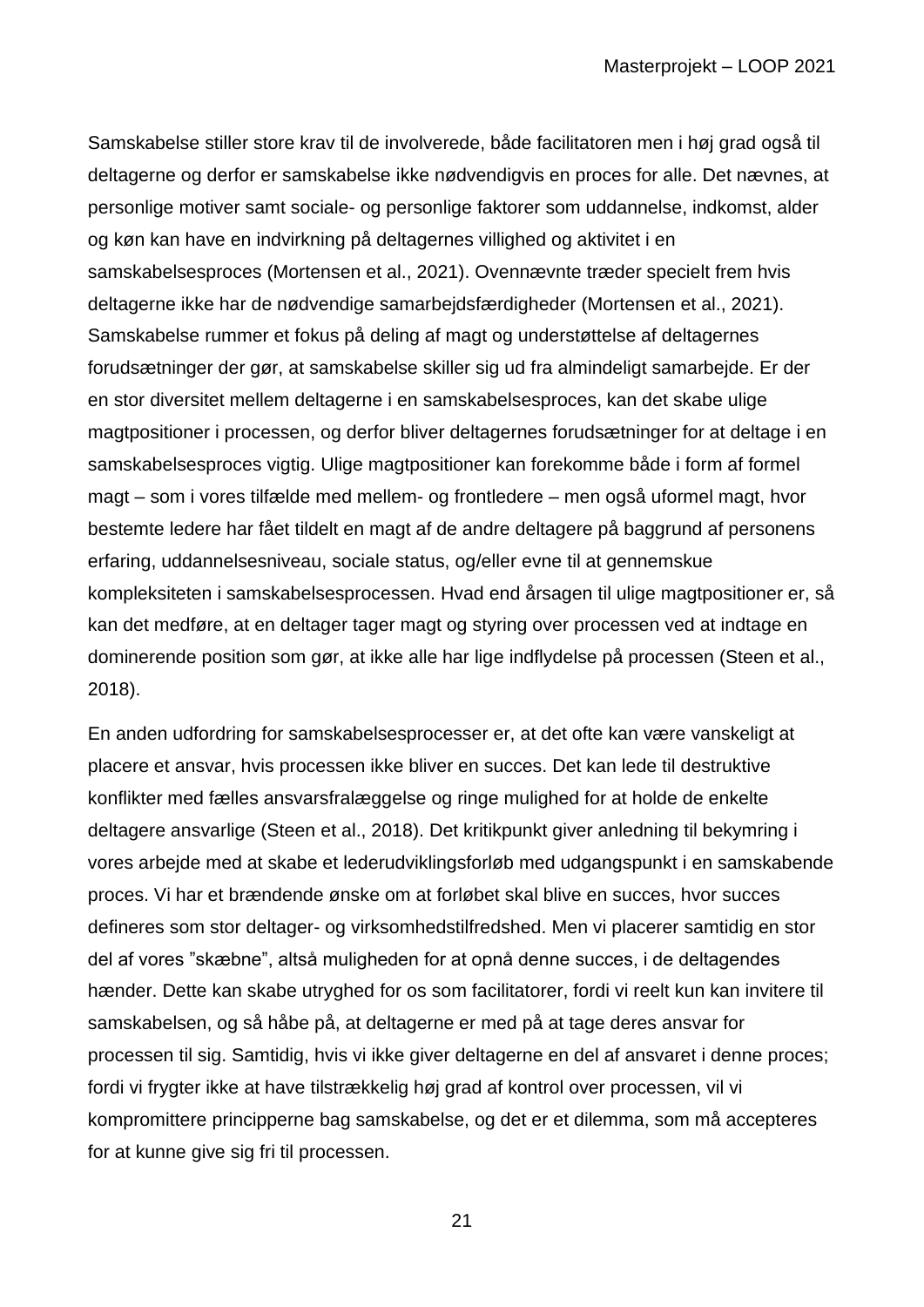## <span id="page-21-0"></span>**2.2 Empowerment-teori – tilgang til ledelse**

Indenfor managementlitteraturen forstås begrebet empowerment med en ledelsesstil, hvor der lægges vægt på, underordnedes mulighed for at styre deres eget arbejde og en mindre grad af kontrol der udøves overfor underordnede (Cheong, Yammarino, Dionne, Spain, & Tsai, 2019). Da empowerment-begrebet blev introduceret i forskningslitteraturen om management i 1980'erne, passede det ind i tidens krav om øget fleksibilitet ogfokus på forbrugerglæde (Amundsen & Martinsen, 2014). Gennem Empowerment-ledelse kunne forbrugerglæden øges ved, at medarbejderne fik mere frihed til at tage selvstændige beslutninger og dermed servicere kunder hurtigere. Det kunne for eksempel være i forhold til kundemæssige forespørgsler, der ikke længere skulle omkring en leder for at få svar. Samtidig muliggjorde det større ansvar til medarbejderne en fladere hierarkisk struktur, hvilket åbnede op for, at dele af ledelseslaget i en organisation kunne spares væk og derved gøre virksomhederne mere konkurrencedygtige på pris (Amundsen & Martinsen, 2014). Empowerment som en ledelsestilgang knyttes i forskningslitteraturen desuden sammen med øget medarbejdereffektivitet og øget kreativitet (Amundsen & Martinsen, 2015), og det er blandt andet af disse grunde, at Bedre fremtid A/S har intentioner om, at deres ledere i Supply Chain skal blive bedre til at bedrive ledelse, der understøtter empowerment.

Skal vi udforme et lederudviklingsforløb om empowerment, som hjælper lederne med at få medarbejdere, der er mere kreative og effektive, så er vi nødt til at have fokus på de aspekter af forskningslitteraturen om empowerment, som forholder sig til dette. I management-litteraturen om empowerment er der særligt tre begreber, som relateres direkte eller indirekte til kreativitet og effektivitet: *Psychological Empowerment*, *Structural Empowerment* og *Empowering Leadership Behavior*. Psykologisk empowerment, som har fokus på medarbejdernes psykologiske oplevelse (læs: følelse) af empowerment-ledelse, er det underbegreb, som i forskningslitteraturen direkte kobles sammen med større kreativitet og effektivitet fra medarbejderne. Strukturel Empowerment fremhæves som en medierende faktor for Psykologisk Empowerment, fordi Strukturel Empowerment vedrører de formelle og uformelle rammer, der udstikkes i en organisation, og som derfor har indflydelse på medarbejdernes oplevelser i en organisation. Empowering Ledelsesadfærd har fokus på lederes adfærd og på hvorvidt de agerer på måder, der understøtter medarbejdernes mulighed for at handle selvstændigt i arbejdsmæssige beslutninger.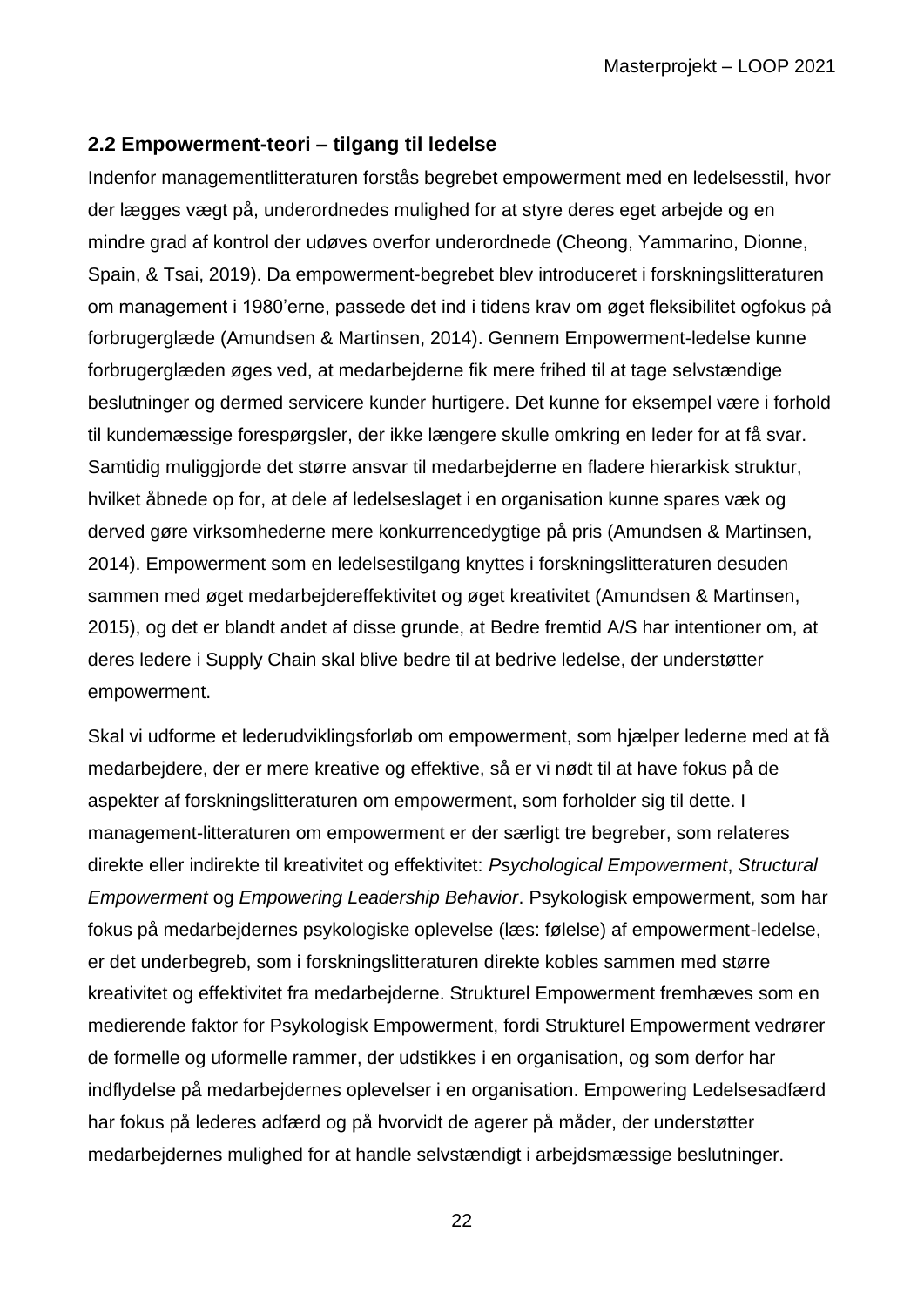Empowering Ledelsesadfærd knyttes i forskningslitteraturen direkte til kreativitet, men den beskrives også som værende en understøttende faktor for Psykologisk Empowerment.

## <span id="page-22-0"></span>2.2.1 Tre begreber i Empowerment ledelse

*Psykologisk Empowerment* omhandler den psykologiske oplevelse af empowerment, en medarbejder har i en given arbejdssituation, og hvorvidt denne oplevelse fører til en følelse af indre motivation for arbejdet. Psykologisk empowerment har således fokus på det motivationsmæssige aspekt af medarbejdernes tilgang til at indgå i empowermentledelse.

Begrebet er defineret og beskrevet af Kenneth W. Thomas og Betty A. Velthouse(1990), som fremhæver fire kognitive vurderingsområder som værende grundlag for medarbejdernes følelse af at være *psykologisk empowered*: en følelse af indvirkning, en følelse af kompetence, en følelse af meningsfuldhed og en følelse af valg. *Indvirkning* forstås i denne kontekst som en evne til at gøre en forskel. Thomas og Velthouse forklarer, at dette læner sig op ad J. Rotters begreb om "Locus of control" og M. Seligmans begreb om tillært hjælpeløshed. Der er altså fokus på, hvorvidt medarbejderen har en følelse af at have kontrol af en given situation, og at kunne styre den. Begrebet *Kompetence* dækker over de færdigheder der skal til, for at løse en given opgave. Thomas og Velthouse tager her inspiration fra A. Banduras begreb om self-efficacy og R. Whites begreb om kompetence. *Meningsfuldhed* er betinget af, om man kan se værdien i opgaven. Det er kun hvis der er en forbindelse til medarbejderens eget værdisæt, at en opgave opleves som værende meningsfuld. *Valg* relateres her til R. Ryan og E. Decis begreb om autonomi, forstået som en følelse af selvbestemmelse i en situation. Begrebet adskiller sig fra *indvirkning* ved, at der ikke er fokus på effekten af en situation, men nærmere på, hvorvidt medarbejderen har de formelle rammer til at agere frit efter egne ønsker. Disse fire områder er senere blevet bekræftet (Spreitzer, 1995), og er nu en ofte refereret definition af psykologisk empowerment (Amundsen & Martinsen, 2014; Liu, 2015; Sun et al., 2012; Zhang, 2010).

Vigtigt for forståelsen af Psykologisk Empowerment er, at det for ledere er krævende og ofte ikke let opnåeligt at få medarbejdere til at have en psykologisk oplevelse af empowerment. Det skyldes, at selv om ledere forsøger at lave tiltag, som skulle støtte op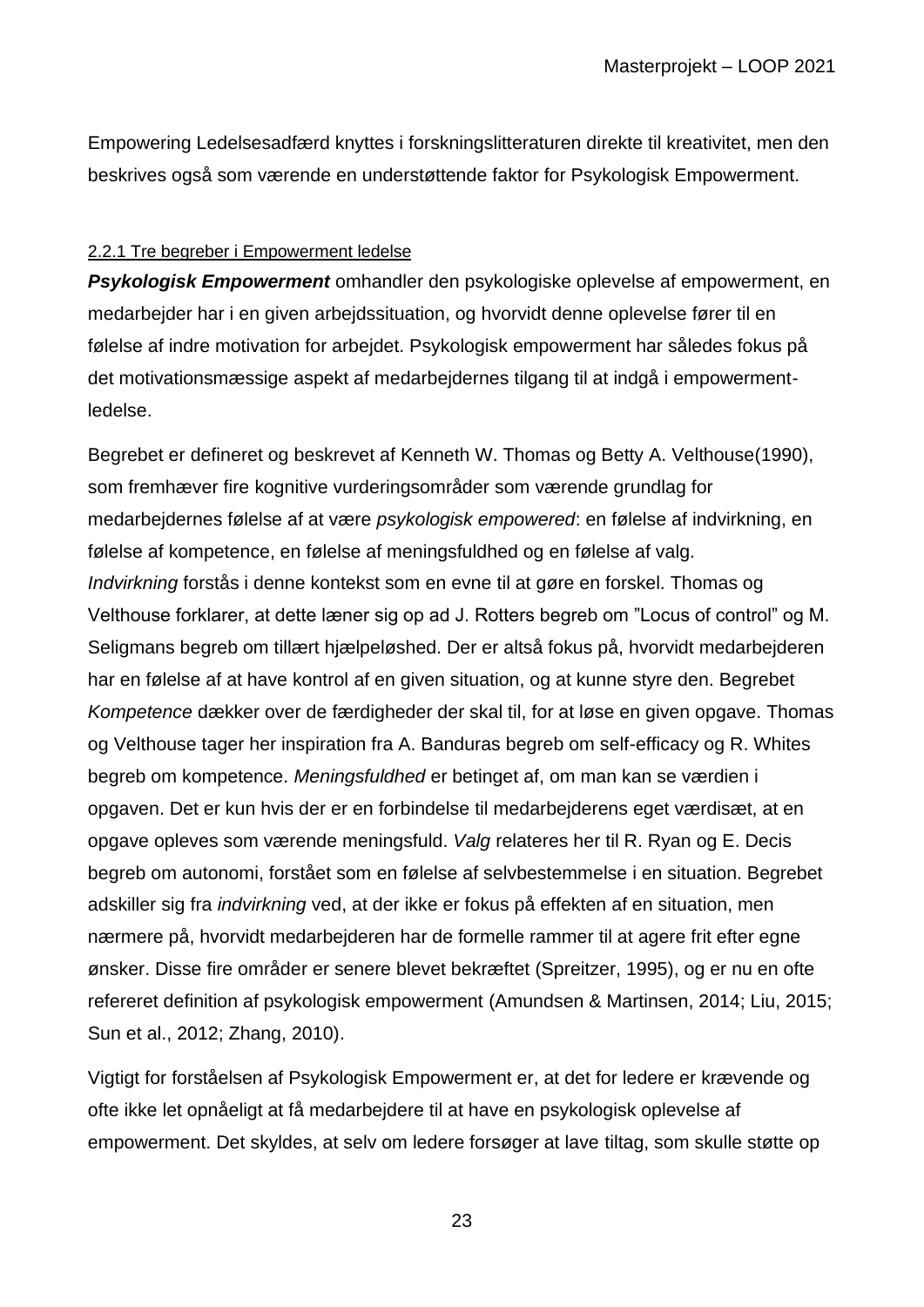om, at medarbejderne opnår de følelser, som er en del af psykologisk empowerment, så er der ikke er nogen garanti for, at disse følelser indfinder sig. Thomas og Velthouse lagde vægt på, at følelsen af indvirkning, kompetence, mening og valg skal forstås som generaliserede overbevisninger, der har rod i gentagne erfaringer både inden- og uden for en given situation (1990). Med andre ord har kulturen og erfaringerne på en arbejdsplads indflydelse på medarbejderens følelse af psykologisk empowerment, men også individets personlige erfaringer uden for arbejdspladsen, kan spille en rolle.

Men lykkedes det at skabe en arbejdsplads med en høj grad af følelse af indvirkning, kompetence, mening og valg blandt medarbejderne, så fører det, ifølge faglitteraturen, til udvikling og fastholdelse af kreative og innovative medarbejdere (Amundsen & Martinsen, 2014; Liu, 2015; Sun et al., 2012; Zhang, 2010).

Ønsker en virksomhed derfor at opnå øget effektivitet og kreativitet gennem medarbejdere, der har en følelse af indvirkning, kompetence, mening og valg, så skal der gøres tiltag og skabes rammer, der understøtter disse følelser. Her bliver de to underbegreber *strukturel empowerment* og *empowering ledelsesadfærd* relevante.

*Strukturel Empowerment* behandler de politikker og praksisser, som initieres fra ledelsesmæssig side til at flytte arbejdsmæssige beslutninger, samt autoritet og ansvar ned til lavere niveauer i en organisation (Sun et al., 2012). Til forskel fra Psykologisk empowerments fokus på den følelsesmæssige oplevelse af arbejdsmæssige forhold, så handler strukturel empowerment om, i hvilket omfang medarbejderne, formelt og uformelt, har magt til at agere i arbejdsmæssige sammenhænge.

Rosabeth M. Kanter definerer magt i denne sammenhæng som "*evnen til at mobilisere de ressourcer, der kræves for at få løst opgaven*" (egen oversættelse af Kanter, 1979, som citeret i, Laschinger et al., 2004, p. 528). De "ressourcer" som Kanter nævner, bliver opdelt i fire delelementer: *Informationslinjer*, *Støtte*, *Ressourcer* og *Muligheder* (Laschinger et al, 2004) som medarbejderne i en organisation kan have adgang til i højere eller lavere grad. Alejandro Orgambídez-Ramos og Yolanda Borrego-Alés (Orgambídez-Ramos & Borrego-Alés, 2014) forklarer, at i organisationer med et højt niveau at strukturel empowerment ville de fire delelementer se ud som følger: *Informationslinjerne:* Medarbejdere har adgang til den formelle og uformelle viden, der knytter sig til at kunne udføre en given opgave – altså den tekniske og erfaringsmæssige viden, der findes i organisationen, samt beslutninger i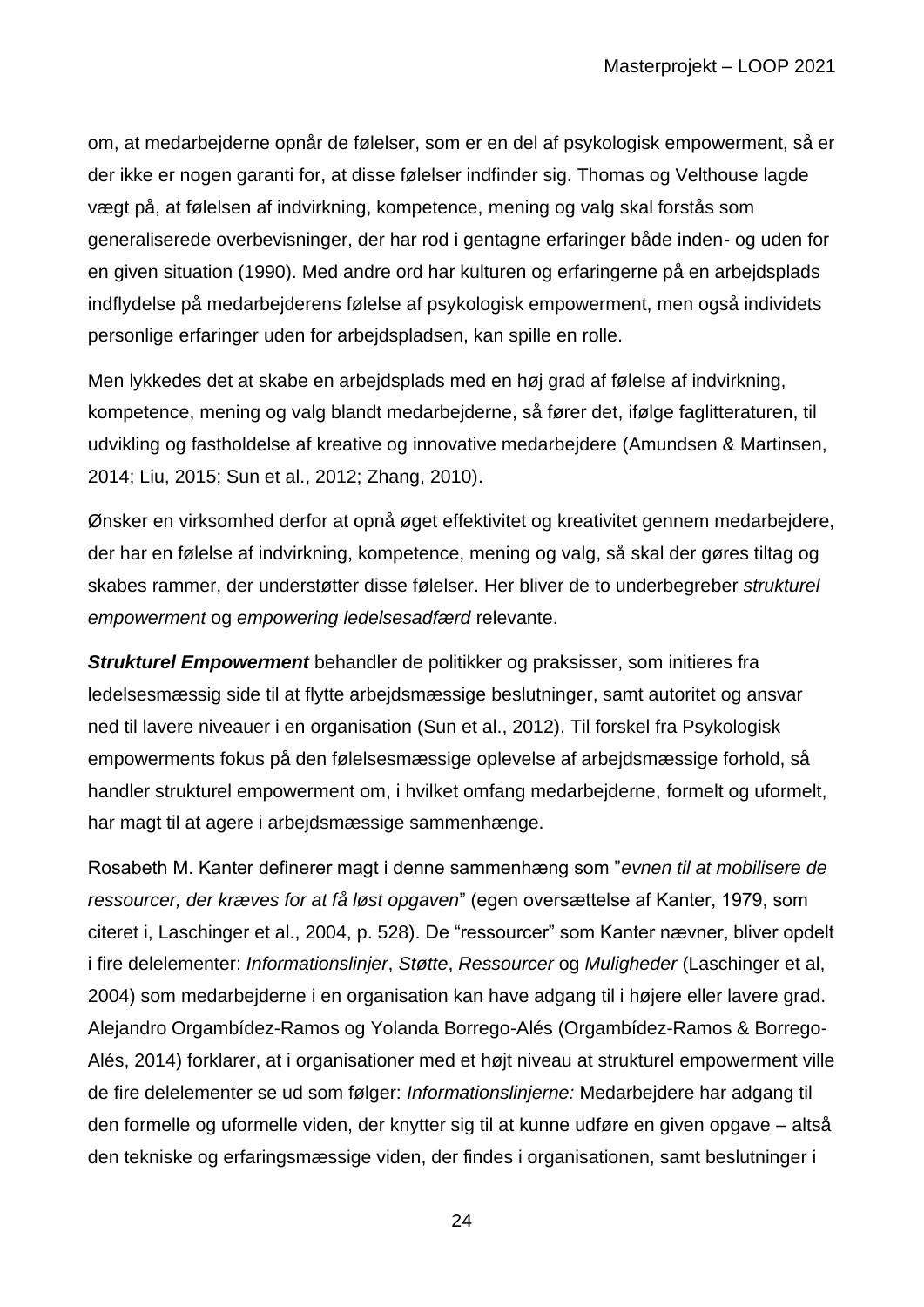organisationen og grundlaget for disse. *Støtte:* Der er mulighed for at få feedback og vejledning fra underordnede, kollegaer og overordnede. Hvis en virksomhed formelt pryder sig af god mulighed for kollegial sparring og feedback, men at det grundet et driftsmæssigt pres reelt ikke er mulighed, så er støtten lav. *Ressourcer:* Medarbejderen har adgang til de nødvendige ressourcer i form af tid, penge og, materialer, som kræves for at løse opgaven. Her handler det om, hvem der har de formelle beføjelser til at bruge penge på udstyr, som er hensigtsmæssig for en opgaves løsning. *Muligheder:* At der i organisationen er mulighed for kompetence- og karrieremæssig udvikling. Fælles for de fire elementer er, at de tager udgangspunkt i, i hvilken udstrækning medarbejdere har adgang til de forhold, der kan hjælpe dem med at løse kendte og ukendte opgaver, eller om der er rammemæssige forhold i organisationen, som hindrer medarbejderne i dette.

Begrebet strukturel empowerment er vigtig for den generelle forståelse af Empowermentledelse, fordi det gennem flere studier har vist sig at være en medierende faktor med indflydelse på, om medarbejdere opnår førnævnte følelse af psykologisk empowerment. I en artikel, der gennemgår studier af samspillet mellem strukturel empowerment og psykologisk empowerment i hospitalsverdenen, konkluderes det, at der er en signifikant sammenhæng mellem høj grad af strukturel empowerment og registreringen af psykologisk empowerment blandt de adspurgte (Wagner et al., 2010). Ligeså fremhæves strukturel empowerment indenfor servicebranchen som en parameter, der delvist medierer mellem lederes adfærd, oplevelsen af psykologisk empowerment og et øget kreativt output (Sun et al., 2012). Det tyder på at det, for at opnå en følelse af psykologisk empowerment blandt medarbejderne, er vigtigt, at rammerne i en organisation støtter op om medarbejdernes mulighed for at agere mere selvstændigt – særligt hvis målet er et øget kreativt output. Men som nævnt af Sun, Zhang, Qi & Chen (2012), er det ikke kun de generelle rammer i form af strukturel empowerment, som påvirker medarbejdernes oplevelse af empowerment. Den individuelle leders adfærd, benævnt som Empowering Ledelsesadfærd, har også en indflydelse herpå, og derfor vil vi i næste afsnit gennemgå dette begreb.

*Empowering Ledelsesadfærd* beskrives som tiltag fra en leders side, der har til formål at fremme en "empowered" reaktion i medarbejderne (Amundsen & Martinsen, 2015). At være empowered skal i denne kontekst forstås som den psykologiske oplevelse af empowerment, som ligger i begrebet Psykologisk Empowerment. Empowering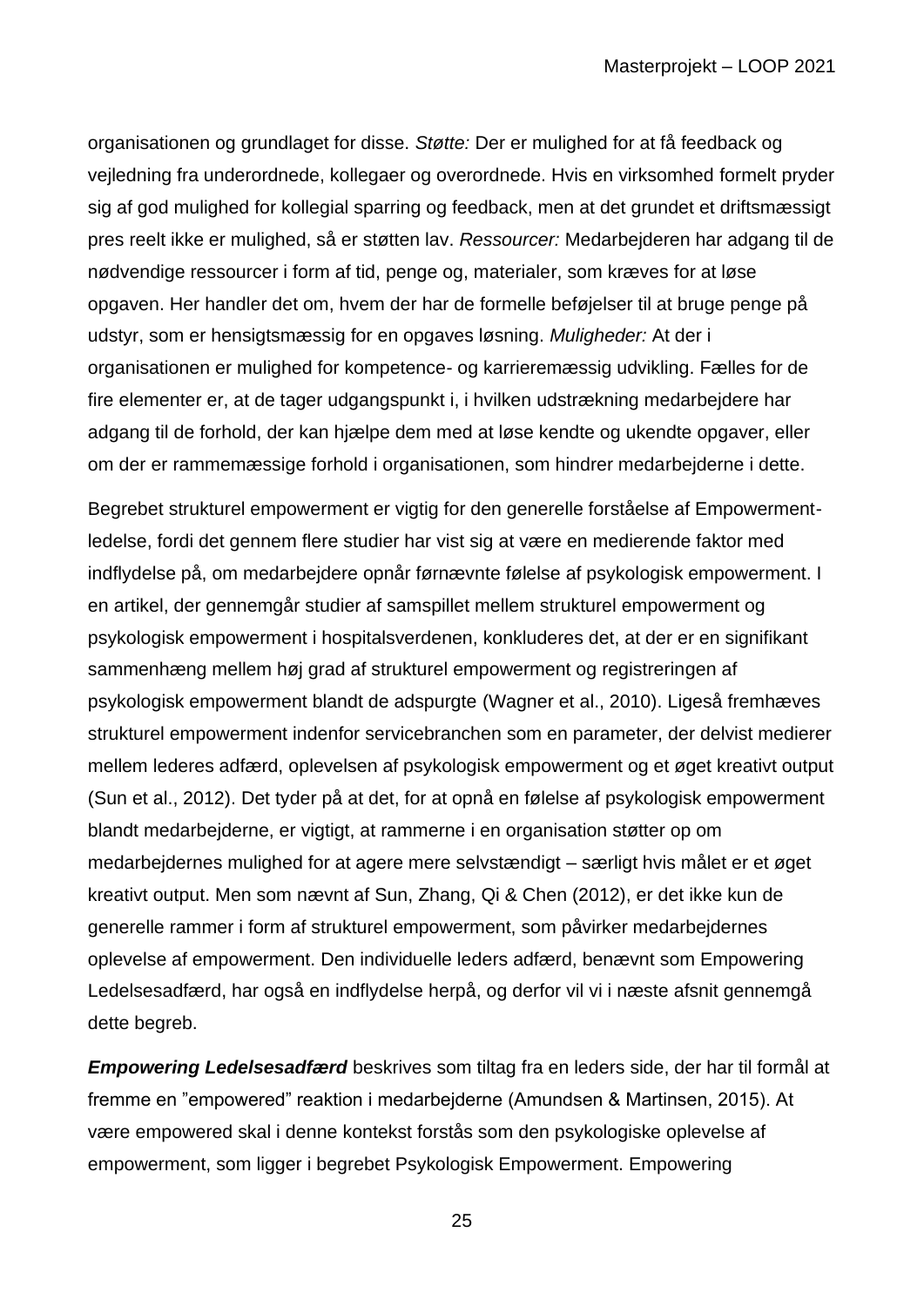Ledelsesadfærd og Strukturel Empowerment kan siges at være to sider af samme sag. Begge begreber forsøger at beskrive hvordan der skabes arbejdsmæssige forhold, som søger at øge medarbejderens psykologiske oplevelse af empowerment. Hvor Strukturel Empowerment fokuserer på de organisatoriske rammer, som en medarbejder møder i en organisation, og hvordan disse forbedres, så fokuseres der i Empowering Ledelsesadfærd på, hvordan den enkelte leder med sin adfærd omsætter disse rammer, og hvordan lederen i interaktioner med medarbejderne kan understøtte følelsen af psykologisk empowerment. Man kan tale om, at Strukturel Empowerment har et organisatorisk perspektiv, og Empowering Ledelsesadfærd har et leder/medarbejder relationsperspektiv.

Empowering ledelsesadfærd er et felt, som flere forskere har arbejdet med, og det er et felt, hvor der findes mange forskellige bud på, hvilke dimensioner, en leder bør fokusere på i forhold til sin adfærd. Se tabel 2 for udsnit af forskningsartikler om feltet.

| (Konczak et al., 2000)        | (Ahearne et al., 2005)        |                              | (Zhang, 2010)                    |
|-------------------------------|-------------------------------|------------------------------|----------------------------------|
| 1. Uddelegering af            | 1. Styrkelse af arbejdets     |                              | Styrkelse af arbejdets<br>1.     |
| autoritet                     | meningsfuldhed                |                              | meningsfuldhed                   |
| Holde folk ansvarlige<br>2.   | 2. Opdyrke deltagelse i       |                              | Opdyrke deltagelse i<br>2.       |
| 3. Selvbestemt                | arbejdsbeslutninger           |                              | arbejdsbeslutninger              |
| beslutningstagning            | 3. Give udtryk for tillid til |                              | Give udtryk for tillid til<br>3. |
| Informationsdeling<br>4.      | høj performance               |                              | høj performance                  |
| 5. Udvikling af               | 4. Sikre autonomi og          |                              | 4. Sikre autonomi og             |
| færdigheder                   | skærme mod                    |                              | skærme mod                       |
| Coaching ift. innovativ<br>6. | bureaukratiske                |                              | bureaukratiske                   |
| performance                   | restriktioner                 |                              | restriktioner                    |
| (Vecchio et al., 2010)        |                               | (Amundsen & Martinsen, 2014) |                                  |
| 1. Selvstændig handling       |                               | 1. Understøtte autonomi      |                                  |
| Opportunistisk tænkning<br>2. |                               | 2. Understøtte udvikling     |                                  |
| Samarbejdende ageren<br>3.    |                               |                              |                                  |

*Tabel 2 – Egen tabel med egne oversættelser udviklet på baggrund af Cheong et al.,* 2019*.*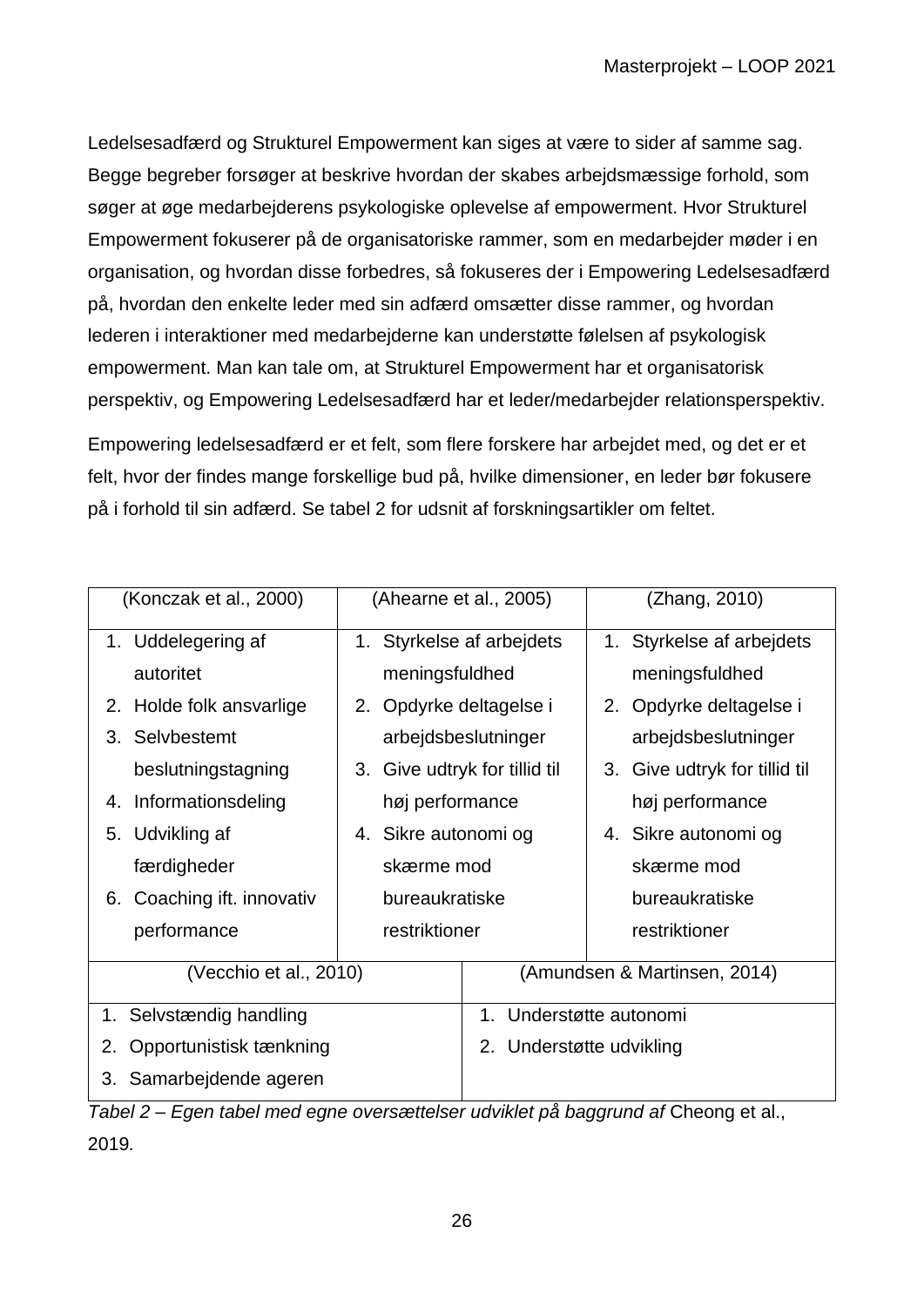I vores undersøgelse tages der udgangspunkt i Amundsen og Martinsens (2014) koncept for empowering ledelsesadfærd, fordi deres model har et fokus på et en-til-en-perspektiv mellem medarbejder og leder, og ikke mellem leder og teams. Dels er der evidens for, at Amundsen og Martinsens koncept for empowering ledelsesadfærd direkte kobles til øget følelse af psykologisk empowerment ved det modtagende individ (Cheong et al., 2019), og dels gør det individualistiske perspektiv i Amundsen og Martinsens koncept, at lederne i Bedre Fremtid A/S i deres daglige virke med mange individuelle interaktioner med medarbejdere, vil få rig mulighed for at anvende og træne dimensionerne i dette perspektiv.

Amundsen og Martinsen fremhæver understøttelse af autonomi og udvikling som værende en leders fremmeste opgave (2014). **Autonomi** skal i denne sammenhæng forstås som en ledelsesadfærd, der påvirker medarbejderens muligheder og motivation for at arbejdsopgaver sker mere autonomt (læs: selvledende). Det skal ske gennem delegering, informationsdeling, opmuntring til at tage initiativ, og kommunikation om mål samt inspiration herfor. De fremhæver selv *deling af magt* og *motivation*, som værende to delaspekter af autonomibegrebet, hvor det formelt handler om at føre beføjelser til beslutninger ned i hierarkiet, og sidenhen at støtte op om, at medarbejderne tør anvende disse nye beføjelser. **Udvikling** skal i Amundsen og Martinsens perspektiv forstås som, at lederen udviser en adfærd, der søger at støtte medarbejdere i en kontinuerlig læringsproces mod at håndtere arbejdsopgaver mere og mere selvstændigt.

Empowering ledelsesadfærd er som nævnt relevant i vores henseende, fordi det kobles sammen med øget medarbejderkreativitet. Det understøttes blandt andet i Zhang (2010) undersøgelse om Empowering Ledelsesadfærd og kreativitet, hvori de mener, at Empowering Ledelsesadfærd fungerer som en medierende faktor for at Psykologisk Empowerment fører til øget kreativitet. De fremhæver, at ledere der udviser en empowering adfærd, kan påvirke medarbejderes psykologiske oplevelse af empowerment ved at skabe mening for arbejdet, udvise kompetencemæssig tiltro og opmuntre til selvstændig beslutningstagning. Senere undersøgelser af Amundsen & Martinsen (2014; 2015) og Y. Liu (2015) finder ligeledes at Empowering Ledelsesadfærd er en faktor der understøtter Psykologisk Empowerment.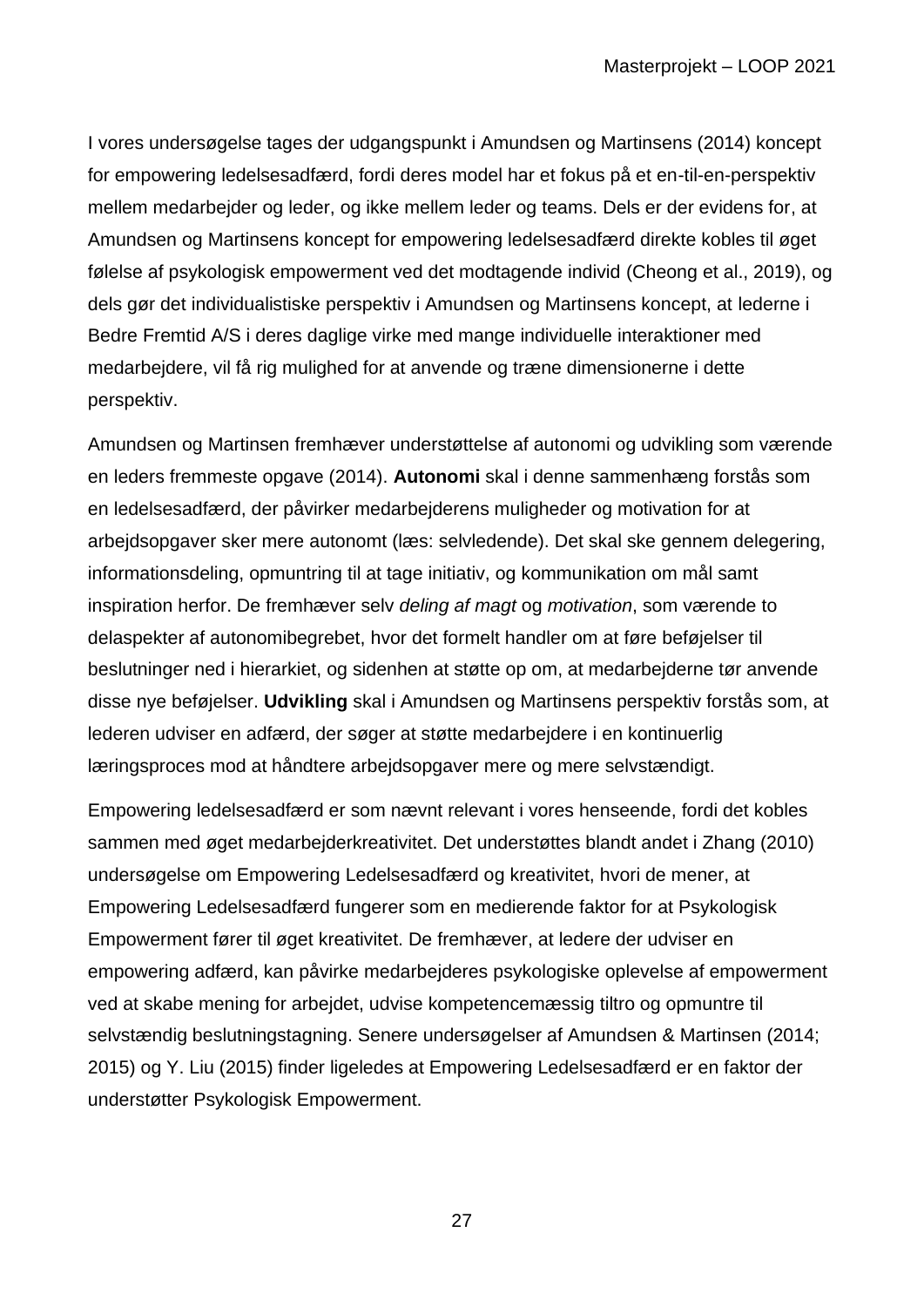I figur 3 giver vi et illustreret overblik over den forståelse af Empowerment-ledelse, der arbejdes med i vores opgave, og de koblinger som førnævnte videnskabelige artikler har lavet mellem tre delbegreber i empowerment ledelse.



*Figur 3 Egen udviklet figur der illustrerer det teoretiske samspil mellem underbegreber indenfor Empowerment som kan være medierende for en øget innovation og effektivitet blandt medarbejdere.*

På figuren kan man se, hvordan både Strukturel Empowerment og Empowering Ledelsesadfærd skal ses som værende aspekter, der kan støtte op om medarbejderens følelse af Psykologisk Empowerment, hvilket forbindes med øget innovation og effektivitet. I figuren har vi også lavet en forbindelse mellem Empowering Ledelsesadfærd og Strukturel Empowerment, - dette for at illustrere hvordan lederens adfærd de facto er med til at eksekvere de formelle og uformelle rammer, som findes i organisationen.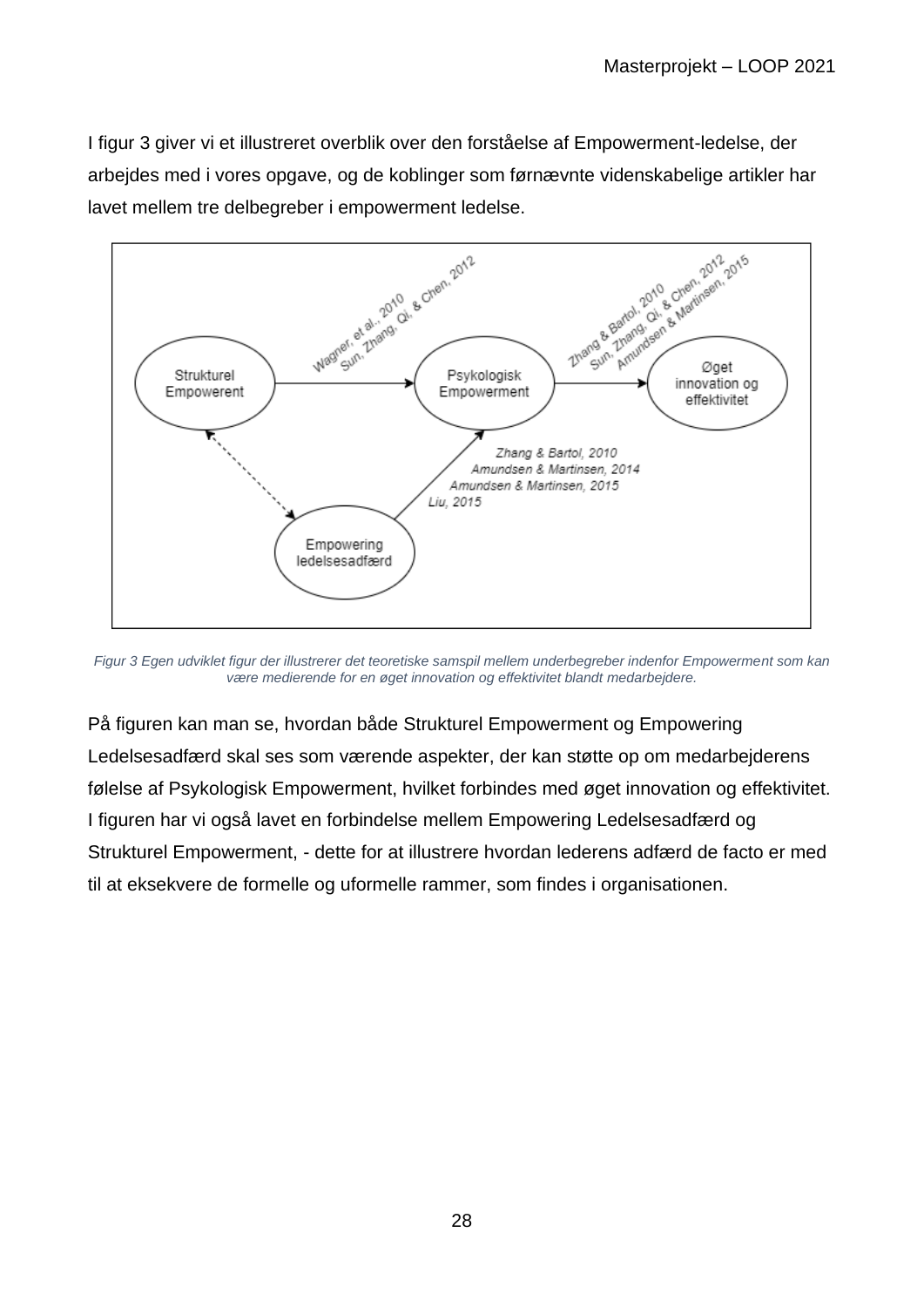#### <span id="page-28-0"></span>2.2.2 Kritik af empowerment

Fordi vi ønsker at designe et lederudviklingsforløb, som gør både mellem- og frontledere kompetente til at anvende empowerment som ledelsestilgang på en hensigtsmæssig måde, så er det også vigtigt at se nærmere på de teoretiske kritikpunkter og potentielle svagheder ved at anvende empowerment som ledelsesmæssig tilgang i en virksomhed.

Jason Pierce & Herman Aguinis fremlagde i 2013 deres Too-much-of-a-good-thing-theory (TMGT), hvori de forklarer, at der indenfor management-litteraturen findes en række eksempler på, at en bestemt ledelsestilgang, der indledningsvis har medført succes og gode outcomes for en virksomhed, med tiden kan vende om og have en skadelig effekt for virksomheden i sidste ende (Pierce et al., 2013). Teorien beskriver, at de særlige forudsætninger, som en given ledelsesmæssig tilgang baserer sig på, kan være med til at øge en virksomheds outcome indtil et vist punkt, hvorefter den positive effekt forsvinder igen. TMGT-teori kobles sammen med empowerment i et studie (Cheong et al., 2016), der kritiserer en "mere-empowerment-er-bedre mentalitet". I artiklen fremhæves TMGT som én af de mulige forklaringer på, at der i nogle forsøg med empowerment ikke altid opnås det forventede outcome.

Samme artikel fremhæver, at empowerment, med en øget grad af frihed og selvbestemmelse ikke altid forbindes med positive effekter for medarbejderne, men at det kan have en "bebyrdende effekt" på samme tid. Artiklen fremhæver tre forhold, som tyder på at have en negativ indvirkning på medarbejderne. For det første kan involvering i beslutninger, der ligger i empowerment-begrebet øge stress blandt medarbejderne, fordi de får tilføjet en opgave, hvori der er et beslutningselement. Formuleret simpelt, så kræves der nu flere mentale ressourcer af medarbejderen, fordi der kommer endnu en opgave, som medarbejderen skal forholde sig til, og dette medfører en ekstra kognitiv belastning. Det tilføjes, at denne stress kan øges hvis en leder fastholder en empowering ledelsesadfærd betingelsesløst, fordi det af medarbejderne kan virke som om, lederen blot fralægger sig sit ansvar og sine pligter. Kommer det af medarbejderne til at virke sådan, så argumenteres der i artiklen for, at de arbejdsrelaterede frustrationer øges og dermed påvirkes arbejds-performance. Af den grund anbefales der i artiklen, at ledere altid bør have en balanceret tilgang til brugen af empowerment som ledelsestilgang, samt at ledere bør være opmærksomme på begrænsningerne ved empowerment. Næste punkt handler om en mulig forvirring i medarbejdernes opfattelse af deres arbejdsrolle. Hvis graden af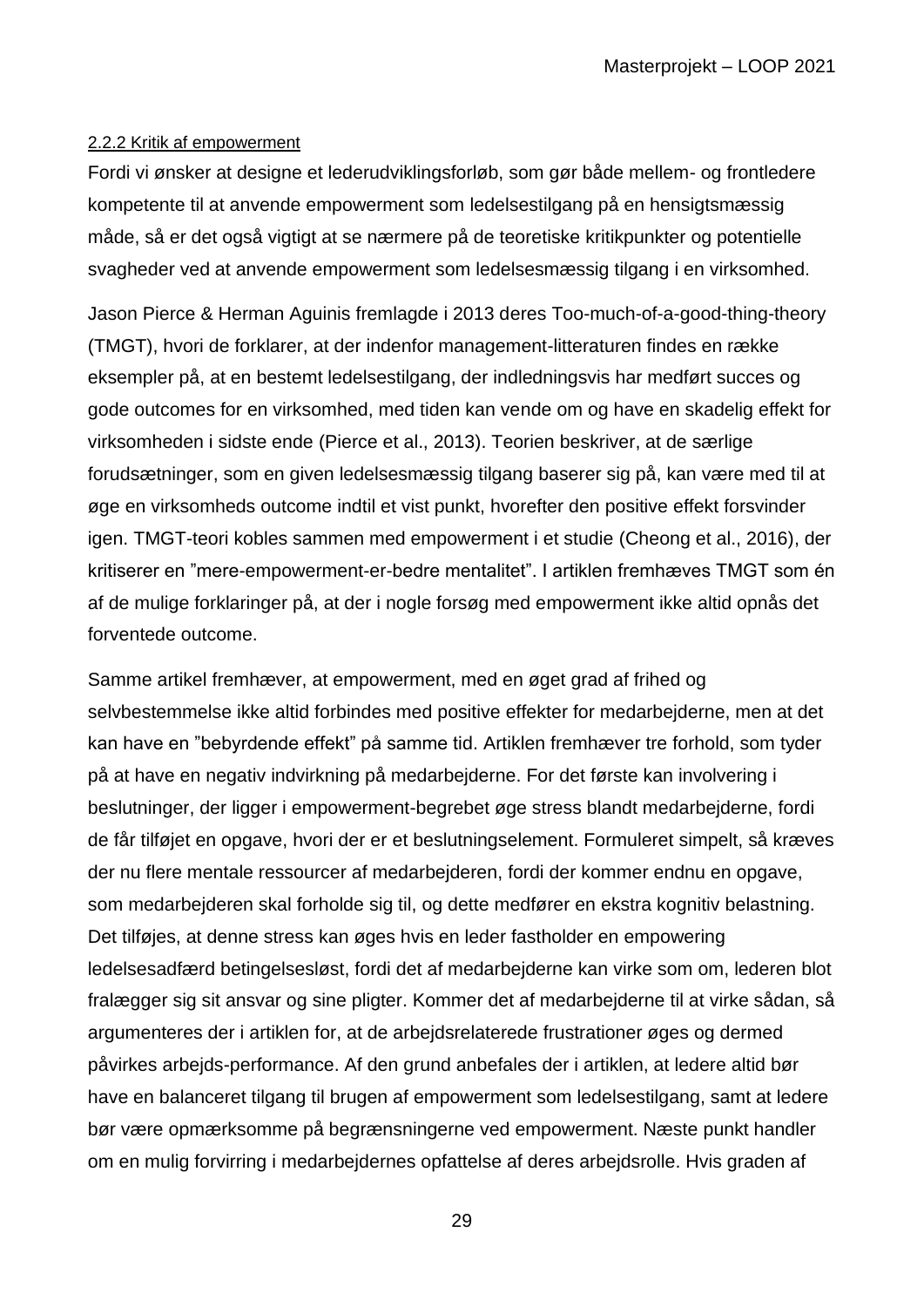medarbejderens selvbestemmelse er inkonsekvent, så kan det også være med til at skabe arbejdsrelaterede frustrationer, som igen kan påvirke medarbejdernes præstation (Cheong et al., 2016)

Sidste kritikpunkt vi fremhæver i forhold til empowerment, handler om de iboende forudsætninger, der ligger i teorien. Grundlæggende mener vi, at for at empowerment som en ledelsesmæssig tilgang kan lykkes, så må man acceptere, at empowerment beror på at virksomheden har høj grad af tillid; tro på alles evne til en iboende motivation; og høje generaliserede krav til menneskers samarbejdsevner. Amundsen & Martinsen (2015) beskriver i deres konceptualisering af Empowering Leadership, at motivationsunderstøtning er et centralt element i konceptet, særligt med fokus på at understøtte medarbejderens indre motivation. Læner man sig op af denne forståelse af empowerment, så må man samtidig accepterer en af de grundlæggende præmisser for teorier der beskriver indre motivation nemlig, at mennesker grundlæggende har en indre motivation (Ryan & Deci, 2000). Her påstår vi, ligesom McGregors Teori X og Y, at ikke alle ledere har et mindset, hvor der er tillid til medarbejdernes mulighed for at være indre motiveret for deres arbejde. Det bør derudover fremhæves, at det fokus på understøttelse af medarbejdernes motivation, som ligger i ledernes adfærdsmæssige tilgang til at bedrive empowerment-ledelse, samt den forståelse og indsigt i hvorvidt medarbejderne reelt føler en psykologiske oplevelse af empowerment, lægger op til, at både leder og medarbejderne har gode kommunikative evner. Lederne har en konstant opgave med at kommunikere med medarbejdere og støtte dem i deres arbejdsprocesser, imens medarbejderne skal være tilstrækkelig gode til at italesætte de udfordringer, de oplever, på en måde, der er forståelig for kollegaer og leder.

Hvis lederne i Bedre Fremtid A/S gennem udviklingsforløbet skal lære at bedrive empowerment ledelse, så er det vigtigt, at de ovennævnte kritikpunkter bliver en integreret del af udviklingsforløbet. Hvis ikke de kender til styrker og svagheder ved at anvende empowerment som en ledelsestilgang, så kan de med gode intentioner komme til at bedrive ledelse, der i sidste ende underminerer hensigten om, at medarbejderne skal have en psykologisk oplevelse af empowerment.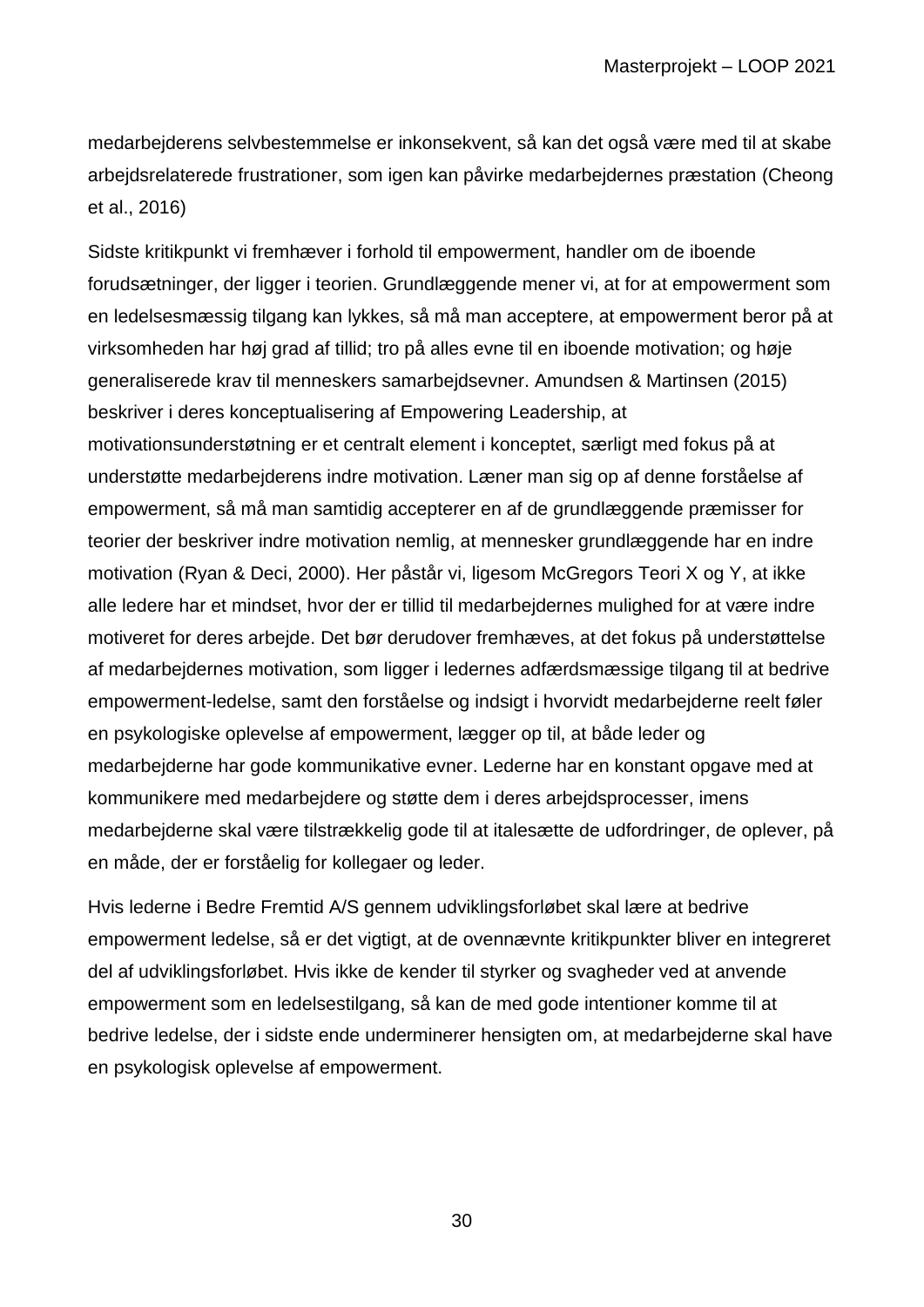### <span id="page-30-0"></span>2.2.3 Empowerment og samskabelse – et eksemplarisk udviklingsforløb?

For at vi kan forme udviklingsprocessen, så den fungerer som et eksemplarisk forløb for lederne, bliver vi i tilrettelægningen nødt til at lægge vægt på de aspekter af samskabelsesprocesser, som bærer stor lighed til empowerment-ledelse. Ligeledes må vi se nærmere på forskellene mellem empowerment som en ledelsestilgang og samskabelse i en udviklingsproces. Ved at kende til både ligheder og forskelle, har vi mulighed for at tage højde for disse i tilrettelægningen af lederudviklingsforløbet.

Stein Amundsen og Øjvind Martinsen (2014) beskriver i deres koncept om empowerment, at deling af magt er centralt for hele empowerment tilgangen. Her tales der om at sende beslutningsmagt ned i den hierarkiske struktur, som beskrevet tidligere. De fremhæver en ledelsesmæssig distinktionen mellem at konsultere og delegere. Konsultation skal forstås som at man lytter til medarbejdere og inddrager deres perspektiver i ens egen (lederens) beslutningsproces, men Amundsen og Martinsen understreger, at for at ledelse i sandhed skal leve op til principperne om empowerment, så kræver det *delegation*, forstået på den måde, at der gives formel beslutningsmagt og ansvar til medarbejderne.

Denne distinktion om magt synes at ligne Hanne Krogstrup og Nanna Mortensens beskrivelse om indflydelse i en samskabelsesproces (2017). De fremhæver, at rigtig samskabelse både skal indeholde høj grad af *formaliserede inddragelsesprocesser*, såvel som *indflydelse* på beslutninger. En bruger kan altså godt være inddraget, hvor der lyttes til deres meninger, men det er graden af *indflydelse* der gør processen samskabende. De siger, at der principielt først er tale om samskabelse når brugeren bestemmer agendaen for processen, er ansvarlig for facilitering og indgår som en ligeværdig aktør i alle led af processen (Krogstrup og Mortensen, 2017).

Både i empowerment og i samskabelse, er der altså et fokus på, at der skal flyttes reel magt ud til "medarbejderne/brugerne", så de kan have indflydelse på selve processen. Begge fremhæver samtidig, at det er vigtigt, at modtagerne opnår en ansvarsfølelse for processen. Amundsen og Martinsen nævner dog i denne forbindelse, at denne overføring af magt (delegering) sandsynligt vil være ineffektiv, hvis ikke der er gjort en grundig indsats med at gøre opgaven tydelig for medarbejderne, og herunder at forklare vigtigheden af opgaven (2014). Det er nemlig forståelsen for opgaven, der hjælper medarbejderne med at se meningen i denne og med at tage ansvar for den fremadrettede proces.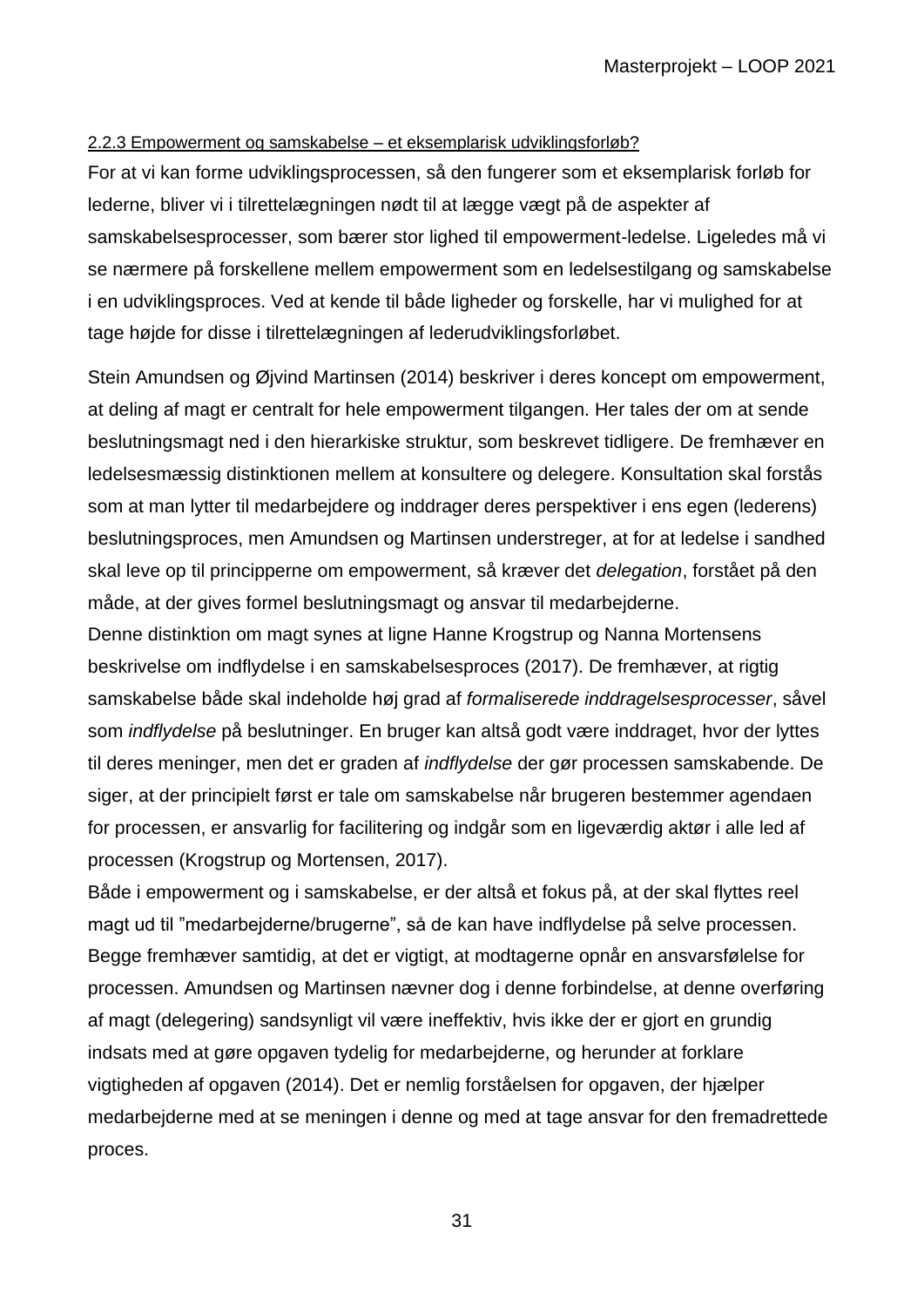Udover ligheder i rollen, magt spiller i de to processer, så ser vi også ligheder i det relationelle arbejde, der foreskrives i empowerment og samskabelse. Der er to forhold i både empowerment- og samskabelsesprocesser, som spiller en særlig rolle, nemlig det understøttende motivations- og udviklingsarbejde.

I samskabelse fremhæves facilitatorens evner til at udvise empati, skabe inddragende processer, være lyttende og til at være god til at sætte sig ind i brugerens behov, - alt sammen med det formål at lette udfordringerne for brugerne til at indgå i den samskabende proces (Steen & Tuurnas, 2018). Det beskrives, at facilitatoren gennem sit åbensindede virke, samt personlige involvering i brugernes oplevelser af processen, er med til at skabe en følelse af gensidighed, som motiverer brugerne til at indgå i processen. I empowerment beskrives lederens (facilitatorens) opgave som det at vise interesse for medarbejdernes perspektiver, ideer og meninger, og samtidig udvise tillid til medarbejdernes evner til at indgå i processen og derudover at støtte op om, at medarbejderne begynder at tage beslutninger selv. (Amundsen og Martinsen, 2014). Der henvises også her til hensigten om at skabe en motivation blandt medarbejderne, så de tør tage en arbejdstilgang baseret på empowerment, til sig.

Der er i både samskabelse og empowerment et fokus på at facilitatorerne har en vigtig relationel opgave i at skabe motivation for processen. I begge er der et gennemgående fokus på, at facilitator skaber en relation til deltageren, så denne føler sig hørt og forstået, men samtidig at facilitatoren opnår en forståelse for deltagerens perspektiv.

Næste punkt, hvor vi ser ligheder mellem samskabelse og empowerment, findes i begge tilganges fokus på at udvikle modtageren af processen. I samskabelse benævnes dette fokus på udvikling af brugerne direkte som empowerment i faglitteraturen (Brandsen & Honingh, 2018; Krogstrup, Hanne Kathrine, Motensen, 2017; Mortensen, 2017). Empowerment-begrebet, som det bliver brugt i samskabelseslitteraturen, har her som mål at udvikle og styrke brugerens kompetencer, ressourcer og muligheder, for bedre at kunne indgå i samarbejdet (Krogstrup og Mortensen, 2017). Dette fokus på at understøtte modtagerens færdigheder, for bedre at kunne indgå i processen, findes også i empowerment. Her lægges der særligt vægt på en kompetencemæssig udvikling der sikrer, at medarbejderne har forudsætningerne til at begynde at tage flere arbejdsrelaterede beslutninger. Det fremhæves her, at også understøttelsen af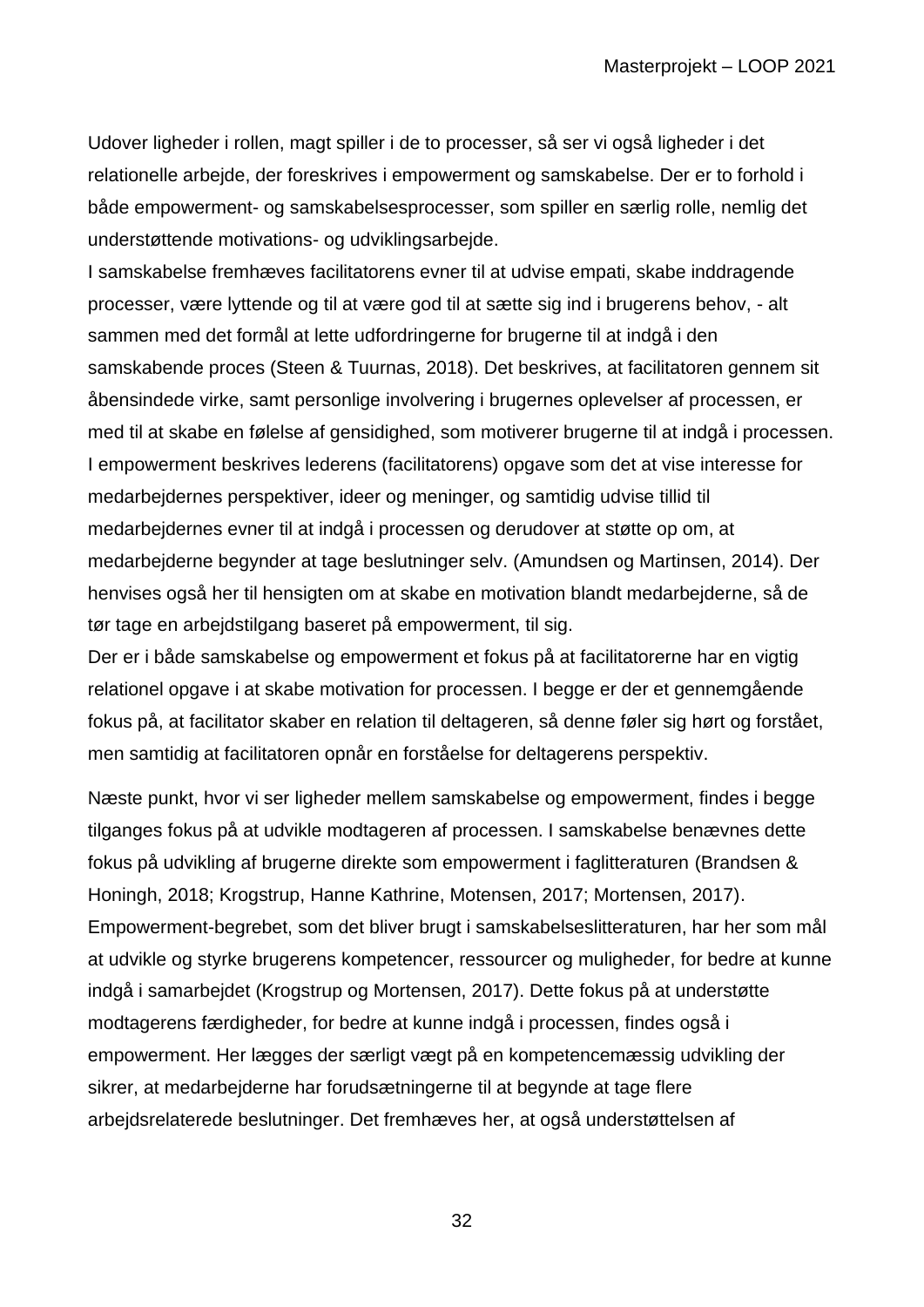medarbejdernes tro på egne kompetencer, er lige så central for dette udviklingsfokus (Amundsen og Martinsen, 2014).

For at samle op på de punkter, som træder frem i ovenstående analyse, så skal en eksemplarisk lederudviklingsproces om empowerment, der er baseret på principper for samskabelse, særligt lægge vægt på:

- Deltagere skal have indflydelse på processen, dvs. have magt til at bestemme og ændre forhold, som de mener er relevante for udviklingsprocessen.
- Deltagere skal have en god forståelse for processens formål.
- Det er vigtigt for deltagernes motivation for deltagelse i processen, at facilitatorerne opnår en god relation til deltagerne, så de føler, at deres perspektiver tages med.
- Facilitatorerne skal i processen hjælpe deltagerne med at udvikle de kompetencer og færdigheder, som gør dem bedre i stand til at deltage og tage et øget ansvar for processen.

Som en sidste relevant pointe for udformningen af forløbet, så blev det nævnt at en facilitator for en samskabelsesproces skal være villig til at miste fodfæste for en stund (De jongh, M. Albæk, K. Fiil Nybo, 2018), og det er relevant, da der er paralleller til lederne i Supply Chain. Det skifte i arbejdstilgangen og den mindre grad af kontrol, som de nu skal have ved at indføre empowerment som et ledelsesprincip, kan muligvis fremprovokere samme følelse. Som facilitatorer af en proces, der skal være eksemplariske over for Lederne i Supply Chain, må vi derfor møde dem med samme åbenhed for den følelse af usikkerhed, som kan følge en proces med mindre grad af kontrol, end man muligvis er vant til.

Der vil i kapitel 3 blive præsenteret en mere konkret beskrivelse af, hvordan samskabelse er tænkt ind i lederudviklingsforløbet om empowerment.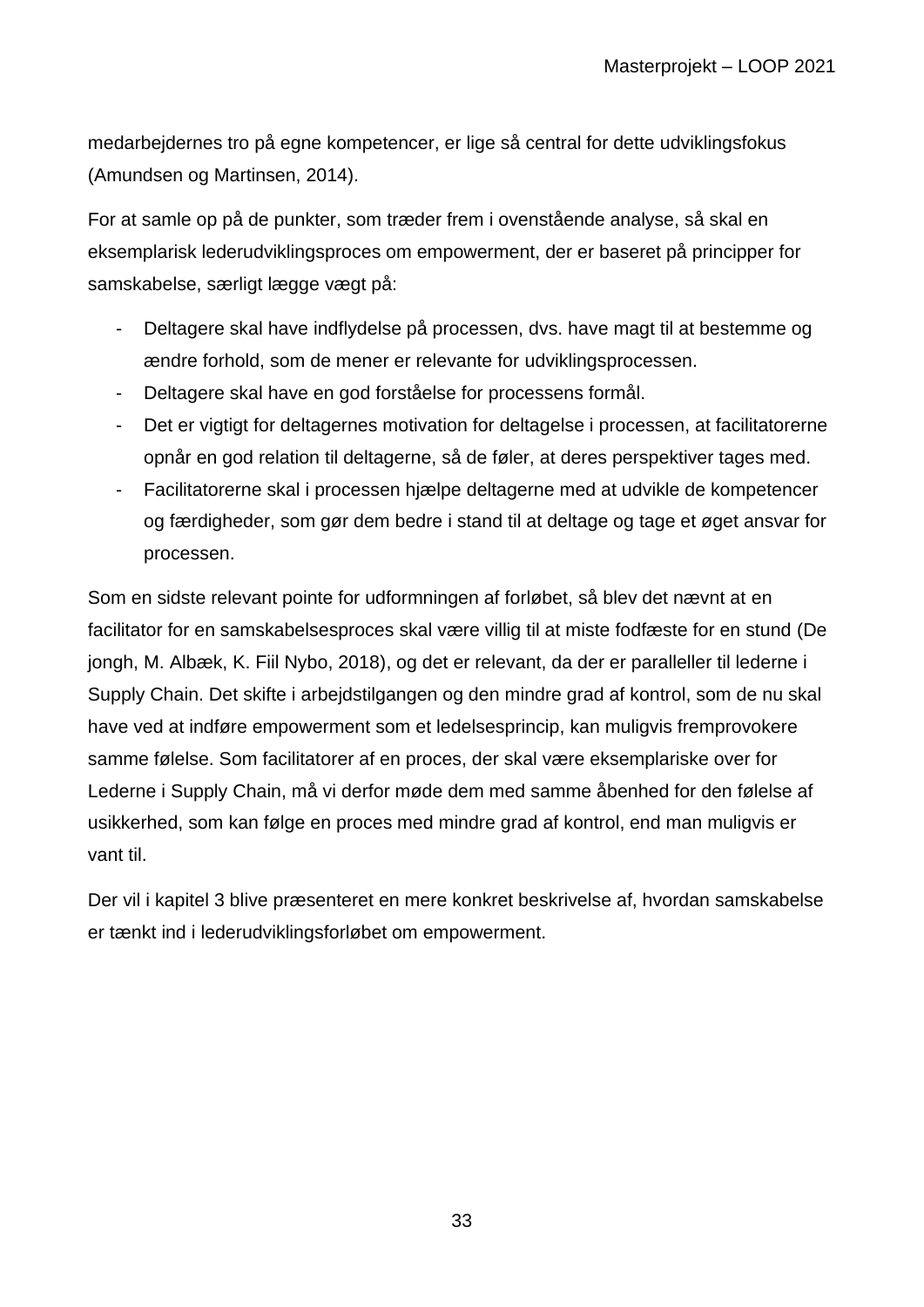# <span id="page-33-0"></span>**2.3 Bjarne Wahlgrens Transfer-teori**

Sidste teori som præsenteres, er Bjarne Wahlgrens teori om Transfer. Transfer handler, som nævnt i begrebsafklaringen, om, hvordan viden lært i én kontekst bringes til anvendelse i en anden kontekst. Wahlgren fremhæver, at der er særlige transferfaktorer,som er med til at understøtte denne læringsproces til at anvende ny viden i egen kontekst (Wahlgren & Aarkrog, 2012). Teori om transfer skal i opgaven anvendes til at analysere, om der er særlige (transfer-) faktorer, som træder frem i et lederudviklingsforløb, der er baseret på principper om samskabelse. Idet både Michael og Casper har arbejdet med transferteori i tidligere projekter, kan det ikke undgås, at visse tilrettelægningsprincipper fra teori om transfer er tænkt ind i tilrettelægningen af lederudviklingsforløbet. Af den grund vil der sidst i dette afsnit være en kort gennemgang af de transferrelaterede didaktiske overvejelser, som vi indledningsvis har tænkt ind i tilrettelægningsprocessen.

## <span id="page-33-1"></span>2.3.1 Transferfaktorer som fremmer transfer samt praktiske implikationer

Bjarne Wahlgren inddeler transferfaktorer i tre overordnede kategorier, som er *Personlige faktorer*, *Undersivningssituationen* og *Anvendelsessituationen* (Bjarne Wahlgren, 2009; Bjarne Wahlgren & Aarkrog, 2012; Bjarne Wahlgren, 2013). De tre kategorier har henholdsvis fokus på deltageren som aktør i læringssituationen; undervisningens tilrettelæggelse og kvalitet, herunder underviseren som aktør; og sidst

anvendelseskonteksten med fokus på deltagernes muligheder og rammer for i praksis at udfolde sin tilegnet viden. Wahlgren fremhæver, at det ser ud til, at alle tre forhold spiller en lige vigtig rolle for at skabe transfer, som illustreret i figur 4.

**Personlige faktorer** er en kategori som indeholder tre transferfaktorer; Se mening og behov for det lærte; At sætte egne mål for læring; At have tiltro til at kunne anvende det lærte. Vigtigst er det, at deltageren skal *se en mening og* 



*Figur 4 - Illustration af det indbyrdes samspil mellem transferfaktorer, fra (Wahlgren og Aarkrog, 2012)*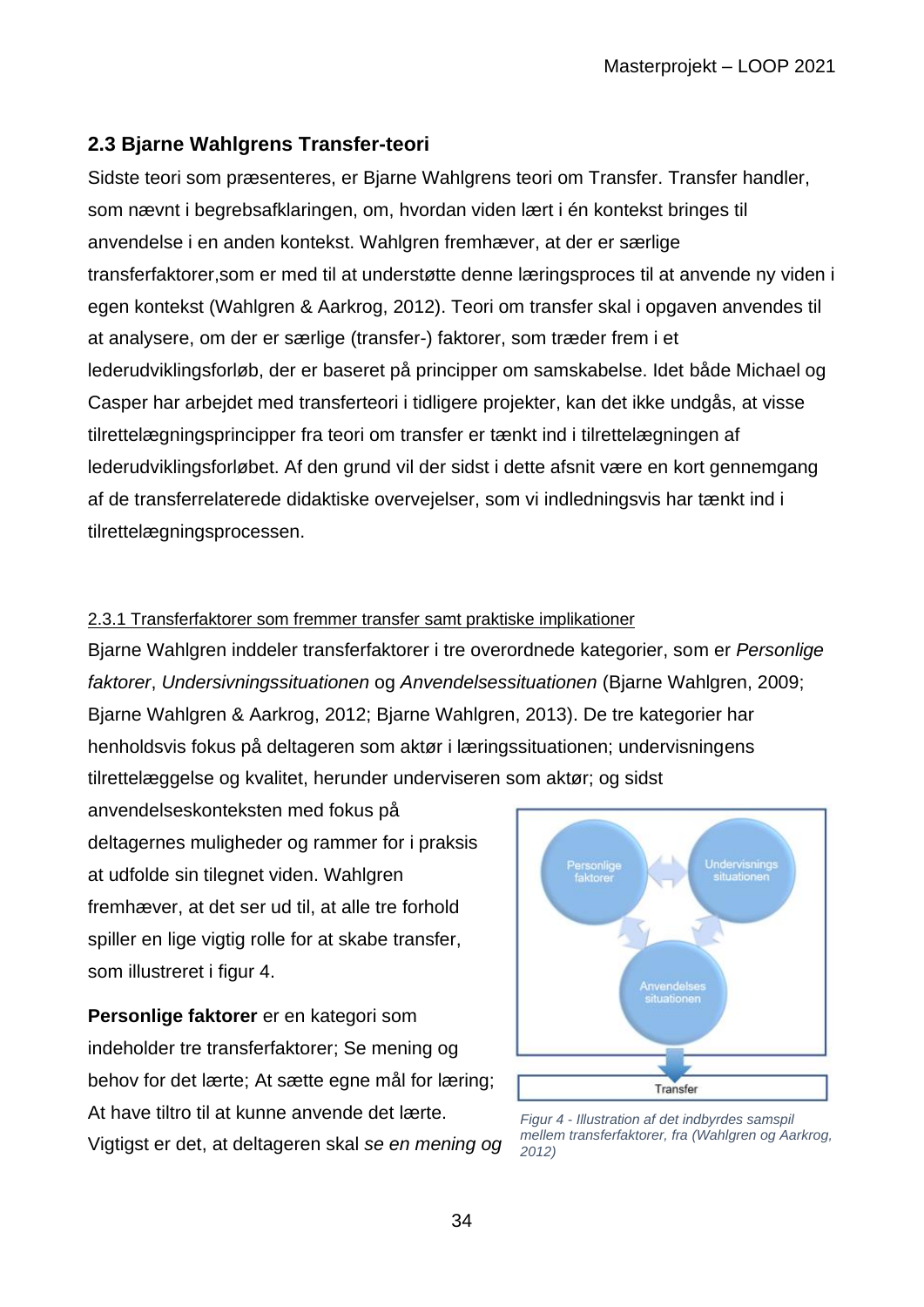*et behov* for de kompetencer, der skal tilegnes. Det handler om at sikre deltagerens motivation for det som skal læres. Wahlgren fremhæver, at hvis deltageren har mulighed for at få indflydelse i planlægningen af undervisningen, så kan det hjælpe deltageren med at se behovet for det, som skal læres, fordi der tages udgangspunkt i deltagerens egne behov (Wahlgren, 2013).

Den næste af de personlige faktorer handler om, at deltagerne får sat *Mål for læring*. Selvom der er fastsat et overordnet læringsmål, så er det er vigtigt, at deltageren selv formulerer hvad denne skal blive bedre til i processen. At finde en passende (læs: realistisk og udfordrende) målsætning er samtidig med til at støtte op om motivationen, fordi det hjælper deltageren med at stille en læringsopgave, som er indenfor dennes rækkevidde. Det har særligt en positiv påvirkning på transfer, hvis den understøttes af dem, som er ansvarlige for kompetenceudviklingen (Wahlgren, 2013; Wahlgren & Aarkrog, 2012).

Den sidste af de personlige faktorer kan knyttes til deltagerens selvtillid. Hvis ikke deltageren har *tiltro til at kunne anvende det lærte*, er sandsynligheden for at deltageren rent faktisk vil anvende det lærte meget lille. Det er derfor vigtigt, at deltagerne gennem læringsforløbet får udviklet sin tiltro til at anvende det lærte, og her fremhæver Wahlgren og Aarkrog underviserens rolle som værende vigtig for at understøtte dette (2012).

Hvis de personlige faktorer skal understøttes i det samskabte udviklingsforløb med lederne fra Bedre Fremtid A/S, så bør processen give mulighed for, at lederne inddrages i udformningen af forløbet; at de løbende sætter egne læringsmål; og at de under forløbet får styrket deres tiltro til at anvende de elementer inden for empowerment, som de præsenteres for.

**Undervisningssituationen** er en kategori, som rummer fem transferfaktorer, som igen kan opdeles i to undergrupperinger. Der er tale om transferfaktorer, der kobler sig til undervisningssituationen, samt faktorer som vedrører selve underviseren (Wahlgren & Aarkrog, 2012). I undervisningssituation er der særligt fokus på at gøre deltagerne kompetente til at praktisere det lærte, (Wahlgren & Aarkrog, 2012) og der er fire faktorer som er fokus.

Dels skal deltageren have mulighed for at *mestre* det som skal læres. Det hjælper til at styrke deltagernes selvtillid til at anvende det lærte. Men deltagerne skal også *trænes i at anvende det lærte* når de kommer tilbage på arbejdspladsen – de skal *trænes i transfer*.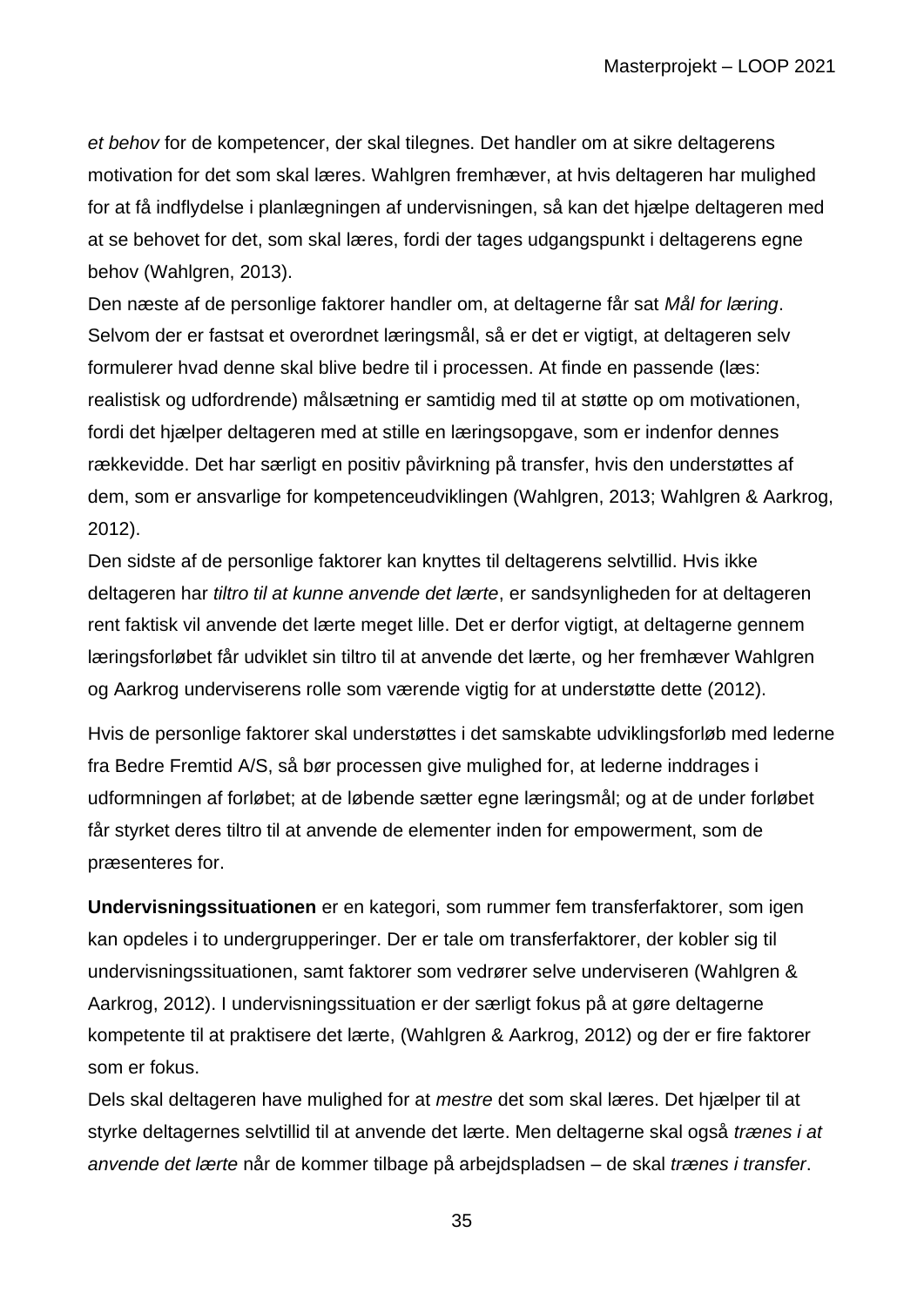Hvis man vil opnå dette, handler det om at skabe rum til, at deltagerne reflekterer over, hvilke dele af det lærte, som vil have fordele og ulemper ved at anvendes i egen praksis. For at give mulighed for de to ovenstående faktorer, er det vigtigt, at der i undervisningssituationen skabes klare relateringer og koblinger mellem undervisningssituationen og anvendelsessituationen. At lave klare relateringer skal her forstås som, at det teoretiske indhold i undervisningssituationen skal *oversættes* til at kunne passe ind i deltagernes kontekst. Ved for eksempel at anvende fagbegreber, som deltagerne kender fra deres egen kontekst, kan man gøre det nemmere for deltagerne at forstå essensen af de teorier, som skal læres. Men det er også vigtigt, at deltagerne får mulighed for at reflektere over de teoretiske anvendelsesmuligheder og -udfordringer selv, for på den måde at se, hvilke andre situationer det lærte kan anvendes i (Wahlgren, 2013). Sidste transferfaktor knytter sig til *underviserens betydning*. Der lægges her vægt på underviserens evner til at kunne indgå i dialog for at skabe gode relationer til deltagerne. Det er med til at skabe en følelse af forpligtelse over for underviseren. Det fremhæves dog også, at dialogen har til formål at styrke førnævnte involvering af deltagerne, samt give konstruktiv feedback, som understøtter selvtilliden (Wahlgren & Aarkrog, 2012).

Hvis man vil lave et udviklingsforløb, hvor transferfaktorerne for undervisningssituationen understøttes, er det altså vigtigt, at lederne får tid og rammer til at træne bestemte færdigheder, der relaterer sig til empowerment-ledelse. De skal samtidig have mulighed for at gøre sig tanker om, hvordan de konkret vil anvende den viden, de tilegner sig under forløbet i deres daglige praksis. Det bliver vores rolle som facilitatorer at hjælpe dem med indlæringen af forløbets indhold, og det gøres ved at forsøge at lave gode koblinger mellem teori og ledernes hverdag i Bedre Fremtid A/S. For at vi kan gøre dette, er det således nødvendigt at både Michael og Casper har et nærmere kendskab til ledernes daglige virke.

Sidste kategori i transfermodellen er **Anvendelsessituationen** og denne handler om at sikre mulighed for at fortsætte læringsprocessen fra undervisningssituationen og videreføre og anvende den i deltagerens dagligdag (Wahlgren & Aarkrog, 2012). Særligt fire forhold er vigtige her.

For det første er *de organisatoriske forhold* afgørende for, om deltageren har mulighed for at bringe sin nye viden i spil på arbejdspladsen. Der kan på en arbejdsplads være regler, rammer og forventninger, som gør, at det ikke er tilladt afprøve sine nye færdigheder. Der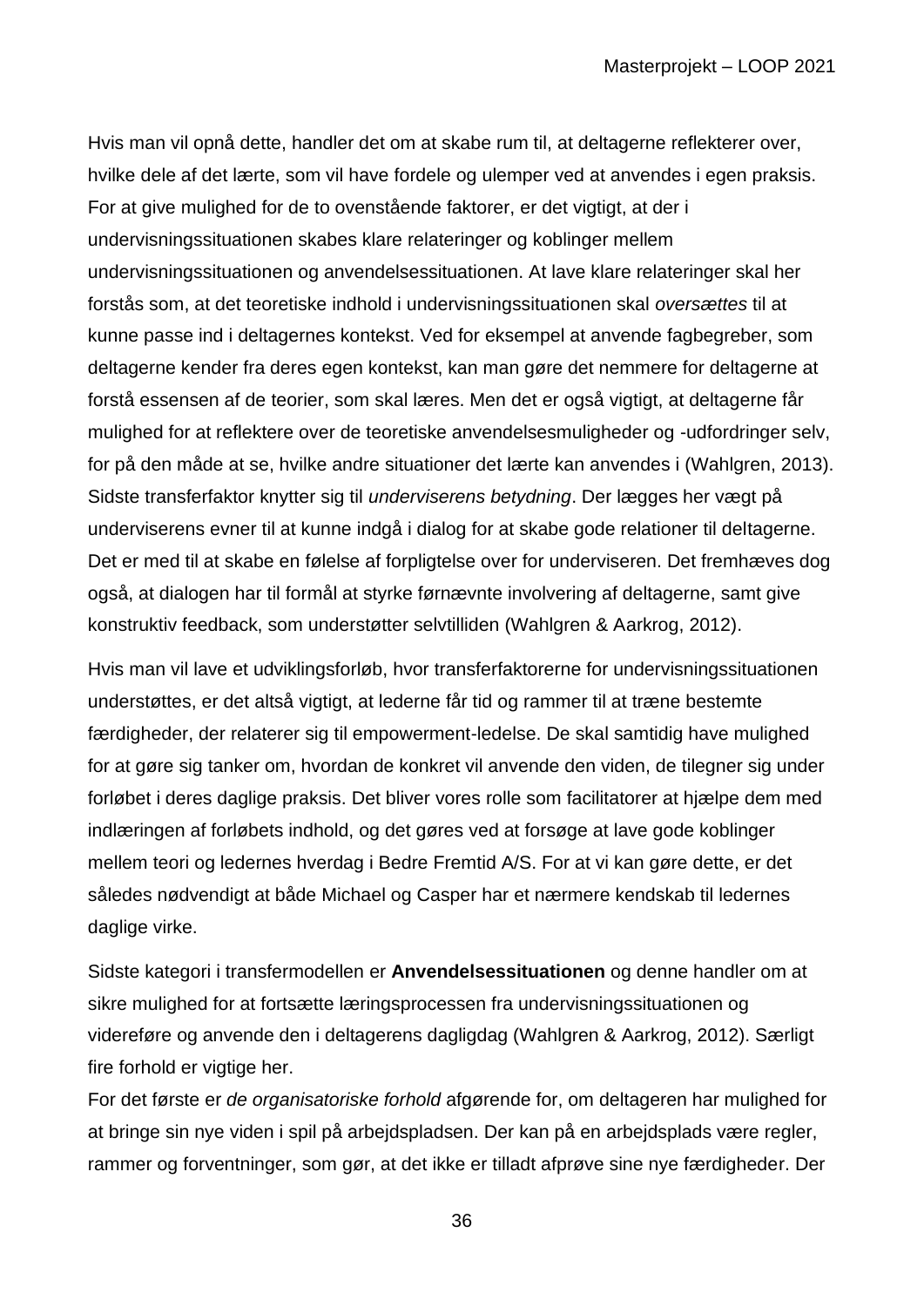skal derfor være sat tid og ramme af til, at det lærte kan trænes uden for undervisningssituationen.

Derefter understøttes transfer, hvis der er et godt *transferklimaet* på arbejdspladsen. Transferklimaet er afhængigt af om der er et socialt klima, der understøtter deltagerne i at anvende det lærte. Denne støtte kan komme fra kollegaer, ledere eller andre aktører, der mødes i det daglige arbejde. Et stærkt understøttende transferklima fremmer motivationen for at anvende det lærte, og er derved med til at øge sandsynligheden for transfer (Wahlgren & Aarkrog, 2012).

De sidste to transferfaktorer betinges af om der på længere sigt er en systematisk opfølgning af læringen fra undervisningssituationen, og om medarbejderen kan se fordelen ved at blive ved med at anvende det lærte i forhold til sit daglige virke. Hensigten med den systematiske opfølgning er at "tvinge" deltageren til fortsat at reflektere over det lærte og dets relevans (Wahlgren, 2013).

I lederudviklingsforløbet har vi ikke direkte indflydelse på de organisatoriske forhold i Bedre Fremtid A/S, men fordi vi har ledere for ledere med på udviklingsforløbet, så er der en mulighed for, gennem undervisningen at påvirke forholdene for frontlederne indirekte, så disse støtter op om transferfaktorerne. Det er lige så muligt at skabe rum for diskussioner om, hvordan alle lederne kan understøtte hinanden i det daglige virke: Dette kunne være med til at skabe et givende transferklima. Men hvorvidt der på længere sigt støttes op om en systematisk opfølgning af viden om empowerment-ledelse, det ligger igen udenfor vores kontrol.

#### 2.3.2 Kritik af Wahlgrens model for transfer

Vores største kritikpunkt af Wahlgrens model for transfer er, at den er tænkt ind en traditionel undervisningskontekst. Det vil sige, at læreren er det styrende element, som skal sikre stimuli af flest mulige transferfaktorer så eleven, med størst mulig sandsynlighed, opnår højst mulig læring. I det traditionelle undervisningsarbejde er størstedelen af mål og indhold af undervisningen givet på forhånd og uden indflydelse af eleven, og derfor kan der argumenteres for, at de transferfaktorer, som kobler sig til de personlige faktorer, kan være vanskelige at stimulere, idet den lærende ikke får mulighed for at have den store indflydelse. I en samskabelsesproces stiler man efter en høj grad af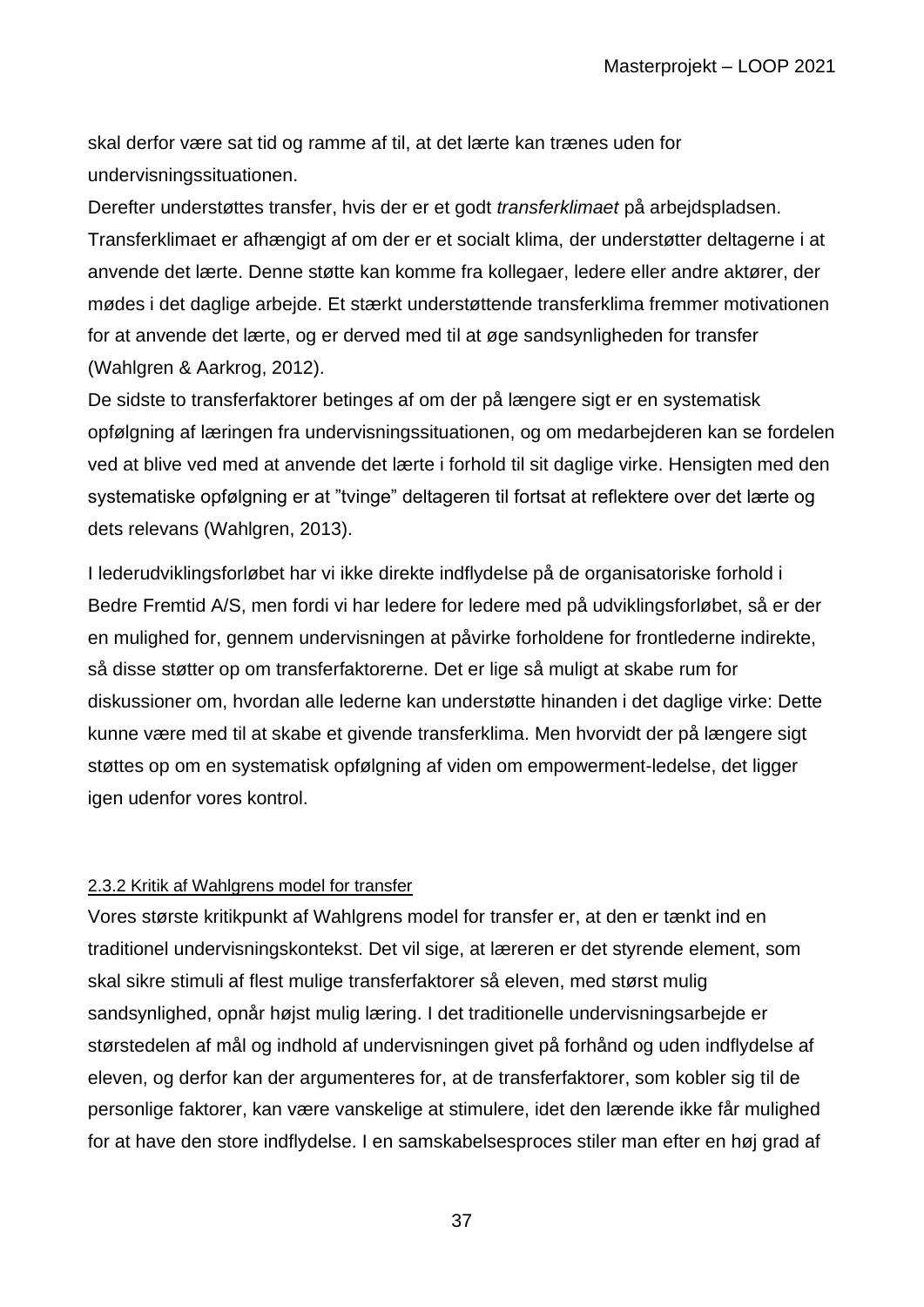indflydelse og involvering, hvilket bør resultere i en bedre stimulering af de personlige transferfaktorer. På den anden side, vil en tilrettelæggelse proces med høj grad af styring, måske give bedre kår for stimulering af transferfaktorer, der kobler sig til undervisningssituationen, idet underviseren her bedre kan styre processen mod de definerede læringsmål. Det kan være mere usikkert om man rent faktisk kommer i mål med det ønskede output i en samskabelsesproces, hvilket også er et af kritikpunkterne for samsamskabelse (Steen et al., 2018).

Så det store spørgsmål er, hvilken konsekvens en lav grad af styring har på transfer? Det er et område, som ser ud til ikke at være belyst i den nuværende forskningslitteratur om transfer.

#### 2.3.3 Forforståelse af transferprincipper i tilrettelægningen

I det følgende beskriver vi, hvilke tilrettelæggelsesmæssige overvejelser om transfer som vi gjorde os forud for design af udviklingsforløbet.

Når vi typisk arbejder med uddannelsesdesign, sker det med høj grad af styring/stilladsering i et forsøg på at sikre højest mulig understøttelse af transferfaktorer. Fordi vi har kontrol over udformning af undervisning og eventuelle hjemmeopgaver, kan vi, forud for selve undervisningen, tilrettelægge tiltag, der i teorien skulle understøtte de varierede transferfaktorer. I vores masterprojekt, skal vi qua det samskabende element i uddannelsesdesignet, overlade en stor del af uddannelsesprocessen til de involverede deltagere. Vi mister i den samskabende proces derfor noget af kontrollen over processen til deltagerne. Vi tænker, at det er hensigtsmæssigt at lave en trinvis frisættelse af processen, hvor vi, særligt i starten af udviklingsforløbet, tænker at påtage os en mere styrende rolle. Derefter kan vi give slip i takt med ledernes forståelse, kompetencer og ejerskab for processen øges. Denne tilpasning mellem frihedsgrader og kompetencer ligger også i tråd med principper i empowerment-ledelse, hvor det understreges, at det er vigtigt, at autonomien, der gives til medarbejdere, ikke overstiger kompetenceniveauet (Amundsen & Martinsen, 2015). Efterhånden som kompetencer og forståelse for processen øges, kan vi slippe styringen mere og lade samskabelsesprincipperne tage over, så deltagerne designer et uddannelsesprogram, der giver mening og værdi for dem selv.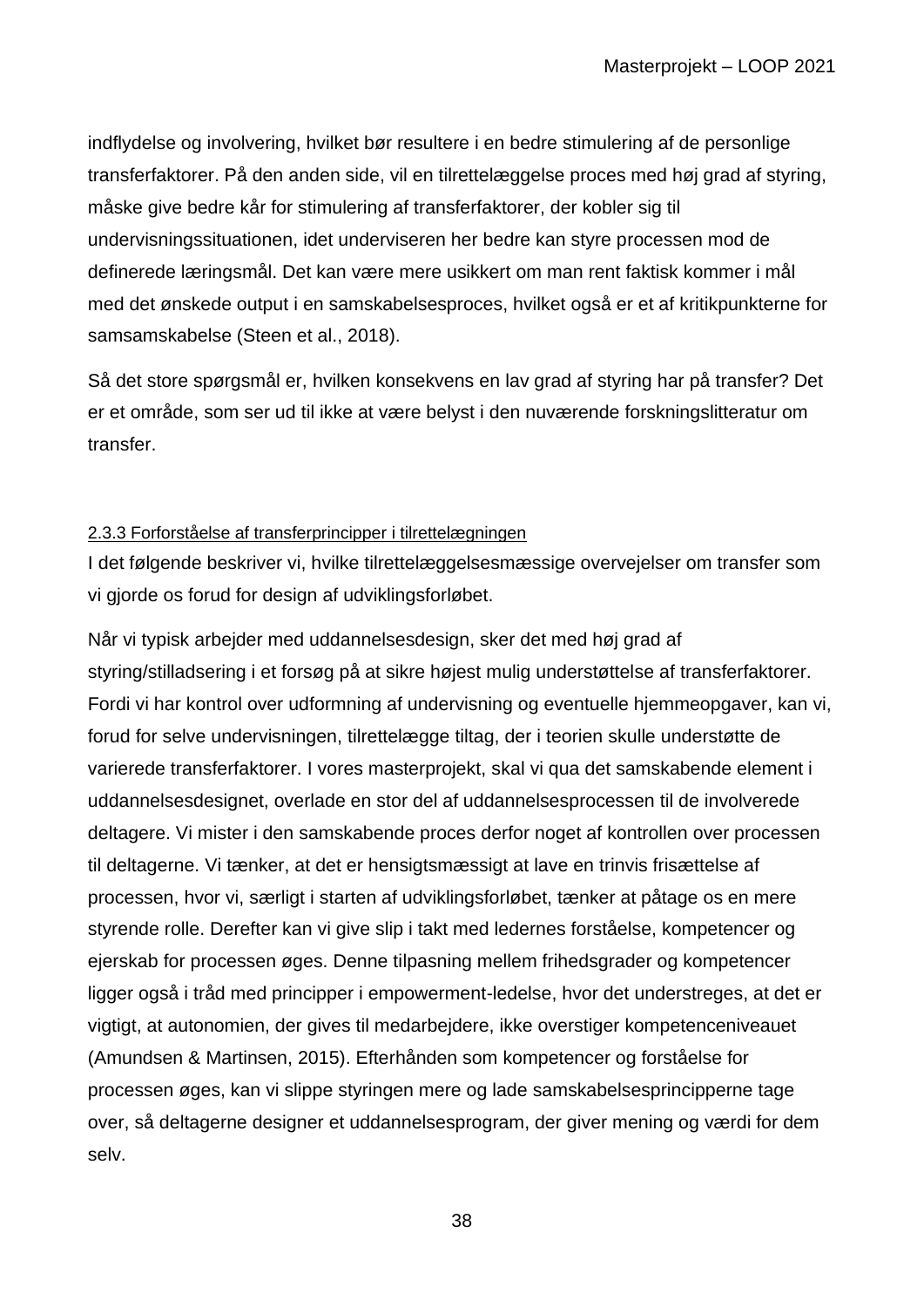Af de tre kategorier for transferfaktorer, forventer vi, at det store fokus på inddragelsesprocesser og indflydelse, der lægges op til i samskabelse (Krogstrup og Mortensen, 2017), er med til at skabe en god mulighed for at understøtte de personlige transferfaktorer. Det vil være oplagt til første møde med deltagerne at arbejde med at få deltagerne til at kunne se mening og behovet for forløbet. Der bør her lægges vægt på, at de får mulighed for at bestemme indholdet, og derved vælge at arbejde med de forhold, som de har behov for. Denne indflydelse kræver dog, at deltagerne tager den rolle (som én der har ansvar for forløbets udformning) på sig, og begynder at sætte egne mål for læring. Om det udmønter sig i både individuelle mål og/eller kollektive mål, må være op til deltagerne i samskabelsesprocessen.

Vi ser ligeledes en mulighed for at bringe transferfaktorer i undervisningssituationen i spil på en særlig måde. Udover at forsøge at tage hensyn til, at lederne får mulighed for at mestre de bestemte færdigheder, samt skabe rum for refleksion om hvordan den nye viden bringes i spil i egen praksis, så kan vi som facilitatorer komme til at have en særlig rolle. Som facilitatorer af processen lægges der op til, at vi skal forsøge at agere som eksemplarisk rollemodel. Med det menes, at rollen som facilitator i en samskabelsesproces og rollen som en leder, der skal bedrive ledelse der understøtter empowerment, har mange ligheder. Blandt andet at sikre høj deltagerinddragelse og involvering for at lederne kan blive inspireret af vores tilgange til at facilitere processen og tage den oplevelse med "hjem" i egen ledelsespraksis.

Den sidste kategori handler om anvendelseskonteksten og transferfaktorerne knyttet hertil. Vi ser, at deltagerne i udviklingsforløbet har mulighed for at påvirke de organisatoriske betingelser, der skal støtte op om at skabe transfer i deres daglige praksis. Fordi lederne for ledere er med i processen, så har de, gennem ledelsesretten, mulighed for at påvirke de rammer som frontlederne skal agere under. Det giver en mulighed for løbende at lægge op til diskussioner om, hvordan der sikres gode muligheder for at anvende og træne færdigheder fra undervisningssituationen i egen ledelsespraksis.

Ovenstående overvejelser er forhold, som Michael og Casper allerede havde tænkt ind ved forløbets start, og som forsøges at understøtte aktivt i processen.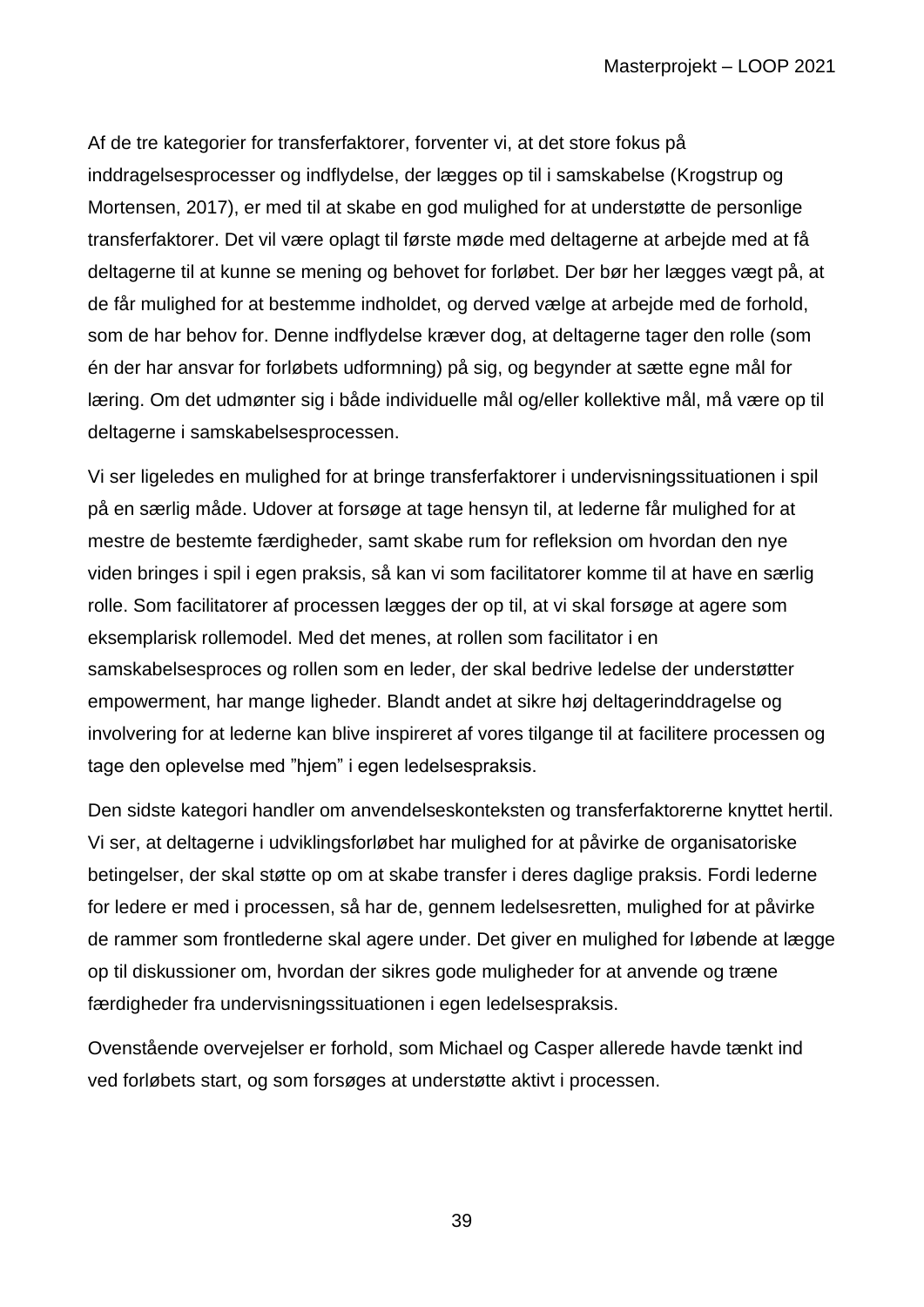# **Kapitel 3 – Metode: Design af et samskabt lederudviklingsforløb**

I dette kapitel præsenteres indledningsvis en model, der giver overblik over det planlagte lederudviklingsforløb. Modellen forklares i afsnit 3.1.1, samtidig med at udviklingsforløbets opbygning og rammer beskrives. I afsnit 3.1.2 præsenteres de teoretiske overvejelser, der ligger bag udformningen af forløbet. Afslutningsvis konkluderer vi på første underspørgsmål i problemformuleringen: "*Hvordan designes og gennemføres et samskabt lederudviklingsforløb til udvikling af empowerment ledelse?*", hvor vi samler op på, hvordan vi udformer et lederudviklingsforløb om empowerment, baseret på principperne for samskabelse. Gennem afsnittet benævnes vi, Michael og Casper, som facilitatorerne.

## **3.1 Interventionsdesign: Det samskabte lederudviklingsforløb**

Den grafiske illustration herunder viser de blokke (workshops og mellemliggende perioder) som lederudviklingsforløbet indeholder, og hvordan de er inddelt i tre faser. Modellen viser hvem der har bestemt indholdet i de enkelte blokke og graden af deltagernes indflydelse.

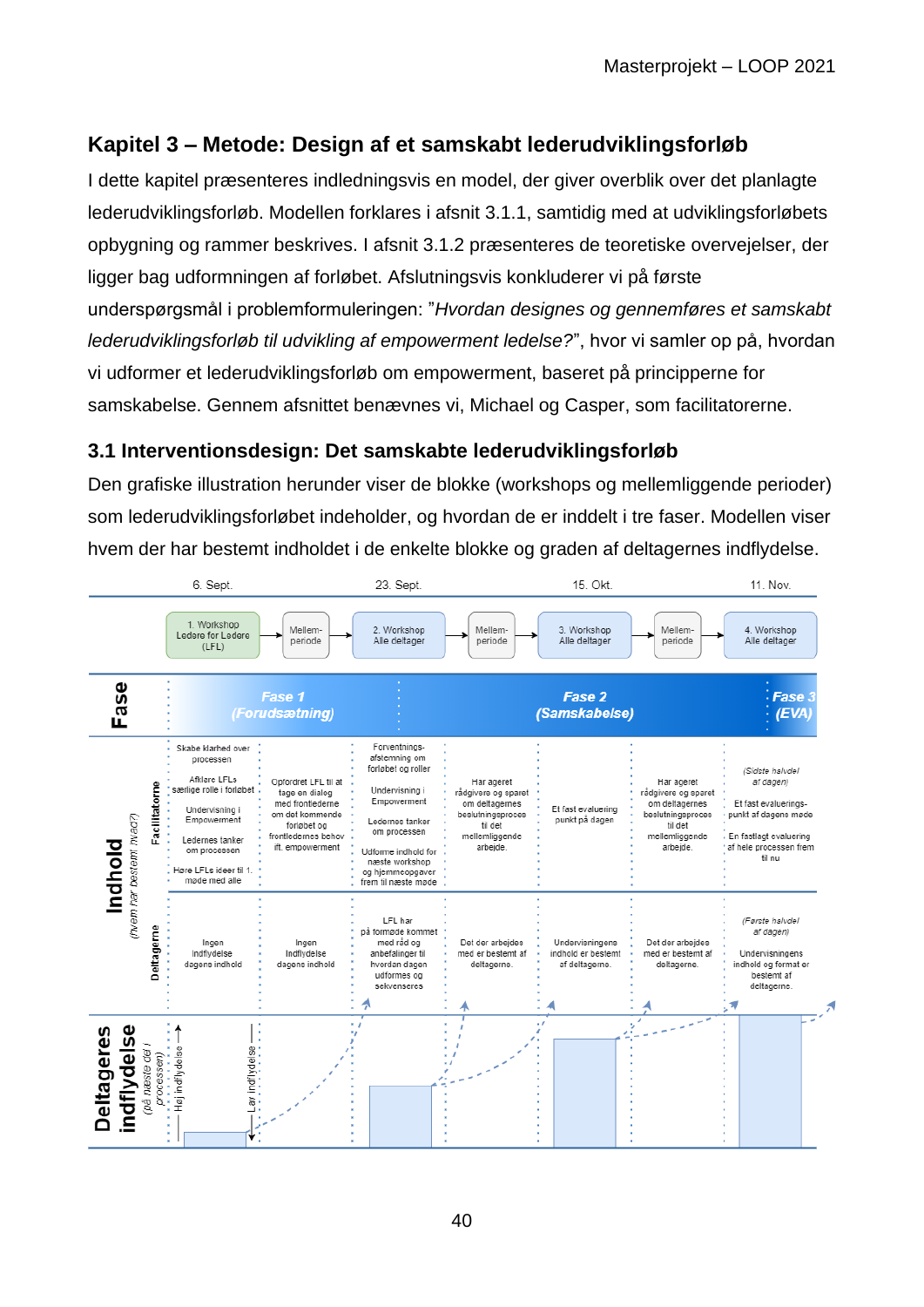I det følgende afsnit forklares og uddybes hvordan de enkelte dele af modellen skal læses.

#### 3.1.1 Gennemgang af plan for lederudviklingsforløbet

Den tids- og planlægningsmæssige ramme for udviklingsforløbet, som i samarbejde med HR-direktøren blev fastsat, muliggjorde at holde fire workshops i alt med lederne fra Supply Chain. Den første af disse workshops afholdes med deltagelse kun af ledere for ledere, imens både ledere for ledere og frontleder deltager i de resterende tre workshops. Årsagen herfor følger i afsnit 3.1.2. Perioderne mellem workshops er også tænkt ind som en del af selve udviklingsforløbet. I disse perioder deltager facilitatorerne ikke, men perioderne inddrages fordi det er intentionen, at lederne, med gensidig støtte fra deres respektive lederteams, skal bruge disse tidsrum på at arbejde og indsamle erfaringer med at bedrive empowerment-ledelse.

**De tre faser:** Vi har inddelt forløbet i tre faser, benævnt som en *Forudsætnings-*, *Samskabelses-* og en *Evalueringsfase* (forkortet EVA i modellen). Hver fase har sit eget formål og markerer et skifte i, hvilke områder af processen, som deltagerne får indflydelse på. Forudsætnings- og samskabelsesfasen relaterer sig begge til undersøgelsesspørgsmålet: "*Hvordan designes og gennemføres et samskabt lederudviklingsforløb til udvikling af empowerment ledelse?"*, fordi det er i disse faser, at der konkret gives et bud herpå. Imens knyttes *Evalueringsfasen* til det andet undersøgelsesspørgsmål, der fokuserer på: "*Hvilke transferfaktorer opstår og får betydning i et samskabt forløb"* – der kommer mere om datagenerering i kapitel 4. I modellen begynder *samskabelsesfasen og evalueringsfasen* halvt inde i henholdsvis 2. og 4. workshop. I begge tilfælde er dette for at illustrere, at halvdelen af de pågældende dage er afsat til den nye fase.

*Forudsætningsfasens* formål er at skabe et fundament, der understøtter ledernes deltagelse i *samskabelsesfasen*. Det sker ved at skabe klarhed om forløbets rammer, etablere en fælles teoretisk forståelse og ved forventningsafstemning af de roller, som lederne placeres igennem processen. Det særlige ved *forudsætningsfasen* er, at indholdet af de to workshops og den mellemliggende periode er planlagt af facilitatorerne alene, og lederne har i denne fase ikke direkte indflydelse (læs: beslutningsmagt) på tilrettelæggelsen. Den eneste form for medindflydelse er en forespørgsel til ledere for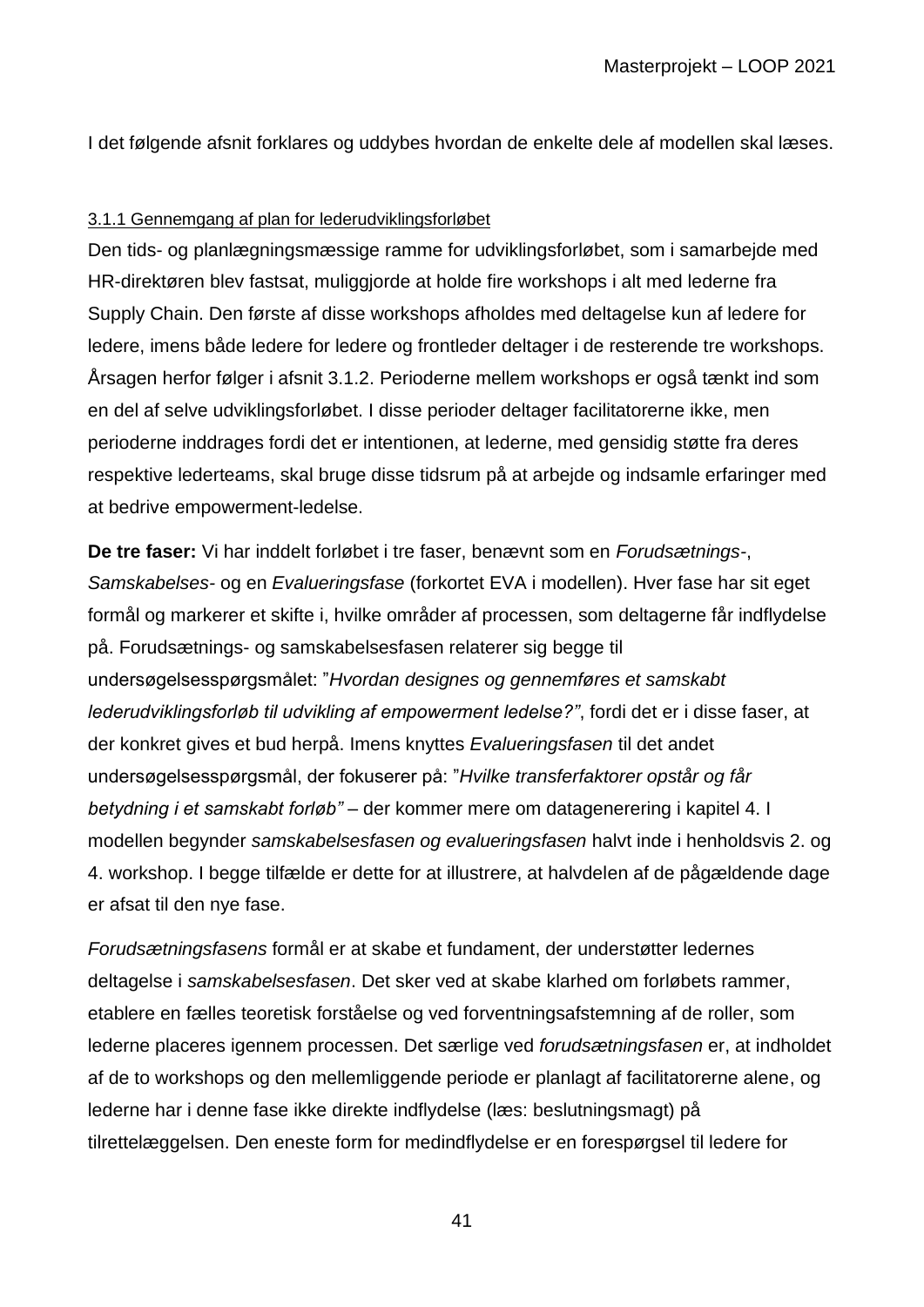ledere på 1. workshop. Her bliver de spurgt om de tror, at det format som de selv er blevet præsenteret for på 1. workshop, også vil fungere overfor deres frontledere. Det er i *samskabelsesfasen*, der begynder over middag på 2. workshop, at lederne begynder at få indflydelse på indholdet og udformningen af det resterende forløb. Lederne vil i *samskabelsesfasen* gradvist få indflydelse på flere elementer i tilrettelægningen af den fremadrettede proces. Således har lederne indflydelse til at bestemme indholdet af 3. workshop, og både indhold og form (læs: oplæg, gruppediskussioner, arbejdsopgaver ect.) på 4. workshop. Formålet med denne fase er, at lederne skal tilegne sig erfaringer med læring af empowerment gennem en samskabelsesproces, så vi i den efterfølgende *evalueringsfase* kan spørge ind til faktorer, som har betydning for læring. Det er altså i *samskabelsesfasen*, at vi håber at se, om der er særlige transferfaktorer, som træder frem. I *evalueringsfasen* er det samskabte forløb reelt overstået, og denne fase skal ikke anses for værende en del af samskabelsesprocessen. Formålet med fasen er, at få lederne til at italesætte deres oplevelse af læring i en samskabt udviklingsproces med fokus på empowerment-ledelse. Lederne skal diskutere disse oplevelser i plenum for at se, om deres oplevelser ræsonnerer hos andre deltagere i udviklingsforløbet. Det er igen facilitatorerne, der har den fulde kontrol over tilrettelægningen, og lederne har ikke nogen formel indflydelse herpå, dette fordi *evalueringsfasen* reelt ikke har noget med samskabelsesprocessen at gøre.

**Forløbets indhold:** I kraft af at det er lederne, der bestemmer indhold af 3. workshop, samt indhold og udformning af første halvdel af 4. workshop, så kan vi ikke her komme nærmere ind på, hvad dette kommer til at bestå af. Men indholdet af de to første workshops præsenteres kort, og der findes en nærmere sekvensbeskrivelse fra de to workshops i bilag 7 og 8.

Der er stor lighed mellem indhold og udformning af workshop 1, hvor ledere for ledere deltager, og workshop 2, hvor alle lederne deltager. Begge dage kan inddeles i tre komponenter. Opstarten har fokus på introduktion, relationsskabelse og forventningsafstemning. Der startes med en kort præsentation af de deltagende på dagen, efterfulgt af en oversigt af dagens indhold. Derefter præsenteres lederne for masterprojektets formål, hvor de gøres opmærksom på, at vores bagvedliggende intentioner med processen er at undersøge, hvilken læringsmæssig betydning, det har for et lederudviklingsforløb om empowerment-ledelse, at forløbet er samskabt med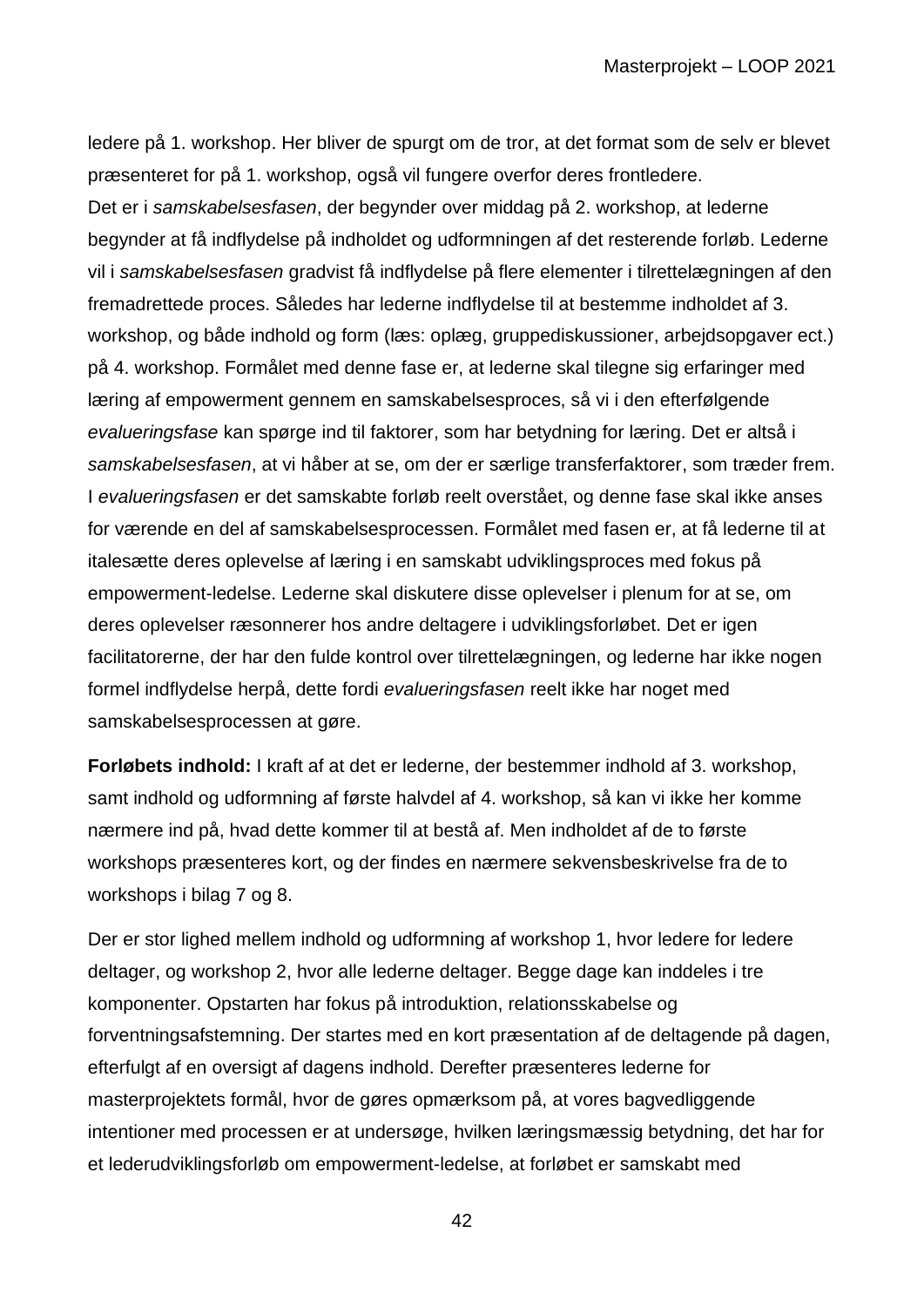deltagerne. Så følger undervisningsdelen, hvor lederne introduceres for og skal arbejde med teori om empowerment og samskabelse. Undervisningsdelen er stiliseret, så den både indeholder oplæg, diskussioner og opgaver om at komme med bud på, hvordan den præsenterede teori kan gøres anvendelig i egen arbejdspraksis. Der er generelt fokus på, at facilitatorerne skal lave relateringer til ledernes praksis, så det forhåbentligt bliver nemmere for lederne at lave koblinger til egen praksis. Sidste del af dagen, har et fremadrettet perspektiv. Det er i denne del af 2. workshop, at *samskabelsesfasen* reelt er startet, hvorfor der i sekvenserne på 2. workshop gives mere indflydelse til at bestemme den fremadrettede proces. På begge dage sættes lederne til at arbejde med at beslutte, hvilke opgaver der skal løses frem til næste workshop. På 1. workshop er opgaven fastlagt, og ledere for ledere skal blot lave overvejelser om, hvornår og hvordan de vil tage fat i deres frontledere, alt imens lederne på 2. workshop selv bestemmer, hvad der skal arbejdes med i de respektive lederteams fremadrettet. Begge dage afsluttes med en evaluering af workshoppen, hvor deltagerne først skal skrive ned, hvilke ting derpå dagen har skabt størst læringsmæssig værdi. Denne evaluering leder op til den afsluttende åbne diskussion om, hvordan undervisningen næste gang bør tilrettelægges. På 2. workshop gives der, som nævnt, mere tid til at diskutere indhold og tilrettelægning af næstkommende undervisningsgang.

**Indflydelse:** I et forsøg på at visualisere omfanget af den indflydelse, som deltagerne får gennem forløbet, så indeholder modellen til sidst et søjlediagram over deltagernes mulighed for at få indflydelse på tilrettelægningen af den næstkommende workshop. På første workshop, hvor det kun er ledere for ledere der deltager, har ingen af lederne som nævnt beslutningsmagt i forhold til indhold af næste workshop. De har dog mulighed for at give tilbagemeldinger om tilrettelægningen af 1. workshop, som facilitatorerne kan tage med i tilrettelægningen af 2. workshop. Af den grund kan læses en meget lille grad af indflydelse på denne workshop. På workshop 2 begynder vi at give dem en højere grad af indflydelse på næste workshop. Det skal forstås som, at deltagerne på workshoppen bedes diskutere og i fællesskab blive enige om, hvilke teoretiske elementer, de ønsker at blive introduceret for, og sidenhen arbejde med på næste workshop. Det vil stadig være facilitatorerne, der bestemmer formatet og står for den generelle planlægning. På 3. workshop får deltagerne mere indflydelse, fordi de, udover at bestemme indhold, også bliver bedt om at forholde sig til den formmæssige tilrettelægning af indholdet. De får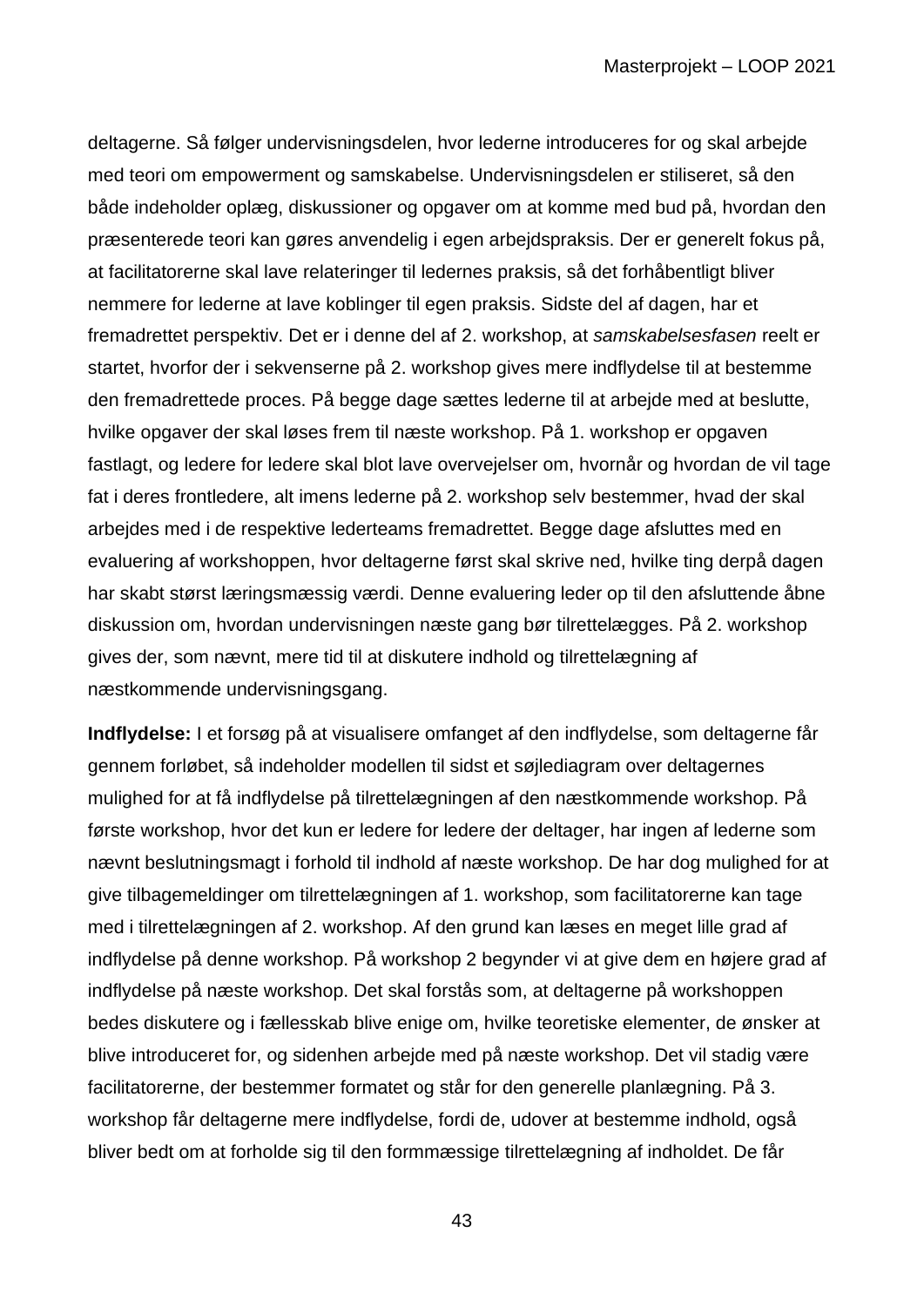egentlig at vide, at så længe de mener, at det ville hjælpe deres færdigheder i at blive bedre til at bedrive empowerment-ledelse, så må de fuldstændigt bestemme, hvad der skal arbejdes med og hvordan. At der på 4. workshop kan ses en høj grad af indflydelse til trods for, at der ikke er planlagt en 5. workshop skyldes, at lederne på 4. workshop får mulighed for at diskutere, hvordan deres fremtidige udviklingsproces gribes an. Den fremtidige proces er facilitatorerne slet ikke en del af, hvorfor der er fuld indflydelse fra deltagerne.

#### 3.1.2 De teoretiske aspekter i designet

Der er særligt tre forhold i det planlagte udviklingsforløb, der har krævet en række teoretiske overvejelser. Det kan reelt set koges ned til tre spørgsmål: 1) Hvordan gives lederne forudsætninger for at indgå i samskabelse? 2) Hvorfor afholdes der et møde med ledere for ledere alene? Og 3) Hvilke overvejelser er der bag at placere obligatoriske evalueringsforløb sidst på alle workshops? I dette afsnit dykker vi ned i disse.

**Hvordan gives lederne forudsætninger for at indgå i samskabelse?** I et forsøg på at skabe de rette betingelser for, at lederne i Supply Chain kan indgå i det samskabte lederudviklingsforløb om empowerment, har vi set det nødvendigt at starte ud med at give alle nogle fælles forudsætninger. Vi vil i den indledende fase have fokus på at italesætte rammerne for det samskabte forløb, så det tydeliggøres for lederne, hvilke dele af forløbet de har, og ikke har indflydelse på, samt afklare hvilke rollemæssige forventninger, vi har til lederne for at de kan indgå i processen. Derudover vil vi give dem en grundlæggende teoretisk forståelse af empowerment-ledelse, så alle aktører i den fremadrettede proces har et fælles sprog og teoretisk forståelse af diskutere ud fra.

Beslutningen om at starte et samskabt udviklingsforløb med en *Forudsætningsfase,* der søger at understøtte ledernes deltagelse i det samskabte udviklingsforløb*,* er foretaget med inspiration fra Trui Steen og Sanna Tuurnas' perspektiver på at forberede modtagere af en samskabelsesproces (Steen & Tuurnas, 2018). De fremhæver, at facilitator (omtalt som den professionelle i artiklen) har til opgave at mobilisere og aktivere brugere af en samskabt proces, og understøtte samarbejdet mellem alle aktører i processen. Arbejdet med at mobilisere, aktivere og understøtte modtagerne, har til formål at forsøge at øge deres muligheder for at indgå og bidrage i den samskabte proces, for på den måde at få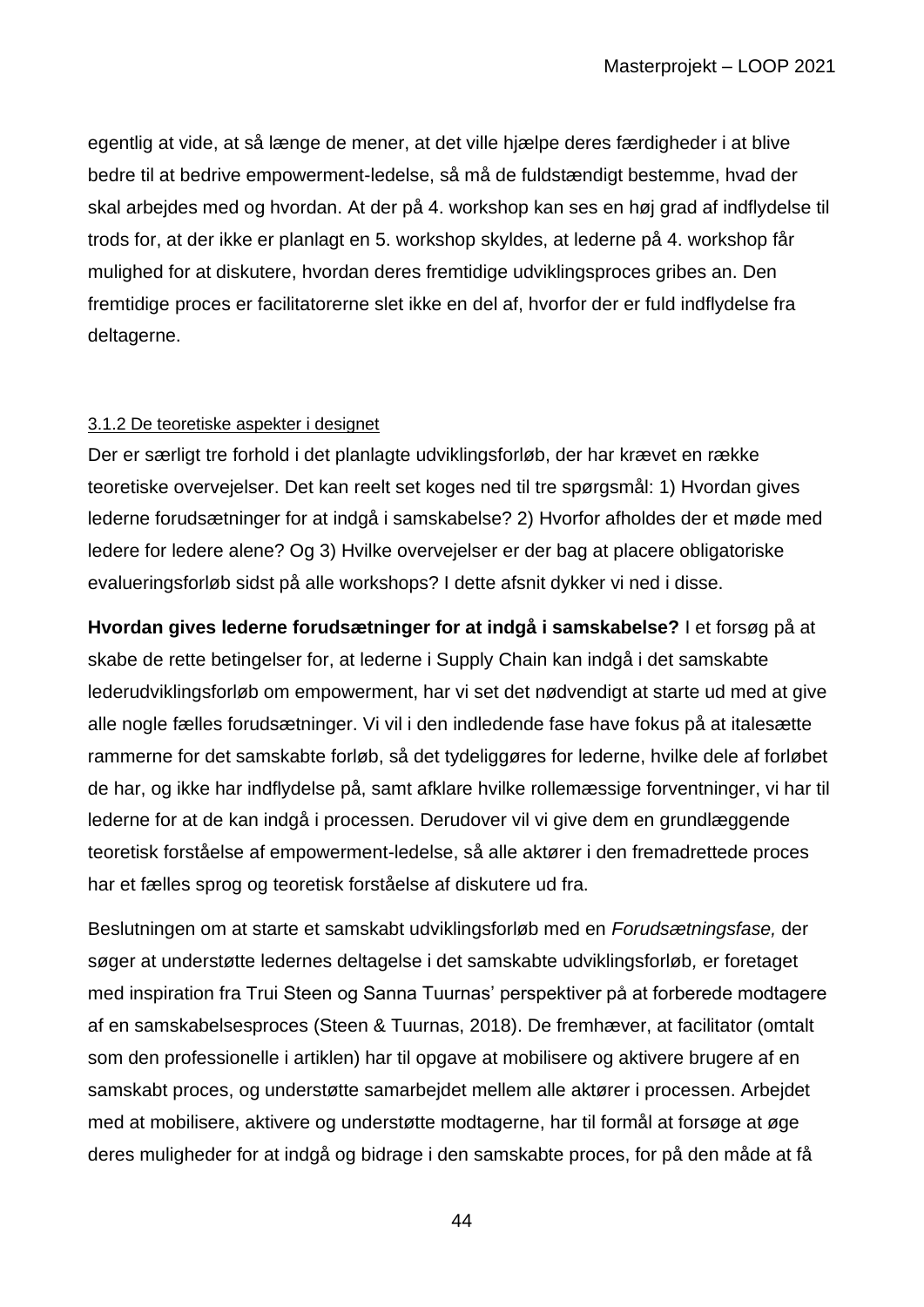en mere givende (i vores tilfælde lærerig) proces for de involverede parter. Steen og Tuurnas beskriver, at særligt to forhold kan være med til at øge deltagerinvolveringen: dels at formalisere rammerne for samskabelsesprocessen, så der er tydelighed om, hvilke dele af den planlagte proces der skal, og ikke skal samskabes omkring. Og dels at opkvalificere brugerne, så de har bedre forudsætninger for at indgå i samskabelsesprocessen, herunder at deltagerne har samme forståelse for opgaven og samme sproglige referenceramme, for på den måde at gøre det nemmere for deltagerne at indgå i diskussioner på kvalificeret vis (Steen & Tuurnas, 2018).

I vores kontekst, skal lederne i Supply Chain have kompetencer til at indgå i en lederudviklingsproces om empowerment-ledelse, der er baseret på principper om samskabelse, for at processen kan fungere som et eksemplarisk forløb. T. Steen og S. Tuurnas' anbefalinger fordrer, at lederne skal have en fælles forståelse for rammerne for det samskabte forløb, men også et fælles sprog og forståelse af empowerment-ledelse. Af den grund vil vi sørge for, at alle lederne i Supply Chain opnår en større fælles forståelse og sprog for empowerment-ledelse. Vi håber, at det vil gøre det lettere for lederne at indgå i den samskabte proces, og man kan sige, at det blandt andet er gennem en øget grundlæggende viden om empowerment som ledelsestilgang, at lederne gøres bedre i stand til at formulere de behov, som de har, for at kunne bedrive empowerment-ledelse. Den grundlæggende viden giver dem en forståelse af de behov, der stilles til lederne, for at kunne bedrive empowerment-ledelse, og det gør dem bedre til at bidrage til samskabelsesprocessen, fordi de er bedre til at italesætte og argumentere for deres behov.

**Første møde med ledere for ledere alene?** Vi vurderer, at der er vigtigt at afholde et indledende møde med lederne for ledere, fordi vi vil have dem til at indtage en understøttende rolle for deres respektive frontledere igennem forløbet. Årsagen til at ledere for ledere skal indtage en understøttende rolle bakkes op af perspektiver fra både teori om forandringsledelse, empowerment og ikke mindst samskabelsesprocesser.

Eftersom udviklingsforløbet har til formål, at lederne i Supply Chain skal forsøge at tilegne sig en ny ledelsesstil, så kan man sige, at organisationen er i gang med en forandringsproces. I forskningslitteraturen om forandringsledelse, spiller det ledelsesmæssige lag en særlig rolle for underordnedes motivation og tillid til at kaste sig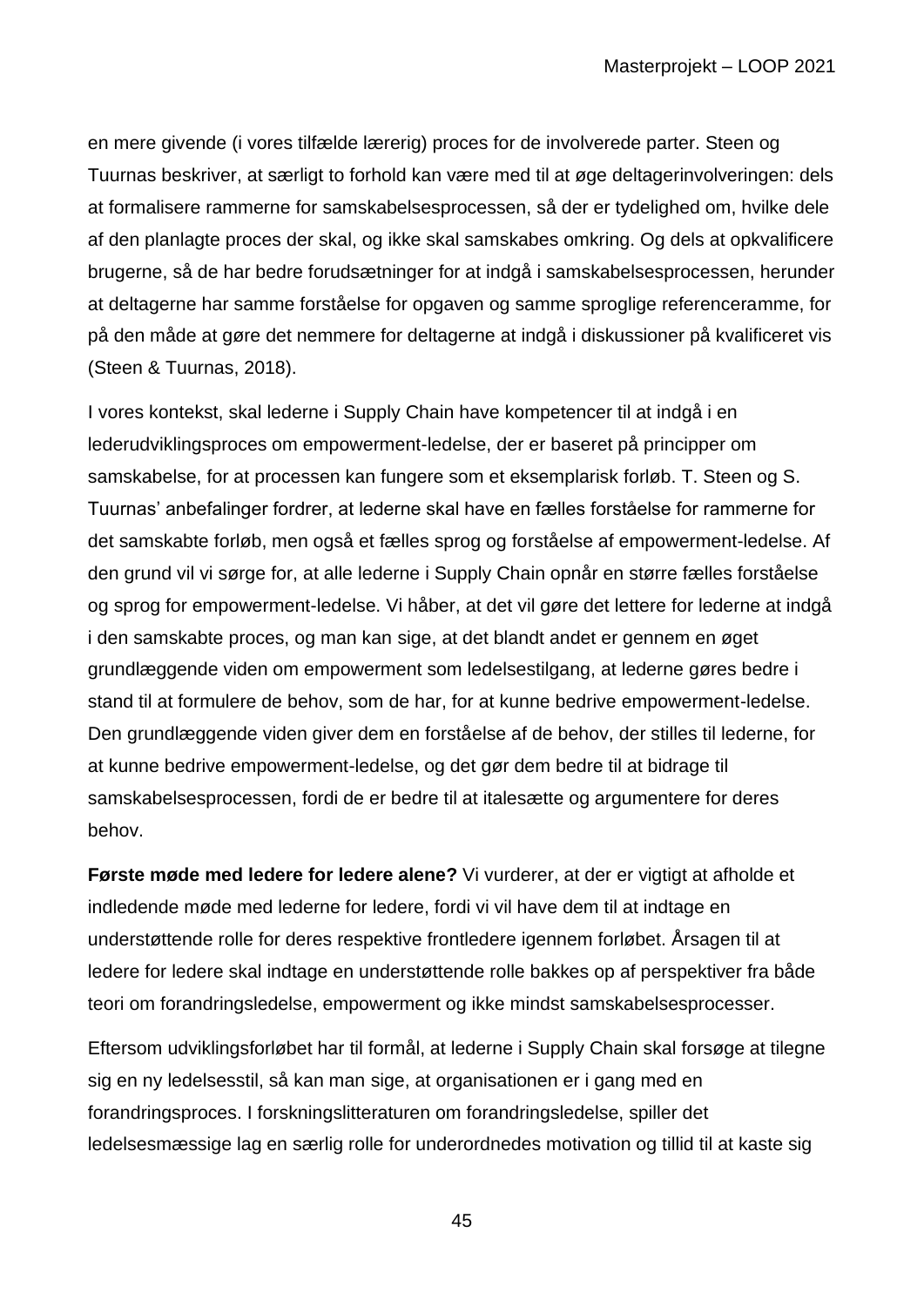over den nye proces. Gary Yukl fremhæver, at lederen spiller en særlig rolle for at underordnede føler opbakning til at kaste sig ud i en given proces (Yukl, 2013, gengivet i Elmholdt et al., 2019). Man kan sige, at lederen i en forandringsproces er et fyrtårn, der lyser vejen frem for underordnede, og hjælper underordnede med at gøre det mere sikkert at bevæge sig ud i nyt farvand. Oversat til vores udviklingsforløb, så vil frontlederne have fokus på deres overordnede leder, for at se, om lederne tør vise vejen, som alle skal bevæge sig.

Fokusset på overordnede ledere går igen i undersøgelser om empowerment-ledelse. I en undersøgelse fra 2019, (Lin et al., 2019) er der tegn på, at ledere med ansvar for andre ledere, kan hjælpe med at understøtte de underordnede lederes tro på egne evner med at bedrive empowerment-ledelse. I artiklen testes hypotesen, at overordnede lederes brug af empowerment som ledelsesstil kan knyttes positivt til underordnede lederes brug af empowerment som ledelsesstil (Lin et al., 2019). Med henvisning til Albert Banduras sociale læringsteori spekuleres der i, at underordnede ledere forsøger at imitere deres overordnedes adfærd, som en bekræftelse af, at deres egen ageren følger den rette ledelsesstil.

Ligesom i forandringsledelse er der i teori om empowerment-ledelse tegn på, at ledere for ledere potentielt kan hjælpe frontledere, der tvivler på deres evner. Frontledere kan understøttes til at turde bedrive ledelse der understøtter empowerment, hvis ledere for ledere selv viser, at de tør kaste sig ud i denne opgave. Det er derfor i vores interesse, at ledere for ledere tidligt i processen påtager sig denne rolle, hvor de viser, at de forsøger sig med at bedrive ledelse der understøtter empowerment.

Fælles for perspektiverne fra forandrings- og empowerment-ledelse er, at overordnede ledere skal udvise en bestemt adfærd, som kan være med til at understøtte underordnedes motivation og selvtillid for at kaste sig ud i den foreliggende opgave. Den overordnede leder får derfor en opgave med at udfylde en særlig rolle over for sine underordnede i processen og dette får betydning i en samskabelsesproces.

Krogstrup og Mortensen (2017) opererer med tre aktør-lag inden for samskabelse: ledelsen, medarbejdere og selve brugerne, der modtager service. I vores kontekst er både ledere for ledere og frontledere modtagerne af service, og er derfor brugere. Men i og med, at ledere for ledere – jævnfør teori om forandringsledelse og undersøgelsen om empowerment-ledelse – kan understøtte frontledernes udviklingsproces, så har de qua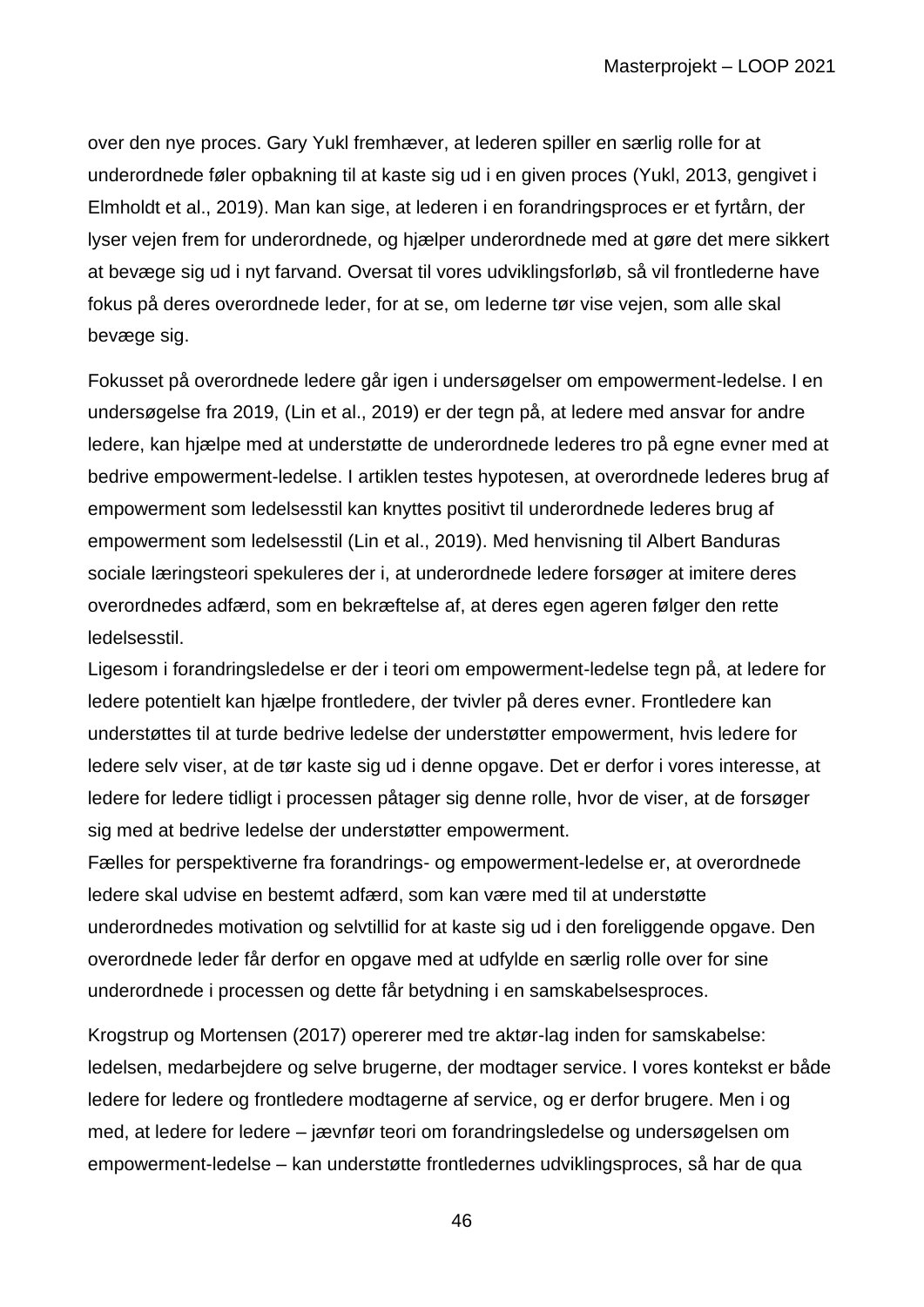deres funktion som ansvarlige for frontlederne endnu en rolle at spille i samskabelsesprocessen. Når Krogstrup og Mortensen (2017) beskriver "medarbejderen i en samskabelsesproces", som en person der har til opgave at rådgive og understøtte samskabelsesprocessen og at hjælpe med at indfri de strategiske mål, som er sat af ledelsen, så kommer det til at ligne den rolle, som ledere for ledere spiller i forløbet – se tabel 1.

| Samskabelse i klassisk forstand |                                           | Samskabelse i vores kontekst |
|---------------------------------|-------------------------------------------|------------------------------|
| <b>Rolle</b>                    | <b>Beskrivelse</b>                        | Roller i vores kontekst      |
| <b>Lederne</b>                  | Tager de strategiske beslutninger ift.    |                              |
|                                 | samskabelse, og sætter rammer,            | <b>HR-direktør</b>           |
|                                 | målsætninger og sikrer at alle arbejder   | og                           |
|                                 | mod målet.                                | Michael & Casper             |
|                                 | (skal rådgive og forme processen)         |                              |
| <b>Medarbejderne</b>            | Følger op på den strategiske beslutning   |                              |
|                                 | og implementerer den samskabende          | Michael & Casper             |
|                                 | ramme, målsætningerne og                  | og                           |
|                                 | understøtter, at alle arbejder mod målet. | Ledere for ledere            |
|                                 | (skal rådgive og understøtte processen)   |                              |
| <b>Brugerne</b>                 | Bidrager med dennes viden, værdier,       |                              |
|                                 | erfaringer og behov, for at styrke        | Ledere for ledere            |
|                                 | sammenhæng mellem ydelse og               | og                           |
|                                 | brugeren.                                 | Frontledere                  |
|                                 | (skal bestemme agendaen)                  |                              |

*Tabel 1 Omskrivning af rollebeskrivelser i en samskabelsesproces (fra Krogstrup og Mortensen (2017)) og hvordan det passer i vores kontekst*

Ledere for ledere er både "brugere", men har også en bi-funktion som "medarbejdere" i Krogstrup og Mortensens forstand. Det særlige ved at have ledere for ledere med til at agere som "medarbejdere der understøtter processen" er, at frontlederne ikke kun får støtte til at bedrive empowerment-ledelse, når de mødes med facilitatorerne, men at støtten også fortsættes i hverdagskonteksten af leder for ledere.

Fordi vi har en forventning om, at ledere for ledere skal spille en særlig rolle overfor frontlederne, så mener vi, at de skal have en mulighed for at lære deres egen rolle at kende inden de skal til at agere efter denne. Vi håber, ved at tage et møde med ledere for ledere først, at kunne understøtte deres selvtillid i forhold til at træde ind i denne rolle. Vigtigheden af at ledere for ledere tør træde ind i denne rolle, er understreget særligt i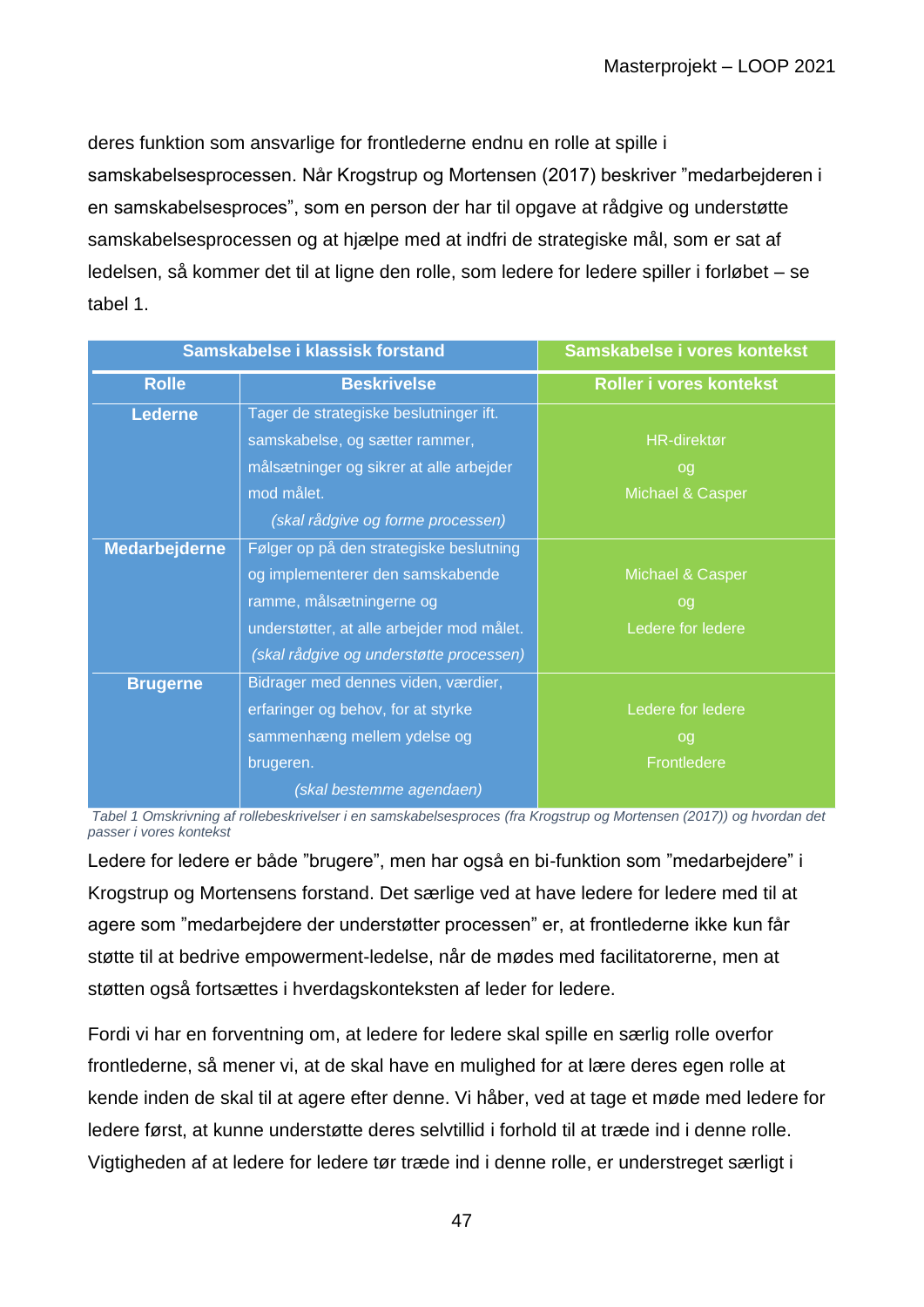følgende citat om forandringsledelse: "*Enhver indikation på, at forandringen ikke længere har topprioritet hos ledelsen, vil kunne skabe tilbageslag i processen. Aktive tilhængere af forandringen kan blive tabt, og modstandere af forandringen kan blive opmuntret til at eskalere modstanden.*" (Elmholdt et al., 2019, p. 133).

**Hvorfor faste evalueringer på workshops?** De afsluttende evalueringssekvenser er faste dele af udviklingsforløbet, fordi de er tiltag, der skal forsøge at minimere negative risici ved en samskabende proces. I en artikel der undersøger de mørke sider af samskabelse,(Heidenreich et al., 2015) gives der anbefalinger til, hvilke tiltag, der kan implementeres for at minimere de potentielle negative udfald, der kan opstå i en samskabt proces. En af anbefalingerne lægger op til, at der i en samskabelsesproces bør laves regelmæssige tilbageblik på processen, for at undersøge, om der er forhold i processen, som giver problemer (Heidenreich et al., 2015). Det er i denne henseende, at evalueringspunkterne fastholdes – som en mulighed til at opdage eventuelle uhensigtsmæssige forhold i processen. Den åbne diskussion i evalueringen er til for, at lederne og facilitatorerne har faste rammer i udviklingsprocessen, hvor der kan snakkes om, hvilke forhold i processen, der har en positiv effekt, og hvilke, der kan virke hæmmende. Ved at skemalægge denne tid til diskussion, håber vi at fange eventuelle forhold, der kunne være hæmmende på samskabelsesprocessen.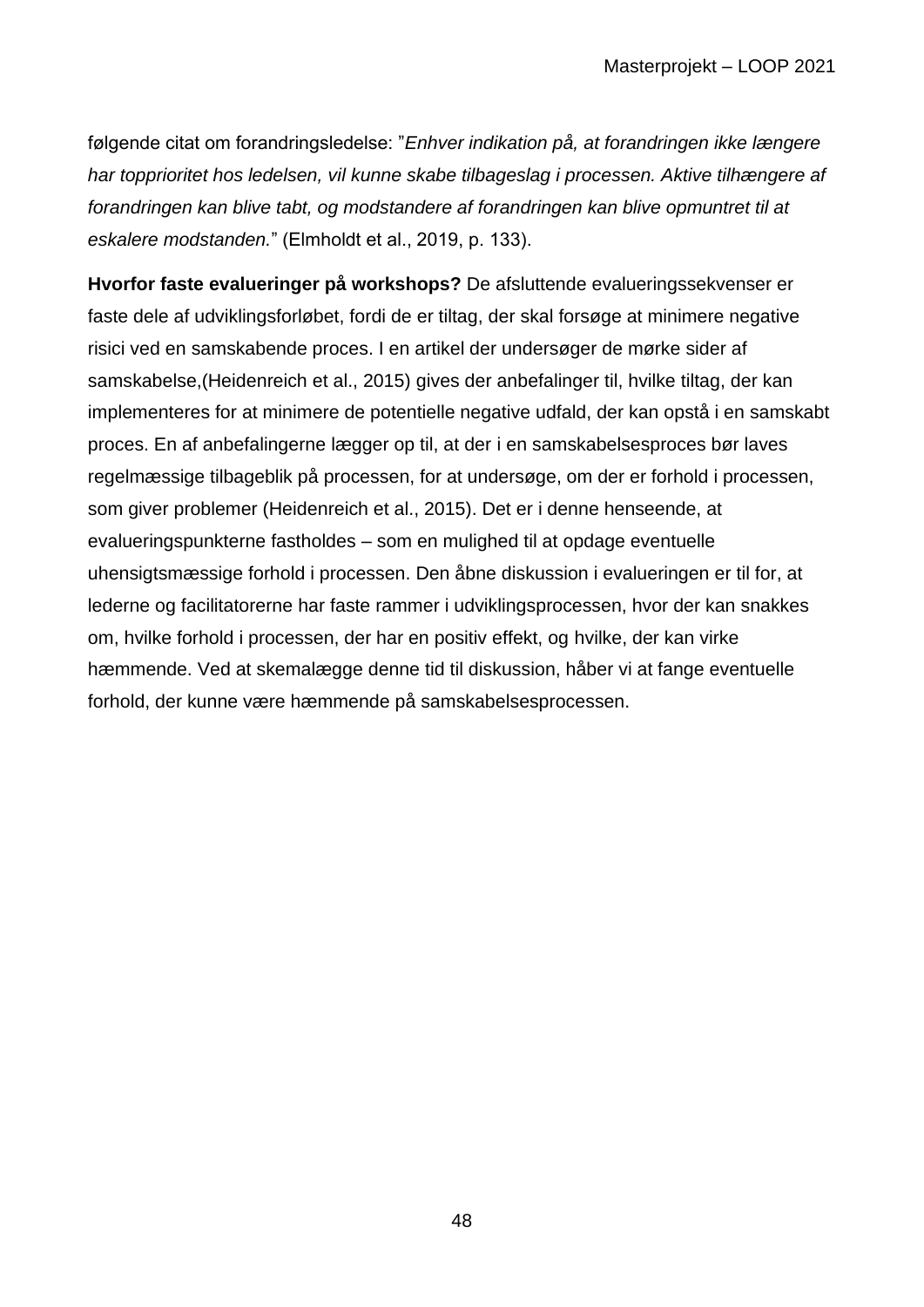## **3.2 Undersøgelsesspørgsmål I: Design af samskabt lederudviklingsforløb**

Vi vil i korte træk beskrive, hvordan vi har søgt at svare på det første underspørgsmål i problemformuleringen: "*Hvordan designes og gennemføres et samskabt lederudviklingsforløb til udvikling af empowerment ledelse?*".

Der er tilrettelagt et lederudviklingsforløb, der strækker sig over fire workshops med mellemliggende aktive perioder. Vi har valgt at afholde første workshop med ledere for ledere alene, fordi lederne udover at lære om empowerment, skal forstå deres understøttende rolle for deres respektive frontledere i forløbet. At overordnede ledere kan understøtte underordnede ledere, er der evidens for i teori om empowerment-ledelse og forandringsledelse.

Gennem udviklingsforløbet sker der løbende en stigning i de forhold, som alle lederne får indflydelse på: Der arbejdes på de to første workshops med at give lederne bedre forudsætninger for at indgå i den samskabende proces, og lederne har derfor ikke rigtigt nogen indflydelse på denne del af processen. Der lægges her vægt på, at alle forstår rammerne for processen, men også at alle får en fælles sproglig og teoretisk referenceramme. I den sidste halvdel af 2. workshop begynder lederne at få indflydelse, da de i fællesskab skal beslutte, hvad indholdet på næste workshop skal være, samt hvilke arbejdsopgaver, der skal arbejdes med i de respektive lederteams i den mellemliggende periode. På 3. workshop gives der mere indflydelse i og med, at det er lederne, der til næste workshop både bestemmer indhold, men også har magt til at beslutte, hvordan der arbejdes med indholdet af 4. workshop.

I udviklingsforløbet har vi løbende holdt nogle små evalueringsseancer sidst på dagen. Formålet med disse er løbende at skabe et rum, hvor både ledere og facilitatorer får diskuteret, hvilke dele af processen, som er gavnlig for læring, og om der er forhold, som synes at være hæmmende for ledernes læring om empowerment-ledelse.

Måden at designe et samskabt lederudviklingsforløb på, er ved at sikre progressivitet i deltagernes indflydelse på processen. Indflydelsen øges i takt med at deltagerne tilegner sig de nødvendige kompetencer til at tage ansvaret herfor. Facilitatorens rolle er at sikre, at der er sammenhæng mellem deltagernes indflydelse og deres kompetencer, og at diskrepansen mellem disse ikke bliver større end de kan forvalte.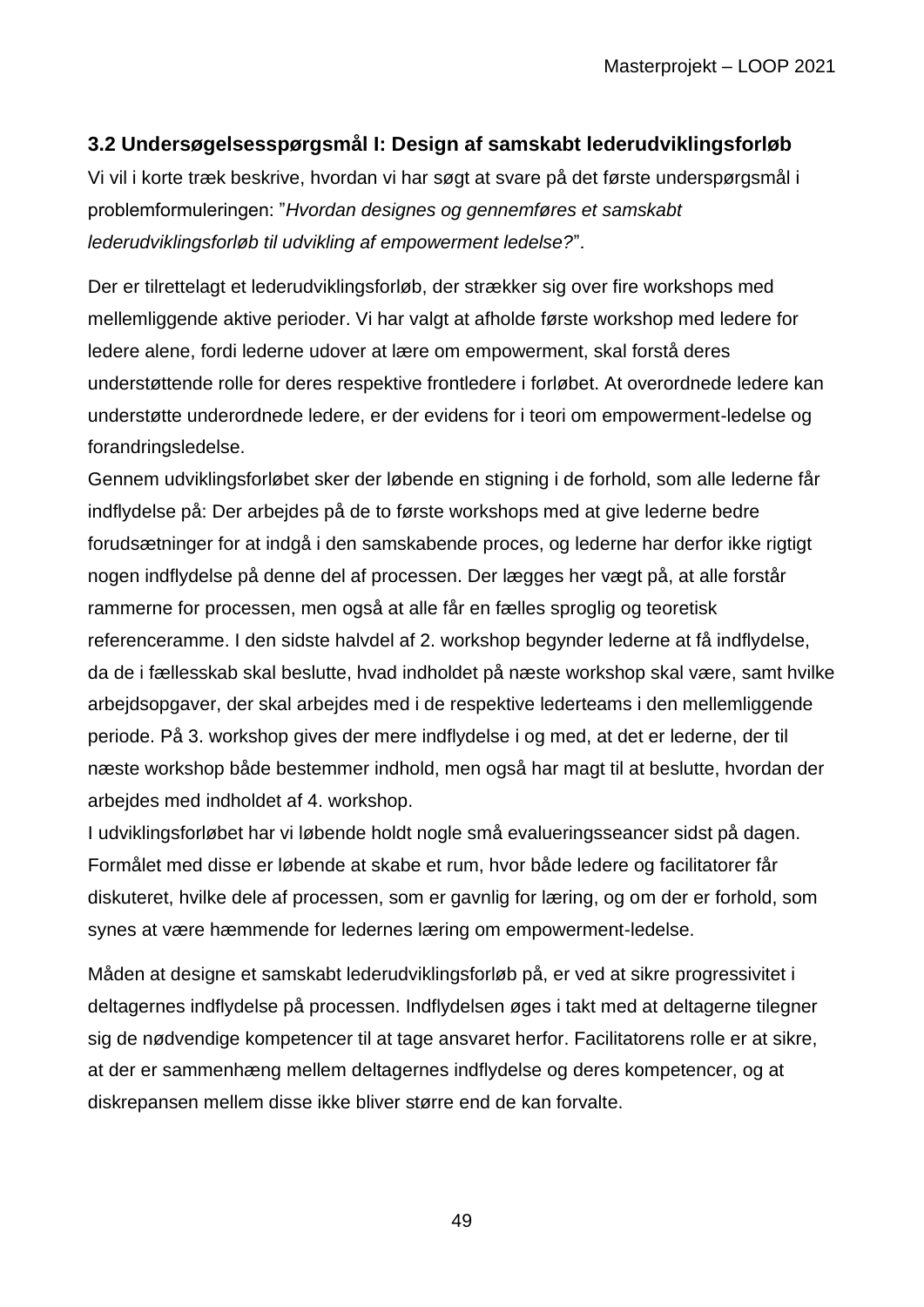# **Kapitel 4 – Metode: Empirisk undersøgelsesdesign**

I følgende kapitel gennemgås først den videnskabsteoretiske tilgang, som undersøgelsen bygger på, og derefter beskrives datagenereringsprocessen med fokus på, hvordan empiriske hændelser i udviklingsforløbet er fastholdt, og sidenhen bearbejdet til etnografiske hændelser. Det er de etnografiske hændelser, som danner grundlaget for den følgende analyse og diskussion, der anvendes til at besvare andet og tredje underspørgsmål i problemformuleringen: *"Hvilke transferfaktorer opstår og får betydning i et samskabt forløb?"* og *"Hvordan kan erfaringerne inddrages i det videre lederudviklingsforløb?"*. Afsnittet om datagenerering og -behandling indeholder også de etiske overvejelser gjort i forhold til generering af empiri, samt en nærmere beskrivelse af deltagerne i udviklingsforløbet.

## **4.1 Videnskabsteoretisk tilgang – Pragmatisme**

Opgavens videnskabsteoretiske fundament hviler på pragmatismen. Selvom virksomheden har et ønske om at få erfaringer, der eventuelt kan overføres til andre udviklingsforløb, så opererer udviklingsforløbet i en afgrænset kontekst, hvor fokus er på Supply Chain-ledernes udvikling hen mod at blive bedre til at bedrive ledelse der understøtter empowerment. Opgaven har derfor et ideografisk udgangspunkt, hvilket betyder, at de begivenheder, konklusioner og anbefalinger, vi fremkommer med i opgaven, er bundet til denne specifikke kontekst – altså lederne i Supply Chain – og ikke tiltænkt til at kunne generaliseres (Egholm, 2014). Det står selvfølgelig Bedre Fremtid A/S frit for på et senere tidspunkt at bruge erfaringerne fra undersøgelsen til at identificere forhold, der kunne være interessante, og at undersøge med et nomotetisk formål.

Grundet det ideografiske formål definerer vi, med inspiration fra en opgave vi har skrevet tidligere (Eriksen & Giroux-drejer, 2021), følgende kriterier for gyldighed og validitet for undersøgelsen: Opgavens undersøgelse skaber kun værdi, såfremt den tilvejebringer brugbare resultater, forandring eller erfaringer for Bedre Fremtid A/S, som efterfølgende implementeres, og kan registreres som en ændring af praksis i organisationen, HR og/eller ved deltagerne. Resultatet af opgaven skal desuden hjælpe med at optimere implementeringen af Bedre Fremtid A/S' nye 2025 strategi, herunder ledelsesstrategi. Det er så at sige anvendeligheden af de anbefalinger, vi kommer med for lederne i Supply Chain, der er garant for kvaliteten af undersøgelsen.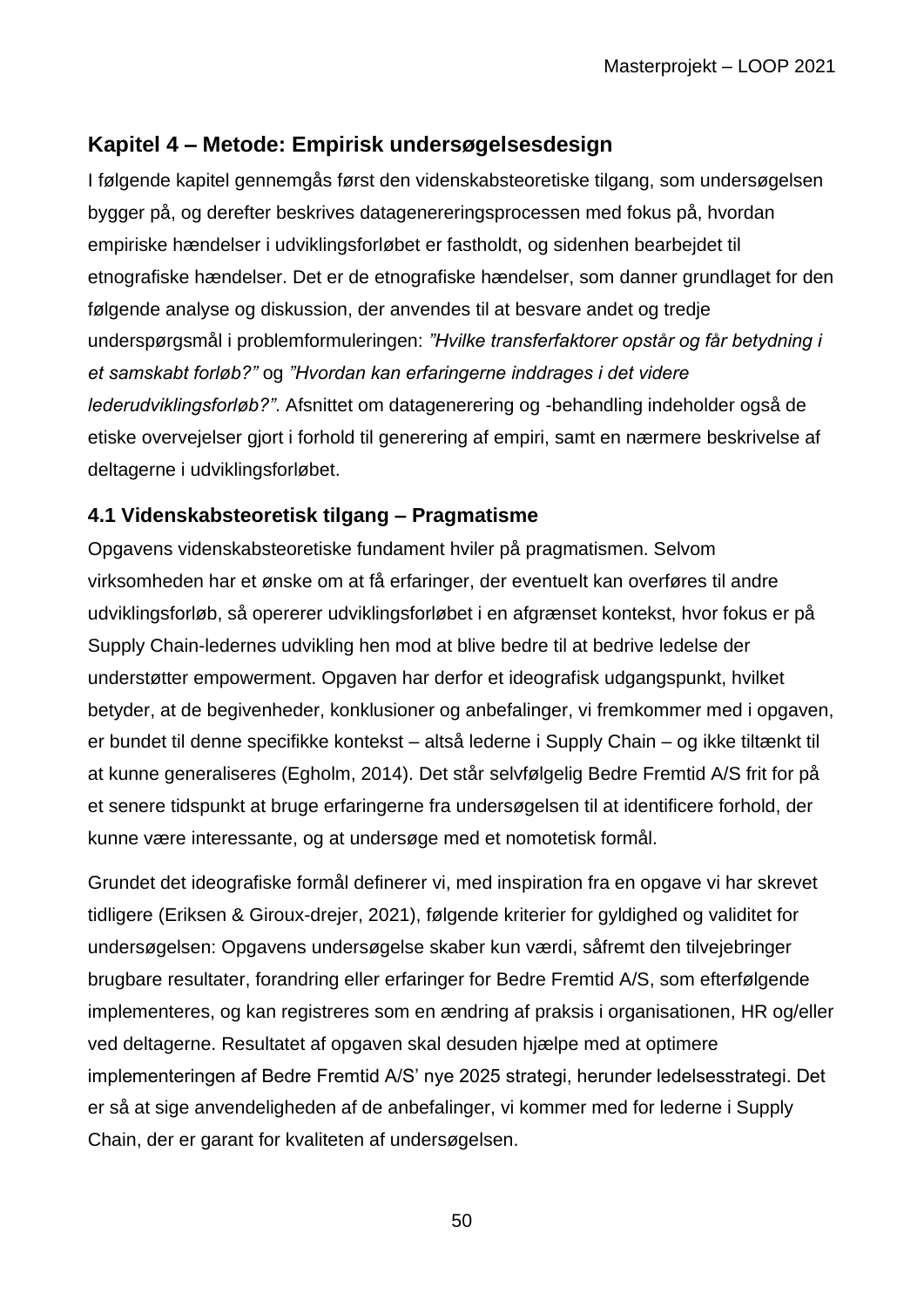#### 4.1.1. Etnografisk tilgang og etnografiske hændelser

I traditionel forstand var etnografi en forskningsmetode, hvor forskeren flyttede ud blandt folket i en længere periode og observerede deres hverdagsliv, for på den måde at få en bedre forståelse for folket. I vores undersøgelse "flytter vi ind" i virksomheden og deltager som forskere i samskabelsesforløbet og i de praksissituationer, der opstår, og bevidner disse på første hånd (Alvesson, 2009). Netop denne tilknytning til praksis afspejler pragmatismens fokus på levede erfaringer og observation som primær metode (Egholm, 2014). Det er disse observationer, som senere danner grundlaget for de etnografiske hændelser, som er opgavens empiriske fundament. Opgavens empiri bygger på hændelser opstået i forbindelse med workshoppen. Hændelserne er hverken data- eller teori-drevne men hændelser opstår i situationer med forståelsesbrud, overraskelse, fortvivlelse eller undren (Brinkmann, 2014). Hændelser skal i pragmatisk perspektiv forstås som et resultat af et sammenbrud i den kollektive eller personlige forståelse, som ikke umiddelbart giver mening i forhold til eksisterende erfaring og/eller teoretisk forståelse (Brinkmann, 2014). Eller som C. Mowles skriver (løst oversat) *"De etnografiske fortællinger, jeg skriver om, er hændelser i det organisatoriske liv, som på en eller anden måde slår mig som værende en konsekvens af det vi arbejder med her og nu*" (Mowles, 2011 p. 76).

Disse hændelser kan efterfølgende danne grundlag for etnografiske fortællinger, som bliver holdt op imod en udvalgt teori. I vores opgave vil de opståede hændelser have fokus på situationer, som kan give en indsigt i og forståelse for, hvilke transferfaktorer, som træder frem i et lederudviklingsforløb, som er samskabt med deltagerne.

## **4.2 Datagenerering og dataskabelse**

I dette afsnit gør vi rede for datagenerering, og hvordan data senere behandles med henblik på at besvare det andet og tredje undersøgelsesspørgsmål: *"Hvilke transferfaktorer opstår og får betydning i et samskabt forløb?"* og *"Hvordan kan erfaringerne inddrages i det videre lederudviklingsforløb?".* Vores data består som nævnt af etnografiske hændelser, der er udformet, dels med udgangspunkt i situationer der opstår i forbindelse med faciliteringen, og dels via genbesøg af lydoptagelser, noter og deltagerbesvarelser.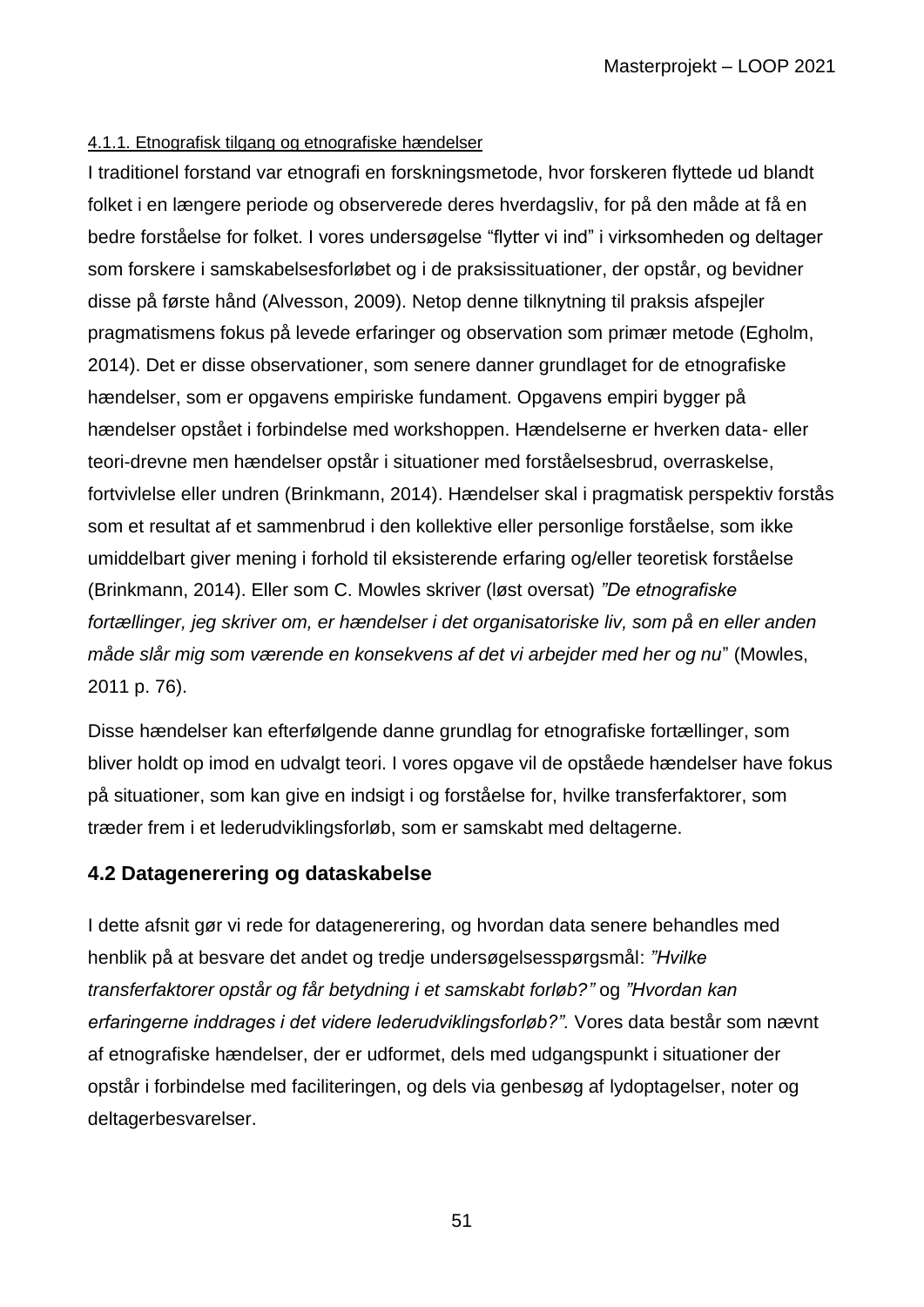#### 4.2.1 Datagenerering gennem lydoptagelser, interviews og refleksionsopgaver

Indledningsvis blev der foretaget et foranalyseinterview med HR-Direktøren. Dette var designet ud fra et semistruktureret interview se bilag 2 (Brinkmann & Tanggaard f. 1973, 2020). Formålet med dette interview var at komme tættere på opdragsgiverens motiv, baggrund og forståelseshorisont, i forhold til ledelsesudviklingstiltaget og empowerment begrebet, men også at koordinere det mere praktiske omkring forløbets udformning. Interviewet indgår ikke i besvarelsen af selve problemformuleringsspørgsmålet, men bruges udelukkende til at beskrive problemfeltet indledningsvist.

De hændelser i forløbet, som vi ønsker at analysere med henblik på besvarelse af problemformuleringen, altså "*Hvilke transferfaktorer opstår og får betydning i et samskabt forløb, og hvordan kan de erfaringer inddrages i det videre lederudviklingsforløb?",* er udvalgt på baggrund af disse selektionskriterier:

- Etnografisk princip: Disse er hændelser, som, mens forløbet afvikledes, syntes betydningsfulde for os som deltagende observatører. Altså, betydningsfulde for det, som vi som facilitatorer arbejdede sammen med deltagerne om (Alvesson, 2009), i denne sammenhæng, læring i et samskabt lederudviklingsforløb.
- Abduktiv lytning: At hændelserne bevarer deres betydningsfuldhed/overraskende karakter ved genlytning. Abduktiv lytning har til formål at opdage de overraskende eller uventede forståelsesbrud, der giver anledning til undren eller ønske om udforskning, der opstår når vi lytter eller genlytter lydoptagelser (Revsbæk & Tanggaard, 2018).
- Sammenfald med deltagernes læringsevalueringer. Det vil sige, om der er et mønster i de evalueringer, vi laver efter hver workshop, som understøtter de hændelser, som vi vurderede, havde betydning for transfer.

Processen er, at vi i første omgang noterer hændelser, som vi oplever som værende vigtige for skabelse af transfer i udviklingsforløbet. Efterfølgende genbesøger vi lydoptagelserne for dels at undersøge, om hændelserne stadig virker relevante, og dels for se, om genlytningen giver nye vinkler på hændelsen. Derudover vil vi også gøre brug af ledernes skriftlige evalueringer, for at undersøge om disse understøtter vores oplevelser af hændelserne og/eller bringer nye perspektiver på hændelsen i spil.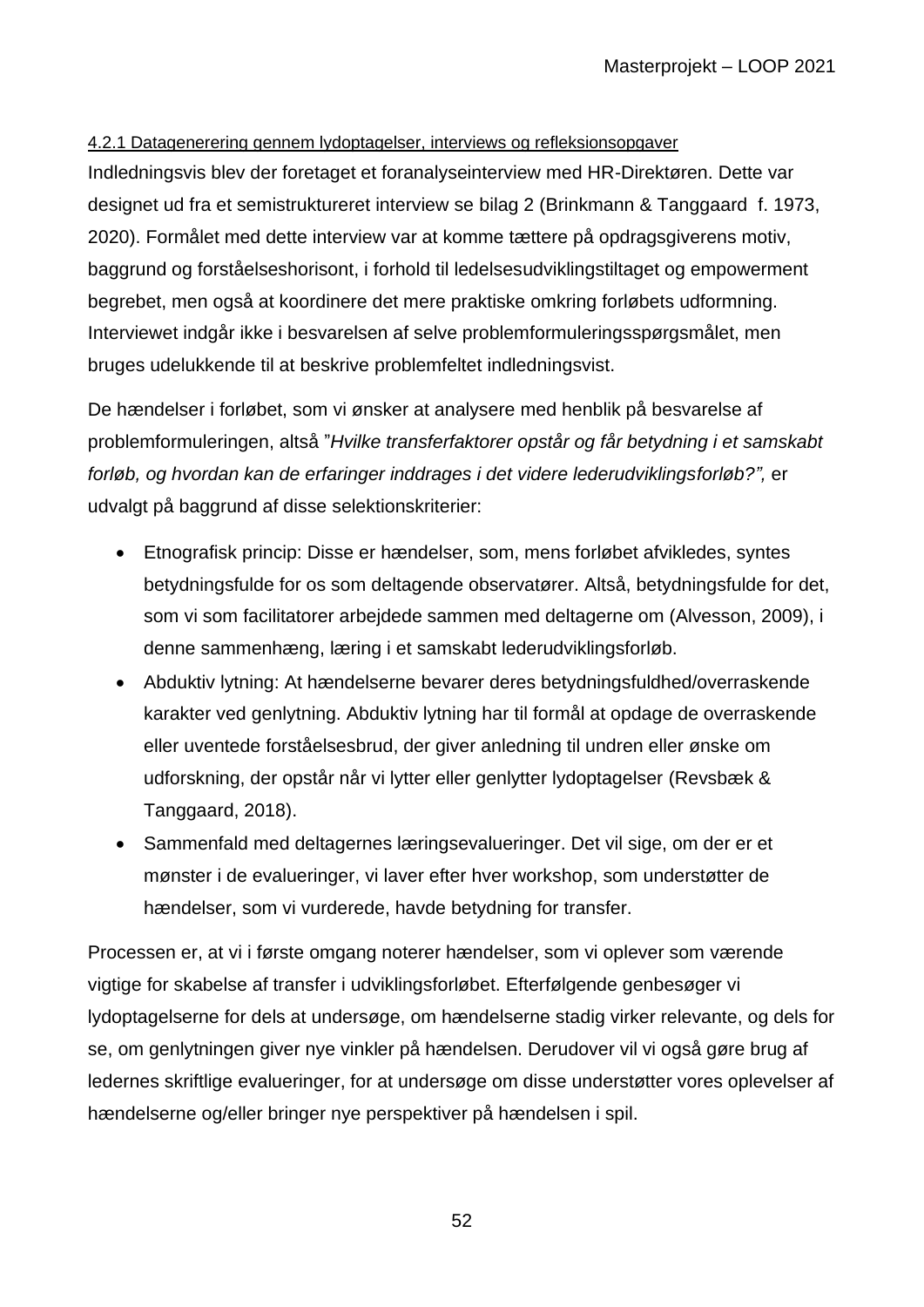Der indsamles ca. 25 timers lydoptagelser fra de fire workshops i alt, og det er dem, som giver os mulighed for at fastholde oplevelser, situationer og erfaringer, der er opstået i forbindelse med workshopperne, fordi vi kan genbesøge situationerne.

I forbindelse med hver workshop foretages der en mindre kvalitativ evaluering af workshoppen, og sidst i udviklingsforløbet laves der en længere evaluering af hele forløbet. Disse kvalitative evalueringer har til formål at få indblik i deltagernes oplevelse af lederudviklingsforløbet, ved at få deltagerne til at italesætte situationer og hændelser, som har haft særlig betydning for deres læring. Vores interesse i disse er at se, om der er sammenfald mellem vores oplevelser og deltagernes. De skriftlige elementer af de kvalitative evalueringer findes i bilag 3-6.

#### 4.2.2 Udvælgelse og beskrivelse af deltagerne

Det er HR-Direktøren der, på baggrund af virksomhedens ønske, har udvalgt lederne i Supply Chain som deltagere i lederudviklingsforløbet. Lederne deltager derfor ikke af egen fri vilje, men er blevet bedt om at deltage i dette lederudviklingsforløb om empowerment, som en understøttende proces for virksomhedens 2025-strategi. Deltagerne består af i alt 14 ledere fra to organisatoriske niveauer. Fire personer er ledere for ledere (en kvinde, tre mænd) og ti er frontledere (en kvinde, ni mænd). Lederne er organiseret i små lederteams af tre til fire personer i alt, (en leder for ledere og to til tre frontledere) og det er frontlederne, der har kontakt med medarbejderne i den daglige drift. Aldersspændet går fra primo 30 år op til medio 50 år. Ledelseserfaringen er fra 2-3 års ledelseserfaring til 20+ års ledelseserfaring. Uddannelsesniveauet blandt leder for ledere er som følger: tre er faglærte (kontoruddannet, industrioperatør etc.) og en leder har akademisk baggrund (ingeniør suppleret med en HD). Frontlederne er primært faglærte (kontoruddannet, butiksuddannet, maskinmester, industrioperatør etc.). For alle ledere gælder det, at de gennem årene har været på en række kurser indenfor ledelse, personprofilanalyse, feedback osv.

#### 4.2.3 Etiske overvejelser - samtykkeerklæring

I forbindelse med masterprojektet er der aftalt med HR-Direktøren i Bedre Fremtid A/S, hvordan data indsamles, opbevares og bearbejdes. Alle deltagere er blevet informeret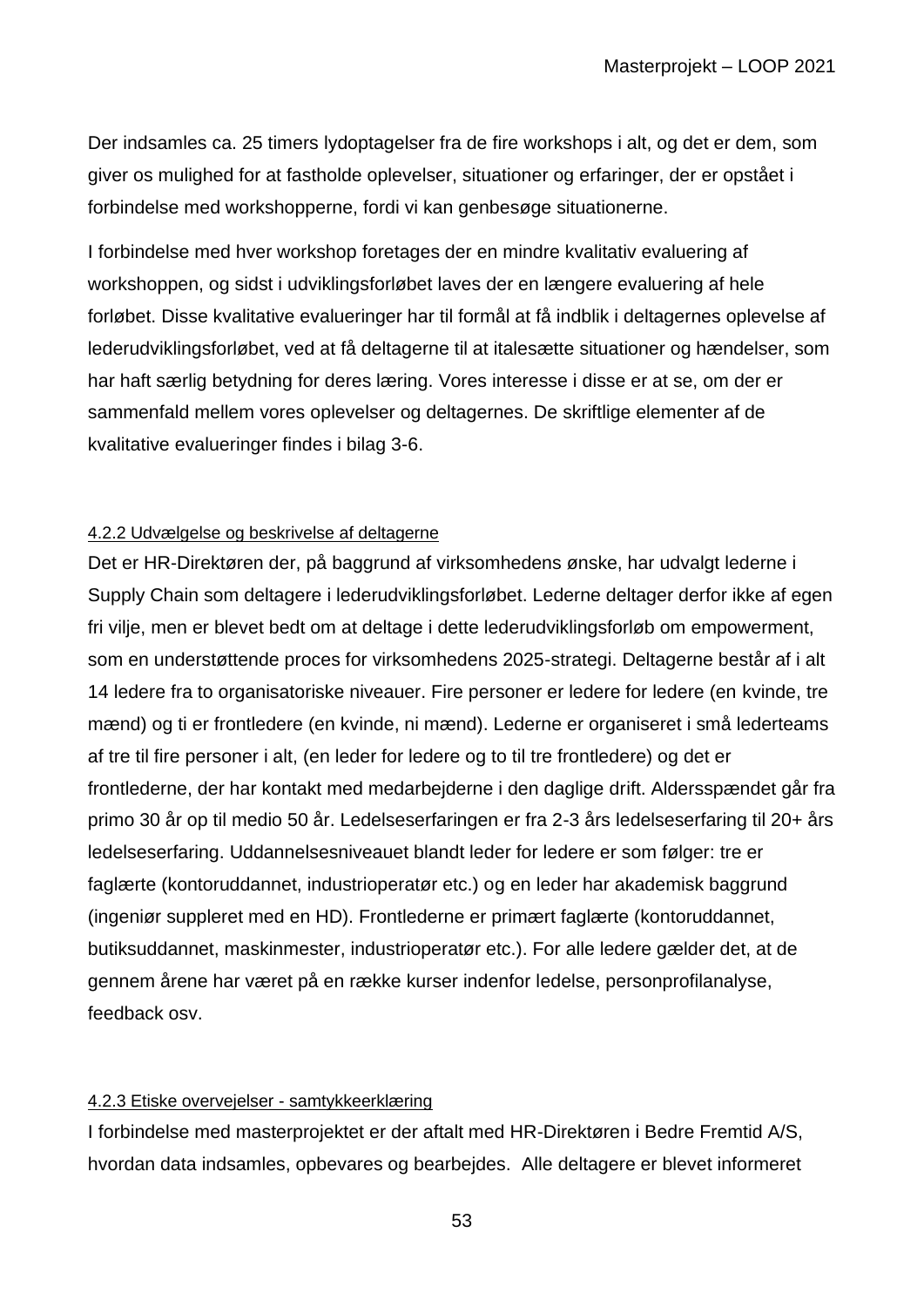om, hvordan data indsamles og anvendes, både gennem en skriftlig samtykkeerklæring, som blev underskrevet elektronisk forud for forløbet, (se bilag 1) og igen mundtligt når vi møder deltagerne. Det er ligeledes aftalt med HR-Direktøren, hvordan og i hvilken grad deltagerne er anonymiseret, og aftalen er, at deltagernes navne udskiftes med fiktive navne. I opgaven fremkommer derfor hverken fornavne, efternavn eller virksomhedens rigtige navn (Brinkmann & Tanggaard, 2020). De originale samtykkeerklæringer er opbevaret if. GDPR-loven.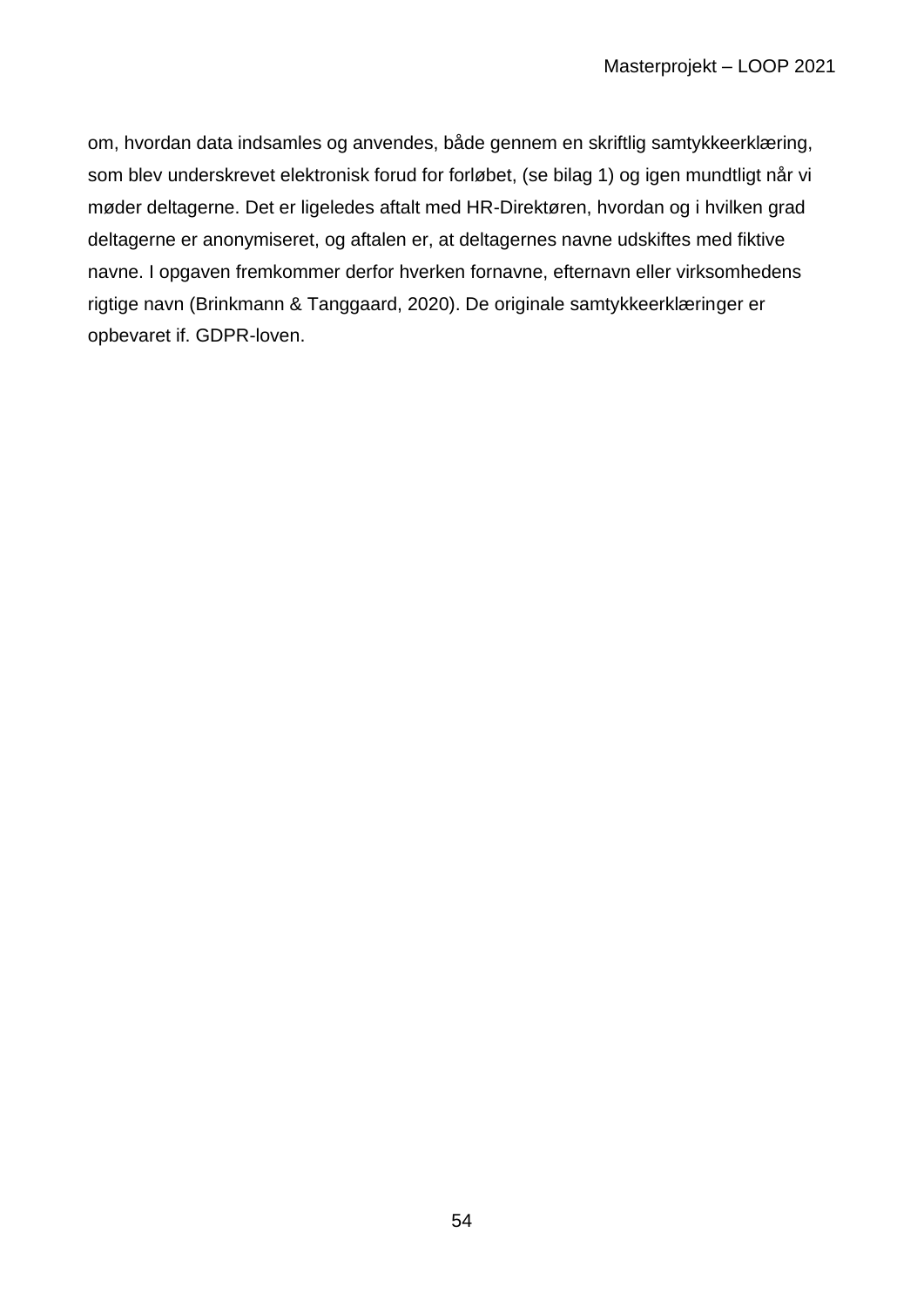# **Kapitel 5 – Analyse af etnografiske hændelser fra udviklingsforløbet**

Gennem præsentation af seks etnografiske hændelser fra lederudviklingsforløbet, besvarer vi sidst i dette kapitel problemformuleringens andet undersøgelsesspørgsmål: "*Hvilke transferfaktorer opstår og får betydning i et samskabt forløb?"*. Efter hver etnografisk fortælling følger der en analyse af den/de transferfaktorer, der træder frem i fortællingen.

De første fire hændelser tager udgangspunkt i hændelser, som på en eller anden måde kan have en understøttende indvirkning på transfer, hvor de sidste to hændelser viser hvordan samskabelse kan have en eroderende effekt på transfer.

## **5.1 Etnografisk hændelser, der kan understøtte transfer**

#### 5.1.1 Hændelse 1 – To vigtige forhold medbestemmelse & medindflydelse

På sidste workshop bedes deltagerne afslutningsvis at evaluere hele forløbet særligt med fokus på, hvilke elementer i den samskabte proces, som de mener har haft den største betydning for dem og deres læring. Morten, som er frontleder, giver udtryk for, at det, at han selv har defineret og bestemt hvilke hjemmeopgaver, han skulle arbejde med i perioden mellem workshops, har motiveret ham meget og til det nikker flere af de andre deltagere. Ole som er frontleder et andet sted i organisationen, stemmer i og forklarer, at man derved får mulighed for at stille sig selv en opgave, som er relevant for den konkrete kontekst, man befinder sig i. En tredje frontleder, Søren, uddyber, at fordi de alle har forskellige teams, medarbejdere og problematikker, samt alle har forskellige udgangspunkter for at arbejde med empowerment, så gør det at få lov til at bestemme sine hjemmeopgaver, at man netop kan tage fat i det, som er mest relevant for en selv. Senere i samme evaluering siger Hans, som er leder for ledere, at han forud for hver

workshop, har været topmotiveret for at komme afsted. Han understreger, at det, at han selv har været med til at bestemme indholdet på næste workshop, har givet ham en følelse af ejerskab for indholdet af processen, og det har givet ham motivation. Pia, som er frontleder, stemmer i og fremhæver, at fordi de hele tiden havde mulighed for at ændre indholdet når eventuelle nye behov opstod, gjorde det, at hun følte, at dette forløb virkelig tog udgangspunkt i det, som de netop havde brug for.

Det gennemgående tema i hændelsen ovenfor er deltagernes mulighed for indflydelse på arbejdsprocessen i og uden for undervisningssituationen. Når det kommer til transfer, er en af de vigtigste transferfaktorer, jævnfør Wahlgren og Aarkrog (2012), muligheden for at sætte mål for egen læring og have indflydelse på det, der skal læres. De skriver direkte: *"Det vigtige er, at det er den studerende selv, som formulerer, hvad han vil blive bedre til – i forhold til det, som uddannelse sigter mod*" (Wahlgren & Aarkrog, 2012, p. 119). Denne

indflydelse på indhold og læringsmål er med til at sikre at deltagerne er topmotiverede for at anvende det lærte i egen praksis, og derved opstår der transfer.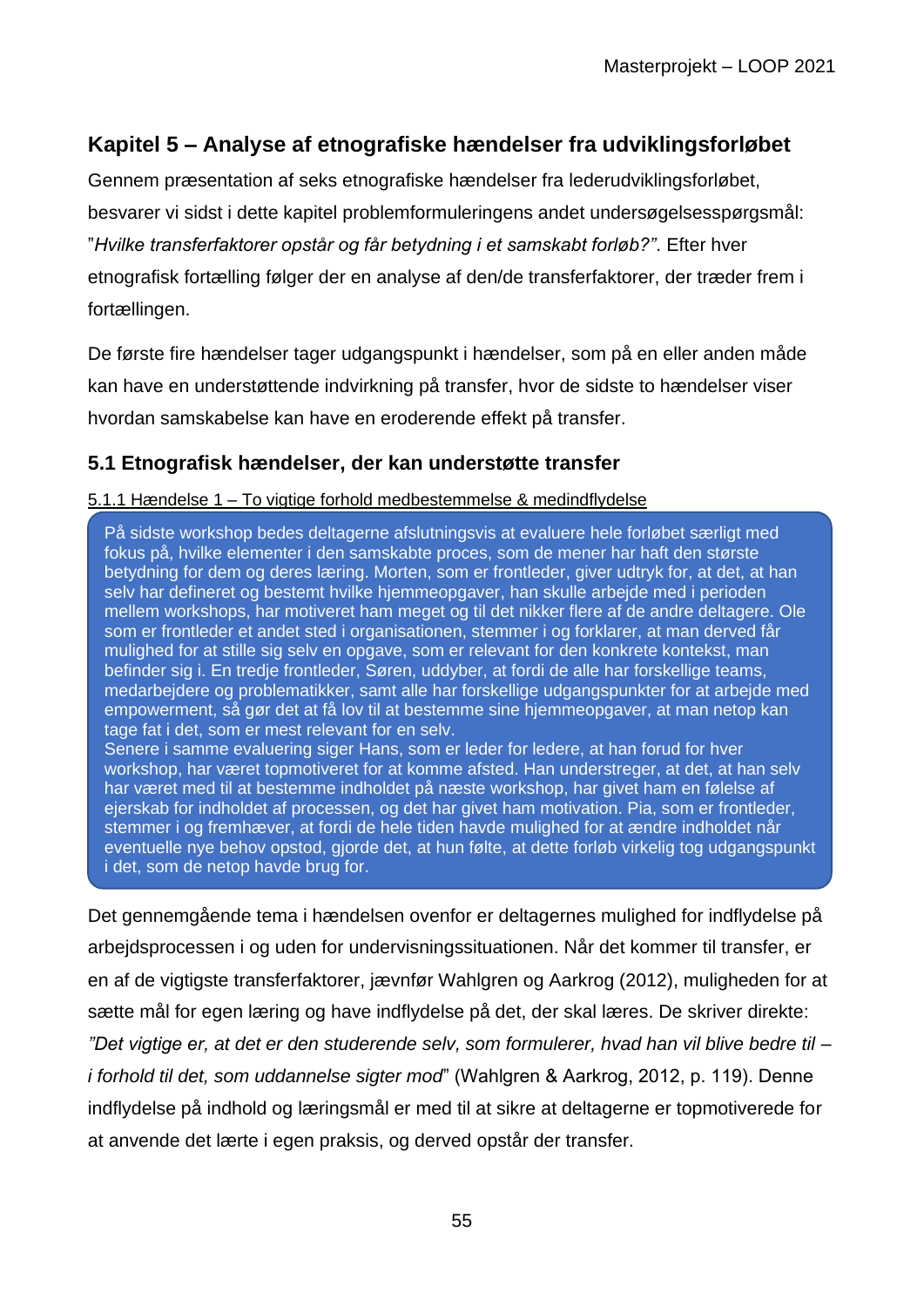At indflydelse påvirker motivationen, ses specielt idet Morten, Ole og Søren udtrykker stor motivation over selv at have defineret og bestemt hjemmeopgaverne. Det synes at have været med til at sikre, at opgaverne har haft størst mulig relevans for lederne og den kontekst, lederne opererer i. Ledernes indflydelse på hjemmeopgaverne kan kædes sammen med to af de personlige transferfaktorer som nævnt i afsnit 2.3.1. For det første, at deltagerne selv sætter mål for egen læring, men også at der sker en sikring af, at målene der sættes, er realistiske. Ovennævnte fokus om realistiske målsætninger ses særligt i følgende citat af Wahlgren og Aarkrog *"De mål de studerende sætter sig for udbyttet af undervisningen skal være passende høje. Men de skal samtidig være realistiske"* (Wahlgren & Aarkrog, 2012, p. 119). Da lederne har et indgående kendskab til deres egen kontekst, så har lederne de bedste forudsætninger for at stille sig selv opgaver, der både er relevante for deres egen kontekst, men samtidig afgrænset til et nivea, som de selv føler sig trygge ved. Årsagen til, at disse transferfaktorer er vigtige for læring er, at opgaverne bliver meningsfulde og realistiske for lederne, hvilket jævnfør Wahlgren og Aarkrog (2012), er centralt for, at der skabes motivation for at lederne anvender det lærte. At lederne giver sig i kast med at anvende det lærte via selvvalgte hjemmeopgaver, er igen en understøttende faktor, men denne kobler sig dog i stedet til anvendelsessituationen (Wahlgren & Aarkrog, 2012).

#### 5.1.2 Hændelse 2 – Facilitatoren som eksemplarisk

I forbindelse med den afsluttende evaluering af hele forløbet, nævner Lone, der er leder for ledere, at hun løbende gennem forløbet er blevet inspireret af den måde, som facilitatorerne har faciliteret processen på. Lone havde tidligere i forløbet givet udtryk for et ubehag ved den usikkerhed, hun følte ved at arbejde med empowerment ledelse. Hun fremhæver, at særligt da facilitatorerne på 1. workshop gav udtryk for, at de selv følte et ubehag ved den samskabende proces og ved at skulle give slip på kontrollen, så fik det hende til at tænke over sin egen ledergerning, og det hjalp hende til at acceptere usikkerheden, som en del af processen. Ole, som er frontleder under Lone, støtter op om Lones kommentar om at kunne spejle sig i facilitatorernes ageren. Da han under gennemgangen af GROW-modellen – en coaching-teknik, der blev efterspurgt – havde et spørgsmål om, hvordan man kunne bruge GROW i forhold til teams, så svarede en af facilitatorerne Ole ved at anvende GROWmodellen overfor hele lederteamet. Med et smil på læben påpeger Ole, at frem for at forklare, hvordan den kunne bruges, så viste facilitatoren i stedet, hvordan den skulle bruges og det gjorde det meget nemmere for ham at forstå, hvordan han kunne anvende modellen overfor sit team.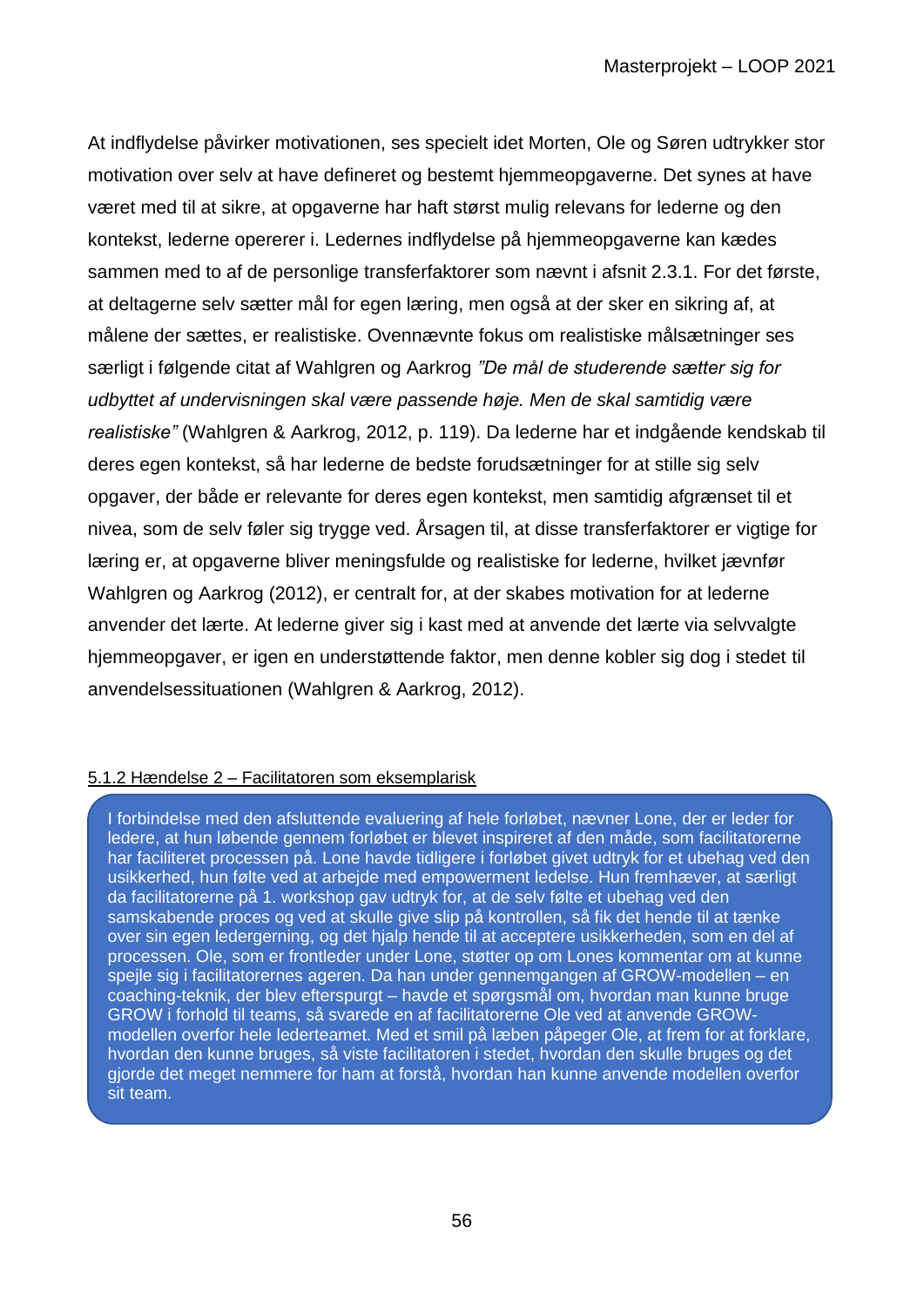Ovenstående fortælling indeholder faktorer, som kobler sig til undervisningssituationen og i særlig grad underviserne/facilitatorerne.

I forbindelse med undervisningen, er en vigtig transferfaktor, at underviserne formår at oversætte indholdet og begreberne fra undervisningen i forløbet til den praksis, som deltagerne kommer fra. Wahlgren forklarer; *"Jo mere læringssituationen ligner anvendelsessituationen, jo mere transfer. Jo flere elementer fra anvendelsessituationen, som indgår i undervisningen, jo mere transfer, jo flere eksempler fra praksis, jo mere transfer"* (Bjarne Wahlgren, 2013, p. 14).

Der kan argumenteres for, at når Lone ser, hvordan facilitatorerne tør bruge sig selv og være åbne om deres egen usikkerhed i en udviklingsproces, der ligesom Lones ledelsespraksis, skal indeholde mindre kontrol og mere indflydelse fra deltagerne, så giver det Lone en mulighed for at spejle sig i facilitatorens handling. Hun kan muligvis se, at situationen "ikke er farlig", og derfor kan hun muligvis selv have nemmere ved at træde ind i den usikre position i egen praksis. Oles oplevelse kan anskues på samme måde. Ligesom Lone er han usikker på, hvordan han konkret kan agere i sin egen praksis, men ved at facilitator demonstrerer, hvordan modellen direkte kan anvendes overfor en gruppe, så får han en praktisk forståelse af, hvordan han selv kan anvende modellen overfor sit eget team, i sin egen praksis. I begge tilfælde agerer facilitator på en måde, der synes at have "oversat" viden fra læringssituationen, så den ligner ledernes anvendelsessituation, og det lader til at gøre det nemmere at anvende det lærte i praksis, og dermed understøtte transfer.

I forlængelse heraf kan der argumenteres for, at undervisernes troværdighed også synes at være vigtig for hændelsen. Jævnfør Walhgren & Aarkrog, viser erfaringer *"at undervisere, der også er aktive professionsudøvere, fremmer positiv transfer"* (Wahlgren & Aarkrog, 2012, p. 131). I vores situation, hvor vi forsøger at facilitere en udviklingsproces om empowerment på eksemplarisk vis, handler det blandt andet om, at vi agerer på en måde, der spejler det indholdsmæssige, som vi formidler. Hvis facilitatorerne overfor Lone havde taget kontrol tilbage, når de følte sig usikre, og overfor Ole ikke kunne vise, hvordan GROW-modellen skulle anvendes, så kunne det have ramt facilitatorernes troværdighed. Men fordi facilitatorerne lader deres handlinger følge ord og tør vise usikkerhed og slippe kontrollen, så er det med til at øge tilliden til facilitatorerne som aktive professionsudøvere, hvilket igen skulle understøtte transfer.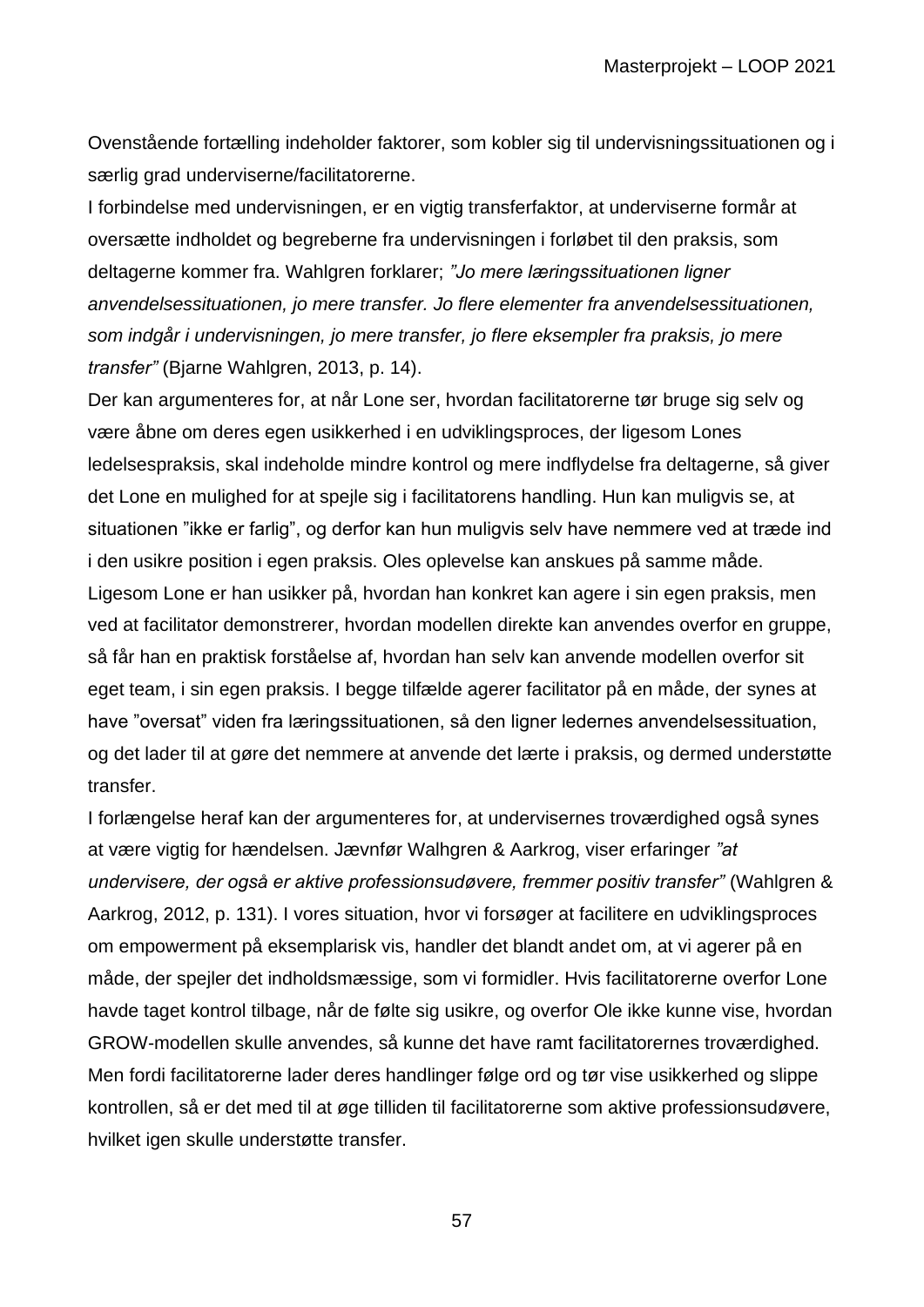De to første hændelser, vi netop har gennemgået, kan kobles direkte til Wahlgren og Aarkrogs transferfaktorer, så som: at sætte personlige læringsmål; indflydelse på indhold og hjemmeopgaver; samt undervisereren som rollemodel.

De næste to hændelser, vi gennemgår, fokuserer på den rolle, tillid og tryghed synes at have på transfer, og hvad der ser ud til at opbygge tillid og tryghed.

#### 5.1.3 Hændelse 3 – Sårbarhed giver tillid

Under en opsamling på hjemmeopgaverne til 2. workshop fortæller Lone om en oplevelse, som hun havde med sine koordinatorer mellem 1. og 2. workshop. Hun forklarer, at hun havde besluttet sig for, at hun ville prøve at slippe processen løs og selv lade koordinatorerne træffe beslutninger om, hvordan nogle bestemte opgaver skulle fordeles og løses blandt dem. Hun fortæller de andre ledere, at hun blev overrasket over, hvordan koordinatorerne greb opgaven og var motiverede for den, men samtidig følte, at det var en rigtig svær proces for hende at være i selv, fordi hun skulle slippe kontrollen. Efter denne historie, er der flere af de andre ledere, der åbner op og fortæller om lignende udfordringer med at skulle slippe kontrollen, men også andre forhold, som lederne går og bokser med i forhold til at bedrive empowerment ledelse. I forbindelse med evalueringen af 2. workshop bliver det nævnt, at der er en følelse af høj grad af tillid i gruppen, og den følelse er med til at man tør åbne sig op overfor de andre. Hans, som er leder for ledere nævner i forbindelse hermed, at det er dejligt, at facilitatorerne ikke er bange for at sige, når der er noget som de ikke ved, eller når de giver udtryk for, at deres rolle som facilitatorer i den samskabende proces ikke er lige til.

Der synes i hændelsen at være tegn på, at det miljø, som er skabt i undervisningssituationen, hjælper lederne til at kunne dele deres svære oplevelser i processen med hinanden. Desuden giver de udtryk for, at det har været vigtigt for deres læringsproces. Indenfor transfer forklarer Wahlgren & Aarkrog vigtigheden af et understøttende klima med, at: *"Der skal være et socialt klima, der understøtter anvendelsen. Støtten kommer fra medstuderende, vejledere, andre medarbejdere eller ledelsen – fra den sociale kontekst i enhver form. Et understøttende klima fremmer lysten til og mulighed for at anvende det lærte"* (Bjarne Wahlgren & Aarkrog, 2012 p. 133). At Lone tør åbne op, skaber muligheder for at veksle erfaringer og for at reflektere sammen med andre, som er i samme båd, og dette er med til at understøtte anvendelsen at det lærte.

Det specielle her er, at Wahlgren og Aarkrog refererer til det understøttende klima som værende noget der gælder i *anvendelsessituationen*, men i vores tilfælde, er det noget som lederne italesætter som værende vigtigt i *undervisningssituationen*. Det tyder på, at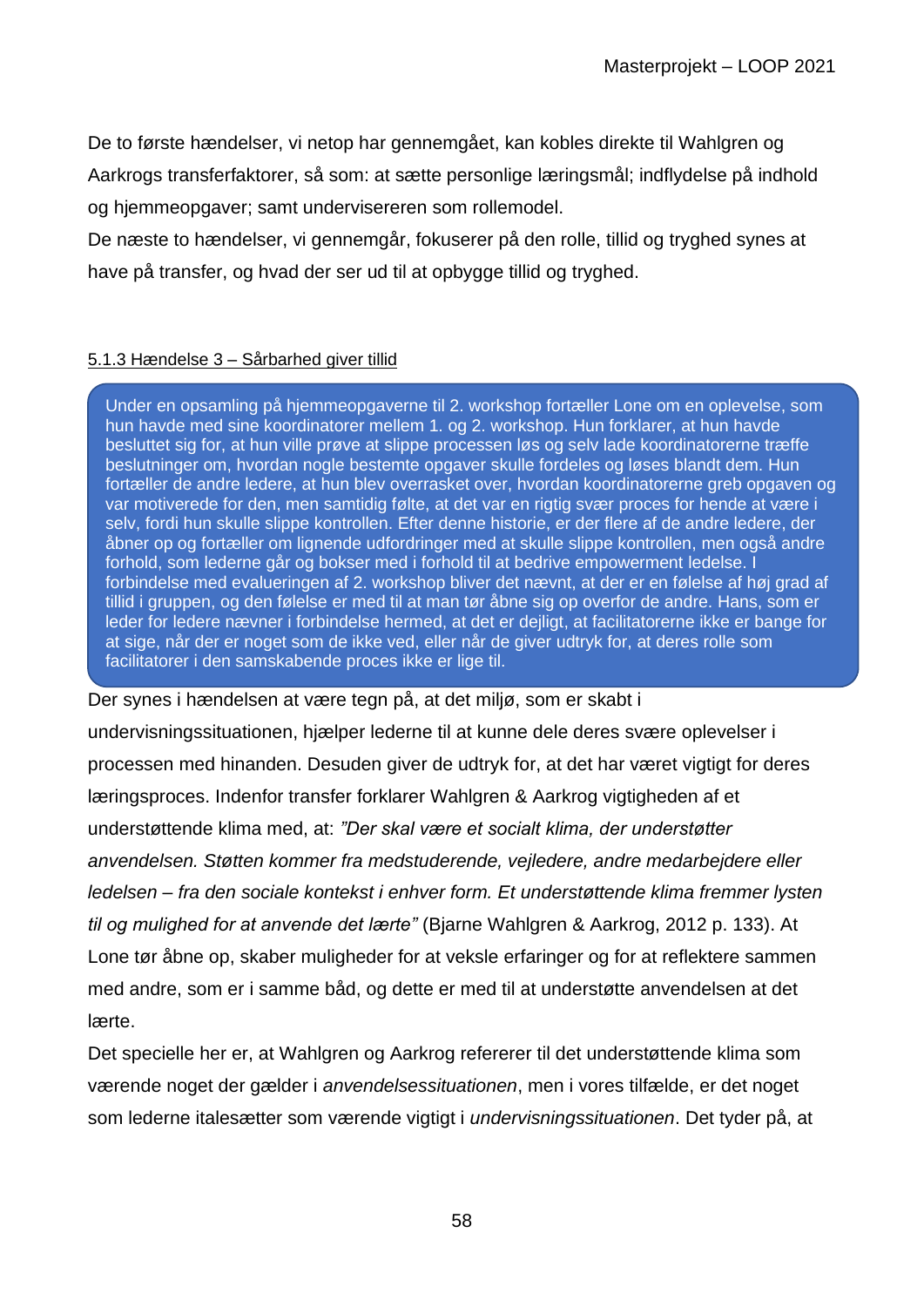det understøttende klima er vigtigt for transfer i undervisningssituationen, såvel som i anvendelsessituationen.

#### 5.1.4 Hændelse 4 – Blandet grupper skaber tillid og læring

Ved afslutningen af 1. workshop bliver deltagerne spurgt, om der er noget, som har haft en særlig værdi for deltagerne på dagens workshop. Ole, der er frontleder, giver udtryk for, at han kan mærke, at der er blevet mere og mere åbenhed i gruppen. Han fremhæver, at han føler, at der er flere ting, som han kan snakke om uden at bekymre sig om, hvad de andre ledere siger og tænker. Når en af facilitatorerne beder ham prøve at forklare dette, så kan han ikke helt forklare årsagen til det, men siger i stedet, at det blot er den følelse, han sidder med. Lone, der er leder for ledere, kommer her på banen og fortæller, at dagens gruppearbejde, hvor de skulle arbejde sammen med ledere fra andre teams, har været rigtig godt. Hun forklarer, at hun både har lært de andre en smule bedre at kende, er blevet inspireret af nogle af de andres løsninger, og er samtidig blevet udfordret på hendes antagelser, fordi, de som ikke kender hendes daglige virke, stiller nogle andre spørgsmål, end dem hun er vant til. Der er her enkelte andre ledere, der nikker til dette som om de er enige med Lone. Ole tager ordet igen og siger, at det er vigtigt for processen, at der arbejdes på kryds og tværs, fordi selve processen, med at agere som en empowerende leder er svær, og det er dejligt at mærke, at man ikke er den eneste, der går med usikkerheder i processen. Kim, som er forholdsvis ny frontleder i Bedre Fremtid A/S, fortæller, at han aldrig har været i en ledergruppe, som har haft så meget åbenhed og som er så modtagelige for andres input, som det er tilfældet her, og han tror, at det giver en god grobund for en bedre proces når man kommer tilbage til dagligdagen.

Der er flere elementer i denne hændelse, som er i lighed med den forrige, fordi begge synes at omhandle vigtigheden af det understøttende miljø. Grunden til at vi har taget denne hændelse med er, at den viser tydelige tegn på vigtigheden i at have arbejdet på tværs af de normale teams.

Det tyder på, at det, at vi på workshoppen har blandet deltagerne på kryds og tværs af deres normale ledelsesteams, har haft en positiv effekt på udviklingen af et understøttende læringsklima. Lones perspektiver fremhæver vigtigheden af muligheden for at lave en faglig sparring med andre ligesindede, imens Oles perspektiver snarere relaterer sig til tryghed i grupper og følelsen af at være blandt andre, der oplever processen lige så udfordrende som han selv. I fortællingen siger Kim, at han tror, at den åbenhed og modtagelighed for andres input, som han oplever i ledergruppen på workshoppen, kan danne grobund for en bedre proces, når man kommer tilbage til dagligdagen. Det som Kim giver udtryk for, understøttes af Wahlgren & Aarkrog når de beskriver; *"Den vigtigste samtalepartner i forbindelse med implementering af det lærte er den eller de personer, der*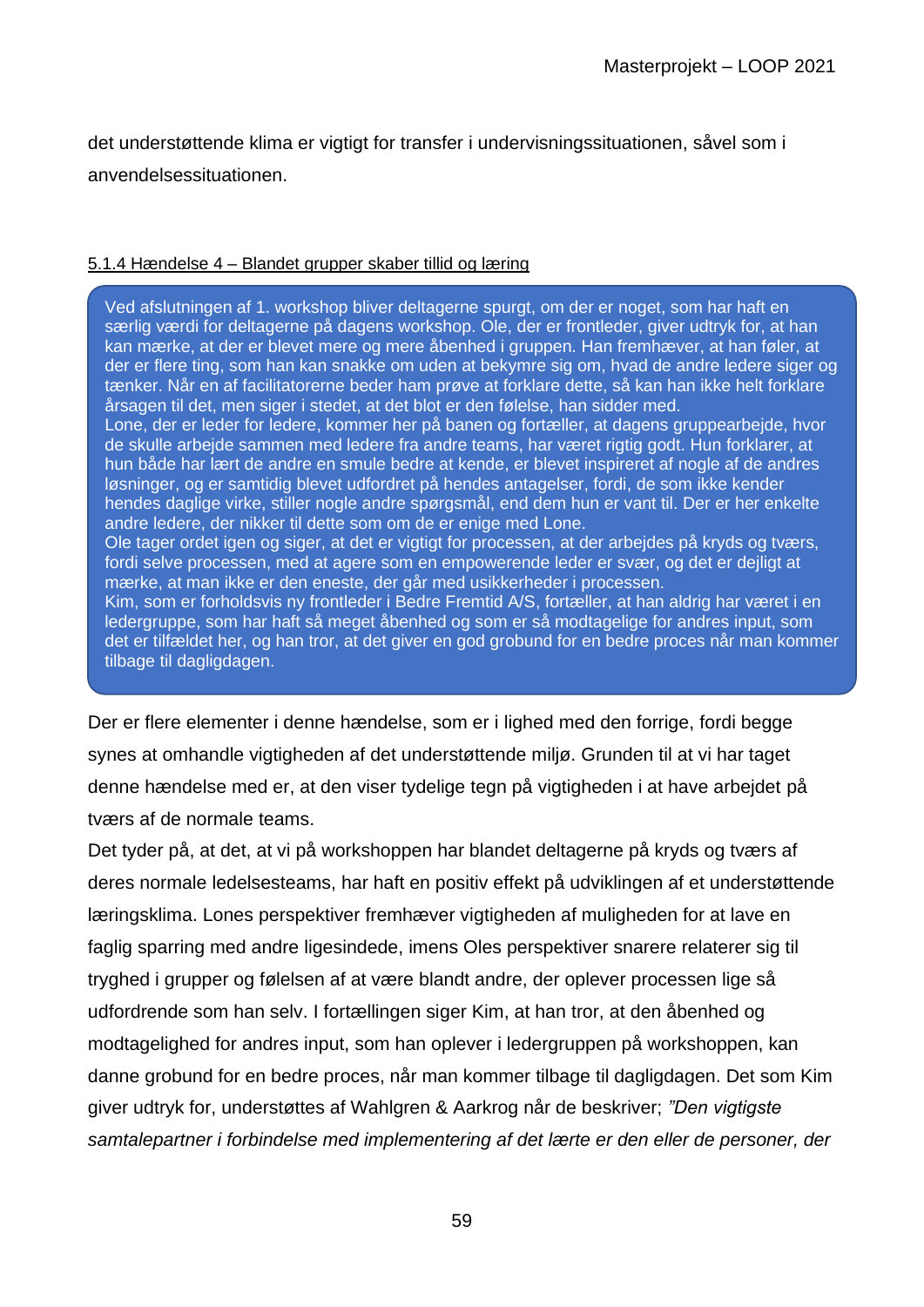*er eller har været i sammen situation. Her udgør de, der har deltaget i det samme eller et tilsvarende læringsforløb, en vigtig gruppe. Muligheden for at udveksle erfaringer med andre, som er i samme båd er altså en vigtig faktor, der styrker såvel læring som transfer"*  (Wahlgren & Aarkrog, 2012, p. 134). Det, at lederne har arbejdet på kryds og på tværs i undervisningssituationen gør, at der er flere potentielle sparringspartnere, når de kommer tilbage i anvendelseskonteksten. Af den grund, kan det, at arbejde på kryds og tværs af sine normale teams, måske være grundlæggende for at skabe et mere vidtfavnende og understøttende læringsmiljø.

De to hændelser vi netop har gennemgået, fokuserer på den rolle tillid og tryghed synes at have for udvikling af et understøttende læringsklima, der fordrer transfer. Der peges endvidere på, at det, at blande deltagerne på tværs af deres normale teams, kan være med til at skabe et bedre læringsklima.

De næste to hændelser vi gennemgår, fokuserer på hændelser, som kan underminere transfer. Det vil sige, at der fokuseres på de potentielle bagsider ved at benytte samskabelse som en faciliteringsmetode, set i forhold til at skabe transfer.

## **5.2 Etnografisk hændelser, der kan underminere transfer**

I dette afsnit præsenteres to hændelser fra udviklingsforløbet, hvor der muligvis har været en negativ konsekvens for deltagernes mulighed for transfer. I vores optik er det lige så interessant at finde frem til det, som er hæmmende for transfer, som det, der understøtter transfer i udviklingsforløbet. Begge giver nemlig et tydeligere billede af styrker og opmærksomhedspunkter for anvendelse af samskabelse i et udviklingsforløb om empowerment.

I nedenstående afsnit starter vi med at analysere og identificere, hvilke transferfaktorer, som bliver hæmmet i de to hændelser. Senere vil vi i kap. 6 diskutere potentielle implikationer af dette.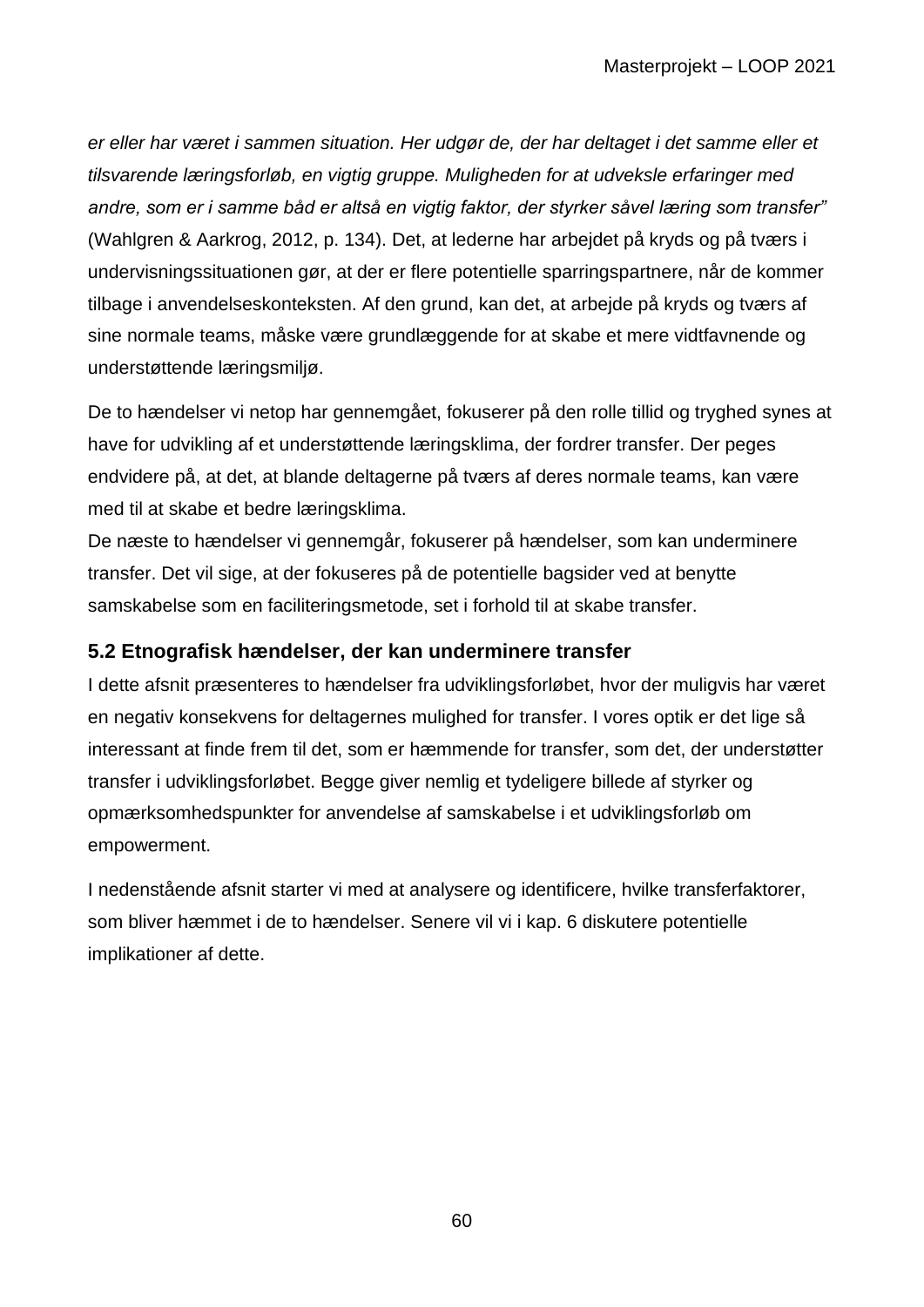#### 5.2.1 Hændelse 5 – Demokratisk bagside

Imens facilitatoren opridser listen med temaønsker fra sidste workshop, bedes deltagerne på det sammenskabte lederudviklingsforløb at blive enige om og beslutte, hvilke ønsker de har til indholdet på den næste og sidste workshop. Lone, som er leder for ledere, har igennem hele forløbet givet udtryk for, at der skal afsættes tid til at diskutere og klarlægge rammerne for, hvad ledernes rolle i denne implementering af empowerment er. Det fremhævede hun på 2. workshop, men det opnåede her ikke opbakning blandt de andre deltagere til at det blev en del af indholdet på 3. workshop. Derfor advokerer Lone ekstra kraftigt for, at det skal indgå på 4. workshop, og hun giver klart udtryk for, at hun synes at empowerment er svært, når der ikke er nogle klare rammer for, hvad og hvor meget der skal lægges over til medarbejderne. Men da to andre ledere for ledere foreslår to nye temaer, som ikke var på listen til at starte med, og argumenterer for disse, så vinder Lones pointe igen ikke fodfæste og hun bakker af.

Jævnfør Wahlgren og Aarkrog (2012) så fremhæves det, at sætte mål for egen læring og det, at have indflydelse på det som skal læres, som værende nogle af de vigtigste transferfaktorer. Holdt op imod den ovenstående fortælling, så er der en potentiel fare for, at Lone kunne blive demotiveret for at indgå i læringsprocessen. Wahlgren og Aarkrog pointerer, at målsætningen ikke er en individuel proces, der kun skal tage udgangspunkt i den enkeltes behov (2012), men det er en proces der er i samspil mellem de deltagende. Men i hændelsen kan der sås tvivl om, hvorvidt det i gruppen er blevet sikret, at alle føler sig hørt, samt om der er tilslutning til det valgte indhold og målsætninger. Hvis dette ikke er tilfældet, kan Lone muligvis føle, at hun ikke har haft en reel indflydelse på forløbets indhold. Fortællingen er et eksempel på, at samskabelse kan have en slagside, i og med at der kan opstå situationer, hvor flertallet kan overhøre enkelte personers meninger og behov.

#### 5.2.2 Hændelse 6 – Facilitatorens dilemma

Som en opstartsøvelse på 3. workshop, beder facilitatorerne deltagerne om at gå i mindre grupper og fortælle hinanden, hvordan det er gået med de opgaver, de valgte at arbejde med siden sidste workshop. Mens deltagerne fortæller hvordan det er gået, går de to facilitatorer rundt og lytter til deltagernes afrapportering. Flere af deltagernes hjemmeopgave har bestået i at træne coachingmodellen GROW, en teknik som deltagerne blev præsenteret for på sidste workshop, men begge facilitatorer oplever, at det ikke er alle, som helt har fanget principperne i GROW-modellen, og begge gør efterfølgende hinanden opmærksomme på, at der kan være brug for at få det trænet. Efter deltagerne har afrapporteret til hinanden og i plenum, spørger facilitatorerne deltagerne, om der er noget fra sidste gang de ønsker repeteret, herunder GROW-modellen. Flere af deltagerne giver klart udtryk for, at det ikke er nødvendigt, og at de føler, at de har styr på modellen. De af lederne, som facilitatorerne mente ikke helt havde styr på GROW-modellen, forholder sig passive og tavse. Facilitatorerne vælger på baggrund af dette at gå videre til nyt emne.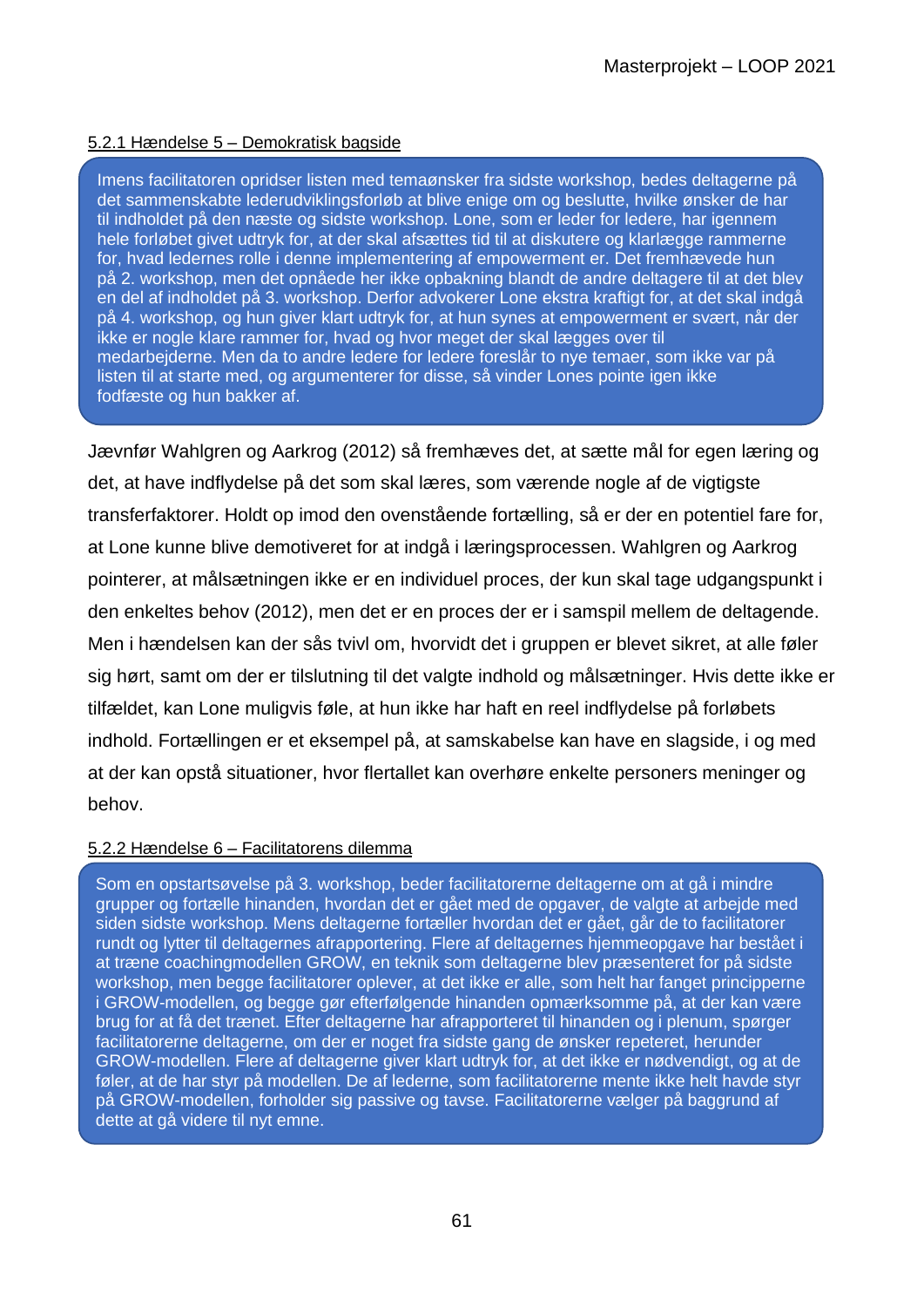I hændelsen kan man læse en potentiel konflikt mellem prioriteringen af forskellige transferfaktorer. I ovenstående fortælling oplever facilitatorerne en diskrepans mellem hvad deltagerne tror de kan, og hvad de rent faktisk kan. I forhold til transfer knytter dette sig til deltagernes *mulighed for mestring*, som er en transferfaktor i undervisningssituationen. Helt konkret betyder det, at hvis der skal ske en anvendelse af noget nyt, i dette tilfælde GROW-modellen, så skal lederne mestre dette i en sådan grad, at de kan anvende det lærte (Bjarne Wahlgren & Aarkrog, 2012). Men gruppen synes selv, at de i tilstrækkelig grad kan coaching-modellen GROW, og giver udtryk for, at de ikke har brug for mere træning i modellen. Hvis facilitatorerne overtrumfede gruppens ønsker og gennemførte mere repetition alligevel, så kunne det underminere de personlige transferfaktorer, som retter sig mod muligheden for at have indflydelse på indhold og fastsættelse af mål. Diskrepansen mellem facilitatorernes og gruppens oplevelse af behovet for repetition af GROW-modellen kan, ligesom i hændelse 5, muligvis også skyldes, at der i gruppen ikke er sikret en enighed om gruppens behov. Det er særligt i forhold til, at de ledere, som facilitatorerne mente ikke havde lært GROW-modellen tilstrækkeligt, forholder sig passivt om beslutningen til sidst.

Lige meget hvor problematikken udspringer fra, så er der tegn på, at der i en samskabelsesproces kan opstå situationer, hvor nogle transferfaktorer vil blive prioriteret på bekostning af andre faktorer.

## **5.3 Undersøgelsesspørgsmål II – Transferfaktorer i et samskabt forløb**

Formålet med analysen var at blive i stand til at svare på problemformuleringens andet undersøgelsesspørgsmål nemlig: "*Hvilke transferfaktorer opstår og får betydning i et samskabt forløb?".*

Som det fremgår af de fire etnografiske hændelser, som understøtter transfer, så er der en række transferfaktorer, som træder frem i det samskabte lederudviklingsforløb.

Af transferfaktorer, som hører under kategorien *Personlige faktorer*, er det særligt *muligheden for indflydelse på undervisningsindholdet* og *muligheden for at sætte mål for egen læring* gennem bestemmelse af hjemmeopgaverne, som i hændelse 1 træder frem og synes vigtige for at skabe transfer. Denne indflydelse knytter sig til ledernes motivation for at anvende det lærte, fordi de ved at have indflydelse på indhold og målsætning kan forme forløbet, så det er tilpasset deres egne behov. Denne indflydelse har sandsynligvis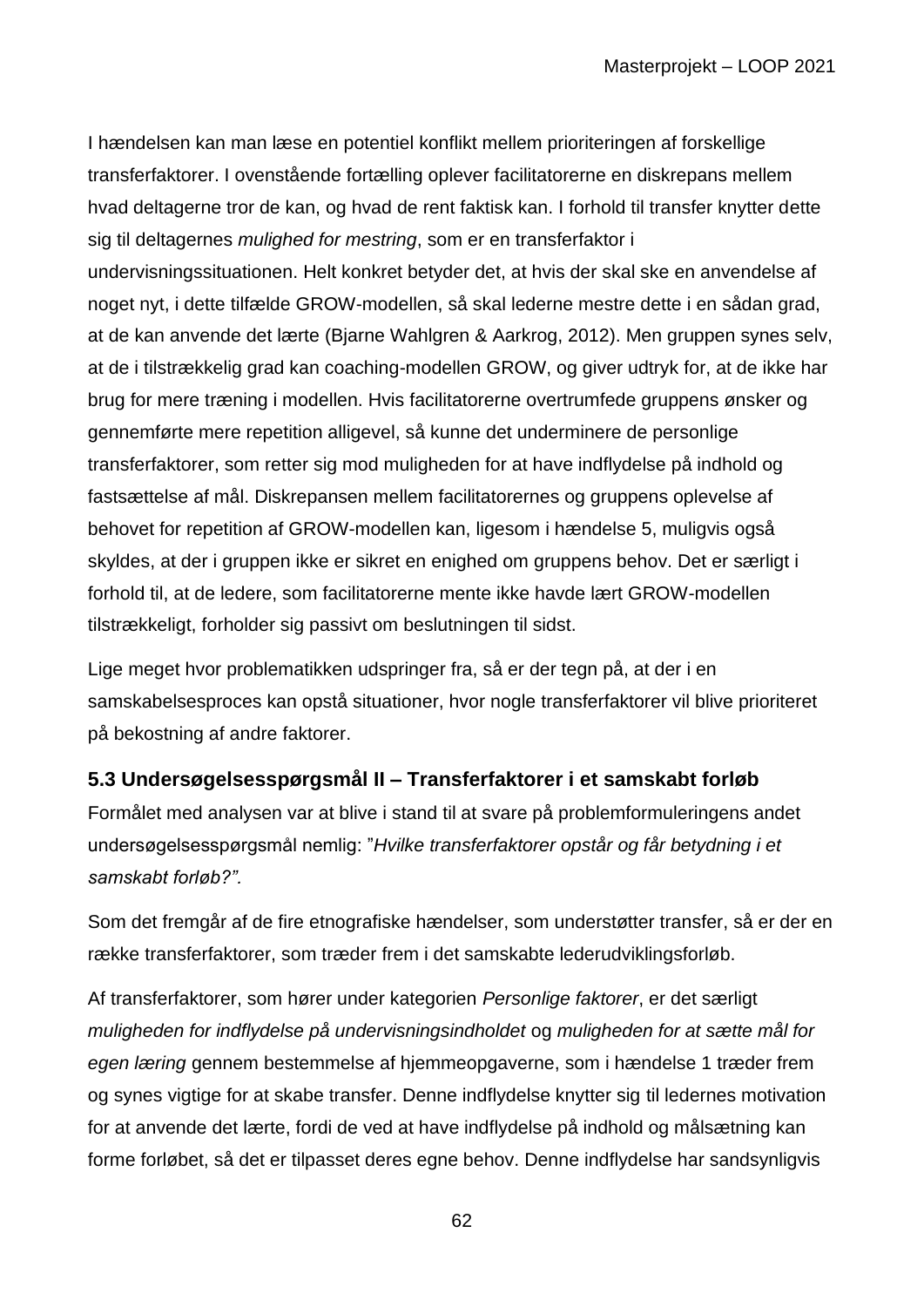skabt en følelse af relevans af forløbets indhold, som igen understøtter chancen for, at der sker transfer.

Af transferfaktorer, som kobler sig til *Undervisningssituationen,* er der flere interessante elementer at fremhæve. Dels er der faktorer, som knytter sig direkte til faciliteringens didaktik, herunder sammensætning af arbejdsgrupper, blanding af teams og variation i opgaveformater i undervisningen, og dels er der faktorer, som knytter sig direkte til *underviserne*.

I forhold til *underviserne* som transferfaktor, så bliver det fremhævet både i hændelse 2 og 3, at facilitatorerne synes at have en særlig betydning for ledernes læring. Når facilitatorerne forsøger at agere på måder, der ligner adfærden, der kræves af lederne i deres egen praksis, og på den måde forsøger at skabe ligheder mellem undervisningssituationen og anvendelsessituationen, så ser det ud til at understøtte ledernes transfer. Facilitatorerne kan bruges som rollemodel, som deltagerne kan spejle sig i, og det gør det lettere for lederne at forstå, hvordan det lærte anvendes i praksis, hvilket igen understøtter transfer. At facilitatorerne også selv agerer på den måde, som det der undervises i, viser, at der er sammenhæng mellem det de siger og hvad de gør. Det ser ud til at give underviserne en troværdighed, som igen er med til at understøtte transfer. I *undervisningssituationen* fremhæver lederne det sociale klima i udviklingsforløbet som værende en faktor, der har påvirket deres til lyst til at arbejde med og dygtiggøre sig i forhold empowerment ledelse. Både i hændelse 3 og 4 fremhæves det, at en følelse af tryghed i gruppen muliggør, at man som leder tør åbne op og italesætte de udfordringer, som de møder ved at skulle begynde at anvende empowerment som en ledelsestilgang. At lederne tør åbne op om de svære oplevelser, giver mulighed for at diskutere disse med både facilitatorerne og de andre ledere, og det synes både at åbne op for nye handlemæssige perspektiver, men også en anerkendelse af den enkelte leders følelser i processen. Begge forhold synes at understøtte transfer for lederne, fordi de øger ledernes motivation og mulighed for at agere hensigtsmæssigt i egen praksis. Vigtigheden af et understøttende klima er en transferfaktor, som fremhæves af Wahlgren, men det specielle er, at han kobler denne til *anvendelsessituationen*, og ikke

*undervisningssituationen*. Men denne transferfaktor synes altså også at have relevans i undervisningssituationen.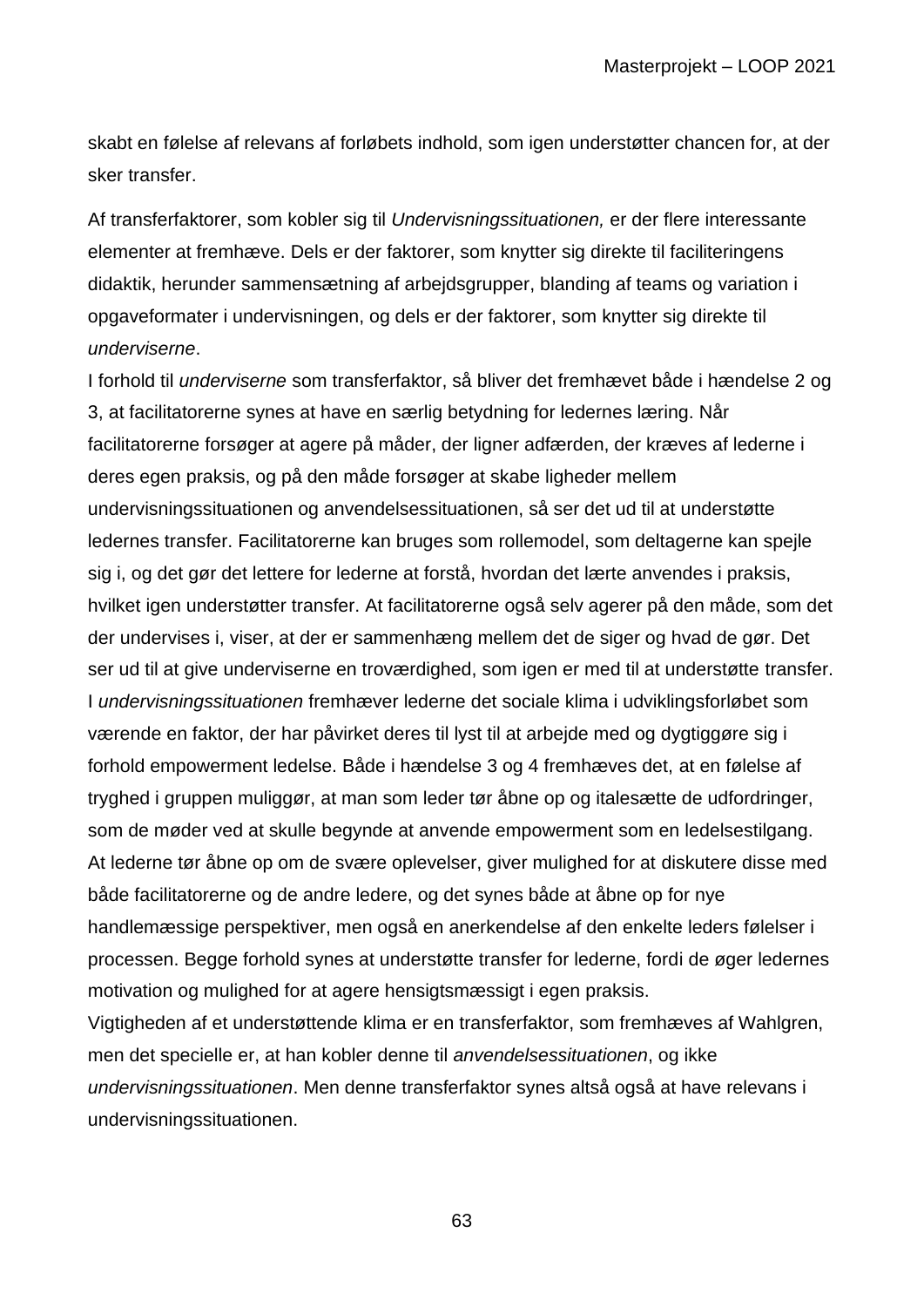# **Kapitel 6 – Diskussion: Opmærksomhedspunkter og praktiske implikationer**

Med udgangspunkt i vores teoretiske forståelse af samskabelsesprocesser og transfer, samt den praktiske erfaring vi har opnået igennem dette masterprojekt, så vil vi i dette afsnit gøre to ting: Vi vil se nærmere på tre aspekter i den samskabte lederudviklingsproces som vi finder betydningsfulde for transfer i en samskabt proces og sammenholde vores erfaringer med fund fra andre undersøgelser. Derefter giver vi svar på sidste undersøgelsesspørgsmål: "*Hvordan kan erfaringerne inddrages i det videre lederudviklingsforløb?"*. Eftersom det er en ideografisk undersøgelse, vil de anbefalinger vi kommer med være møntet på et videre udviklingsforløb for lederne i Supply Chain.

## **6.1 Når samskabelse bruges til at udvikle empowerment ledelse**

#### 6.1.1 Individets følelse af indflydelse i en gruppebasseret beslutningsproces

Et centralt argument for at anvende principper for samskabelse til at understøtte transfer i en lederudviklingsproces om empowerment, var deltagernes mulighed for indflydelse på indhold og proces. Deltagernes mulighed for indflydelse i samskabelsesprocessen, har til hensigt at efterligne den medarbejderinvolvering, som empowerment-tilgangen til ledelse baserer sig på. På samme tid er indflydelse på målsætning og indhold også som en vigtig understøttende faktor for transfer i en læringssituation. Dette ser ud til at understøttes i hændelse 1, hvor der er tegn på, at indflydelse på indhold synes at understøtte deltagernes lyst til at give sig i kast med de aftalte opgaver og arbejdet med empowerment ledelse. At lederne har indflydelse på indhold og opgaver, kan være med til at sikre, at indholdet og opgaverne har relevans for dem og tager udgangspunkt i deres konkrete behov. Når dette sker, så giver deltagerne udtryk for, at det giver en følelse af ejerskab og øget motivationen for processen.

På trods af, at man laver en samskabt lederudviklingsproces om empowerment, så er det ikke ensbetydende med, at alle får mulighed for at bringe deres egne perspektiver og behov i spil. I hændelse 5 beskrives det hvordan Lones forslag til indhold alle gange bliver fravalgt til fordel for andre lederes forslag. Fordi andre ledere vælger indhold, der ikke inddrager Lones perspektiver og behov, så kan det underminere relevansen af det kommende arbejde for Lone, hvilket skader motivation og derigennem transfer. Det bliver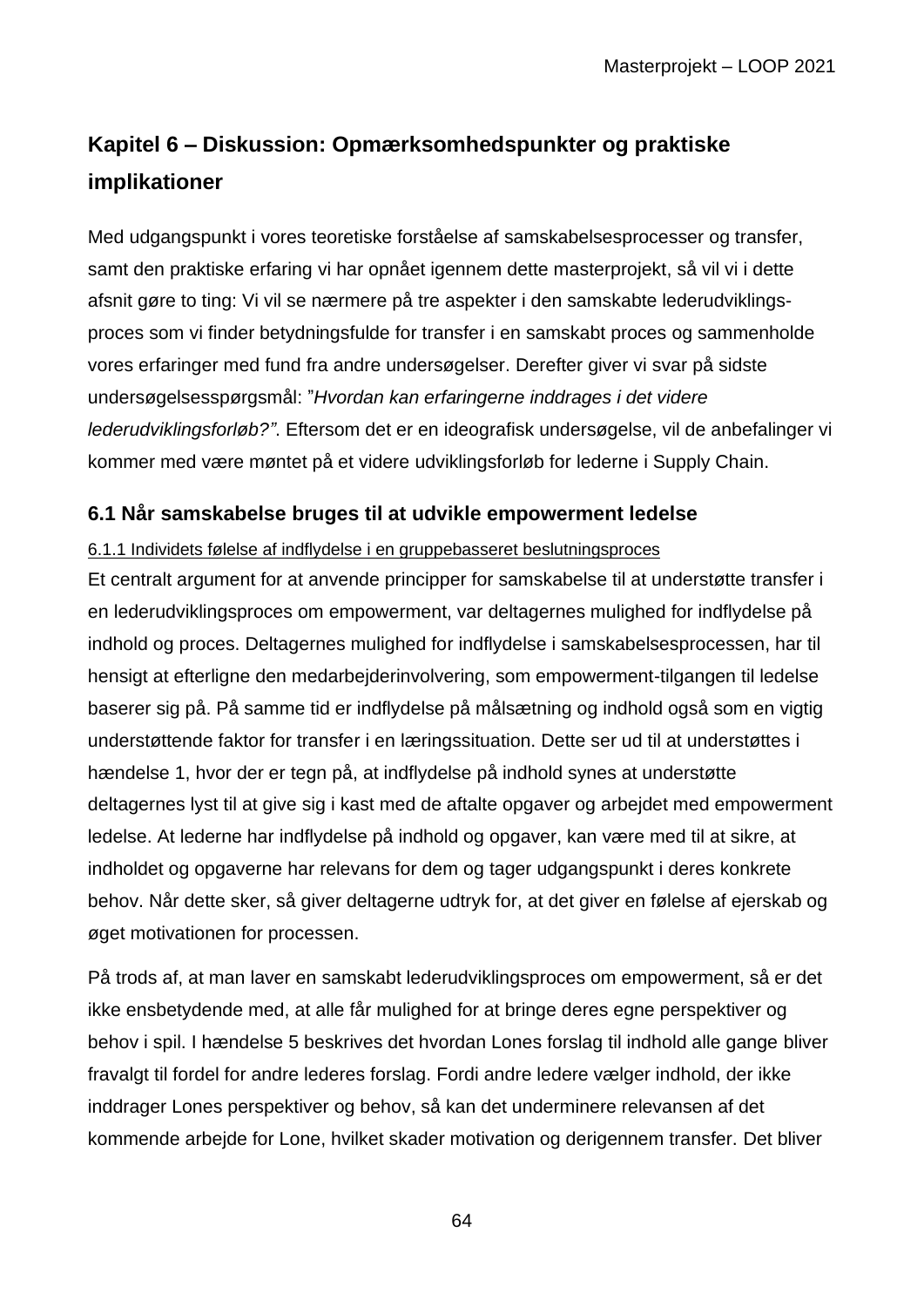muligvis forværret i og med at Lone, sammen med alle de andre, i forudsætningsfasen blev sat i sigte, at de fik indflydelse på processen.

Problematikken med at en deltager kan miste motivationen, fordi deres perspektiver ikke er medtaget i gruppens beslutninger, kan sandsynligvis undgås, hvis der arbejdes med kommunikationen i det samskabte udviklingsforløb. Med kommunikation mener vi to ting. Dels er det vigtigt for en samskabt proces, at deltagerne får forventningsafstemt så de forstår, at det er gruppens behov, der er vigtige for forløbet, og det derfor er gruppen, og ikke de enkelte individer, som har indflydelse på forløbet. Dels må gruppen lære at være i løbende dialog, så alle deltagerne får mulighed for at give deres individuelle behov til kende. Først når alle deltagere har haft mulighed for at give deres behov og perspektiver til kende, kan gruppen diskutere, hvilke perspektiver der er vigtige for gruppen som helhed, og hvilke hensyn der skal tages, for at gøre indholdet relevant for alle personer i gruppen.

At fastlæggelse af læringsmål ikke er en individuel proces, men en proces der sker i samspil med de andre aktører i processen, understreges både indenfor teori om transfer (Bjarne Wahlgren & Aarkrog, 2012), men også i teori om samskabelsesprocesser. Trui Steen og Saana Tuurnas fremhæver vigtigheden af, at der i samskabelsesprocesser ikke er et fokus på tilfredsstillelse af deltagernes individuelle behov i samskabelsesprocessen (Steen & Tuurnas, 2018). I stedet skal fokus være på, at der skabes en "ånd af samarbejde" om processen blandt deltagerne. Steen og Tuurnas beskriver, at fokus skal være på, at gruppen samarbejder om at identificere gruppens behov, ved at lytte til og vurdere de forskellige individuelle behov. Der er et behov for, at gruppen er gode til at undersøge, om alle deltagere i processen føler sig hørt (2018). Bliver enkelte deltageres input til processen forbigået, er det vigtigt at der som minimum skabes en forståelse for vigtigheden af de beslutninger, som gruppen tager, ellers er der i teori om samskabelse tegn på, at deltagere melder sig ud af processen over tid (Krogstrup og Mortensen, 2017).

Det er altså en kollektiv opgave for gruppen at sørge for, at alle individer i gruppen kan se meningen med, og have forståelse for de valg, som træffes. For at sikre, at der tages højde for behov som emergerer i processen, og at disse understøtter det overordnede mål med hele forløbet, kræver det en tilbagevendende genforhandling i gruppen. Vi argumenterer derfor for, at hvis samskabelse anvendes som en didaktisk metode til at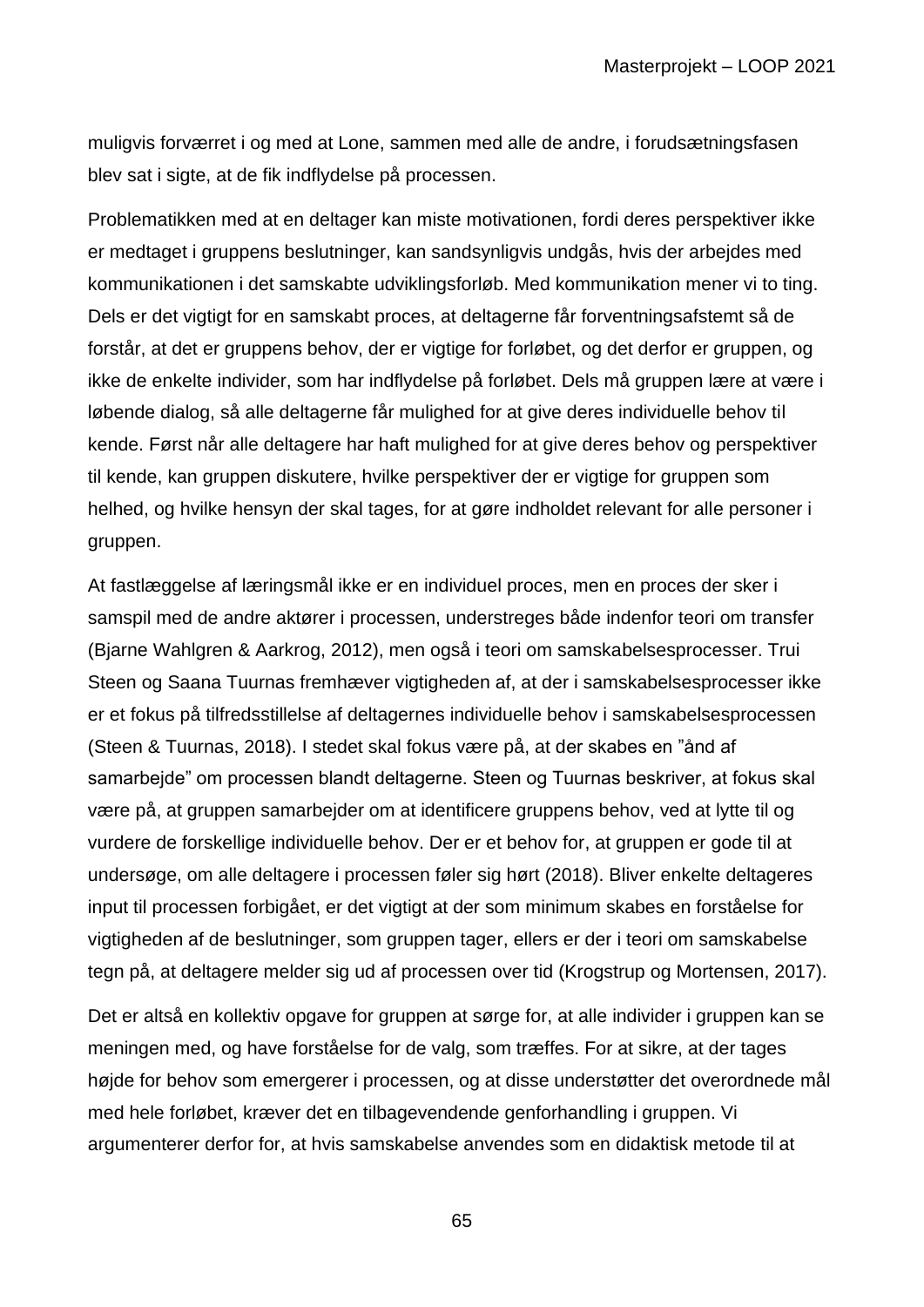understøtte transfer i en lederudviklingsproces om empowerment, så skal deltagerne understøttes i at være lydhøre for hinandens perspektiver. Når der i gruppen er en forståelse for gruppens prioriteter, kan det være med til at sikre, at deltagere ikke tabes i processen på trods af, at gruppen beslutninger ikke tager højde for alle deltageres input til processen.

6.1.2 Facilitatorernes evner, deltagernes forudsætninger og tilpasning af det samskabte rum Et andet aspekt, som vi i lederudviklingsforløbet blev opmærksomme på, kan påvirke deltagernes mulighed for transfer, knytter sig til facilitatorernes erfaring i at bedrive en samskabende proces. I hændelse 6 var der en diskrepans mellem ledernes og facilitatorernes fornemmelse af behovet for at træne GROW-modellen. Facilitatorerne mente, at nogle ledere havde behov for at træne GROW-modellen yderligere, men det var lederne, der havde fået beslutningsmagten i situationen, og lederne bestemte, at yderligere træning ikke var nødvendigt. Hvis facilitatorernes fornemmelse var rigtig, og der var ledere som ikke mestrede GROW-modellen tilstrækkeligt, så kunne fravalget af yderligere træning underminere transfer for de ledere, som facilitatorerne mente ikke mestrede GROW-modellen i tilstrækkelig grad.

Årsagen til hændelsens opståen kan forklares ud fra flere perspektiver. Hvis man ser på faktorer på gruppeniveau, så kan en manglende afstemning og vurdering af gruppens behov, som nævnt i afsnit 6.1.1, være en forklaring. Det kan også skyldes en uhensigtsmæssig magtdynamik i gruppen, hvor enkelte ledere får mere indflydelse i beslutningsprocessen end andre. Problematikken kan også skyldes en uenighed blandt lederne om vigtigheden af GROW-modellen, hvorfor flertallet muligvis stemte imod mere træning af teknikken. Men vi mener, at forklaringen af problematikken i hændelse 6 ikke skal findes i faktorer, som knytter sig til gruppen, men i stedet skal findes i uhensigtsmæssigheder i facilitatorernes tilrettelæggelse af, og ageren i det samskabte udviklingsforløb.

Hvis der i tilrettelæggelsen af en samskabt proces er for stor en diskrepans mellem deltagernes forudsætninger og graden af autonomi de tildeles, så kan det underminere de gavnlige effekter af opgaver, hvor deltagerne har høj grad af autonomi. I en undersøgelse lavet af Claus Langfred og Neta Moye (2004) understreger de, at det at give autonomi i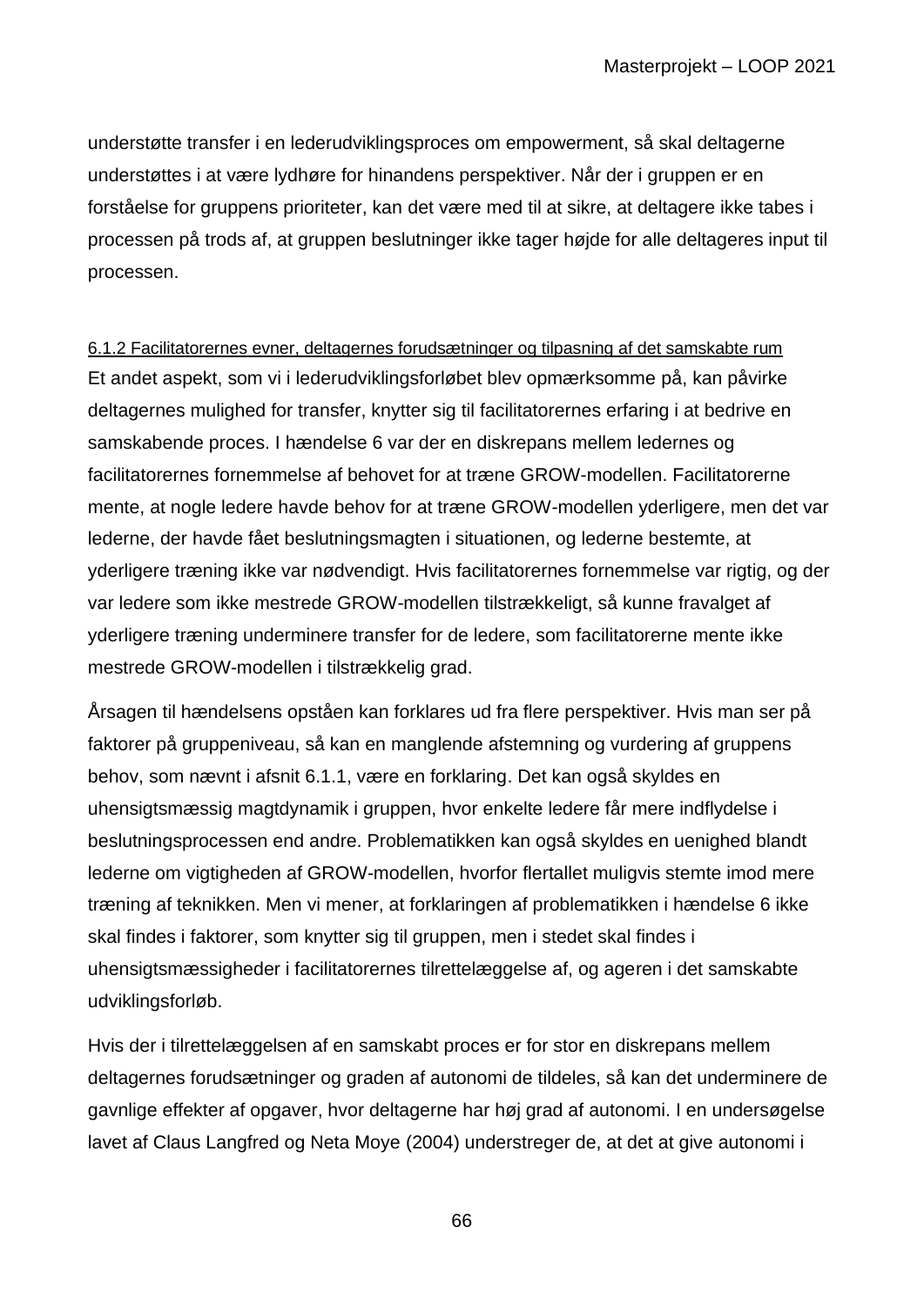opgaver kun skaber engagement og øget effektivitet, hvis deltagerne har tilstrækkelige informationer til at løse opgaven. Autonomi i en opgave, skal forstås som friheden til selv at vælge den løsning, man finder rigtig til en given opgave - på samme måde som lederne fik indflydelse i hændelse 6. Imens skal informationer både forstås som teoretiske og praktiske forudsætninger, der er relevante for løsning af opgaven, men også som adgang til informationer som for eksempel holdninger og meninger fra andre aktører i feltet. Ved at bruge Langfred og Moyes forståelse af autonomi i opgaver, så kan problematikken i hændelse 6 også forklares som værende et resultat af, at lederne muligvis ikke havde fået tilstrækkeligt med informationer og forudsætninger for at håndtere en opgave med den grad af frihed og ansvar, som de fik. Problematikken i hændelse 6 kunne muligvis være undgået, hvis lederne havde fået bedre instrukser i at lave de genforhandlinger, som vi omtalte i afsnit 6.1.1, og dermed fået afstemt alle ledernes behov. Samtidig kan man argumentere for, at hvis vi som facilitatorer også havde været bedre til at dele vores egne oplevelser af ledernes mestringsniveau af GROW-modellen, så havde lederne haft et mere fyldestgørende informationsgrundlag at træffe en beslutning ud fra. Vi vil derfor argumentere for, at det var vores (facilitatorernes) manglende erfaringer med at bedrive en samskabt proces, der skabte denne situation. Vi havde ikke i en tilstrækkelig grad givet lederne de informationsmæssige forudsætninger for at agere i situationen, men havde givet mere autonomi end lederne havde forudsætningerne for at håndtere.

Fremadrettet kan man sige, at en facilitator, der oplever lignende situationer – at deltagere i en samskabt proces, agerer på en anden måde end den man selv finder hensigtsmæssigt – kan håndtere situationen på to måder. Man kan enten minimere det samskabte rum, så deltagerne ikke får høj grad af autonomi i en opgave, eller man kan forsøge at give deltagerne bedre informationsmæssige forudsætninger, som passer til graden af autonomi givet. Fordi der i Supply Chain arbejdes med et samskabt lederudviklingsforløb, der skal gøre lederne bedre til empowerment ledelse, så bør man som facilitator forsøge at arbejde med at understøtte ledernes forudsætninger, frem for at begrænse autonomien af deres opgaver. Det vil nemlig ligge i tråd med de principper om understøttelse af medarbejderes forudsætninger, som findes i teori om empowerment.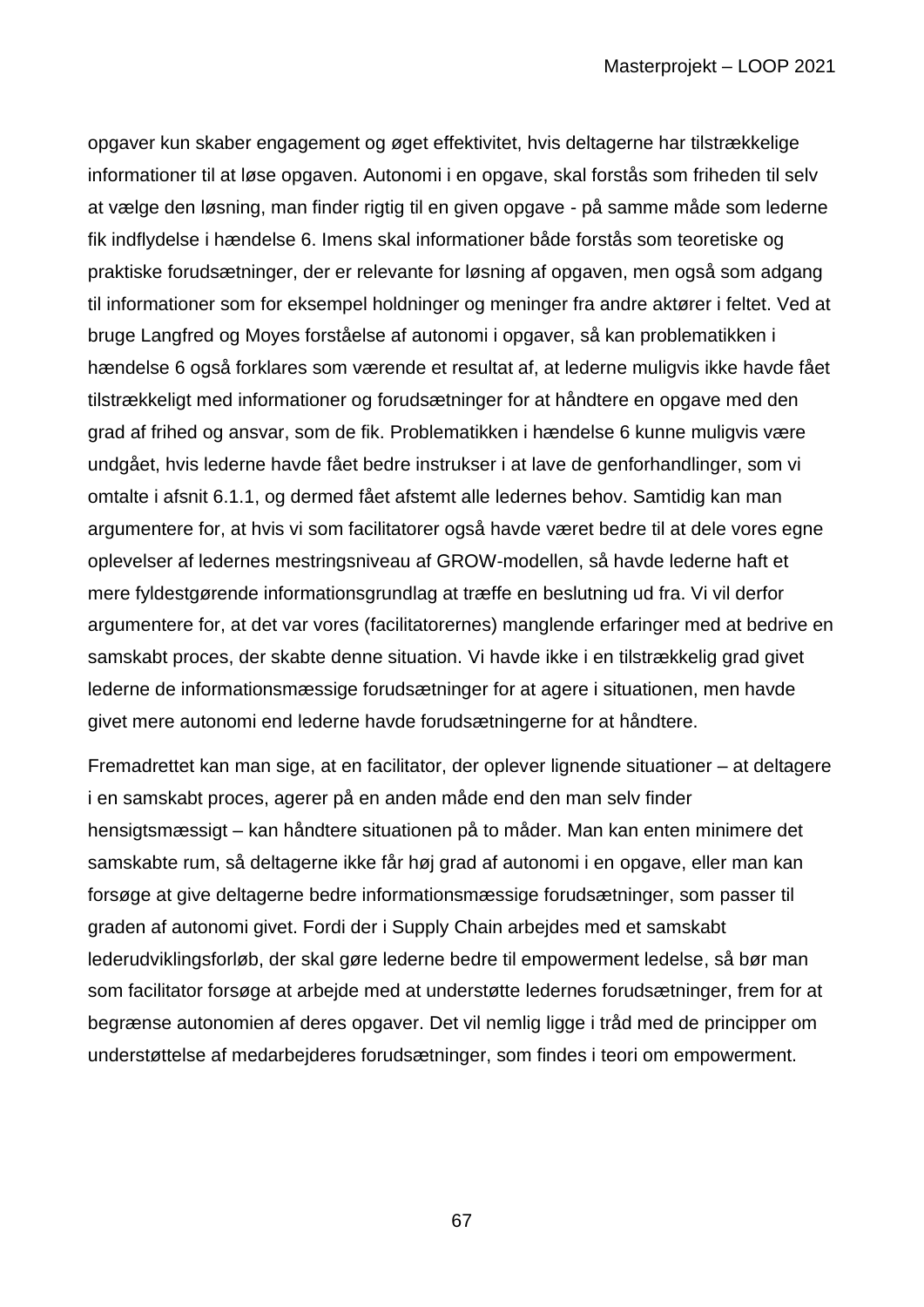6.1.3 To ledelsesniveauer i udviklingsprocessen afføder nye muligheder for at understøtte transfer Et sidste aspekt, som trådte frem, og som overraskede i det samskabte udviklingsforløb, knytter sig til transferfaktorer fra anvendelsessituationen, som synes at blive vigtige i undervisningssituationen. Et eksempel på dette findes i hændelse 3 og 4, hvor tillid og åbenhed fremhæves som værende vigtig for en oplevelse af et understøttende socialmiljø. Wahlgren kobler normalt det understøttende socialmiljø til anvendelsessituationen (2013), men i de to hændelser synes det understøttende miljø at være vigtig for ledernes læring i undervisningssituationen. Vi tror årsagen bag, at en transferfaktor, som normalt er vigtigt i anvendelsessituationen ser ud til at blive relevant i undervisningssituationen, skal findes i, at der i det samskabte udviklingsforløb er to ledelseslag til stede. Samtidig mener vi, at der er endnu en transferfaktor i spil fra anvendelsessituationen: "mulighederne for at anvende det lærte" (Wahlgren & Aarkrog, 2012, p. 132), som også bliver relevant for undervisningssituationen og ikke kun i anvendelsessituationen.

Vi fik at vide, at der i lederudviklingsforløbet med Bedre Fremtid A/S ville være deltagelse fra to ledelsesniveauer – front- og mellemledere. I vores forberedelser til tilrettelægning af forløbet, besluttede vi, at det ville være hensigtsmæssigt, hvis lederne for ledere i processen indtog en særlig understøttende rolle for frontlederne, da dette skulle hjælpe deres motivation for opgaven, og tiltro til deres egne evner (Lin, Ling, Luo, & Wu, 2019). Fordi vi valgte at integrere de to ledelsesmæssige niveauer på denne måde, hvor ledere for ledere skulle være med til at agere på en måde, der skulle understøtte frontledernes mulighed for empowerment ledelse, kan der argumenteres for, at vi har flyttet elementer af anvendelsessituationen for ledere for ledere ind i undervisningskonteksten. Frem for, at ledere for ledere først skal i gang med at agere efter en empowerment ledelsesstil når de kommer hjem fra workshopperne, så forventes det, at de under workshopperne begynder at anvende det lærte om empowerment på deres egne frontledere. Deres anvendelsessituation bringes således ind i undervisningssituationen, fordi der er to ledelsesniveauer til stede i udviklingsprocessen.

Vi ser nogle potentielle styrker ved at bede ledere for ledere om at indtage deres særlige rolle overfor frontlederne som vi ikke havde forudset, og disse kan muligvis være givende i den fremadrettede proces. Konkret ser vi tre muligheder for at understøtte transfer i et samskabt lederudviklingsforløb om empowerment, når der er to ledelseslag til stede: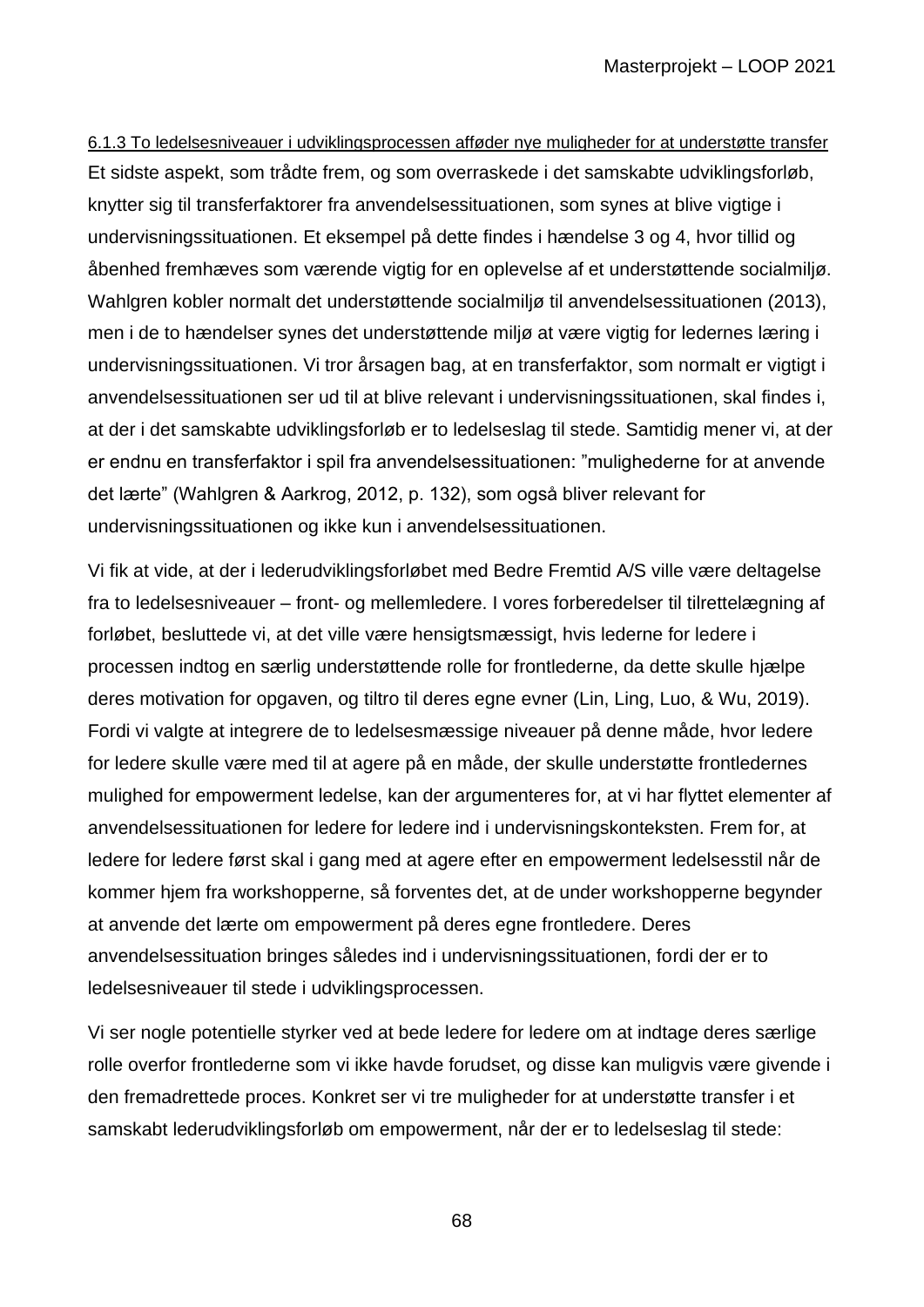- 1. Ledere for ledere får som en del af undervisningen træning i at anvende det lærte, og de får træning imens facilitatorerne kan agere som faglige støttepersoner, der kan give hurtig feedback på forsøget med at anvende empowerment som en ledelsestilgang. På den måde sker der en sammensmeltning af transferfaktorer. Den ene fra undervisningssituationen, hvor deltageren får mulighed for at mestre det lærte, og den anden fra anvendelsessituationen, hvor lederen får muligheden for at anvende, det lærte overfor egne frontledere.
- 2. Ledere for ledere kan i undervisningssituationerne se, hvordan de andre ledere forsøger sig med at bedrive empowerment ledelse over for deres respektive frontledere. Det kan fordre, at ledere for ledere kan drage inspiration af, hvordan man bedriver empowerment ledelse samtidig med, at der måske opstår en følelse af forpligtelse til at kaste sig ud i processen, fordi alle kan se hinanden forsøge sig med den nye tilgang til ledelse.
- 3. Og sidst, at der i undervisningssituationen startes en tryg læringskultur lederne imellem, hvor det bliver normalt at snakke om de udfordringer, der opstår med at benytte sig af empowerment som ledelsestilgang. Det det er håbet, at når kulturen er skabt i undervisningssituationen, så vil det være nemmere at tage den med tilbage i ledernes daglige praksis, og den vil derved nemmere indfinde sig som den understøttende kultur, Wahlgren omtaler i forhold til anvendelsessituationen.

Som nævnt mener vi, at ovennævnte muligheder for at skabe transfer opstår netop fordi der er to ledelseslag til stede, og at ledere for ledere gives deres særlige rolle i processen. I en fortsat proces tænker vi, at det kan være fordelagtigt at fastholde forventningen om, at ledere for ledere, i udviklingsprocessen og på workshops, skal indtage deres særlige understøttende rolle.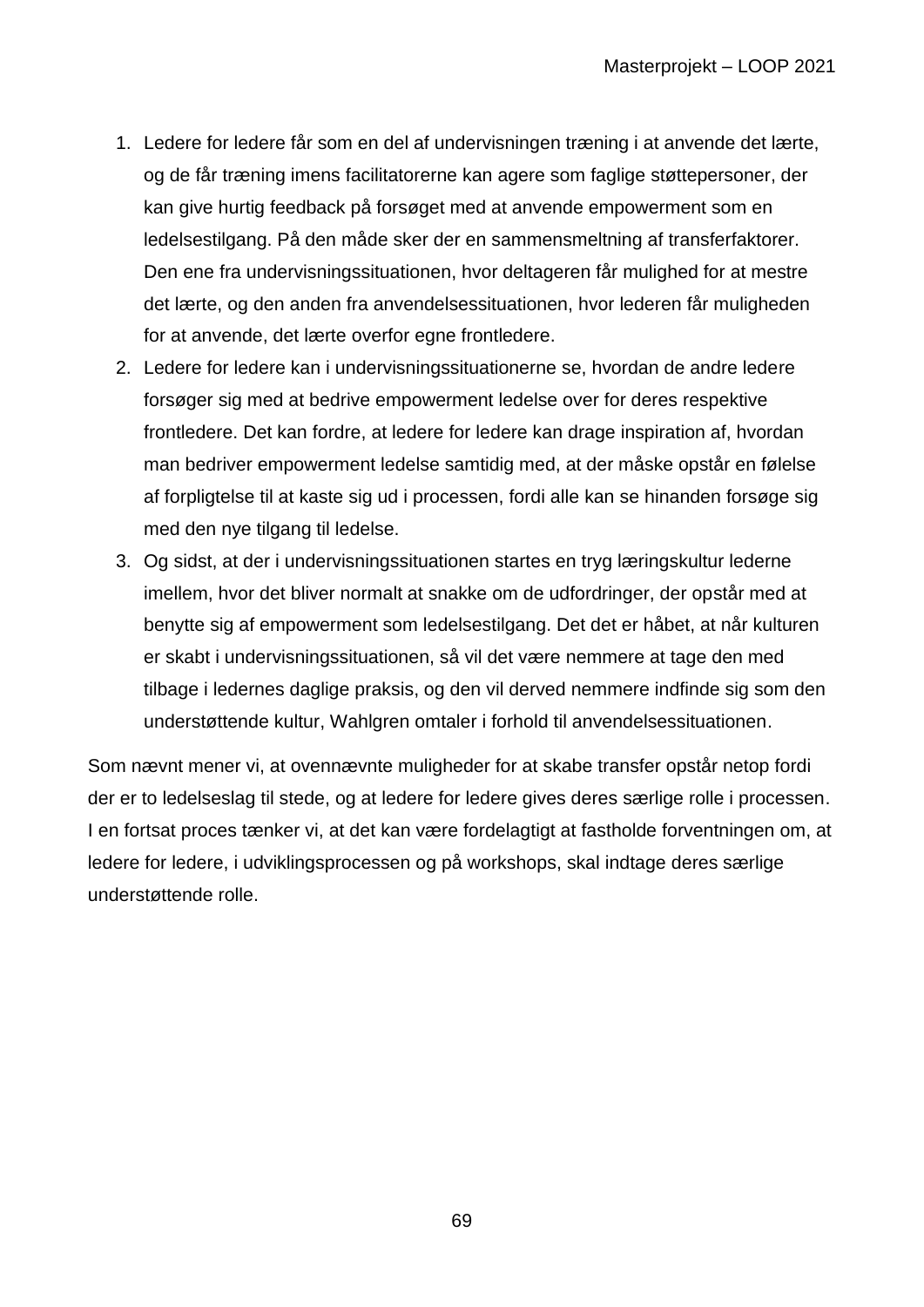## **6.2 Undersøgelsesspørgsmål III – Erfaringer til det videre udviklingsforløb**

Med baggrund i de seks etnografiske fortællinger og de tre nedslag i diskussionsafsnittet, har vi udarbejdet en række anbefalinger, som bør indgå i planlægningen af kommende interventioner for dette lederteam. Disse anbefalinger fungerer som besvarelse på tredje og sidste undersøgelsesspørgsmål: "*Hvordan kan erfaringerne inddrages i det videre lederudviklingsforløb?*".

Anbefalingerne lyder som følger:

**1.** Når deltagerne gives indflydelse, er det vigtigt at man sikrer, at alle i gruppen oplever at de bliver hørt, og at der opnås en forståelse for- og accept af de valg, der træffes på baggrund af alles indflydelse. Hvis en deltager oplever at være afskåret fra indflydelse i gruppens beslutningsprocesser, kan det potentielt føre til, at deltagerens engagement tabes undervejs.

Der skal derfor arbejdes med, at gruppen i beslutningsprocessen søger, at alle får mulighed for at bringe deres perspektiver i spil, samt at der skabes en forståelse af, de hensyn der afgør, hvorfor bestemte perspektiver fra- og tilvælges.

**2.** Det er vigtigt, at der ikke er diskrepans mellem måden, processen faciliteres på og de anbefalinger, der ligger i empowerment tilgangen som ledelsesstil. Det betyder konkret, at man som facilitator må gå forrest og agere som rollemodel for den ledelsesadfærd, som knytter sig til empowerment. Hvis der er sammenhæng mellem facilitatorens ord og handling understøtter det facilitatorens troværdighed, hvilket er et vigtigt parameter i forhold til at understøtte transfer.

Det er vores erfaring, at løbende sparring mellem facilitatorer samt kontinuerlig læsning om empowerment ledelse og samskabelsesprocesser, hjælper med at skabe opmærksomhed på, i hvilke situationer i den samskabte procesfacilitator kan agere efter principperne for empowerment.

**3.** Et godt socialt læringsklima ser ud til være vigtigt for, at deltagerne tør dele de udfordrende cases fra egen praksis, så de i fællesskab kan drøftes med ligesindede, og derved får hjælp til at løse disse.

Det kan være en god ide at blande grupperne på kryds og tværs af deres normale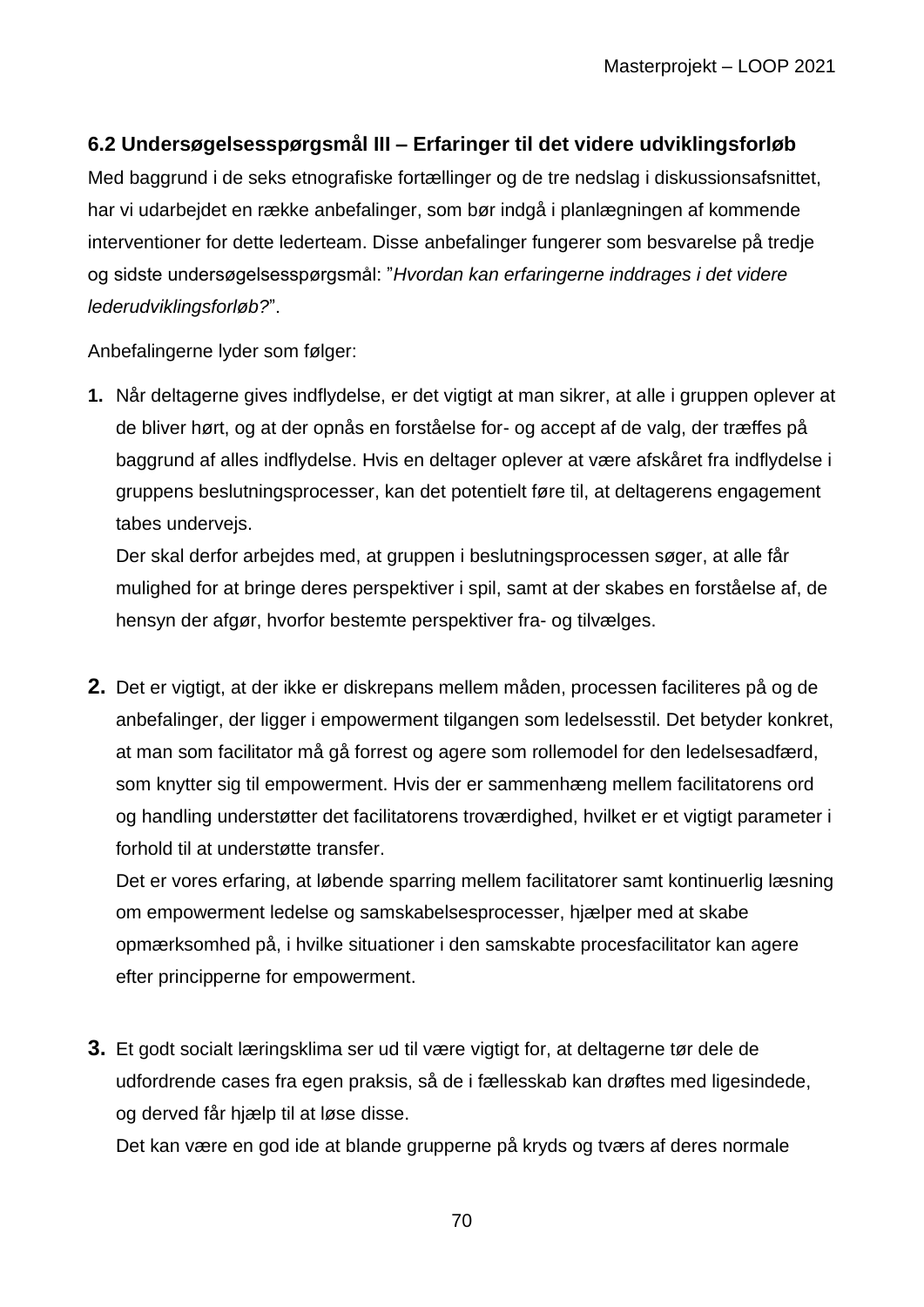samarbejdskonstellationer i forbindelse med undervisningen. Det ser ud til at styrke de interpersonelle relationer med deltagere, som er udenfor deres normale team, hvilket styrker det sociale læringsklima.

**4.** Det er vigtigt, at facilitatorerne gør en indsats for at sikre, at deltagerne har de nødvendige forudsætninger og informationer for at kunne indgå i de beslutningsprocesser, som opstår i samskabelsesprocessen. Informationerne skal sikre, at beslutninger træffes på oplyst grundlag, både i forhold til personlige og teoretiske hensyntagen.

Facilitatorerne bør, sideløbende med deltagernes beslutninger om forløbets indhold og udformning, sætte tid af til at reflektere over, hvilke informationsmæssige forudsætninger, deltagerne skal have for at kunne løse kommende opgaver, og hvordan disse opnås.

**5.** At ledere for ledere forventes at træde ind i en understøttende rolle for deres frontledere i udviklingsforløbet, ser ud til at gøre transferfaktorer fra anvendelsessituationen vigtige i undervisningssituationen. Det kan være med til, at ledere for ledere hurtigt kommer i gang med deres egen anvendelsesproces, drager inspiration fra de andre ledere for ledere, og kan potentielt også være med til at styrke et transferklima, som sidenhen kan flyde over i anvendelsessituationen. Det anbefales, hvis de to ledelseslag er sammen om den fremtidige udviklingsproces, at ledere for ledere fortsætter med at agere som rollemodel overfor deres egne ledere. Det betyder dog, at der i tilrettelægningen skal være taget højde for, at ledere for ledere skal have mulighed for at opnå forudsætningerne for at indtage denne rolle.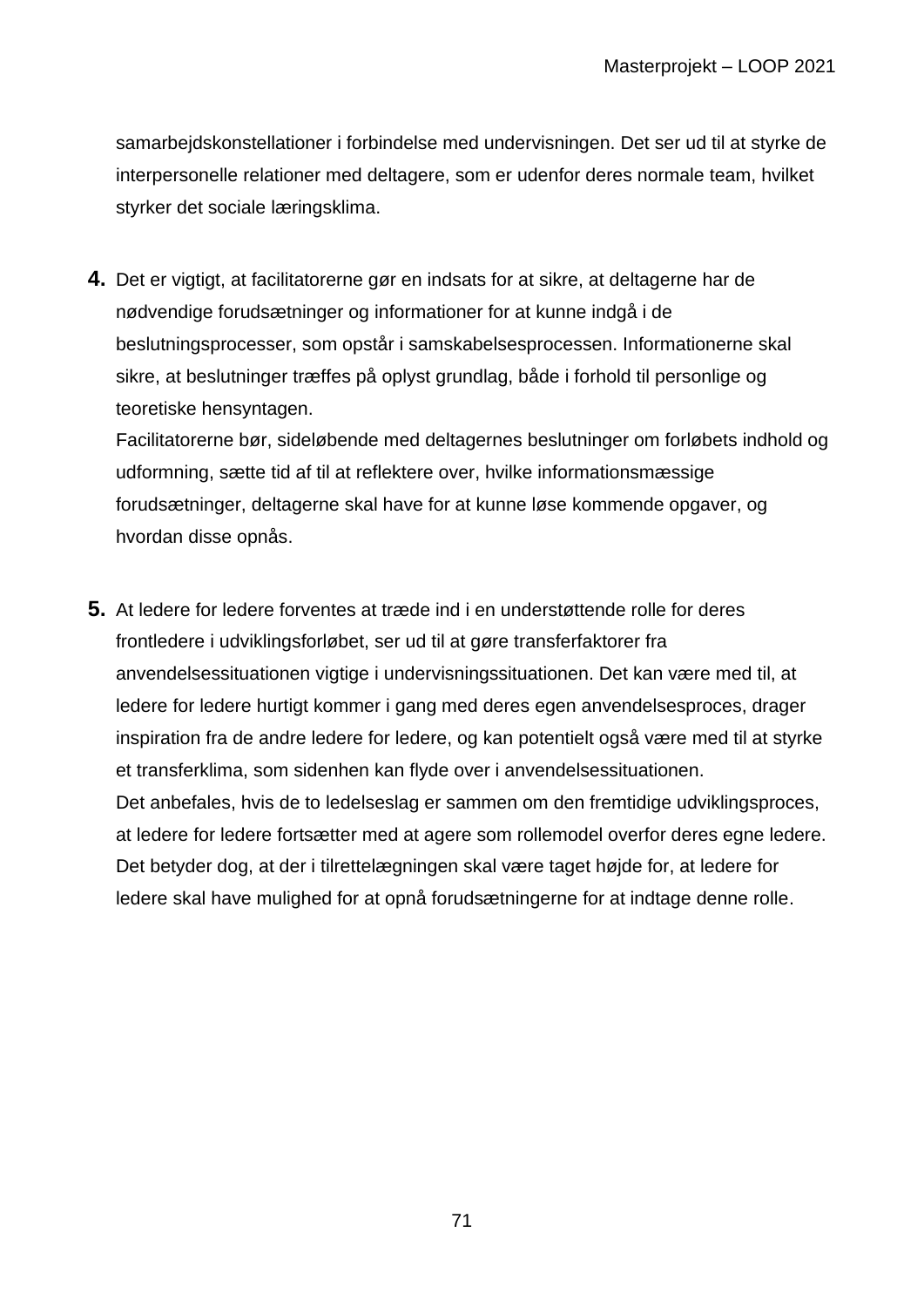# **Kapitel 7 – Konklusion**

Hele masterprojektet er udarbejdet med udgangspunkt i problemformuleringen:

# **Hvilken betydning har det for transfer i et designet lederudviklingsforløb om empowerment ledelse, at forløbet er samskabt med deltagerne, og hvordan kan de erfaringer inddrages i det videre lederudviklingsforløb?**

Der er i vores optik ingen tvivl om, at samskabelse som en didaktisk tilgang indeholder en række fordele, som understøtter transfer. Den høje deltagerinvolvering og indflydelse på læringsindhold og form, ser ud til at motivere deltageren for at arbejde med indholdet i udviklingsforløbet, og samtidig give indholdet relevans for de enkelte ledere.

Når lederudviklingsprocessen har fokus på at uddanne ledere til at bedrive empowerment ledelse, så giver samskabelsesdidaktikken særligt god mening. Principperne for samskabelse har sammenfald med tilgangen i empowerment, fordi en samskabt proces rummer det samme fokus på deling af magt og understøttelse af deltagernes forudsætninger, som findes i empowerment ledelse. På den måde kan et samskabt forløb fungere som et eksemplarisk forløb, hvor deltagerne får mulighed for at spejle sig i de situationer, som opstår i undervisningssituationen, og koble de erfaringer de får til deres egen praksis (anvendelsessituationen). I vores optik er dette en af de største fordele ved at anvende samskabelse i et lederudviklingsforløb om empowerment.

Der kan dog også være forhold som kan underminere bestemte transferfaktorer, når samskabelse anvendes til at udforme et udviklingsforløb om empowerment ledelse. Samskabelse stiller særlige krav til både deltagere og facilitatorer. Facilitatorerne skal sikre, at deltagerne i en samskabt proces får de rette forudsætninger for at kunne indgå i processen, for ellers er der risiko for, at den førnævnte gevinst i form af deltagernes øgede motivation for indholdet, ikke opstår. En samskabt udviklingsproces om empowerment ledelse stiller særlige krav til facilitatorers erfaringer med at planlægge og gennemføre en proces, hvor deltagerne løbende får mere indflydelse på tilrettelægningen af forløbets form og indhold.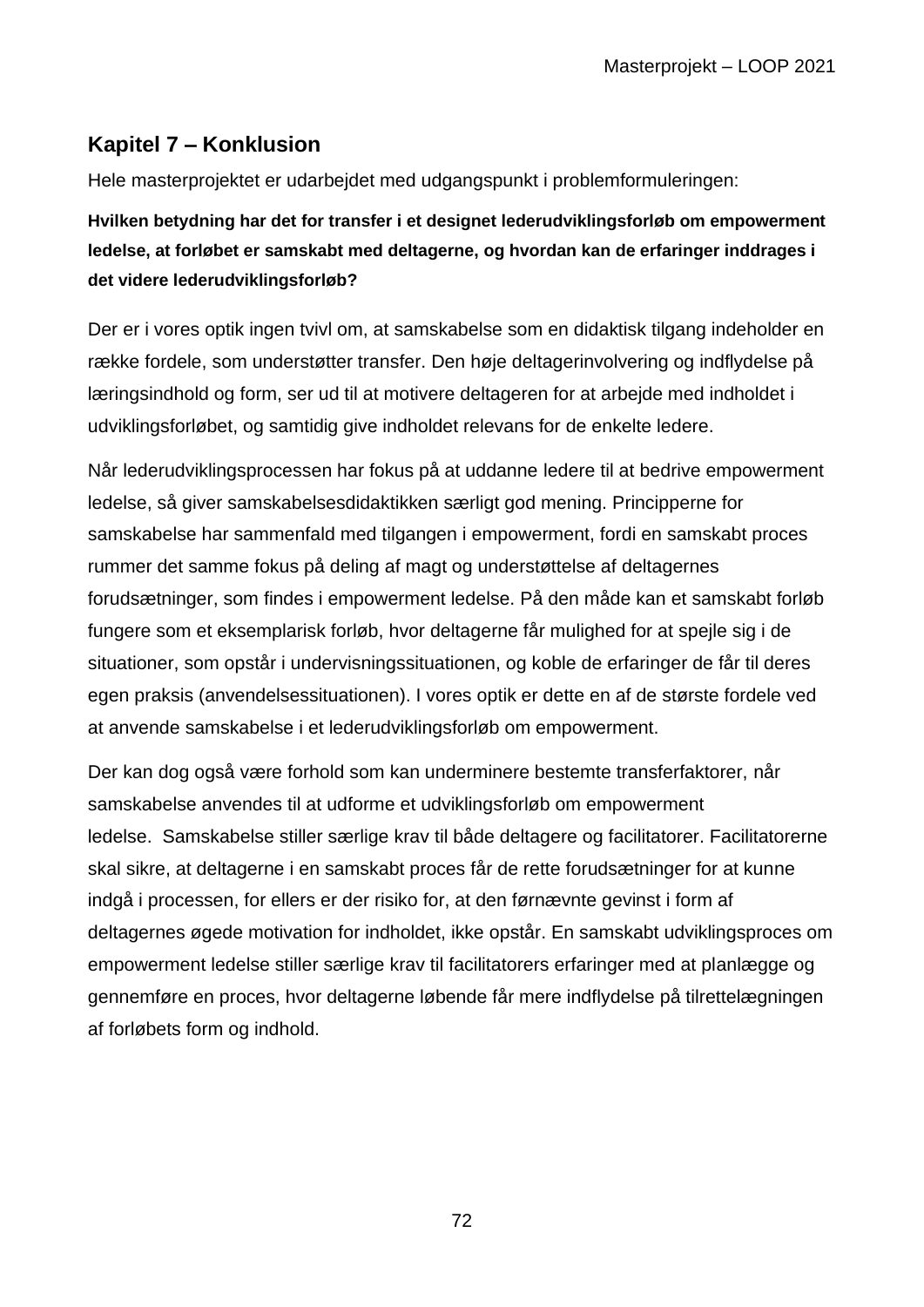På baggrund af vores erfaringer, har vi formuleret fem anbefalinger til det fremtidige arbejde med lederudvikling om empowerment ledelse for Supply Chain i Bedre Fremtid

A/S. Disse er:

- 1. Når deltagerne gives indflydelse, er det vigtigt at sikre, at alle i gruppen oplever sig hørt, og at der opnås en forståelse for- og accept af de valg, der træffes på baggrund af alles indflydelse. Denne proces skal foregå kontinuerligt.
- 2. Det er vigtigt, at der ikke er diskrepans mellem måden processen faciliteres på og de anbefalinger, der ligger i empowerment tilgangen som ledelsesstil. Facilitator må gå forrest og agere som rollemodel for den ledelsesadfærd, som knytter til empowerment.
- 3. Bland grupperne på kryds og tværs af deres normale samarbejdskonstellationer i undervisningen. Det er med til at styrke de interpersonelle relationer og skabe et godt socialt læringsklima. Et godt læringsklima hjælper deltagerne med at turde dele deres udfordrende cases, hvilket skaber mere givende dialoger.
- 4. Facilitatorerne bør, sideløbende med deltagernes beslutninger om forløbets indhold og udformning, sætte tid af til at reflektere over, hvilke informationsmæssige forudsætninger, deltagerne skal have for at kunne løse kommende opgaver, og hvordan disse opnås.
- 5. Det anbefales, at de to ledelseslag er sammen i den fremtidige udviklingsproces, og at ledere for ledere fortsætter med at agere som rollemodel overfor frontlederne. Ledere for ledere kommer herved hurtigere i gang med deres egen anvendelsesproces, og det kan være med til at styrke et understøttende transferklima, som kan flyde over i den daglige praksis.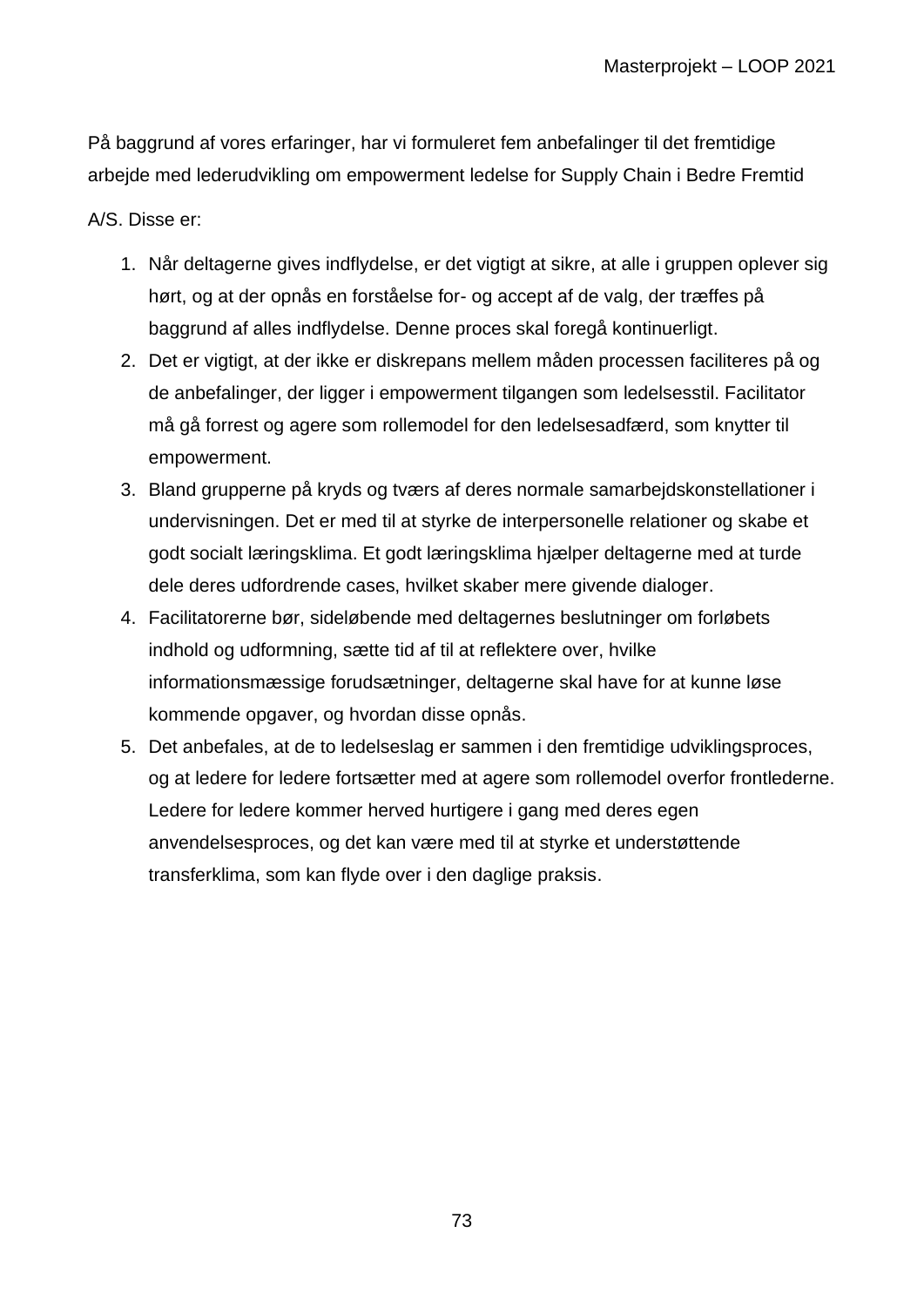## **Kapitel 8 – Perspektivering – Understøttende miljø i undervisningssituationen**

Vi vil i perspektiveringen tage fat på begrebet *psykologisk tryghed,* fordi det i vores undersøgelse blev klart, at tryghed spiller en særlig rolle for læring i processen og derigennem en rolle for transfer. I Wahlgren og Aarkrogs teori om transfer, er transferklimaet en vigtig del af de transferfaktorer, som knytter sig til anvendelsessituationen (Wahlgren & Aarkrog, 2012). Transferklimaet skal forstås som at man skaber et socialt og trygt klima, der støtter op om anvendelsen af det lærte. Men i Wahlgren og Aarkrogs teori beskrives begreberne tryghed og et trygt klima ikke nærmere, så hvad der menes med tryghed og hvordan det skabes, i forhold til det understøttende miljø, skal findes andetsteds. Her kunne Amy C. Edmondsons begreb *psykologisk tryghed* være relevant at kigge på. Edmondson laver selv koblingen mellem teamarbejde, læring og psykologisk tryghed i sin beskrivelse af begrebet (1999). Ud fra egne undersøgelser beskriver hun, at teamdeltagere kan have svært ved at dele sensitive cases eller cases, hvor den enkelte kan komme til at fremstå som værende usikker eller inkompetent. Derfor mener hun, at mennesker i gruppesammenhænge har en tendens til at agere på en måde, der hæmmer læring, hvis de føler at der er en potentiel risiko for at føle sig udstillet. Edmondsons forklaring kan være med til at give forståelse for, hvorfor lederne i vores undersøgelse fremhævede følelsen af tillid i gruppen som værende vigtig for deres læring, og hendes teori indeholder derfor mulige perspektiver til, hvordan man i et samskabende forløb kan skabe bedre transfer gennem øget psykologisk tryghed.

I forlængelse heraf, kan psykologisk tryghed muligvis være lige så relevant for at gennemføre empowerment ledelse. Årsagen bag vores valg af samskabelse som didaktisk redskab til at gennemføre udviklingsforløbet var, at samskabelse havde ligheder til empowerment i form af øget ansvarsuddeling; indflydelse på håndtering af opgaver; og understøttelse af den enkelte deltager. Når tryghed synes at være vigtig for læring i en samskabt udviklingsproces, så er der sandsynlighed for, at tryghed er lige så relevant for empowerment ledelse, fordi arbejdsformatet i samskabelse og empowerment har visse ligheder.

Det ville derfor være interessant at undersøge, hvilken betydning psykologisk tryghed har for implementering af empowerment i en organisation, og hvordan dette kan integreres i udviklingen af lederne i Supply Chain.

74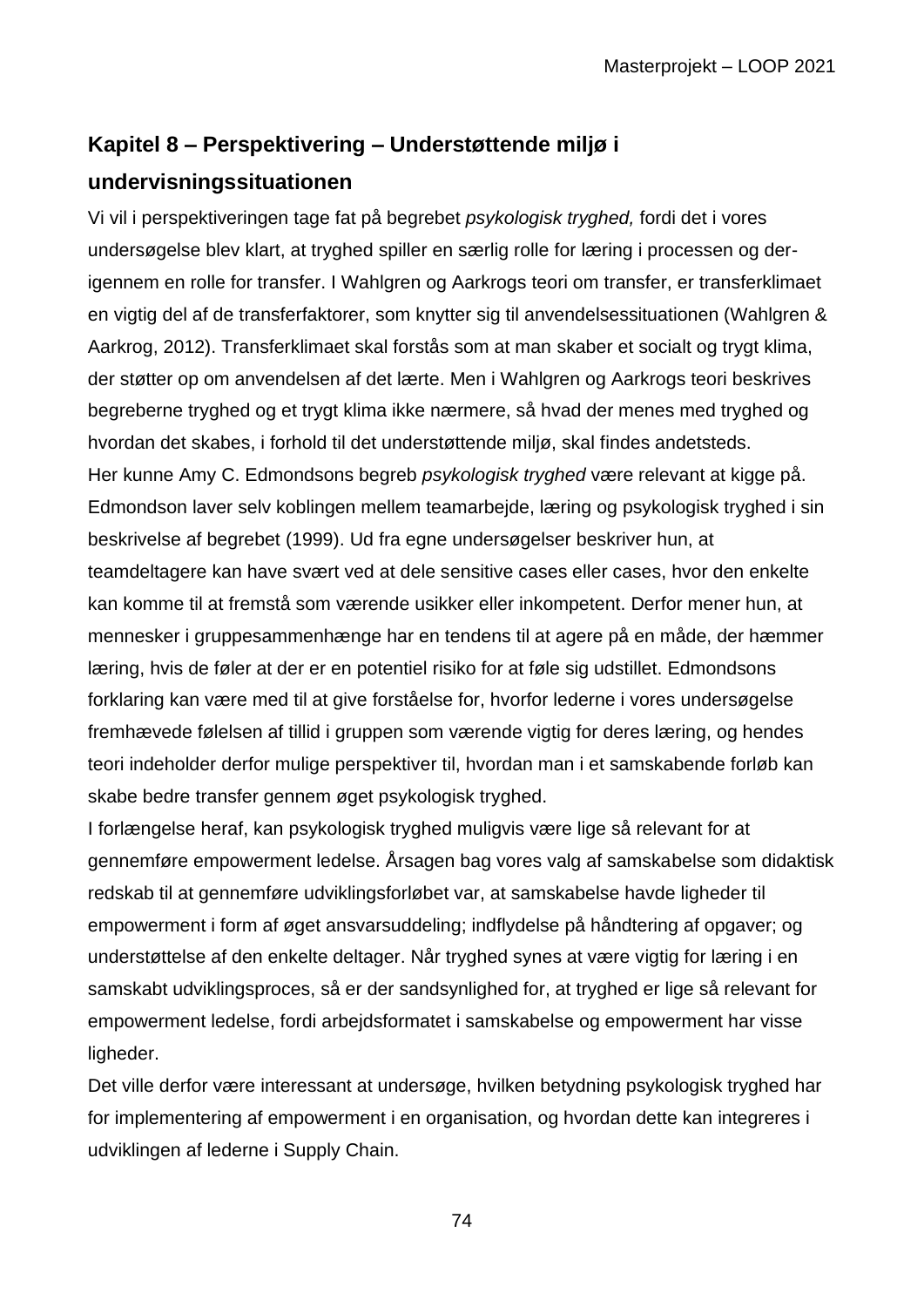## **Litteraturliste**

Ahearne, M., Mathieu, J., & Rapp, A. (2005). To empower or not to empower your sales force? An empirical examination of the influence of leadership empowerment behavior on customer satisfaction and performance. *Journal of Applied Psychology*, *90*(5), 945–955. https://doi.org/10.1037/0021-9010.90.5.945

Alvesson, M. (2009). *At-home ethnography*. *i*, 156–174.

- Amundsen, S., & Martinsen, Ø. L. (2014). Empowering leadership: Construct clarification, conceptualization, and validation of a new scale. *Leadership Quarterly*, *25*(3), 487– 511. https://doi.org/10.1016/j.leaqua.2013.11.009
- Amundsen, S., & Martinsen, Ø. L. (2015). Linking Empowering Leadership to Job Satisfaction, Work Effort, and Creativity: The Role of Self-Leadership and Psychological Empowerment. *Journal of Leadership and Organizational Studies*, *22*(3), 304–323. https://doi.org/10.1177/1548051814565819
- Brinkmann, S. (2014). Doing Without Data. *Qualitative Inquiry*, *20*(6), 720–725. https://doi.org/10.1177/1077800414530254
- Brinkmann, S., & Tanggaard f. 1973, L. (2020). *Kvalitative metoder : en grundbog* (p. 804 sider). Nota. https://nota.dk/bibliotek/bogid/644030
- Cheong, M., Spain, S. M., Yammarino, F. J., & Yun, S. (2016). Two faces of empowering leadership: Enabling and burdening. *Leadership Quarterly*, *27*(4), 602–616. https://doi.org/10.1016/j.leaqua.2016.01.006
- Cheong, M., Yammarino, F. J., Dionne, S. D., Spain, S. M., & Tsai, C. Y. (2019). A review of the effectiveness of empowering leadership. *Leadership Quarterly*, *30*(1), 34–58. https://doi.org/10.1016/j.leaqua.2018.08.005
- De jongh, M. Albæk, K. Fiil Nybo, P. (2018). At miste fodfæste for en stund -om proceslederens dilemmaer i samskabelse. In *Ledelse og samskabelse i den offentlige sektor*.
- Edmondson, A. (1999). Psychological safety and learning behavior in work teams. *Administrative Science Quarterly*, *44*(2), 350–383. https://doi.org/10.2307/2666999
- Elmholdt, C., Keller, H. D., & Tanggaard f. 1973, L. (2019). *Ledelsespsykologi* (2nd ed.). Samfundslitteratur.
- Eriksen, C. V., & Giroux-drejer, M. (2021). *Motivationsarbejde i en corona-tid*.
- Heidenreich, S., Wittkowski, K., Handrich, M., & Falk, T. (2015). The dark side of customer co-creation: exploring the consequences of failed co-created services. *Journal of the Academy of Marketing Science*, *43*(3), 279–296. https://doi.org/10.1007/s11747-014- 0387-4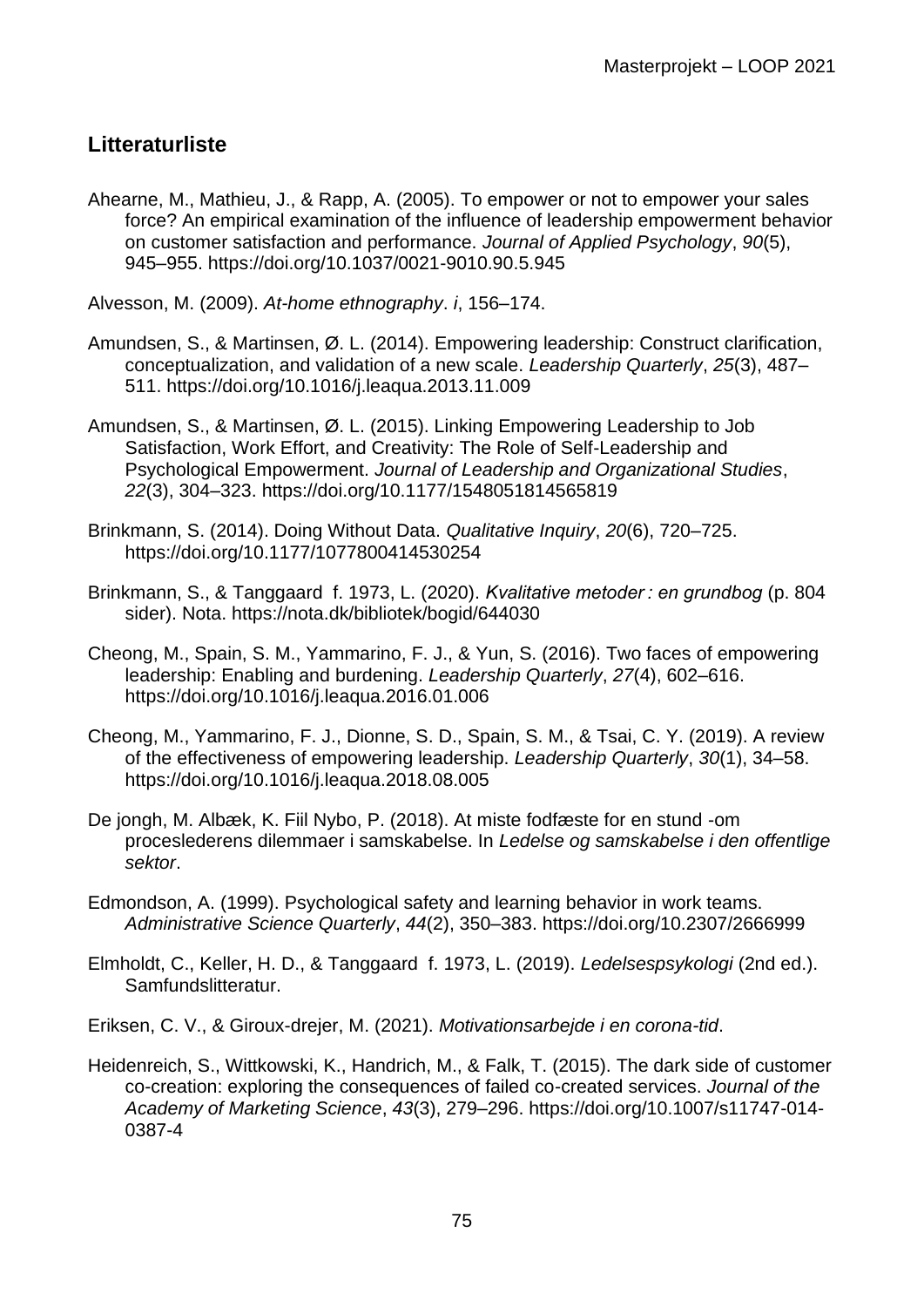- Konczak, L. J., Stelly, D. J., & Trusty, M. L. (2000). Defining and measuring empowering leader behaviors: Development of an upward feedback instrument. *Educational and Psychological Measurement*, *60*(2), 301–313. https://doi.org/10.1177/00131640021970420
- Langfred, C. W., & Moye, N. A. (2004). Effects of task autonomy on performance: An extended model considering motivational, informational, and structural mechanisms. *Journal of Applied Psychology*, *89*(6), 934–945. https://doi.org/10.1037/0021- 9010.89.6.934
- Laschinger, H. K. S., Finegan, J. E., Shamian, J., & Wilk, P. (2004). A longitudinal analysis of the impact of workplace empowerment on work satisfaction. *Journal of Organizational Behavior*, *25*(4), 527–545. https://doi.org/10.1002/job.256
- Lin, M., Ling, Q., Luo, Z., & Wu, X. (2019). Why does empowering leadership occur and matter? A multilevel study of Chinese hotels. *Tourism Management Perspectives*, *32*(July), 100556. https://doi.org/10.1016/j.tmp.2019.100556
- Liu, Y. (2015). The Review of Empowerment Leadership. *Open Journal of Business and Management*, *03*(04), 476–482. https://doi.org/10.4236/ojbm.2015.34049
- Orgambídez-Ramos, A., & Borrego-Alés, Y. (2014). Empowering Employees: Structural Empowerment as Antecedent of Job Satisfaction in University Settings. *Psychological Thought*, *7*(1), 28–36. https://doi.org/10.5964/psyct.v7i1.88
- Pierce, B. J. R., Aguinis, H., & The, H. (2013). !*The Too-Much-of-a-Good-Thing Effect in Management By: Jason R. Pierce, Herman Aguinis Pierce, J.R. & Aguinis, H. (2013). The too-much-of-a-good-thing effect in management . 39*(September 1942), 313–338.

Revsbæk, L., & Tanggaard, L. (2018). *Abduktiv lytning af Kvalitative interviews*.

- Ryan, R. M., & Deci, E. L. (2000). Self-determination theory and the facilitation of intrinsic motivation, social development, and well-being. *American Psychologist*, *55*(1), 68–78. https://doi.org/10.1037//0003-066x.55.1.68
- Spreitzer, G. M. (1995). An empirical test of a comprehensive model of intrapersonal empowerment in the workplace. *American Journal of Community Psychology*, *23*(5), 601–629. https://doi.org/10.1007/BF02506984
- Steen, T., & Tuurnas, S. (2018). The roles of the professional in co-production and cocreation processes. *Co-Production and Co-Creation: Engaging Citizens in Public Services*, 80–92. https://doi.org/10.4324/9781315204956
- Sun, L. Y., Zhang, Z., Qi, J., & Chen, Z. X. (2012). Empowerment and creativity: A crosslevel investigation. *Leadership Quarterly*, *23*(1), 55–65. https://doi.org/10.1016/j.leaqua.2011.11.005
- Thomas, K. W., & Velthouse, B. A. (1990). Cognitive Elements of Empowerment: An "Interpretive" Model of Intrinsic Task Motivation. *Academy of Management Review*, *15*(4), 666–681. https://doi.org/10.5465/amr.1990.4310926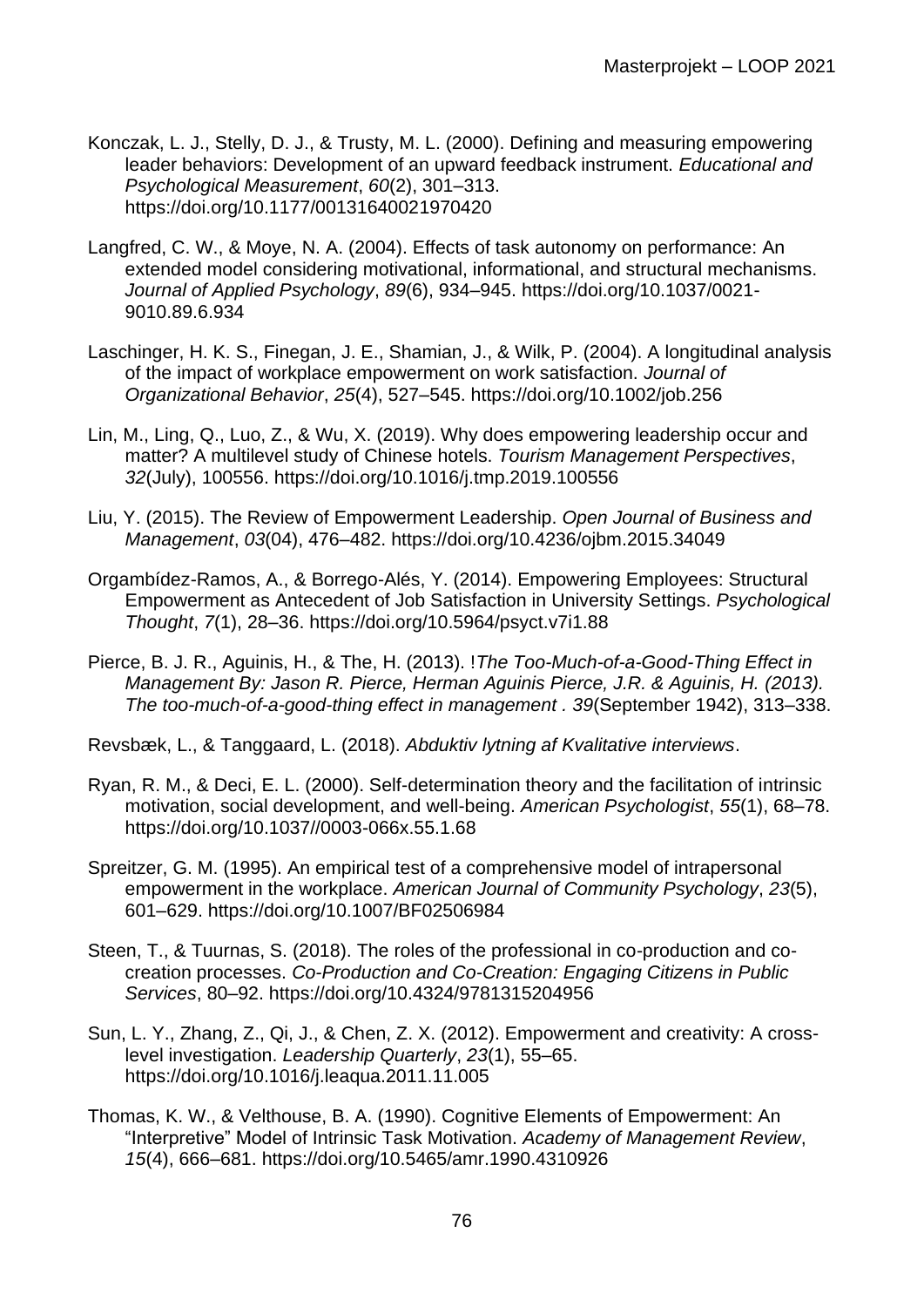- Vecchio, R. P., Justin, J. E., & Pearce, C. L. (2010). Empowering leadership: An examination of mediating mechanisms within a hierarchical structure. *Leadership Quarterly*, *21*(3), 530–542. https://doi.org/10.1016/j.leaqua.2010.03.014
- Wagner, J. I. J., Cummings, G., Smith, D. L., Olson, J., Anderson, L., & Warren, S. (2010). The relationship between structural empowerment and psychological empowerment for nurses: A systematic review. *Journal of Nursing Management*, *18*(4), 448–462. https://doi.org/10.1111/j.1365-2834.2010.01088.x
- Zhang, X. (2010). Linking empowering leadership and employee creativity: The influence of psychological empowerment, intrinsic motivation, and creative process engagement. *Development and Learning in Organizations: An International Journal*, *24*(5), 4–9. https://doi.org/10.1108/dlo.2010.08124ead.007